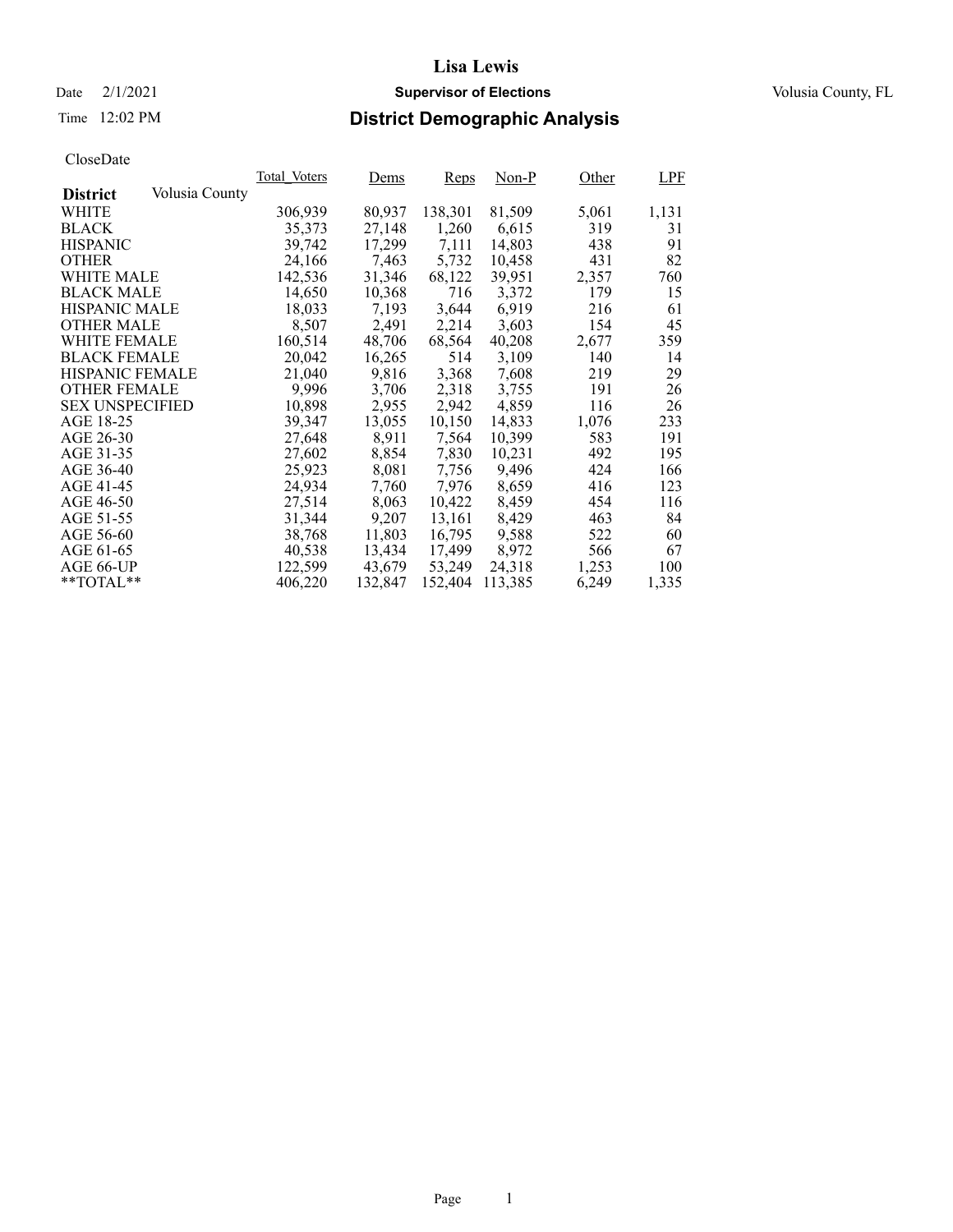## Date  $2/1/2021$  **Supervisor of Elections** Volusia County, FL

### Time 12:02 PM **District Demographic Analysis**

|                                              | Total Voters | Dems   | Reps   | $Non-P$ | Other | LPF |
|----------------------------------------------|--------------|--------|--------|---------|-------|-----|
| County Council District 1<br><b>District</b> |              |        |        |         |       |     |
| WHITE                                        | 61,639       | 15,981 | 29,055 | 15,429  | 927   | 247 |
| <b>BLACK</b>                                 | 6,045        | 4,710  | 221    | 1,056   | 51    | 7   |
| <b>HISPANIC</b>                              | 8,740        | 3,666  | 1,620  | 3,321   | 112   | 21  |
| <b>OTHER</b>                                 | 4,720        | 1,477  | 1,139  | 2,023   | 61    | 20  |
| WHITE MALE                                   | 28,118       | 6,058  | 14,011 | 7,463   | 424   | 162 |
| <b>BLACK MALE</b>                            | 2,466        | 1,785  | 114    | 536     | 27    | 4   |
| <b>HISPANIC MALE</b>                         | 3,778        | 1,435  | 797    | 1,481   | 50    | 15  |
| <b>OTHER MALE</b>                            | 1,615        | 484    | 437    | 668     | 17    | 9   |
| <b>WHITE FEMALE</b>                          | 32,767       | 9,759  | 14,716 | 7,716   | 494   | 82  |
| <b>BLACK FEMALE</b>                          | 3,463        | 2,837  | 99     | 500     | 24    | 3   |
| <b>HISPANIC FEMALE</b>                       | 4,803        | 2,156  | 800    | 1,780   | 61    | 6   |
| <b>OTHER FEMALE</b>                          | 1,935        | 729    | 436    | 733     | 31    | 6   |
| <b>SEX UNSPECIFIED</b>                       | 2,198        | 591    | 624    | 952     | 23    | 8   |
| AGE 18-25                                    | 8,086        | 2,590  | 2,238  | 3,011   | 192   | 55  |
| AGE 26-30                                    | 5,633        | 1,680  | 1,728  | 2.059   | 123   | 43  |
| AGE 31-35                                    | 5,645        | 1,714  | 1,716  | 2,087   | 91    | 37  |
| AGE 36-40                                    | 5,380        | 1,564  | 1,766  | 1,928   | 79    | 43  |
| AGE 41-45                                    | 5,121        | 1,496  | 1,825  | 1,702   | 75    | 23  |
| AGE 46-50                                    | 5,536        | 1,595  | 2,179  | 1,653   | 93    | 16  |
| AGE 51-55                                    | 6,149        | 1,742  | 2,740  | 1,567   | 78    | 22  |
| AGE 56-60                                    | 7,335        | 2,189  | 3,325  | 1,719   | 85    | 17  |
| AGE 61-65                                    | 7,481        | 2,400  | 3,435  | 1,537   | 95    | 14  |
| AGE 66-UP                                    | 24,778       | 8,864  | 11,083 | 4,566   | 240   | 25  |
| $*$ $TOTAL**$                                | 81,144       | 25,834 | 32,035 | 21,829  | 1,151 | 295 |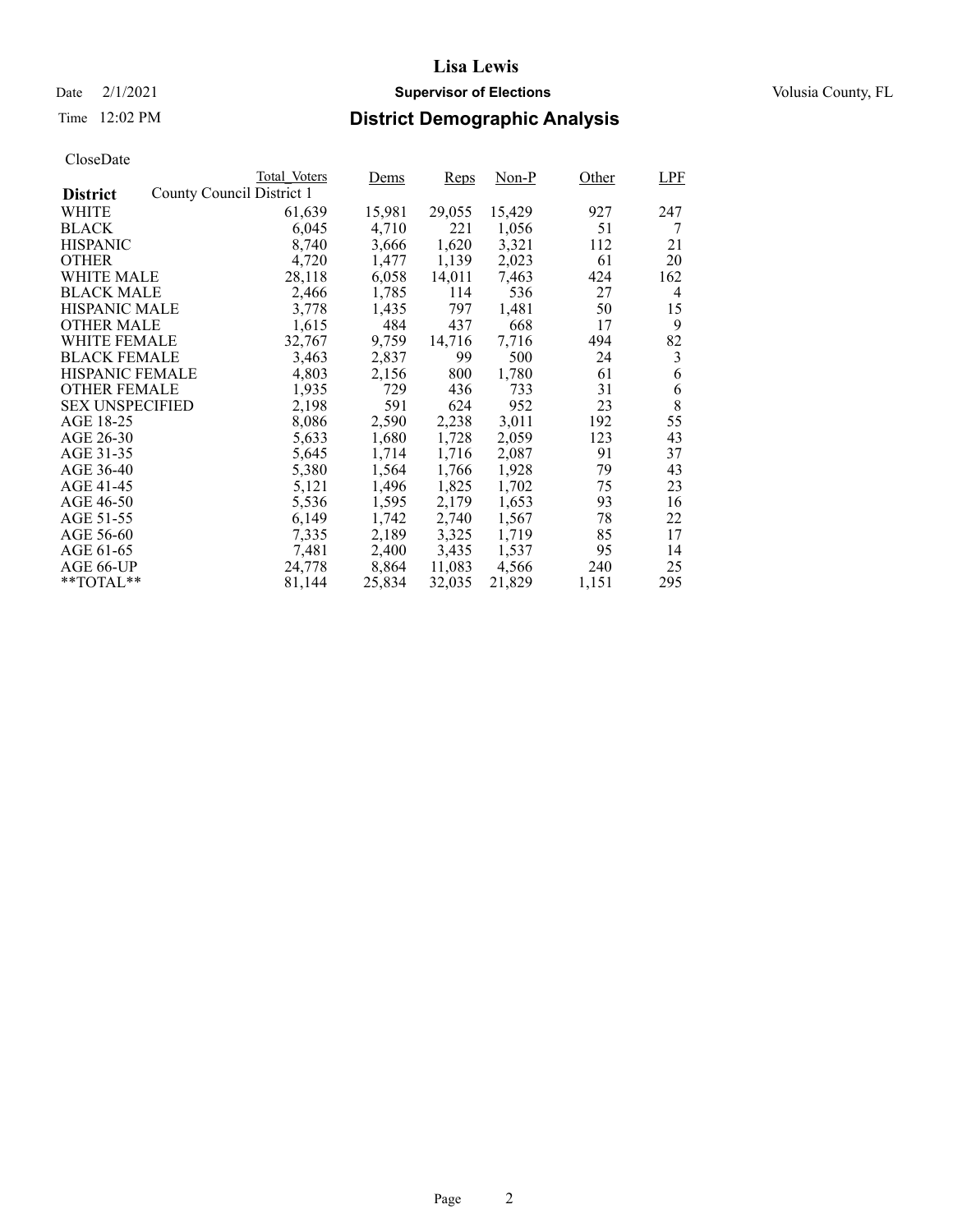## Date  $2/1/2021$  **Supervisor of Elections** Volusia County, FL

### Time 12:02 PM **District Demographic Analysis**

|                        |                           | Total Voters | Dems   | Reps   | $Non-P$ | Other | LPF            |
|------------------------|---------------------------|--------------|--------|--------|---------|-------|----------------|
| <b>District</b>        | County Council District 2 |              |        |        |         |       |                |
| WHITE                  |                           | 58,026       | 16,065 | 24,831 | 15,846  | 1,070 | 214            |
| <b>BLACK</b>           |                           | 11,724       | 9,218  | 329    | 2,081   | 92    | 4              |
| <b>HISPANIC</b>        |                           | 3,299        | 1,383  | 705    | 1,152   | 44    | 15             |
| <b>OTHER</b>           |                           | 5,025        | 1,612  | 1,081  | 2,206   | 108   | 18             |
| <b>WHITE MALE</b>      |                           | 27,113       | 6,268  | 12,364 | 7,824   | 520   | 137            |
| <b>BLACK MALE</b>      |                           | 4,650        | 3,417  | 179    | 1,002   | 52    | $\mathbf{0}$   |
| <b>HISPANIC MALE</b>   |                           | 1,515        | 570    | 373    | 534     | 27    | 11             |
| <b>OTHER MALE</b>      |                           | 1,747        | 534    | 429    | 736     | 38    | 10             |
| WHITE FEMALE           |                           | 30,129       | 9,590  | 12,167 | 7,752   | 545   | 75             |
| <b>BLACK FEMALE</b>    |                           | 6,808        | 5,595  | 142    | 1,028   | 40    | 3              |
| HISPANIC FEMALE        |                           | 1,718        | 790    | 323    | 584     | 17    | $\overline{4}$ |
| <b>OTHER FEMALE</b>    |                           | 2,104        | 791    | 455    | 803     | 49    | 6              |
| <b>SEX UNSPECIFIED</b> |                           | 2,290        | 723    | 514    | 1,022   | 26    | 5              |
| AGE 18-25              |                           | 8,346        | 3,425  | 1,650  | 3,004   | 222   | 45             |
| AGE 26-30              |                           | 5,446        | 2,016  | 1,255  | 1,989   | 145   | 41             |
| AGE 31-35              |                           | 5,114        | 1,892  | 1,282  | 1,799   | 103   | 38             |
| AGE 36-40              |                           | 4,470        | 1,641  | 1,203  | 1,512   | 87    | 27             |
| AGE 41-45              |                           | 4,109        | 1,502  | 1,150  | 1,370   | 67    | 20             |
| AGE 46-50              |                           | 4,572        | 1,548  | 1,560  | 1,362   | 79    | 23             |
| AGE 51-55              |                           | 5,601        | 1,857  | 2,115  | 1,529   | 86    | 14             |
| AGE 56-60              |                           | 7,384        | 2,479  | 2,972  | 1,819   | 104   | 10             |
| AGE 61-65              |                           | 8,025        | 2,895  | 3,269  | 1,733   | 117   | 11             |
| AGE 66-UP              |                           | 25,007       | 9,023  | 10,490 | 5,168   | 304   | 22             |
| $*$ $TOTAL**$          |                           | 78,074       | 28,278 | 26,946 | 21,285  | 1,314 | 251            |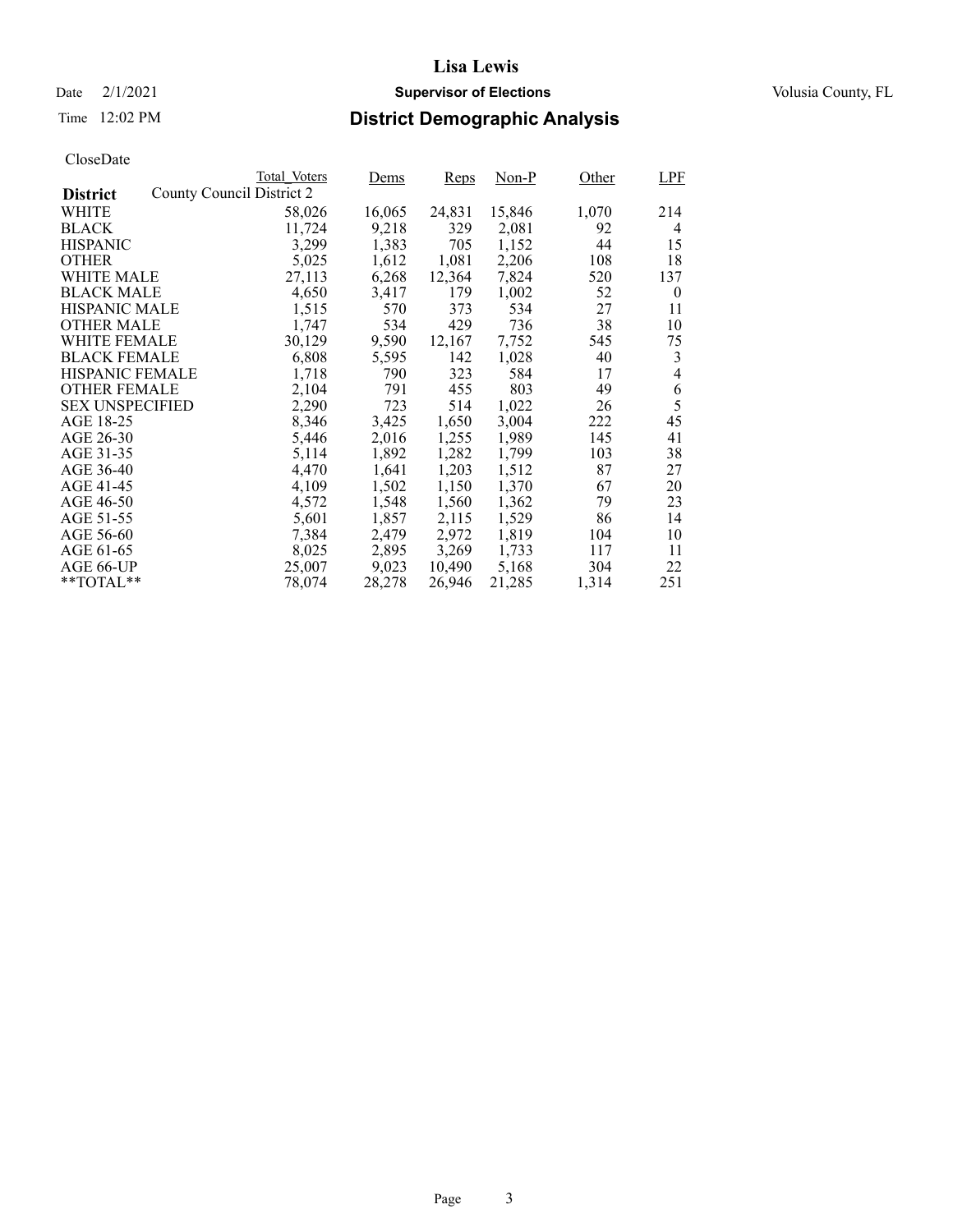## Date  $2/1/2021$  **Supervisor of Elections** Volusia County, FL

### Time 12:02 PM **District Demographic Analysis**

|                            | Total Voters              | Dems   | Reps   | $Non-P$ | Other | LPF            |
|----------------------------|---------------------------|--------|--------|---------|-------|----------------|
| <b>District</b>            | County Council District 3 |        |        |         |       |                |
| WHITE                      | 78,022                    | 19,978 | 36,070 | 20,363  | 1,363 | 248            |
| <b>BLACK</b>               | 2,282                     | 1,727  | 110    | 416     | 24    | 5              |
| <b>HISPANIC</b>            | 2,294                     | 809    | 621    | 812     | 46    | 6              |
| <b>OTHER</b>               | 3,964                     | 1,100  | 1,149  | 1,631   | 68    | 16             |
| WHITE MALE                 | 36,553                    | 7,827  | 17,952 | 9,981   | 628   | 165            |
| <b>BLACK MALE</b>          | 1,058                     | 747    | 61     | 233     | 14    | 3              |
| <b>HISPANIC MALE</b>       | 1,031                     | 330    | 303    | 371     | 23    | 4              |
| <b>OTHER MALE</b>          | 1,386                     | 371    | 418    | 559     | 30    | 8              |
| <b>WHITE FEMALE</b>        | 40,554                    | 11,943 | 17,720 | 10,082  | 730   | 79             |
| <b>BLACK FEMALE</b>        | 1,184                     | 945    | 48     | 179     | 10    | $\overline{c}$ |
| <b>HISPANIC FEMALE</b>     | 1,215                     | 460    | 305    | 425     | 23    | $\overline{2}$ |
| <b>OTHER FEMALE</b>        | 1,611                     | 555    | 471    | 553     | 26    | 6              |
| <b>SEX UNSPECIFIED</b>     | 1,969                     | 436    | 672    | 838     | 17    | 6              |
| AGE 18-25                  | 6,743                     | 1,744  | 2,315  | 2,400   | 248   | 36             |
| AGE 26-30                  | 4,856                     | 1,224  | 1,649  | 1,830   | 115   | 38             |
| AGE 31-35                  | 4,940                     | 1,299  | 1,675  | 1,817   | 102   | 47             |
| AGE 36-40                  | 4,891                     | 1,224  | 1,774  | 1,773   | 89    | 31             |
| AGE 41-45                  | 4,973                     | 1,141  | 1,933  | 1,774   | 103   | 22             |
| AGE 46-50                  | 5,831                     | 1,315  | 2,621  | 1,754   | 110   | 31             |
| AGE 51-55                  | 6,657                     | 1,495  | 3,288  | 1,732   | 120   | 22             |
| AGE 56-60                  | 8,754                     | 2,153  | 4,313  | 2,142   | 130   | 16             |
| AGE 61-65                  | 9.375                     | 2,669  | 4.400  | 2,143   | 150   | 13             |
| AGE 66-UP                  | 29,539                    | 9,350  | 13,980 | 5,856   | 334   | 19             |
| $*$ <sup>*</sup> TOTAL $*$ | 86,562                    | 23,614 | 37,950 | 23,222  | 1,501 | 275            |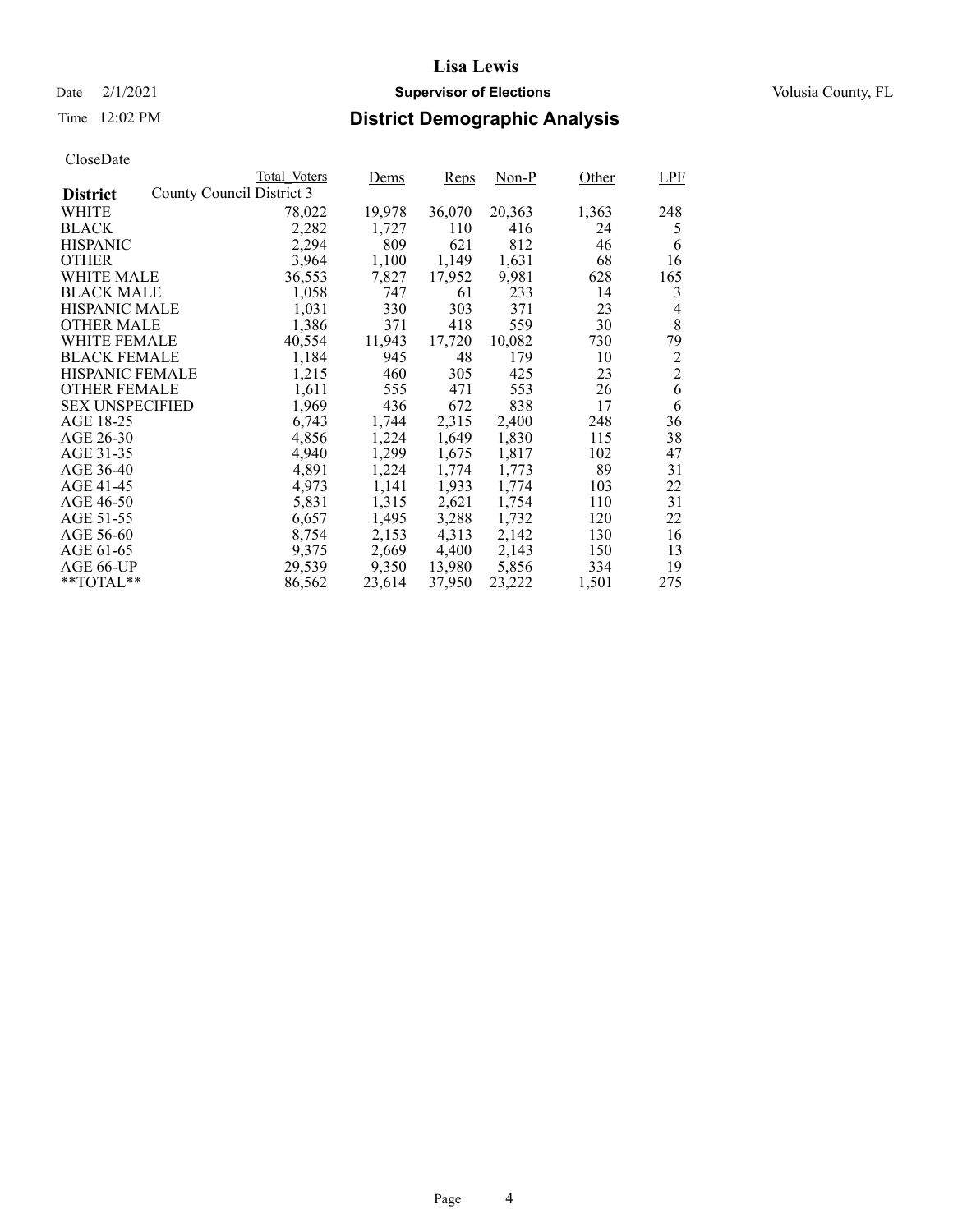## Date  $2/1/2021$  **Supervisor of Elections** Volusia County, FL

### Time 12:02 PM **District Demographic Analysis**

|                        |                           | Total Voters | Dems   | Reps   | $Non-P$ | Other | LPF            |
|------------------------|---------------------------|--------------|--------|--------|---------|-------|----------------|
| <b>District</b>        | County Council District 4 |              |        |        |         |       |                |
| WHITE                  |                           | 64,953       | 17,836 | 28,900 | 16,921  | 1,065 | 231            |
| <b>BLACK</b>           |                           | 7,972        | 6,117  | 267    | 1,497   | 82    | 9              |
| <b>HISPANIC</b>        |                           | 3,001        | 1,192  | 694    | 1,046   | 54    | 15             |
| <b>OTHER</b>           |                           | 5,007        | 1,520  | 1,235  | 2,148   | 93    | 11             |
| WHITE MALE             |                           | 29,990       | 6,845  | 14,189 | 8,294   | 495   | 167            |
| <b>BLACK MALE</b>      |                           | 3,190        | 2,216  | 158    | 765     | 45    | 6              |
| <b>HISPANIC MALE</b>   |                           | 1,312        | 458    | 331    | 483     | 31    | 9              |
| <b>OTHER MALE</b>      |                           | 1,828        | 532    | 481    | 771     | 38    | 6              |
| <b>WHITE FEMALE</b>    |                           | 34,190       | 10,837 | 14,394 | 8,329   | 567   | 63             |
| <b>BLACK FEMALE</b>    |                           | 4,633        | 3,789  | 102    | 702     | 37    | 3              |
| <b>HISPANIC FEMALE</b> |                           | 1,624        | 713    | 350    | 533     | 22    | 6              |
| <b>OTHER FEMALE</b>    |                           | 2,044        | 728    | 504    | 768     | 40    | 4              |
| <b>SEX UNSPECIFIED</b> |                           | 2,121        | 547    | 586    | 967     | 19    | $\overline{c}$ |
| AGE 18-25              |                           | 7,577        | 2,493  | 2,142  | 2,687   | 204   | 51             |
| AGE 26-30              |                           | 5,118        | 1,812  | 1,392  | 1,792   | 92    | 30             |
| AGE 31-35              |                           | 4,926        | 1,669  | 1,388  | 1,741   | 93    | 35             |
| AGE 36-40              |                           | 4,627        | 1,511  | 1,376  | 1,642   | 68    | 30             |
| AGE 41-45              |                           | 4,457        | 1,400  | 1,431  | 1,513   | 81    | 32             |
| AGE 46-50              |                           | 5,104        | 1,472  | 2,009  | 1,504   | 96    | 23             |
| AGE 51-55              |                           | 6,184        | 1,799  | 2,638  | 1,636   | 97    | 14             |
| AGE 56-60              |                           | 7,858        | 2,373  | 3,426  | 1,919   | 132   | 8              |
| AGE 61-65              |                           | 8,668        | 2,900  | 3,707  | 1.886   | 156   | 19             |
| AGE 66-UP              |                           | 26,414       | 9,236  | 11,587 | 5,292   | 275   | 24             |
| $*$ $TOTAL**$          |                           | 80,933       | 26,665 | 31,096 | 21,612  | 1,294 | 266            |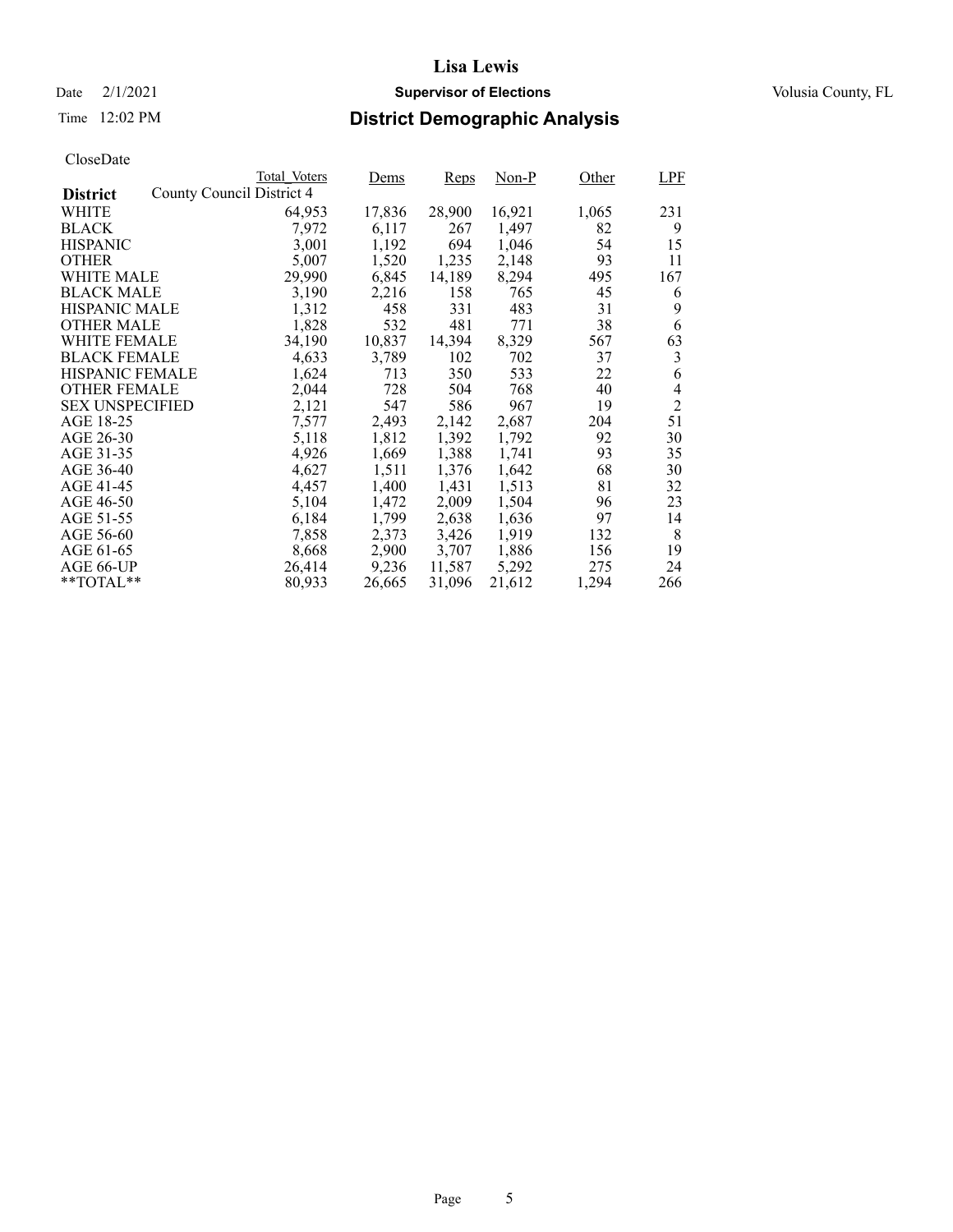## Date  $2/1/2021$  **Supervisor of Elections** Volusia County, FL

### Time 12:02 PM **District Demographic Analysis**

|                        |                           | Total Voters | Dems   | Reps   | $Non-P$ | Other | LPF            |
|------------------------|---------------------------|--------------|--------|--------|---------|-------|----------------|
| <b>District</b>        | County Council District 5 |              |        |        |         |       |                |
| WHITE                  |                           | 44,299       | 11,077 | 19,445 | 12,950  | 636   | 191            |
| <b>BLACK</b>           |                           | 7,350        | 5,376  | 333    | 1,565   | 70    | 6              |
| <b>HISPANIC</b>        |                           | 22,408       | 10,249 | 3,471  | 8,472   | 182   | 34             |
| <b>OTHER</b>           |                           | 5,450        | 1,754  | 1,128  | 2,450   | 101   | 17             |
| WHITE MALE             |                           | 20,762       | 4,348  | 9,606  | 6,389   | 290   | 129            |
| <b>BLACK MALE</b>      |                           | 3,286        | 2,203  | 204    | 836     | 41    | 2              |
| <b>HISPANIC MALE</b>   |                           | 10,397       | 4,400  | 1,840  | 4,050   | 85    | 22             |
| <b>OTHER MALE</b>      |                           | 1,931        | 570    | 449    | 869     | 31    | 12             |
| <b>WHITE FEMALE</b>    |                           | 22,874       | 6,577  | 9,567  | 6,329   | 341   | 60             |
| <b>BLACK FEMALE</b>    |                           | 3,954        | 3,099  | 123    | 700     | 29    | 3              |
| <b>HISPANIC FEMALE</b> |                           | 11,680       | 5,697  | 1,590  | 4,286   | 96    | 11             |
| <b>OTHER FEMALE</b>    |                           | 2,302        | 903    | 452    | 898     | 45    | $\overline{4}$ |
| <b>SEX UNSPECIFIED</b> |                           | 2,320        | 658    | 546    | 1,080   | 31    | 5              |
| AGE 18-25              |                           | 8,595        | 2,803  | 1,805  | 3,731   | 210   | 46             |
| AGE 26-30              |                           | 6,595        | 2,179  | 1,540  | 2,729   | 108   | 39             |
| AGE 31-35              |                           | 6,977        | 2,280  | 1,769  | 2,787   | 103   | 38             |
| AGE 36-40              |                           | 6,555        | 2,141  | 1,637  | 2,641   | 101   | 35             |
| AGE 41-45              |                           | 6,274        | 2,221  | 1,637  | 2,300   | 90    | 26             |
| AGE 46-50              |                           | 6,471        | 2,133  | 2,053  | 2,186   | 76    | 23             |
| AGE 51-55              |                           | 6,753        | 2,314  | 2,380  | 1,965   | 82    | 12             |
| AGE 56-60              |                           | 7,437        | 2,609  | 2,759  | 1,989   | 71    | 9              |
| AGE 61-65              |                           | 6,989        | 2,570  | 2,688  | 1,673   | 48    | 10             |
| AGE 66-UP              |                           | 16,861       | 7,206  | 6,109  | 3,436   | 100   | 10             |
| $*$ $TOTAL**$          |                           | 79,507       | 28,456 | 24,377 | 25,437  | 989   | 248            |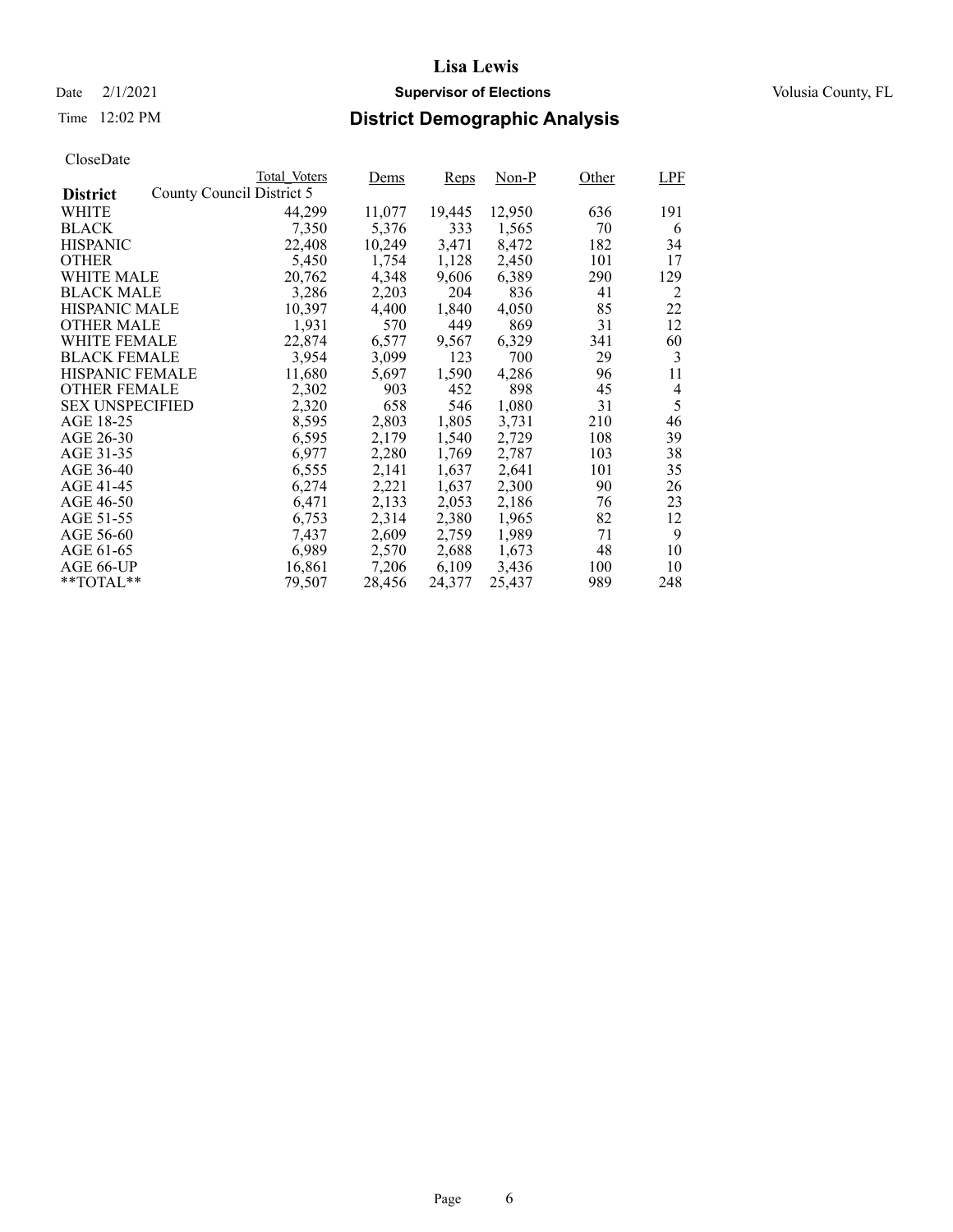## Date  $2/1/2021$  **Supervisor of Elections** Volusia County, FL

### Time 12:02 PM **District Demographic Analysis**

|                        | Total Voters                        | Dems | Reps           | $Non-P$ | Other          | LPF              |
|------------------------|-------------------------------------|------|----------------|---------|----------------|------------------|
| <b>District</b>        | <b>Indigo Community Development</b> |      |                |         |                |                  |
| WHITE                  | 1,477                               | 333  | 721            | 386     | 30             |                  |
| <b>BLACK</b>           | 201                                 | 133  | 17             | 47      | 4              | $\theta$         |
| <b>HISPANIC</b>        | 101                                 | 29   | 35             | 35      | $\overline{c}$ | 0                |
| <b>OTHER</b>           | 162                                 | 43   | 38             | 77      | $\overline{3}$ |                  |
| WHITE MALE             | 729                                 | 128  | 364            | 211     | 19             |                  |
| <b>BLACK MALE</b>      | 107                                 | 57   | 13             | 33      | 4              | $\boldsymbol{0}$ |
| <b>HISPANIC MALE</b>   | 43                                  | 11   | 16             | 16      | 0              | 0                |
| <b>OTHER MALE</b>      | 70                                  | 16   | 15             | 38      | $\theta$       |                  |
| WHITE FEMALE           | 735                                 | 203  | 348            | 173     | 11             | $\theta$         |
| <b>BLACK FEMALE</b>    | 89                                  | 72   | $\overline{4}$ | 13      | $\theta$       | 0                |
| <b>HISPANIC FEMALE</b> | 57                                  | 17   | 19             | 19      | $\overline{c}$ | 0                |
| <b>OTHER FEMALE</b>    | 68                                  | 23   | 15             | 28      | $\overline{2}$ | 0                |
| <b>SEX UNSPECIFIED</b> | 42                                  | 11   | 16             | 14      | 1              | $\boldsymbol{0}$ |
| AGE 18-25              | 178                                 | 58   | 51             | 66      |                | 2                |
| AGE 26-30              | 125                                 | 39   | 47             | 36      | 2              |                  |
| AGE 31-35              | 150                                 | 36   | 54             | 55      | $\overline{4}$ |                  |
| AGE 36-40              | 125                                 | 37   | 40             | 48      | $\theta$       | 0                |
| AGE 41-45              | 117                                 | 42   | 40             | 31      | 3              |                  |
| AGE 46-50              | 158                                 | 38   | 68             | 46      | 5              |                  |
| AGE 51-55              | 137                                 | 38   | 51             | 45      | $\overline{c}$ | 1                |
| AGE 56-60              | 188                                 | 42   | 86             | 54      | 6              | 0                |
| AGE 61-65              | 206                                 | 66   | 98             | 37      | 4              |                  |
| AGE 66-UP              | 557                                 | 142  | 276            | 127     | 12             | $\theta$         |
| **TOTAL**              | 1,941                               | 538  | 811            | 545     | 39             | 8                |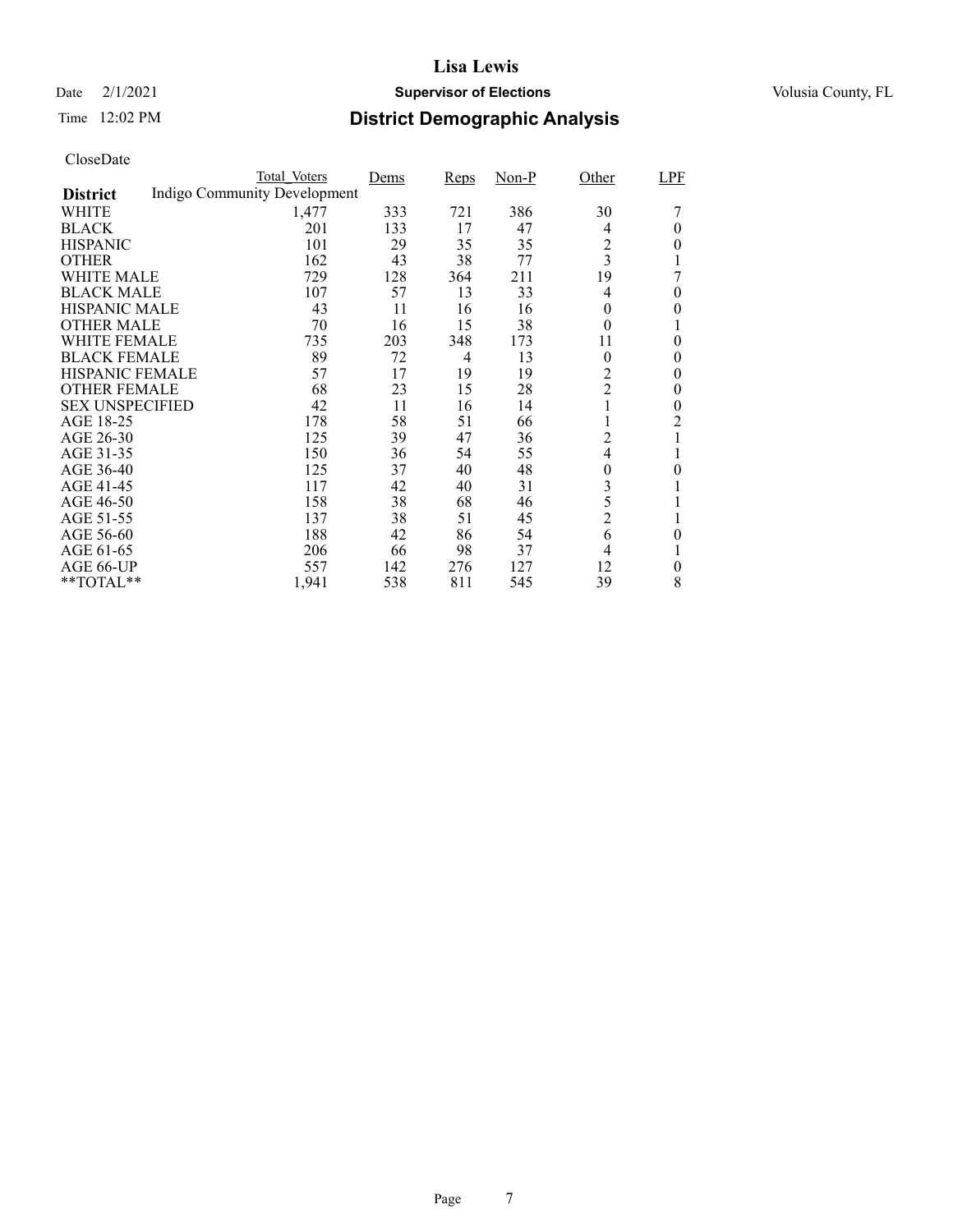## Date  $2/1/2021$  **Supervisor of Elections** Volusia County, FL

### Time 12:02 PM **District Demographic Analysis**

|                        |                  | Total Voters | Dems           | <b>Reps</b> | $Non-P$ | Other | LPF |
|------------------------|------------------|--------------|----------------|-------------|---------|-------|-----|
| <b>District</b>        | Orlandia Heights |              |                |             |         |       |     |
| WHITE                  |                  | 736          | 179            | 365         | 186     | 5     |     |
| <b>BLACK</b>           |                  | 13           |                | 2           | 4       |       |     |
| <b>HISPANIC</b>        |                  | 40           | 6              | 14          | 19      |       |     |
| <b>OTHER</b>           |                  | 42           | 9              | 10          | 23      |       |     |
| WHITE MALE             |                  | 374          | 83             | 183         | 103     | 4     |     |
| <b>BLACK MALE</b>      |                  | 6            | 4              | 1           |         |       |     |
| <b>HISPANIC MALE</b>   |                  | 18           |                | 8           | 8       |       |     |
| <b>OTHER MALE</b>      |                  | 14           | $\overline{2}$ |             |         |       | 0   |
| WHITE FEMALE           |                  | 350          | 94             | 177         | 78      |       |     |
| <b>BLACK FEMALE</b>    |                  | 6            | 3              |             | 2       | 0     |     |
| HISPANIC FEMALE        |                  | 20           | 5              | 5           | 10      |       |     |
| <b>OTHER FEMALE</b>    |                  | 19           | 7              | 4           | 8       |       |     |
| <b>SEX UNSPECIFIED</b> |                  | 24           | $\overline{2}$ | 7           | 15      |       |     |
| AGE 18-25              |                  | 78           | 16             | 25          | 35      |       |     |
| AGE 26-30              |                  | 50           | 9              | 20          | 21      |       |     |
| AGE 31-35              |                  | 65           | 17             | 32          | 16      |       |     |
| AGE 36-40              |                  | 54           | 6              | 27          | 21      |       | 0   |
| AGE 41-45              |                  | 52           | 8              | 23          | 21      |       |     |
| AGE 46-50              |                  | 67           | 11             | 28          | 27      | 0     |     |
| AGE 51-55              |                  | 72           | 13             | 46          | 13      |       |     |
| AGE 56-60              |                  | 108          | 23             | 54          | 29      |       |     |
| AGE 61-65              |                  | 99           | 25             | 55          | 18      |       | 0   |
| AGE 66-UP              |                  | 186          | 73             | 81          | 31      |       |     |
| **TOTAL**              |                  | 831          | 201            | 391         | 232     | 5     | 2   |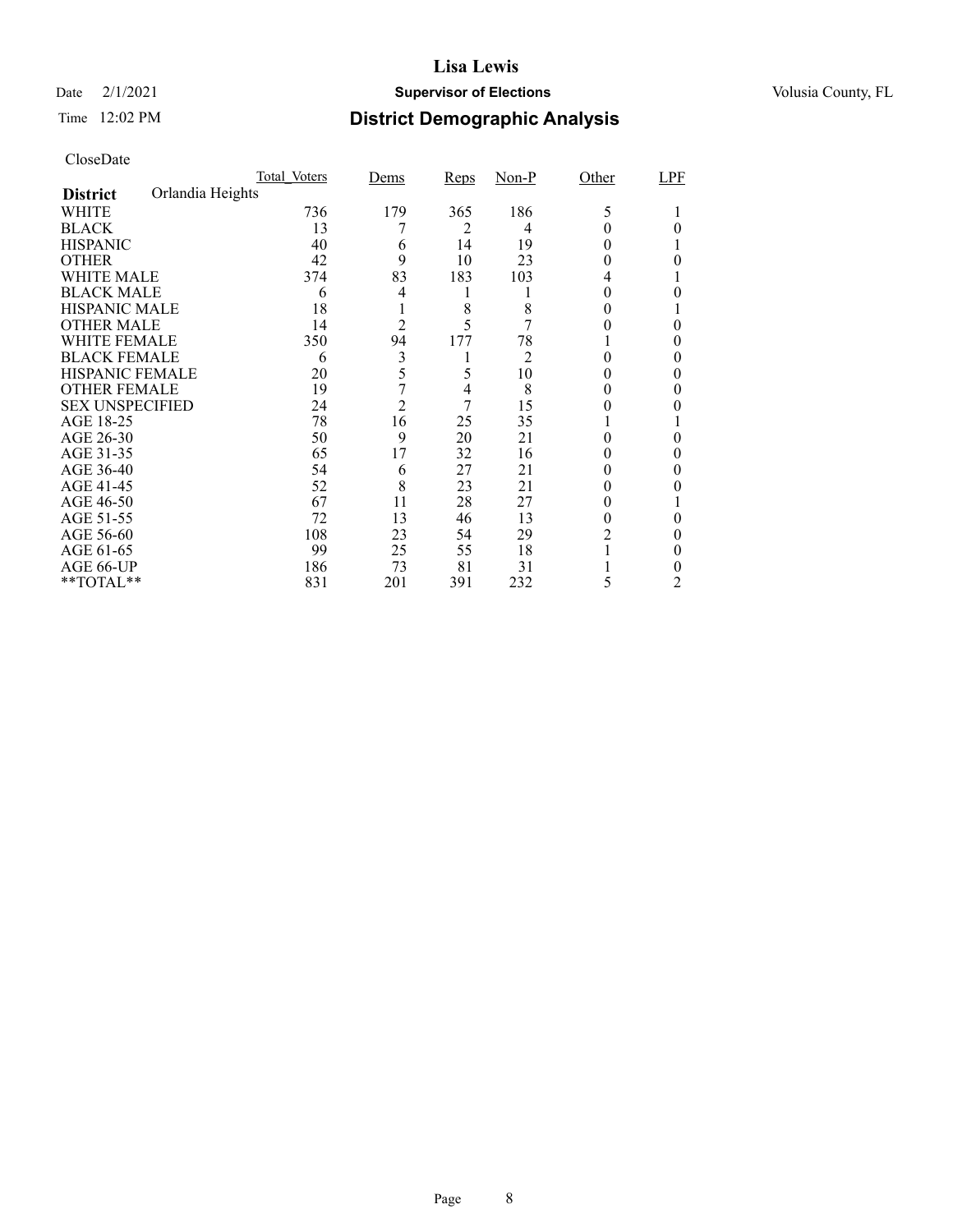## Date  $2/1/2021$  **Supervisor of Elections** Volusia County, FL

### Time 12:02 PM **District Demographic Analysis**

|                        |                          | Total Voters | Dems    | Reps    | $Non-P$ | Other | LPF   |
|------------------------|--------------------------|--------------|---------|---------|---------|-------|-------|
| <b>District</b>        | Congressional District 6 |              |         |         |         |       |       |
| WHITE                  |                          | 306,939      | 80,937  | 138,301 | 81,509  | 5,061 | 1,131 |
| <b>BLACK</b>           |                          | 35,373       | 27,148  | 1,260   | 6,615   | 319   | 31    |
| <b>HISPANIC</b>        |                          | 39,742       | 17,299  | 7,111   | 14,803  | 438   | 91    |
| <b>OTHER</b>           |                          | 24,166       | 7,463   | 5,732   | 10,458  | 431   | 82    |
| <b>WHITE MALE</b>      |                          | 142,536      | 31,346  | 68,122  | 39.951  | 2,357 | 760   |
| <b>BLACK MALE</b>      |                          | 14,650       | 10,368  | 716     | 3,372   | 179   | 15    |
| <b>HISPANIC MALE</b>   |                          | 18,033       | 7,193   | 3,644   | 6,919   | 216   | 61    |
| <b>OTHER MALE</b>      |                          | 8,507        | 2,491   | 2,214   | 3,603   | 154   | 45    |
| <b>WHITE FEMALE</b>    |                          | 160,514      | 48,706  | 68,564  | 40,208  | 2,677 | 359   |
| <b>BLACK FEMALE</b>    |                          | 20,042       | 16,265  | 514     | 3,109   | 140   | 14    |
| HISPANIC FEMALE        |                          | 21,040       | 9,816   | 3,368   | 7,608   | 219   | 29    |
| <b>OTHER FEMALE</b>    |                          | 9.996        | 3,706   | 2,318   | 3.755   | 191   | 26    |
| <b>SEX UNSPECIFIED</b> |                          | 10,898       | 2,955   | 2,942   | 4,859   | 116   | 26    |
| AGE 18-25              |                          | 39,347       | 13,055  | 10,150  | 14,833  | 1,076 | 233   |
| AGE 26-30              |                          | 27,648       | 8,911   | 7,564   | 10,399  | 583   | 191   |
| AGE 31-35              |                          | 27,602       | 8,854   | 7,830   | 10,231  | 492   | 195   |
| AGE 36-40              |                          | 25,923       | 8,081   | 7,756   | 9,496   | 424   | 166   |
| AGE 41-45              |                          | 24,934       | 7,760   | 7,976   | 8,659   | 416   | 123   |
| AGE 46-50              |                          | 27,514       | 8,063   | 10,422  | 8,459   | 454   | 116   |
| AGE 51-55              |                          | 31,344       | 9,207   | 13,161  | 8,429   | 463   | 84    |
| AGE 56-60              |                          | 38,768       | 11,803  | 16,795  | 9,588   | 522   | 60    |
| AGE 61-65              |                          | 40,538       | 13,434  | 17,499  | 8,972   | 566   | 67    |
| AGE 66-UP              |                          | 122,599      | 43,679  | 53,249  | 24,318  | 1,253 | 100   |
| $*$ $TOTAL**$          |                          | 406,220      | 132,847 | 152,404 | 113,385 | 6,249 | 1,335 |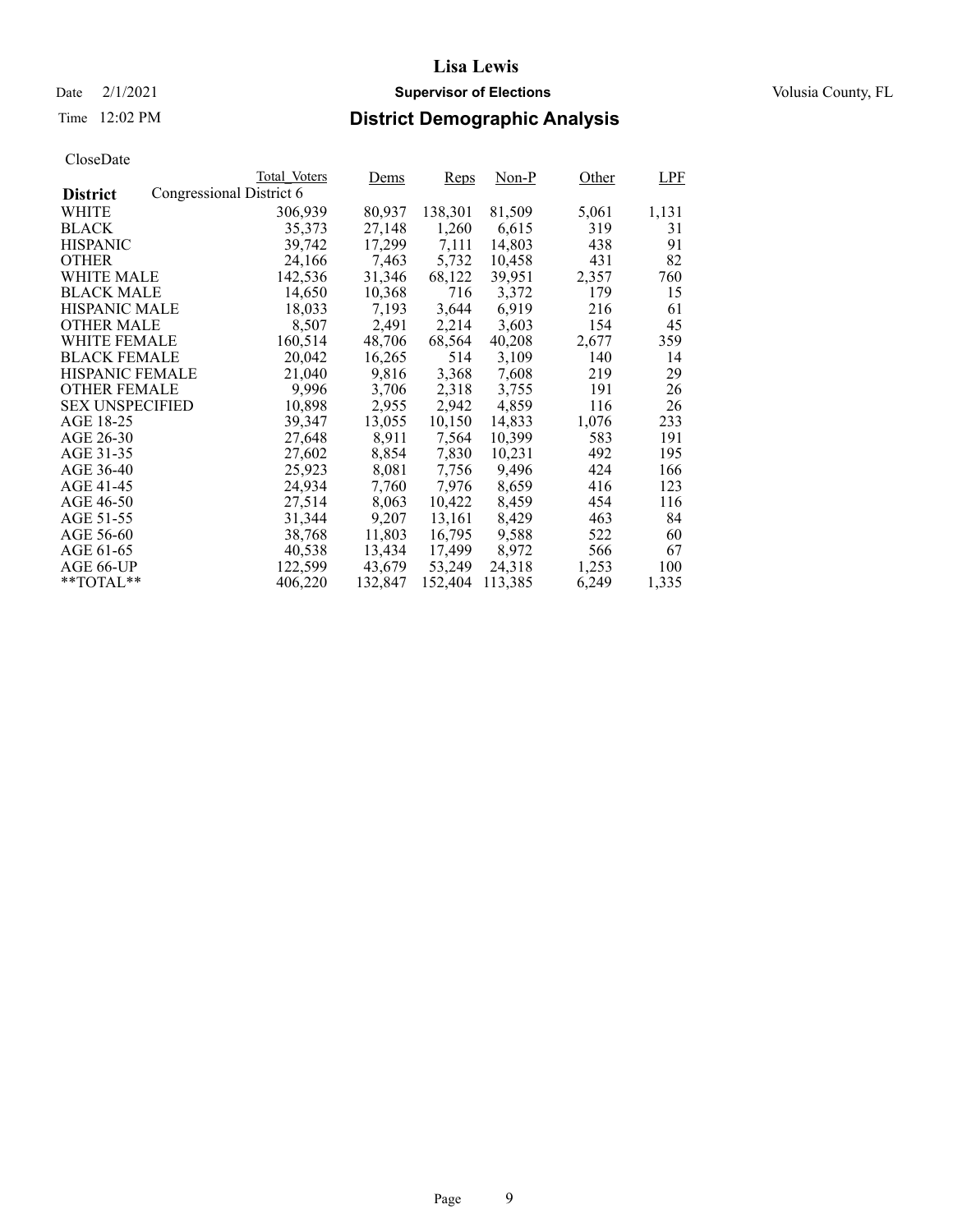## Date  $2/1/2021$  **Supervisor of Elections** Volusia County, FL

### Time 12:02 PM **District Demographic Analysis**

|                        |                     | Total Voters | Dems   | Reps   | $Non-P$ | Other | LPF |
|------------------------|---------------------|--------------|--------|--------|---------|-------|-----|
| <b>District</b>        | Unincorporated Area |              |        |        |         |       |     |
| WHITE                  |                     | 74,489       | 18,215 | 35,755 | 19,126  | 1,113 | 280 |
| <b>BLACK</b>           |                     | 3,231        | 2,451  | 138    | 604     | 33    | 5   |
| <b>HISPANIC</b>        |                     | 5,012        | 2,007  | 1,071  | 1,855   | 62    | 17  |
| <b>OTHER</b>           |                     | 4,336        | 1,116  | 1,303  | 1,837   | 65    | 15  |
| <b>WHITE MALE</b>      |                     | 35,336       | 7,273  | 17,900 | 9.451   | 530   | 182 |
| <b>BLACK MALE</b>      |                     | 1,413        | 990    | 75     | 329     | 17    | 2   |
| <b>HISPANIC MALE</b>   |                     | 2,267        | 801    | 535    | 889     | 31    | 11  |
| <b>OTHER MALE</b>      |                     | 1,494        | 353    | 499    | 609     | 24    | 9   |
| <b>WHITE FEMALE</b>    |                     | 38,184       | 10,762 | 17,409 | 9,342   | 577   | 94  |
| <b>BLACK FEMALE</b>    |                     | 1,752        | 1,407  | 58     | 268     | 16    | 3   |
| HISPANIC FEMALE        |                     | 2,634        | 1,158  | 516    | 923     | 31    | 6   |
| <b>OTHER FEMALE</b>    |                     | 1,700        | 557    | 491    | 623     | 25    | 4   |
| <b>SEX UNSPECIFIED</b> |                     | 2,287        | 488    | 784    | 987     | 22    | 6   |
| AGE 18-25              |                     | 7,651        | 1,945  | 2,636  | 2,803   | 219   | 48  |
| AGE 26-30              |                     | 5,329        | 1,310  | 1,888  | 1,994   | 104   | 33  |
| AGE 31-35              |                     | 5,441        | 1,419  | 1,879  | 2,002   | 96    | 45  |
| AGE 36-40              |                     | 5,048        | 1,219  | 1,869  | 1,836   | 85    | 39  |
| AGE 41-45              |                     | 4,988        | 1,190  | 1,962  | 1,729   | 71    | 36  |
| AGE 46-50              |                     | 5,822        | 1,326  | 2,593  | 1,773   | 109   | 21  |
| AGE 51-55              |                     | 6,980        | 1,592  | 3,436  | 1,849   | 83    | 20  |
| AGE 56-60              |                     | 9,093        | 2,248  | 4,503  | 2,196   | 131   | 15  |
| AGE 61-65              |                     | 9,412        | 2,685  | 4,541  | 2,027   | 137   | 22  |
| AGE 66-UP              |                     | 27,304       | 8,855  | 12,960 | 5,213   | 238   | 38  |
| $*$ $TOTAL**$          |                     | 87,068       | 23,789 | 38,267 | 23,422  | 1,273 | 317 |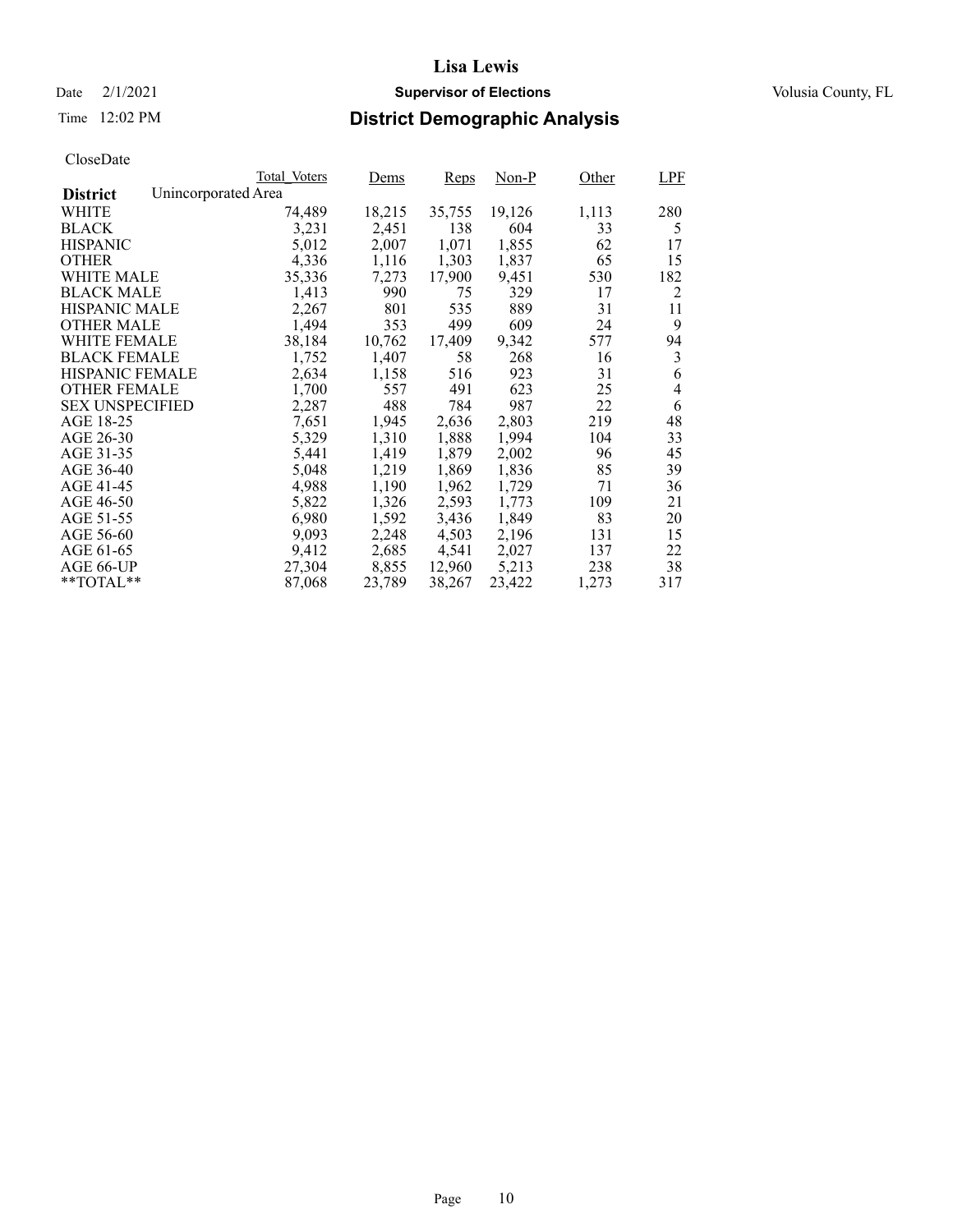### Date  $2/1/2021$  **Supervisor of Elections** Volusia County, FL

### Time 12:02 PM **District Demographic Analysis**

|                        |               | Total Voters | <u>Dems</u> | Reps   | $Non-P$ | Other | LPF          |
|------------------------|---------------|--------------|-------------|--------|---------|-------|--------------|
| <b>District</b>        | Daytona Beach |              |             |        |         |       |              |
| WHITE                  |               | 27,245       | 7,721       | 11,237 | 7,576   | 577   | 134          |
| <b>BLACK</b>           |               | 14,483       | 11,494      | 372    | 2,494   | 119   | 4            |
| <b>HISPANIC</b>        |               | 2,357        | 1,041       | 428    | 836     | 44    | 8            |
| <b>OTHER</b>           |               | 3,621        | 1,270       | 625    | 1,640   | 75    | 11           |
| WHITE MALE             |               | 13,118       | 3,083       | 5,766  | 3,901   | 277   | 91           |
| <b>BLACK MALE</b>      |               | 5,685        | 4,199       | 210    | 1,206   | 69    | 1            |
| <b>HISPANIC MALE</b>   |               | 1,070        | 429         | 220    | 392     | 24    | 5            |
| <b>OTHER MALE</b>      |               | 1,256        | 429         | 259    | 535     | 27    | 6            |
| <b>WHITE FEMALE</b>    |               | 13,774       | 4,538       | 5,348  | 3,546   | 300   | 42           |
| <b>BLACK FEMALE</b>    |               | 8,462        | 7,031       | 152    | 1,226   | 50    | 3            |
| <b>HISPANIC FEMALE</b> |               | 1,237        | 592         | 202    | 420     | 20    | 3            |
| <b>OTHER FEMALE</b>    |               | 1,471        | 602         | 242    | 585     | 37    | 5            |
| <b>SEX UNSPECIFIED</b> |               | 1,632        | 623         | 262    | 735     | 11    | $\mathbf{1}$ |
| AGE 18-25              |               | 6,954        | 3,344       | 1,014  | 2,406   | 153   | 37           |
| AGE 26-30              |               | 3,949        | 1,865       | 671    | 1,294   | 90    | 29           |
| AGE 31-35              |               | 3,469        | 1,594       | 618    | 1,161   | 75    | 21           |
| AGE 36-40              |               | 2,892        | 1,373       | 555    | 903     | 48    | 13           |
| AGE 41-45              |               | 2,635        | 1,258       | 500    | 830     | 37    | 10           |
| AGE 46-50              |               | 2,961        | 1,288       | 798    | 800     | 59    | 16           |
| AGE 51-55              |               | 3,356        | 1,442       | 1,010  | 839     | 60    | 5            |
| AGE 56-60              |               | 4,298        | 1,811       | 1,407  | 1,015   | 60    | 5            |
| AGE 61-65              |               | 4,655        | 2,052       | 1,594  | 931     | 67    | 11           |
| AGE 66-UP              |               | 12,537       | 5,499       | 4,495  | 2,367   | 166   | 10           |
| $*$ $TOTAL**$          |               | 47,706       | 21,526      | 12,662 | 12,546  | 815   | 157          |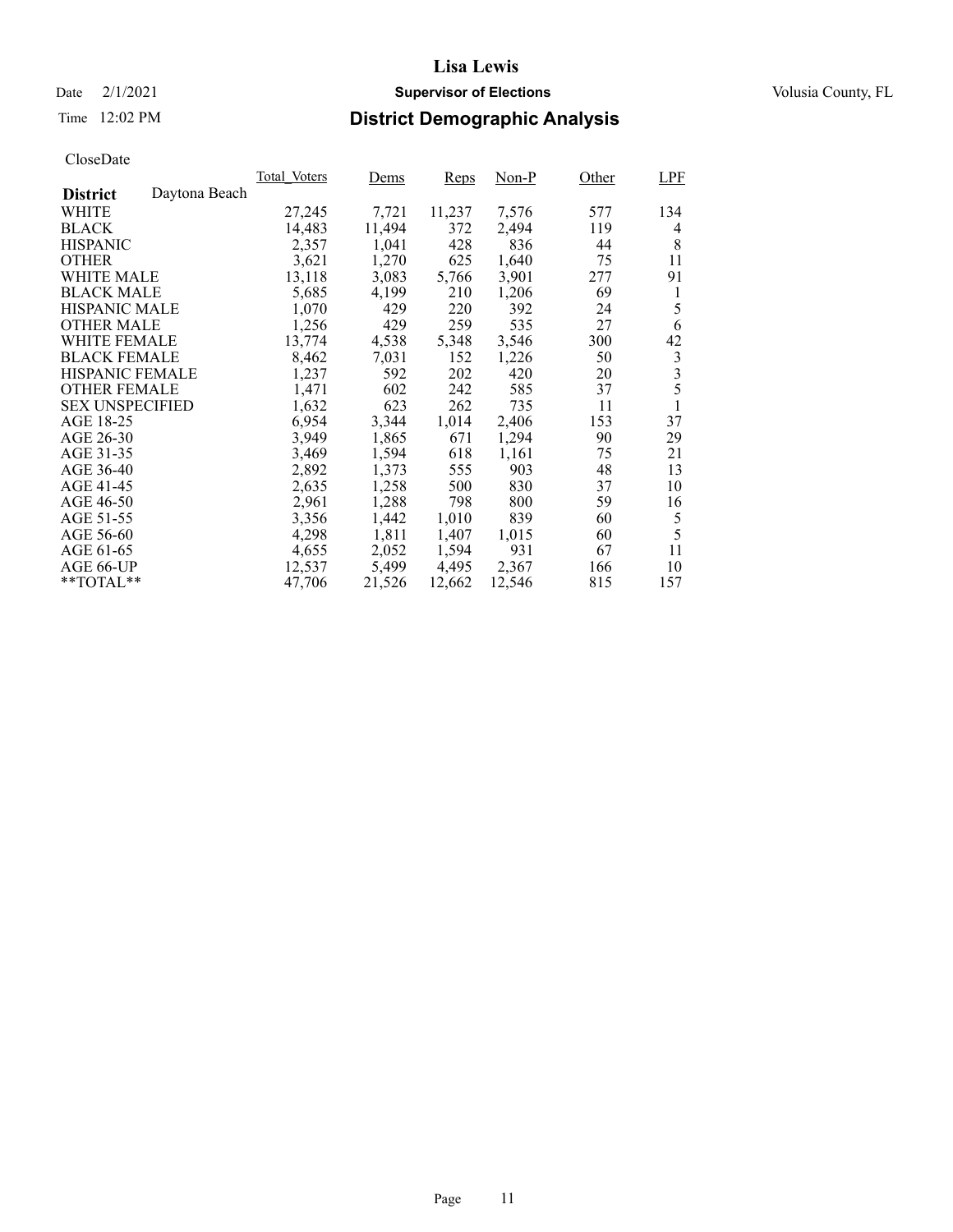# Date  $2/1/2021$  **Supervisor of Elections** Volusia County, FL

| Time $12:02 \text{ PM}$ | <b>District Demographic Analysis</b> |
|-------------------------|--------------------------------------|
|                         |                                      |

|                        |                      | Total Voters | Dems  | <b>Reps</b> | $Non-P$ | Other                   | LPF      |
|------------------------|----------------------|--------------|-------|-------------|---------|-------------------------|----------|
| <b>District</b>        | Daytona Beach Shores |              |       |             |         |                         |          |
| WHITE                  |                      | 4,211        | 955   | 2,137       | 1,039   | 71                      | 9        |
| <b>BLACK</b>           |                      | 69           | 47    | 5           | 16      |                         | $\theta$ |
| <b>HISPANIC</b>        |                      | 118          | 37    | 48          | 32      |                         | 0        |
| <b>OTHER</b>           |                      | 303          | 88    | 97          | 114     | 3                       |          |
| <b>WHITE MALE</b>      |                      | 1,977        | 387   | 1,025       | 522     | 38                      | 5        |
| <b>BLACK MALE</b>      |                      | 31           | 19    | 2           | 9       |                         | $\theta$ |
| <b>HISPANIC MALE</b>   |                      | 54           | 12    | 23          | 18      |                         | $\theta$ |
| <b>OTHER MALE</b>      |                      | 118          | 33    | 42          | 42      |                         | 0        |
| <b>WHITE FEMALE</b>    |                      | 2,186        | 556   | 1,088       | 506     | 32                      | 4        |
| <b>BLACK FEMALE</b>    |                      | 37           | 28    | 3           | 6       | $\theta$                | 0        |
| <b>HISPANIC FEMALE</b> |                      | 62           | 24    | 24          | 14      | 0                       | 0        |
| <b>OTHER FEMALE</b>    |                      | 142          | 46    | 39          | 55      |                         |          |
| <b>SEX UNSPECIFIED</b> |                      | 94           | 22    | 41          | 29      | $\overline{c}$          | 0        |
| AGE 18-25              |                      | 151          | 42    | 52          | 51      | 5                       |          |
| AGE 26-30              |                      | 97           | 27    | 35          | 32      | $\overline{c}$          |          |
| AGE 31-35              |                      | 106          | 23    | 38          | 37      | 4                       | 4        |
| AGE 36-40              |                      | 114          | 27    | 45          | 41      |                         | 0        |
| AGE 41-45              |                      | 127          | 31    | 48          | 44      | 3                       |          |
| AGE 46-50              |                      | 159          | 29    | 73          | 54      | 3                       | $\theta$ |
| AGE 51-55              |                      | 275          | 62    | 120         | 89      | $\overline{\mathbf{3}}$ |          |
| AGE 56-60              |                      | 462          | 96    | 237         | 118     | 11                      | 0        |
| AGE 61-65              |                      | 601          | 125   | 310         | 152     | 13                      |          |
| AGE 66-UP              |                      | 2,609        | 665   | 1,329       | 583     | 31                      |          |
| **TOTAL**              |                      | 4,701        | 1,127 | 2,287       | 1,201   | 76                      | 10       |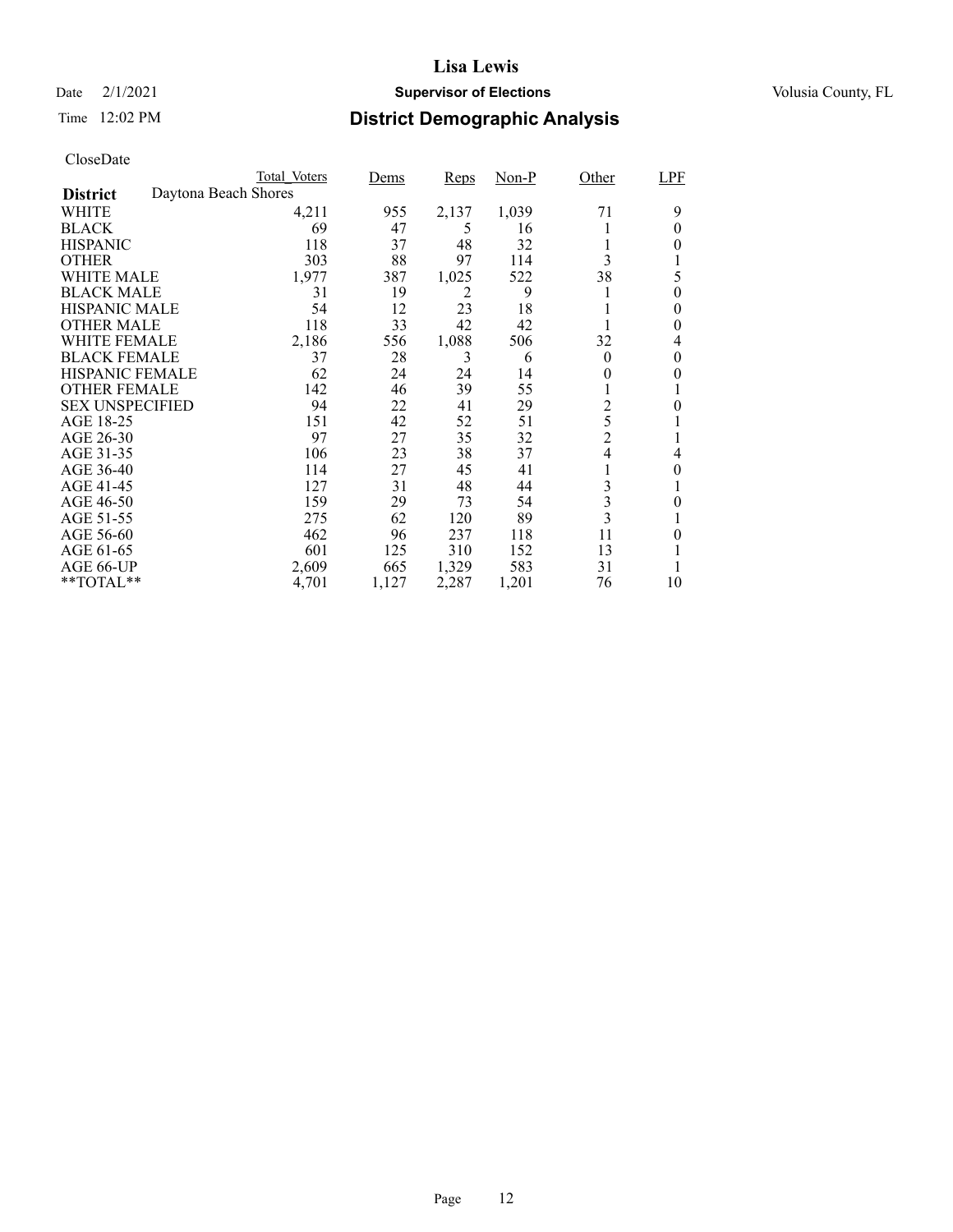### Date  $2/1/2021$  **Supervisor of Elections** Volusia County, FL

### Time 12:02 PM **District Demographic Analysis**

|                        |        | Total Voters | Dems  | Reps  | $Non-P$ | Other | LPF              |
|------------------------|--------|--------------|-------|-------|---------|-------|------------------|
| <b>District</b>        | DeBary |              |       |       |         |       |                  |
| WHITE                  |        | 13,641       | 2,998 | 6,863 | 3,523   | 198   | 59               |
| <b>BLACK</b>           |        | 807          | 577   | 36    | 184     | 9     | 1                |
| <b>HISPANIC</b>        |        | 1,790        | 741   | 432   | 588     | 25    | 4                |
| <b>OTHER</b>           |        | 1,092        | 278   | 289   | 503     | 20    | $\overline{2}$   |
| <b>WHITE MALE</b>      |        | 6,373        | 1,159 | 3,362 | 1,724   | 88    | 40               |
| <b>BLACK MALE</b>      |        | 378          | 243   | 18    | 110     | 6     | 1                |
| <b>HISPANIC MALE</b>   |        | 797          | 304   | 214   | 264     | 12    | 3                |
| <b>OTHER MALE</b>      |        | 368          | 86    | 106   | 169     | 6     |                  |
| <b>WHITE FEMALE</b>    |        | 7,079        | 1,806 | 3,420 | 1,729   | 106   | 18               |
| <b>BLACK FEMALE</b>    |        | 417          | 325   | 18    | 71      | 3     | $\theta$         |
| <b>HISPANIC FEMALE</b> |        | 966          | 425   | 212   | 315     | 13    | 1                |
| <b>OTHER FEMALE</b>    |        | 481          | 153   | 123   | 193     | 11    | 1                |
| <b>SEX UNSPECIFIED</b> |        | 471          | 93    | 147   | 223     | 7     | 1                |
| AGE 18-25              |        | 1,470        | 363   | 466   | 578     | 50    | 13               |
| AGE 26-30              |        | 1,076        | 267   | 384   | 398     | 19    | 8                |
| AGE 31-35              |        | 1,226        | 330   | 435   | 434     | 20    | 7                |
| AGE 36-40              |        | 1,186        | 273   | 466   | 421     | 13    | 13               |
| AGE 41-45              |        | 1,163        | 304   | 438   | 389     | 24    | 8                |
| AGE 46-50              |        | 1,287        | 292   | 574   | 392     | 19    | 10               |
| AGE 51-55              |        | 1,433        | 350   | 679   | 383     | 19    | 2                |
| AGE 56-60              |        | 1,620        | 408   | 802   | 392     | 15    | 3                |
| AGE 61-65              |        | 1,715        | 451   | 826   | 405     | 31    | $\overline{c}$   |
| AGE 66-UP              |        | 5,154        | 1,556 | 2,550 | 1,006   | 42    | $\boldsymbol{0}$ |
| $*$ $TOTAL**$          |        | 17,330       | 4,594 | 7,620 | 4,798   | 252   | 66               |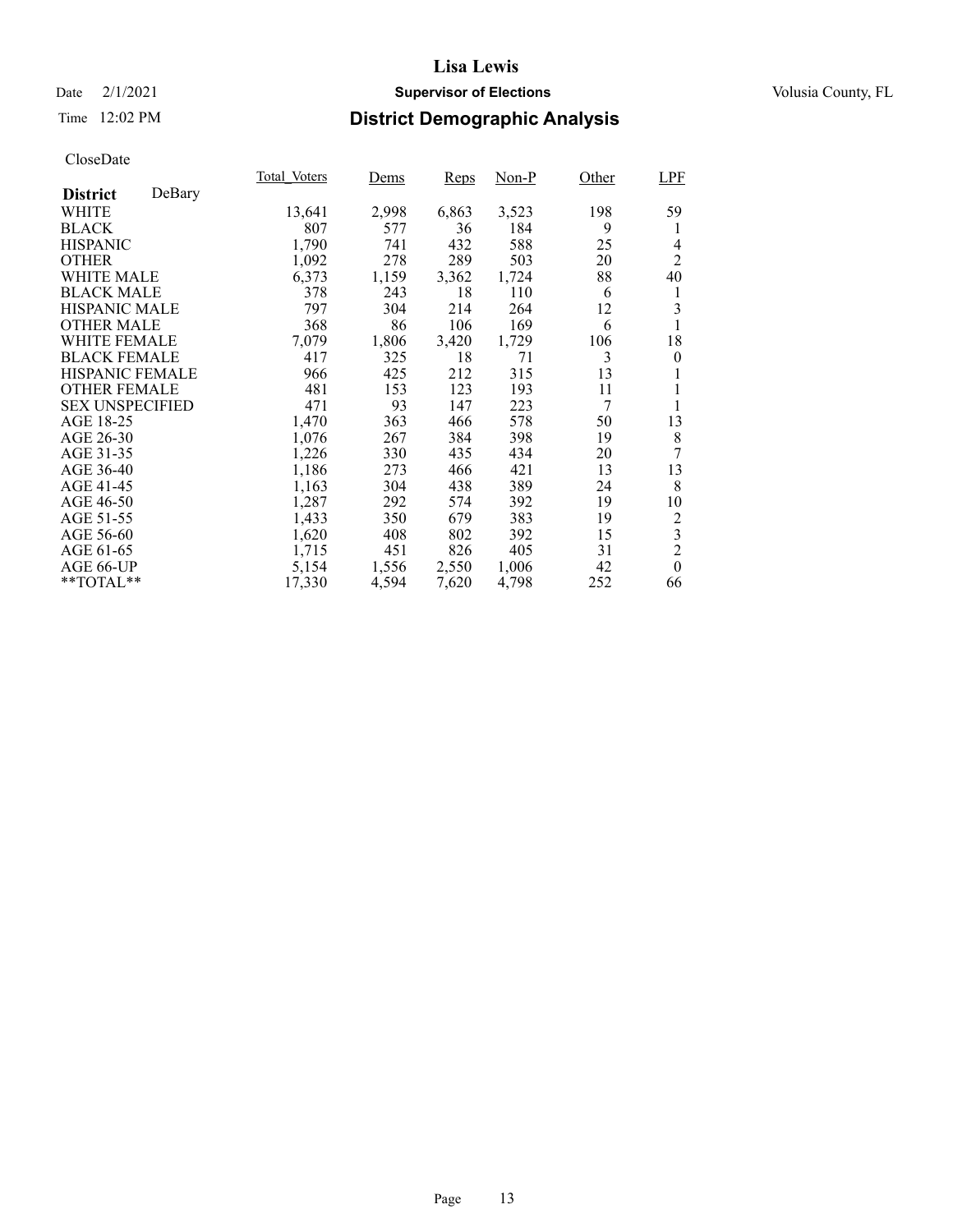### Date  $2/1/2021$  **Supervisor of Elections** Volusia County, FL

### Time 12:02 PM **District Demographic Analysis**

|                        |        | <b>Total Voters</b> | Dems  | Reps  | $Non-P$ | Other | LPF                     |
|------------------------|--------|---------------------|-------|-------|---------|-------|-------------------------|
| <b>District</b>        | DeLand |                     |       |       |         |       |                         |
| <b>WHITE</b>           |        | 16,879              | 5,038 | 7,337 | 4,143   | 288   | 73                      |
| <b>BLACK</b>           |        | 3,145               | 2,459 | 111   | 552     | 21    | 2                       |
| <b>HISPANIC</b>        |        | 2,772               | 1,170 | 530   | 1,023   | 40    | 9                       |
| <b>OTHER</b>           |        | 1,613               | 603   | 294   | 689     | 19    | 8                       |
| WHITE MALE             |        | 7,386               | 1,836 | 3,403 | 1,963   | 132   | 52                      |
| <b>BLACK MALE</b>      |        | 1,238               | 897   | 56    | 273     | 11    | 1                       |
| <b>HISPANIC MALE</b>   |        | 1,150               | 427   | 258   | 438     | 20    | 7                       |
| <b>OTHER MALE</b>      |        | 572                 | 204   | 119   | 240     | 7     | $\overline{2}$          |
| <b>WHITE FEMALE</b>    |        | 9,308               | 3,140 | 3,872 | 2,122   | 154   | 20                      |
| <b>BLACK FEMALE</b>    |        | 1,846               | 1,515 | 51    | 269     | 10    | 1                       |
| <b>HISPANIC FEMALE</b> |        | 1,582               | 723   | 264   | 574     | 19    | 2                       |
| <b>OTHER FEMALE</b>    |        | 674                 | 287   | 112   | 261     | 10    | $\overline{4}$          |
| <b>SEX UNSPECIFIED</b> |        | 653                 | 241   | 137   | 267     | 5     | $\overline{\mathbf{3}}$ |
| AGE 18-25              |        | 2,679               | 1,093 | 564   | 944     | 60    | 18                      |
| AGE 26-30              |        | 1,740               | 643   | 436   | 612     | 30    | 19                      |
| AGE 31-35              |        | 1,824               | 658   | 474   | 651     | 27    | 14                      |
| AGE 36-40              |        | 1,709               | 642   | 445   | 584     | 28    | 10                      |
| AGE 41-45              |        | 1,642               | 587   | 507   | 515     | 28    | 5                       |
| AGE 46-50              |        | 1,660               | 603   | 525   | 504     | 25    | 3                       |
| AGE 51-55              |        | 1,706               | 583   | 675   | 416     | 24    | 8                       |
| AGE 56-60              |        | 1,948               | 738   | 748   | 434     | 23    | 5                       |
| AGE 61-65              |        | 1,989               | 757   | 801   | 401     | 27    | $\overline{\mathbf{3}}$ |
| AGE 66-UP              |        | 7,512               | 2,966 | 3,097 | 1,346   | 96    | 7                       |
| $*$ TOTAL $*$          |        | 24,409              | 9,270 | 8,272 | 6,407   | 368   | 92                      |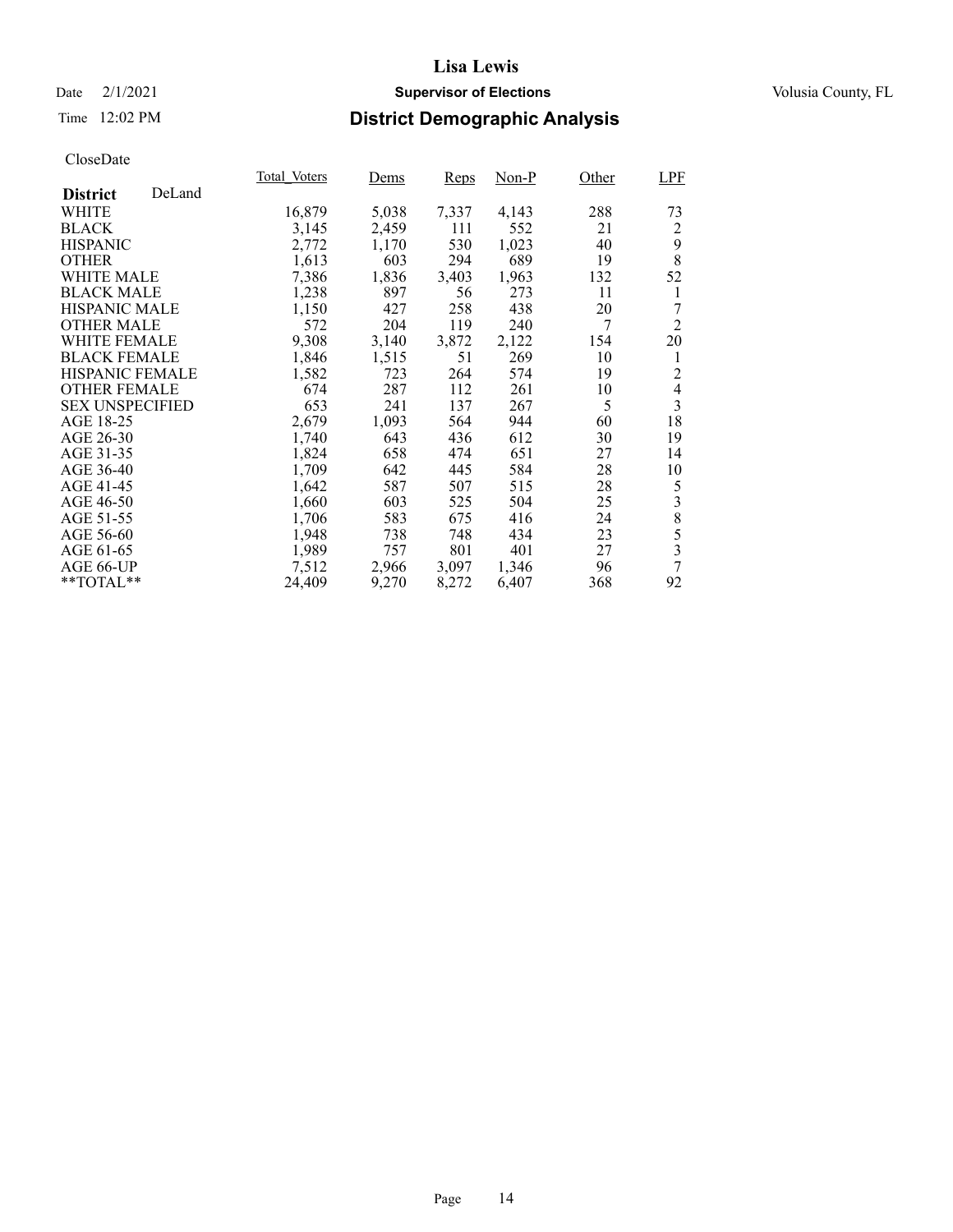### Date  $2/1/2021$  **Supervisor of Elections** Volusia County, FL

### Time 12:02 PM **District Demographic Analysis**

|                        |         | Total Voters | Dems   | <b>Reps</b> | $Non-P$ | Other | LPF |
|------------------------|---------|--------------|--------|-------------|---------|-------|-----|
| <b>District</b>        | Deltona |              |        |             |         |       |     |
| WHITE                  |         | 34,005       | 8,881  | 14,299      | 10,194  | 485   | 146 |
| <b>BLACK</b>           |         | 6,726        | 4,942  | 302         | 1,414   | 62    | 6   |
| <b>HISPANIC</b>        |         | 21,005       | 9,694  | 3,119       | 7,997   | 164   | 31  |
| <b>OTHER</b>           |         | 4,675        | 1,561  | 903         | 2,105   | 91    | 15  |
| <b>WHITE MALE</b>      |         | 15,843       | 3,481  | 7,038       | 5,003   | 223   | 98  |
| <b>BLACK MALE</b>      |         | 3,001        | 2,021  | 188         | 754     | 36    | 2   |
| <b>HISPANIC MALE</b>   |         | 9,729        | 4,155  | 1,660       | 3,820   | 74    | 20  |
| <b>OTHER MALE</b>      |         | 1,668        | 510    | 367         | 752     | 28    | 11  |
| <b>WHITE FEMALE</b>    |         | 17,664       | 5,282  | 7,058       | 5,018   | 259   | 47  |
| <b>BLACK FEMALE</b>    |         | 3,623        | 2,853  | 108         | 633     | 26    | 3   |
| HISPANIC FEMALE        |         | 10,962       | 5,392  | 1,426       | 4,045   | 89    | 10  |
| <b>OTHER FEMALE</b>    |         | 1,967        | 797    | 356         | 770     | 41    | 3   |
| <b>SEX UNSPECIFIED</b> |         | 1,953        | 586    | 422         | 915     | 26    | 4   |
| AGE 18-25              |         | 7,369        | 2,517  | 1,402       | 3,243   | 171   | 36  |
| AGE 26-30              |         | 5,685        | 1,977  | 1,196       | 2,383   | 95    | 34  |
| AGE 31-35              |         | 5,883        | 1,996  | 1,358       | 2,409   | 87    | 33  |
| AGE 36-40              |         | 5,550        | 1,902  | 1,257       | 2,277   | 90    | 24  |
| AGE 41-45              |         | 5,324        | 1,979  | 1,278       | 1,980   | 68    | 19  |
| AGE 46-50              |         | 5,413        | 1,906  | 1,580       | 1,850   | 61    | 16  |
| AGE 51-55              |         | 5,606        | 2,048  | 1,823       | 1,660   | 64    | 11  |
| AGE 56-60              |         | 6,124        | 2,308  | 2,087       | 1,663   | 59    | 7   |
| AGE 61-65              |         | 5,706        | 2,213  | 2,060       | 1,389   | 34    | 10  |
| AGE 66-UP              |         | 13,751       | 6,232  | 4,582       | 2,856   | 73    | 8   |
| $*$ TOTAL $*$          |         | 66,411       | 25,078 | 18,623      | 21,710  | 802   | 198 |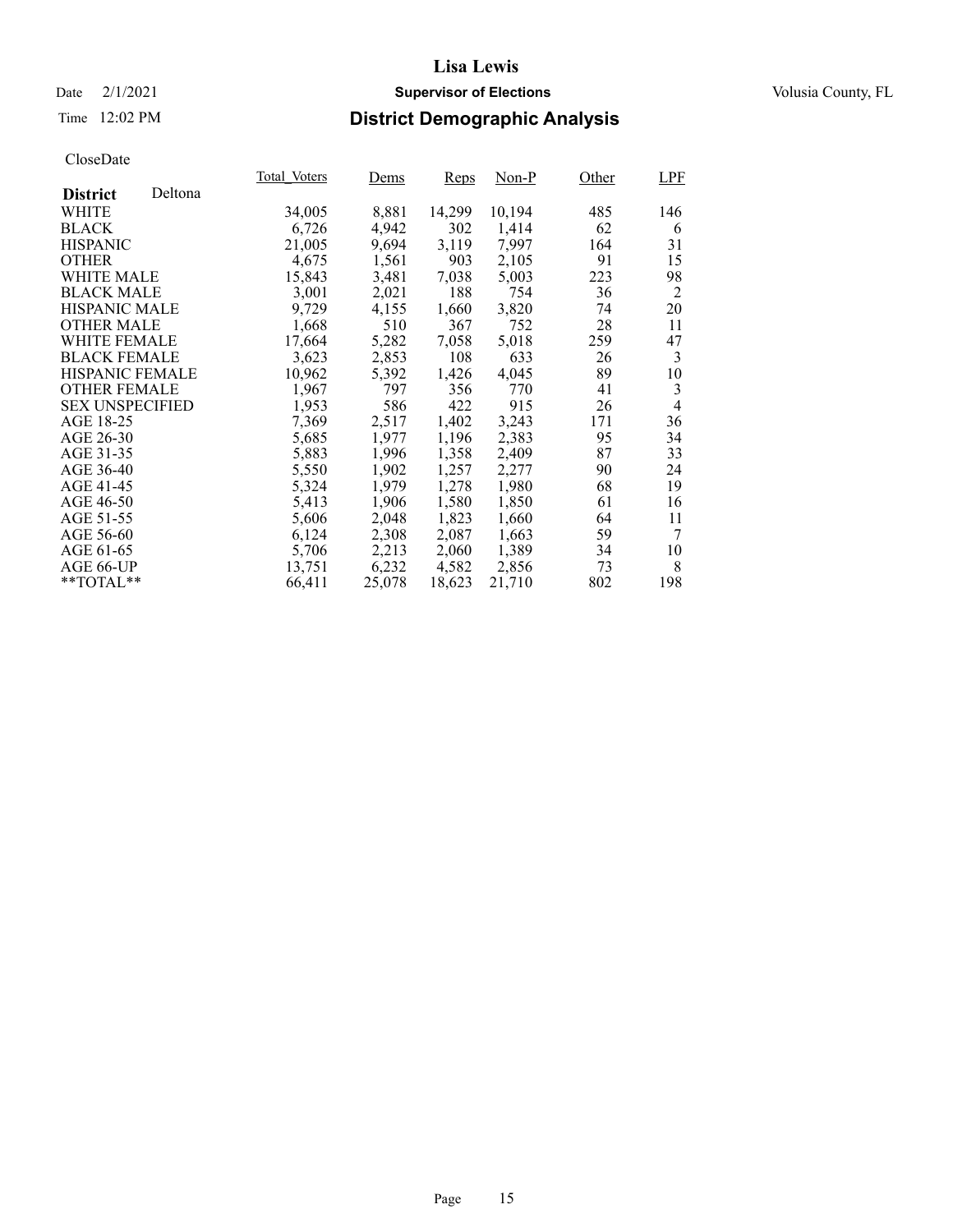### Date  $2/1/2021$  **Supervisor of Elections** Volusia County, FL

### Time 12:02 PM **District Demographic Analysis**

|                        |           | Total Voters | Dems  | Reps  | $Non-P$ | Other          | LPF              |
|------------------------|-----------|--------------|-------|-------|---------|----------------|------------------|
| <b>District</b>        | Edgewater |              |       |       |         |                |                  |
| WHITE                  |           | 16,127       | 4,373 | 6,856 | 4,575   | 274            | 49               |
| <b>BLACK</b>           |           | 406          | 296   | 25    | 76      | 9              | $\theta$         |
| <b>HISPANIC</b>        |           | 378          | 144   | 87    | 134     | 12             | 1                |
| <b>OTHER</b>           |           | 725          | 201   | 206   | 302     | 12             | 4                |
| WHITE MALE             |           | 7,400        | 1,669 | 3,398 | 2,180   | 119            | 34               |
| <b>BLACK MALE</b>      |           | 197          | 129   | 16    | 44      | 8              | $\theta$         |
| <b>HISPANIC MALE</b>   |           | 164          | 51    | 41    | 66      | 6              | $\theta$         |
| <b>OTHER MALE</b>      |           | 247          | 71    | 71    | 100     | 4              |                  |
| <b>WHITE FEMALE</b>    |           | 8,535        | 2,665 | 3,369 | 2,331   | 155            | 15               |
| <b>BLACK FEMALE</b>    |           | 200          | 160   | 9     | 30      | 1              | $\theta$         |
| <b>HISPANIC FEMALE</b> |           | 203          | 86    | 44    | 66      | 6              |                  |
| <b>OTHER FEMALE</b>    |           | 256          | 85    | 73    | 91      | 5              | $\overline{2}$   |
| <b>SEX UNSPECIFIED</b> |           | 434          | 98    | 153   | 179     | $\overline{3}$ |                  |
| AGE 18-25              |           | 1,258        | 310   | 402   | 482     | 54             | 10               |
| AGE 26-30              |           | 1,118        | 286   | 363   | 438     | 24             | 7                |
| AGE 31-35              |           | 1,113        | 279   | 371   | 431     | 20             | 12               |
| AGE 36-40              |           | 1,025        | 273   | 332   | 394     | 17             | 9                |
| AGE 41-45              |           | 1,019        | 250   | 377   | 374     | 16             | $\overline{c}$   |
| AGE 46-50              |           | 1,151        | 256   | 485   | 389     | 14             | 7                |
| AGE 51-55              |           | 1,256        | 312   | 583   | 329     | 30             | $\overline{c}$   |
| AGE 56-60              |           | 1,748        | 474   | 790   | 454     | 28             | $\overline{2}$   |
| AGE 61-65              |           | 1,862        | 524   | 825   | 486     | 27             | $\boldsymbol{0}$ |
| AGE 66-UP              |           | 6,086        | 2,050 | 2,646 | 1,310   | 77             | 3                |
| $*$ $TOTAL**$          |           | 17,636       | 5,014 | 7,174 | 5,087   | 307            | 54               |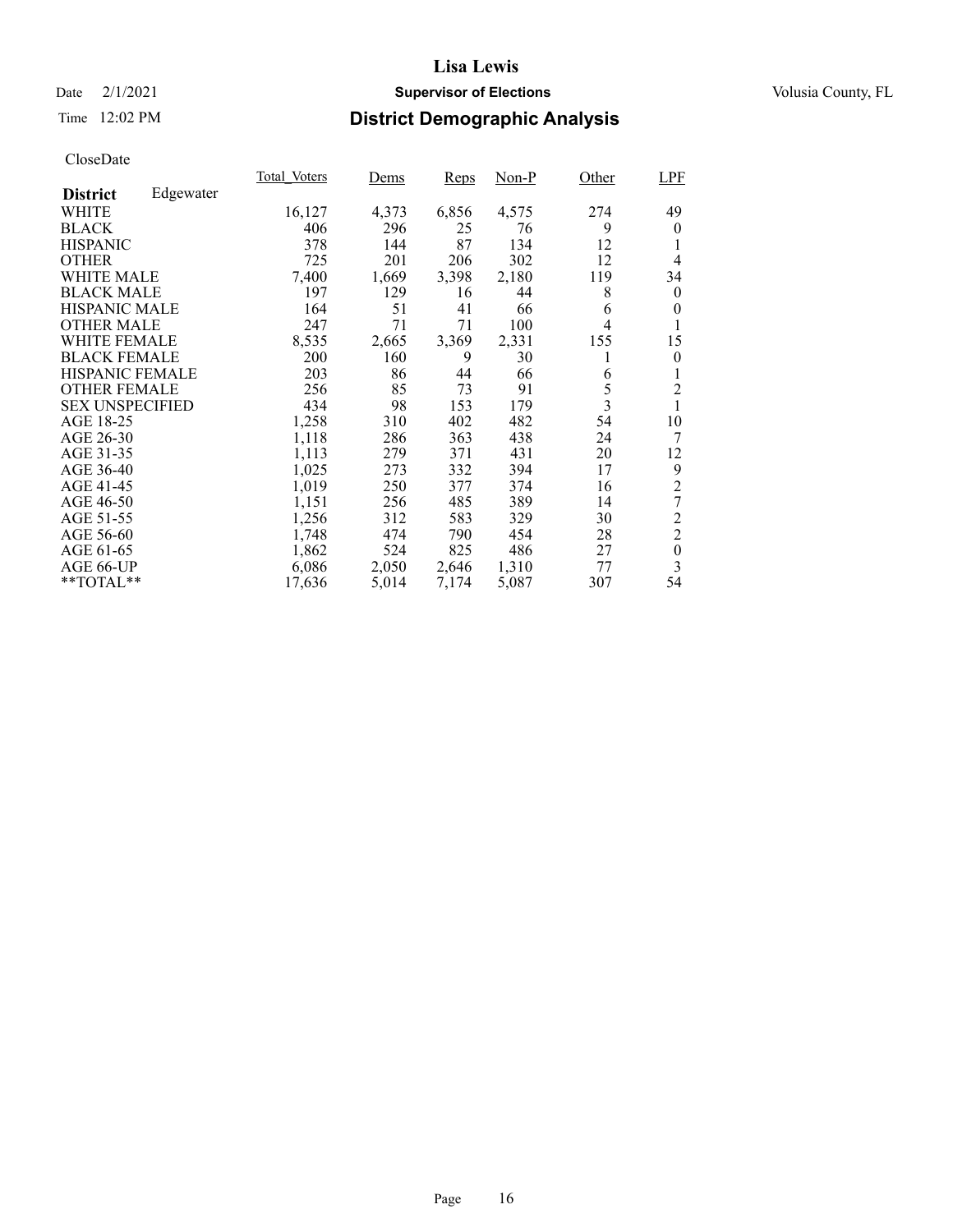### Date  $2/1/2021$  **Supervisor of Elections** Volusia County, FL

### Time 12:02 PM **District Demographic Analysis**

|                        |            | Total Voters | Dems  | <b>Reps</b> | $Non-P$ | Other          | <b>LPF</b>       |
|------------------------|------------|--------------|-------|-------------|---------|----------------|------------------|
| <b>District</b>        | Holly Hill |              |       |             |         |                |                  |
| WHITE                  |            | 6,373        | 1,900 | 2,452       | 1,887   | 107            | 27               |
| <b>BLACK</b>           |            | 1,183        | 881   | 35          | 257     | 8              | 2                |
| <b>HISPANIC</b>        |            | 374          | 167   | 61          | 141     | 4              |                  |
| <b>OTHER</b>           |            | 523          | 185   | 107         | 224     | 7              | $\theta$         |
| WHITE MALE             |            | 2,924        | 720   | 1,220       | 917     | 49             | 18               |
| <b>BLACK MALE</b>      |            | 451          | 301   | 19          | 126     | 3              | 2                |
| <b>HISPANIC MALE</b>   |            | 186          | 76    | 33          | 73      | 3              |                  |
| <b>OTHER MALE</b>      |            | 179          | 60    | 48          | 70      | 1              | $\overline{0}$   |
| <b>WHITE FEMALE</b>    |            | 3,363        | 1,163 | 1,197       | 936     | 58             | 9                |
| <b>BLACK FEMALE</b>    |            | 714          | 567   | 16          | 126     | 5              | $\overline{0}$   |
| <b>HISPANIC FEMALE</b> |            | 180          | 88    | 27          | 64      |                | $\overline{0}$   |
| <b>OTHER FEMALE</b>    |            | 212          | 99    | 37          | 74      | $\overline{2}$ | $\boldsymbol{0}$ |
| <b>SEX UNSPECIFIED</b> |            | 244          | 59    | 58          | 123     | 4              | $\boldsymbol{0}$ |
| AGE 18-25              |            | 714          | 244   | 162         | 288     | 17             | 3                |
| AGE 26-30              |            | 619          | 257   | 118         | 235     | 6              | 3                |
| AGE 31-35              |            | 620          | 229   | 135         | 239     | 11             | 6                |
| AGE 36-40              |            | 554          | 210   | 113         | 219     | 8              | 4                |
| AGE 41-45              |            | 535          | 190   | 140         | 186     | 17             | $\overline{2}$   |
| AGE 46-50              |            | 557          | 184   | 161         | 201     | 10             | 1                |
| AGE 51-55              |            | 690          | 234   | 242         | 202     | 7              | 5                |
| AGE 56-60              |            | 913          | 322   | 332         | 245     | 12             | $\overline{c}$   |
| AGE 61-65              |            | 876          | 338   | 316         | 205     | 14             | 3                |
| AGE 66-UP              |            | 2,375        | 925   | 936         | 489     | 24             |                  |
| **TOTAL**              |            | 8,453        | 3,133 | 2,655       | 2,509   | 126            | 30               |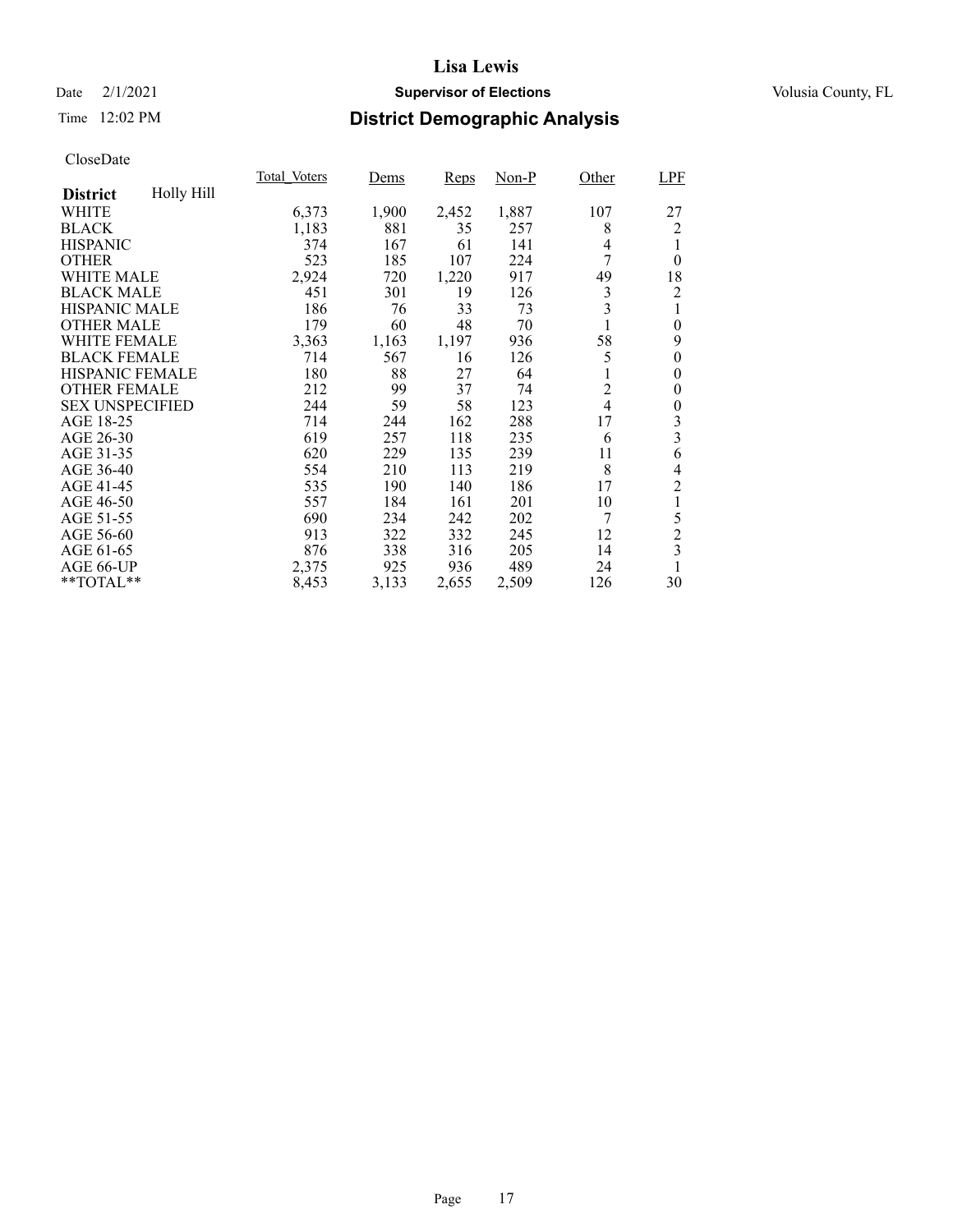### Date  $2/1/2021$  **Supervisor of Elections** Volusia County, FL

### Time 12:02 PM **District Demographic Analysis**

|                        |            | <b>Total Voters</b> | Dems | Reps | $Non-P$ | Other          | LPF      |
|------------------------|------------|---------------------|------|------|---------|----------------|----------|
| <b>District</b>        | Lake Helen |                     |      |      |         |                |          |
| WHITE                  |            | 1,935               | 495  | 887  | 521     | 28             | 4        |
| <b>BLACK</b>           |            | 168                 | 139  | 7    | 21      |                | $\theta$ |
| <b>HISPANIC</b>        |            | 98                  | 36   | 28   | 31      | 2              |          |
| <b>OTHER</b>           |            | 81                  | 31   | 20   | 28      | $\theta$       | 2        |
| WHITE MALE             |            | 874                 | 188  | 416  | 257     | 9              | 4        |
| <b>BLACK MALE</b>      |            | 75                  | 62   | 5    | 8       | 0              | 0        |
| <b>HISPANIC MALE</b>   |            | 44                  | 17   | 10   | 15      |                |          |
| <b>OTHER MALE</b>      |            | 23                  | 12   | 4    | 6       | $\theta$       |          |
| <b>WHITE FEMALE</b>    |            | 1,039               | 304  | 459  | 257     | 19             | 0        |
| <b>BLACK FEMALE</b>    |            | 89                  | 76   |      | 11      |                | 0        |
| <b>HISPANIC FEMALE</b> |            | 51                  | 18   | 17   | 15      |                | 0        |
| <b>OTHER FEMALE</b>    |            | 35                  | 17   | 6    | 12      | 0              | 0        |
| <b>SEX UNSPECIFIED</b> |            | 52                  | 7    | 24   | 20      | 0              |          |
| AGE 18-25              |            | 173                 | 38   | 67   | 64      | 3              |          |
| AGE 26-30              |            | 166                 | 35   | 67   | 59      | 4              |          |
| AGE 31-35              |            | 151                 | 52   | 44   | 50      | 5              | 0        |
| AGE 36-40              |            | 144                 | 36   | 49   | 57      | $\overline{c}$ | 0        |
| AGE 41-45              |            | 153                 | 30   | 53   | 68      |                |          |
| AGE 46-50              |            | 151                 | 38   | 62   | 45      | 3              | 3        |
| AGE 51-55              |            | 187                 | 49   | 87   | 48      | 3              | $\Omega$ |
| AGE 56-60              |            | 234                 | 69   | 111  | 50      | 4              | $\theta$ |
| AGE 61-65              |            | 256                 | 84   | 122  | 48      | $\overline{c}$ | 0        |
| AGE 66-UP              |            | 667                 | 270  | 280  | 112     | $\overline{4}$ |          |
| **TOTAL**              |            | 2,282               | 701  | 942  | 601     | 31             | 7        |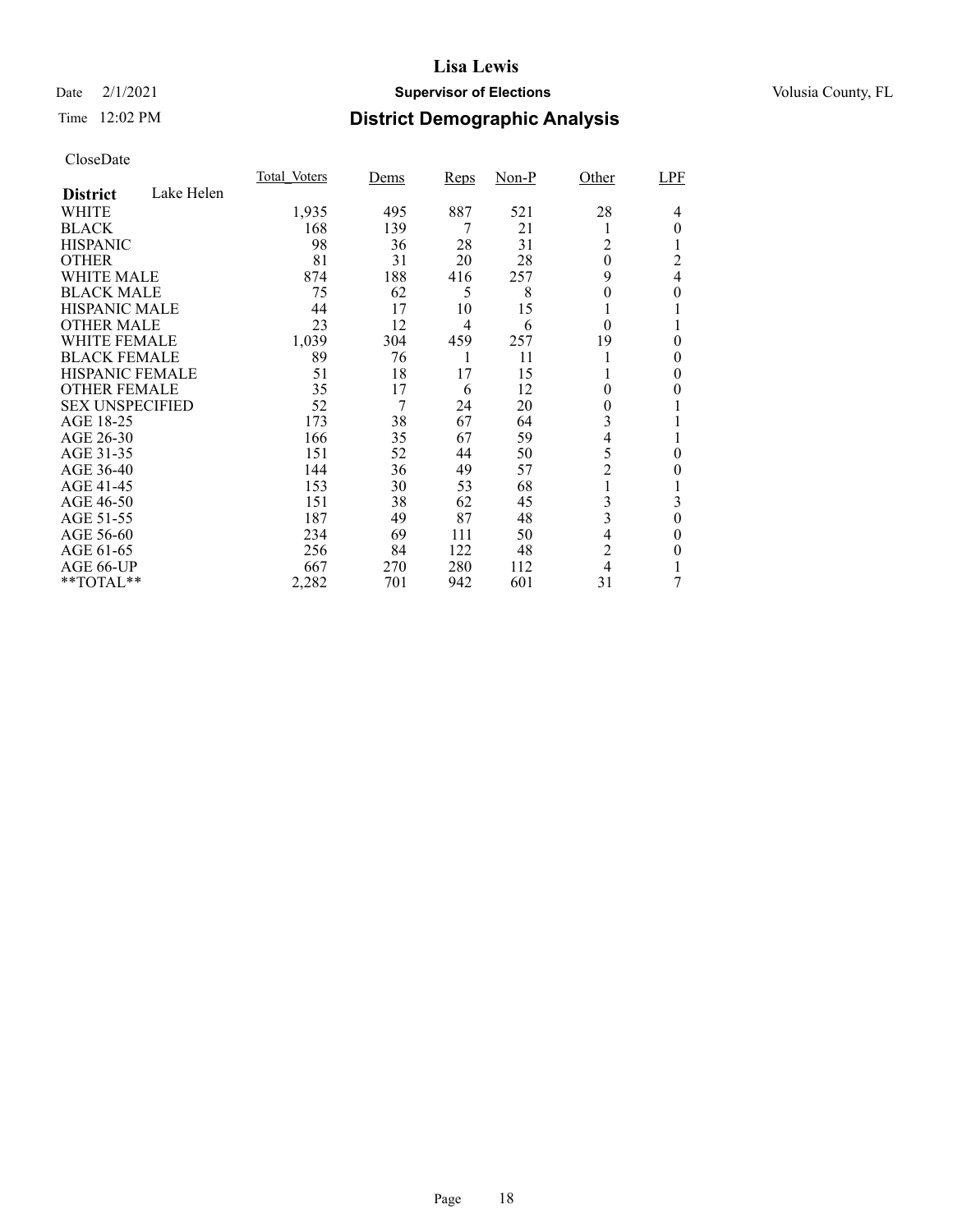## Date  $2/1/2021$  **Supervisor of Elections** Volusia County, FL

### Time 12:02 PM **District Demographic Analysis**

|                        | Total Voters     | Dems  | Reps   | $Non-P$ | Other | LPF            |
|------------------------|------------------|-------|--------|---------|-------|----------------|
| <b>District</b>        | New Smyrna Beach |       |        |         |       |                |
| WHITE                  | 22,549           | 5,974 | 10,616 | 5,413   | 480   | 66             |
| <b>BLACK</b>           | 819              | 642   | 30     | 137     | 8     | 2              |
| <b>HISPANIC</b>        | 554              | 190   | 182    | 167     | 13    | $\overline{c}$ |
| <b>OTHER</b>           | 956              | 261   | 285    | 391     | 15    | 4              |
| WHITE MALE             | 10,396           | 2,277 | 5,178  | 2,674   | 222   | 45             |
| <b>BLACK MALE</b>      | 355              | 261   | 14     | 74      | 4     | 2              |
| <b>HISPANIC MALE</b>   | 259              | 87    | 86     | 79      | 6     | 1              |
| <b>OTHER MALE</b>      | 324              | 85    | 103    | 129     | 5     | $\overline{2}$ |
| WHITE FEMALE           | 11,936           | 3,631 | 5,350  | 2,678   | 257   | 20             |
| <b>BLACK FEMALE</b>    | 448              | 367   | 15     | 62      | 4     | $\theta$       |
| <b>HISPANIC FEMALE</b> | 281              | 100   | 91     | 82      | 7     | 1              |
| <b>OTHER FEMALE</b>    | 397              | 136   | 126    | 128     | 6     | 1              |
| <b>SEX UNSPECIFIED</b> | 482              | 123   | 150    | 202     | 5     | $\overline{c}$ |
| AGE 18-25              | 1,571            | 429   | 556    | 515     | 64    | 7              |
| AGE 26-30              | 1,206            | 318   | 391    | 452     | 35    | 10             |
| AGE 31-35              | 1,237            | 345   | 402    | 445     | 34    | 11             |
| AGE 36-40              | 1,228            | 340   | 445    | 410     | 25    | 8              |
| AGE 41-45              | 1,230            | 298   | 463    | 424     | 37    | 8              |
| AGE 46-50              | 1,456            | 350   | 655    | 399     | 46    | 6              |
| AGE 51-55              | 1,830            | 438   | 892    | 453     | 41    | 6              |
| AGE 56-60              | 2,484            | 593   | 1,282  | 561     | 43    | 5              |
| AGE 61-65              | 2,930            | 829   | 1,408  | 634     | 53    | 6              |
| AGE 66-UP              | 9,706            | 3,127 | 4,619  | 1,815   | 138   | 7              |
| $*$ $TOTAL**$          | 24,878           | 7,067 | 11,113 | 6,108   | 516   | 74             |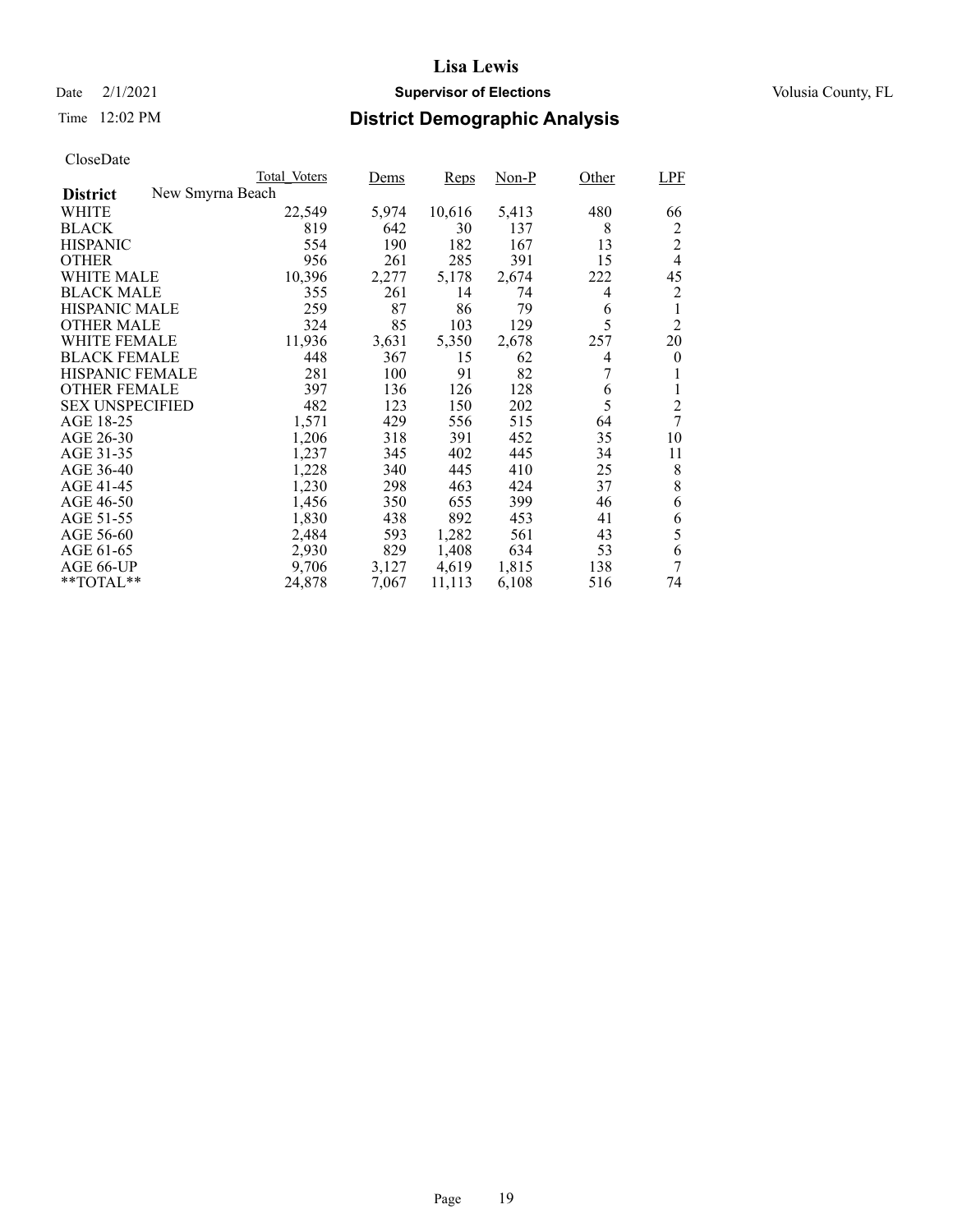### Date  $2/1/2021$  **Supervisor of Elections** Volusia County, FL

### Time 12:02 PM **District Demographic Analysis**

|                        |          | Total Voters | Dems | Reps           | $Non-P$ | Other          | LPF |
|------------------------|----------|--------------|------|----------------|---------|----------------|-----|
| <b>District</b>        | Oak Hill |              |      |                |         |                |     |
| WHITE                  |          | 1,475        | 331  | 743            | 371     | 26             | 4   |
| <b>BLACK</b>           |          | 157          | 131  | 5              | 21      | 0              | 0   |
| <b>HISPANIC</b>        |          | 17           | 6    | $\overline{2}$ | 8       |                | 0   |
| <b>OTHER</b>           |          | 53           | 16   | 21             | 15      |                | 0   |
| WHITE MALE             |          | 733          | 145  | 382            | 194     | 9              | 3   |
| <b>BLACK MALE</b>      |          | 77           | 60   | 4              | 13      | 0              | 0   |
| <b>HISPANIC MALE</b>   |          | 6            |      |                | 4       | 0              | 0   |
| <b>OTHER MALE</b>      |          | 21           | 6    | 8              | 6       |                | 0   |
| <b>WHITE FEMALE</b>    |          | 725          | 183  | 351            | 173     | 17             |     |
| <b>BLACK FEMALE</b>    |          | 80           | 71   |                | 8       | $\theta$       | 0   |
| HISPANIC FEMALE        |          | 11           | 5    |                | 4       |                | 0   |
| <b>OTHER FEMALE</b>    |          | 19           | 8    | 8              | 3       | 0              | 0   |
| <b>SEX UNSPECIFIED</b> |          | 30           | 5    | 15             | 10      | $_{0}$         | 0   |
| AGE 18-25              |          | 118          | 35   | 39             | 40      | 4              |     |
| AGE 26-30              |          | 82           | 24   | 33             | 21      | 3              |     |
| AGE 31-35              |          | 70           | 20   | 25             | 24      |                |     |
| AGE 36-40              |          | 85           | 20   | 35             | 27      | 2              |     |
| AGE 41-45              |          | 86           | 26   | 30             | 30      | $\theta$       | 0   |
| AGE 46-50              |          | 99           | 26   | 42             | 28      | 3              | 0   |
| AGE 51-55              |          | 124          | 27   | 68             | 27      | $\overline{c}$ | 0   |
| AGE 56-60              |          | 183          | 56   | 79             | 43      | 5              | 0   |
| AGE 61-65              |          | 225          | 68   | 115            | 39      |                | 2   |
| AGE 66-UP              |          | 630          | 182  | 305            | 136     |                | 0   |
| **TOTAL**              |          | 1,702        | 484  | 771            | 415     | 28             | 4   |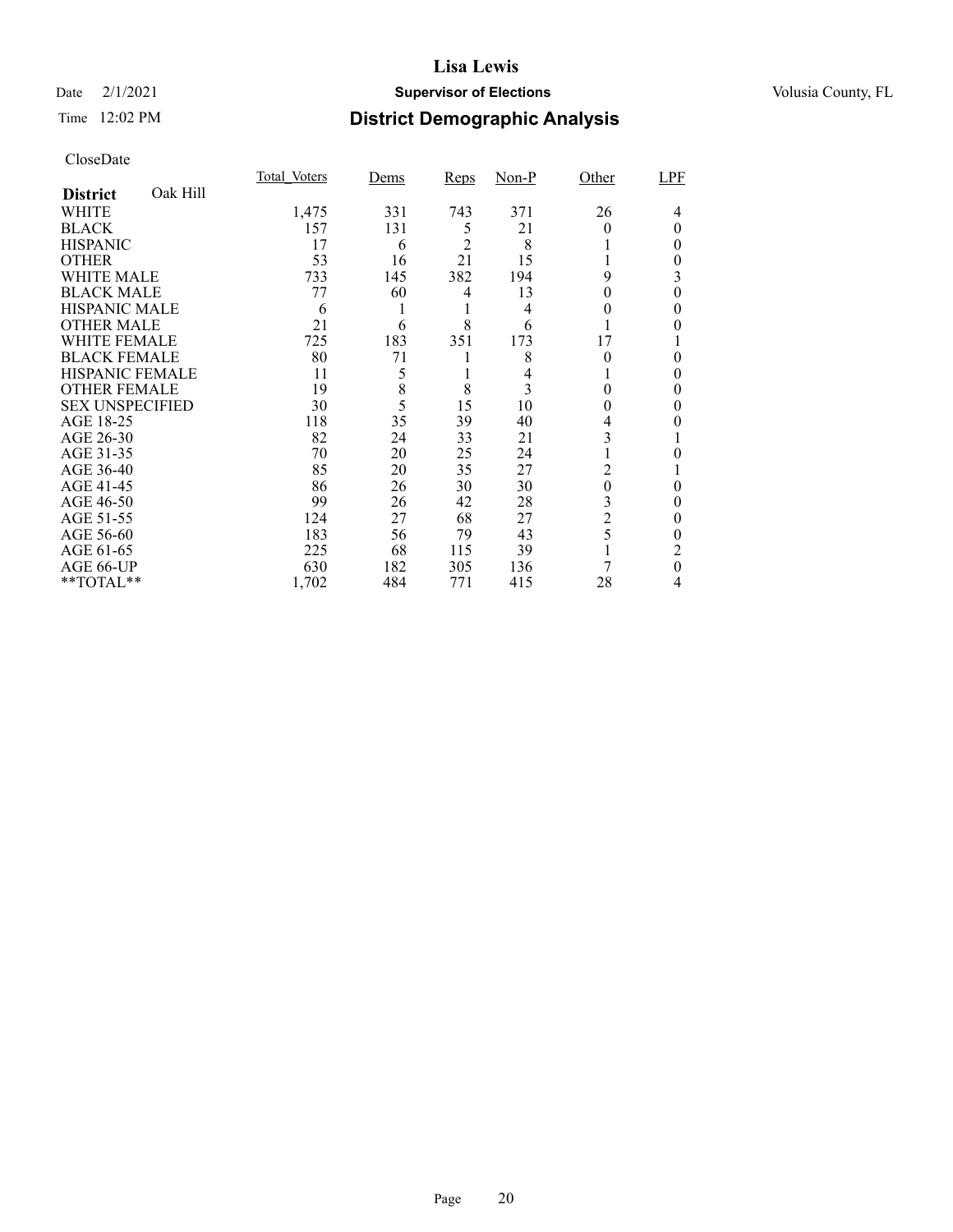### Date  $2/1/2021$  **Supervisor of Elections** Volusia County, FL

### Time 12:02 PM **District Demographic Analysis**

|                        |             | <b>Total Voters</b> | Dems  | Reps  | $Non-P$ | Other          | <b>LPF</b>     |
|------------------------|-------------|---------------------|-------|-------|---------|----------------|----------------|
| <b>District</b>        | Orange City |                     |       |       |         |                |                |
| WHITE                  |             | 6,133               | 1,634 | 2,750 | 1,632   | 95             | 22             |
| <b>BLACK</b>           |             | 551                 | 408   | 27    | 106     | 8              | $\overline{2}$ |
| <b>HISPANIC</b>        |             | 1,640               | 699   | 271   | 646     | 23             | 1              |
| <b>OTHER</b>           |             | 493                 | 142   | 113   | 229     | 7              | $\overline{2}$ |
| <b>WHITE MALE</b>      |             | 2,644               | 576   | 1,252 | 765     | 40             | 11             |
| <b>BLACK MALE</b>      |             | 205                 | 134   | 15    | 52      | 3              | 1              |
| <b>HISPANIC MALE</b>   |             | 686                 | 269   | 137   | 270     | 10             | $\overline{0}$ |
| <b>OTHER MALE</b>      |             | 169                 | 42    | 47    | 79      | $\theta$       |                |
| WHITE FEMALE           |             | 3,423               | 1,049 | 1,467 | 842     | 54             | 11             |
| <b>BLACK FEMALE</b>    |             | 337                 | 268   | 12    | 51      | 5              | 1              |
| <b>HISPANIC FEMALE</b> |             | 932                 | 422   | 131   | 365     | 13             | 1              |
| <b>OTHER FEMALE</b>    |             | 218                 | 80    | 51    | 80      | 6              | 1              |
| <b>SEX UNSPECIFIED</b> |             | 202                 | 43    | 48    | 109     | $\overline{2}$ | $\theta$       |
| AGE 18-25              |             | 758                 | 261   | 174   | 296     | 21             | 6              |
| AGE 26-30              |             | 589                 | 170   | 138   | 252     | 25             | 4              |
| AGE 31-35              |             | 573                 | 183   | 159   | 220     | 9              | $\overline{c}$ |
| AGE 36-40              |             | 553                 | 170   | 144   | 229     | 4              | 6              |
| AGE 41-45              |             | 534                 | 166   | 158   | 200     | 9              | 1              |
| AGE 46-50              |             | 630                 | 185   | 242   | 197     | 5              | 1              |
| AGE 51-55              |             | 623                 | 193   | 231   | 184     | 13             | 2              |
| AGE 56-60              |             | 677                 | 205   | 256   | 205     | 9              | $\overline{2}$ |
| AGE 61-65              |             | 751                 | 248   | 311   | 182     | 9              | 1              |
| AGE 66-UP              |             | 3,129               | 1,102 | 1,348 | 648     | 29             | $\overline{2}$ |
| **TOTAL**              |             | 8,817               | 2,883 | 3,161 | 2,613   | 133            | 27             |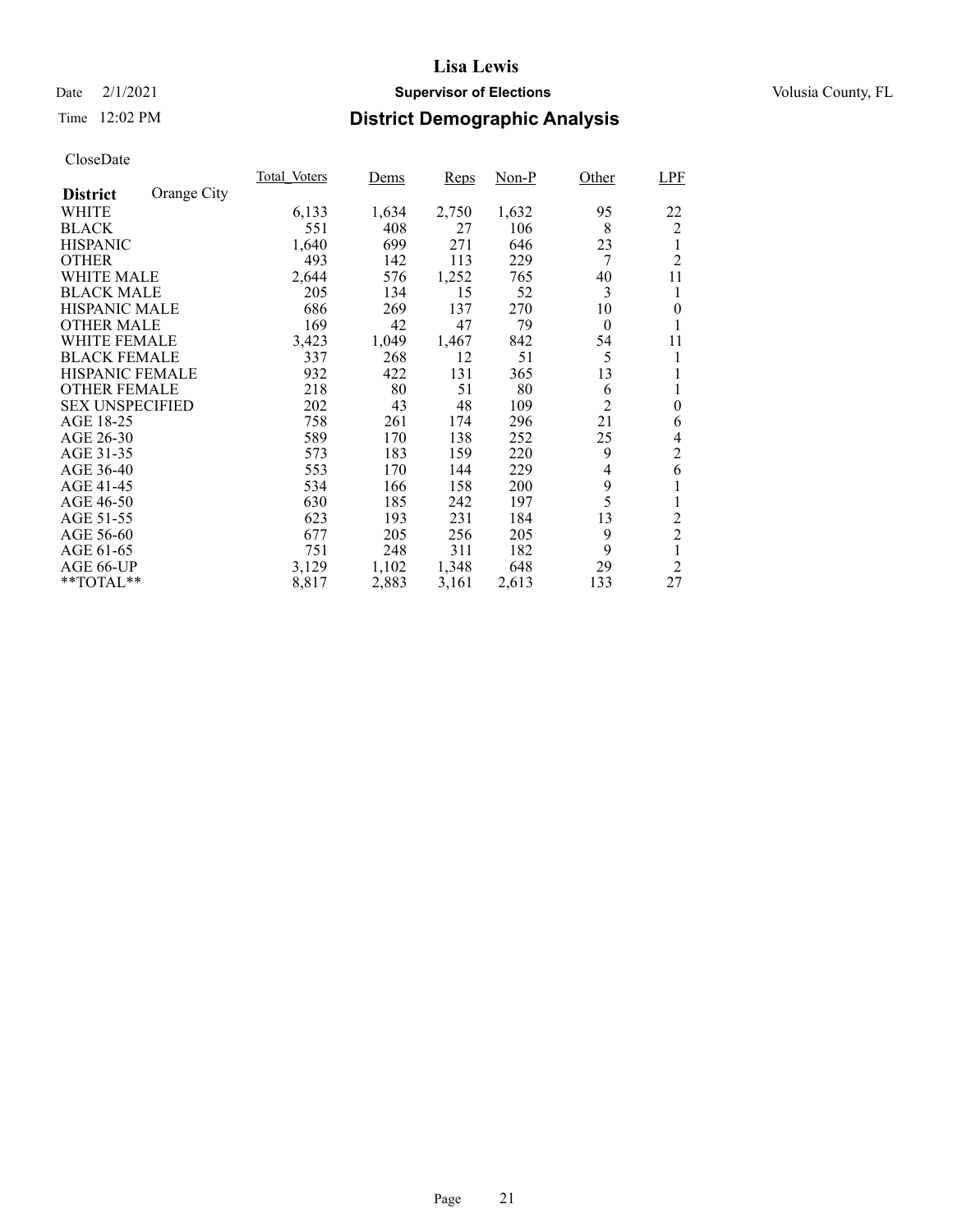## Date  $2/1/2021$  **Supervisor of Elections** Volusia County, FL

### Time 12:02 PM **District Demographic Analysis**

|                                 | Total Voters | Dems   | Reps   | $Non-P$ | Other | LPF              |
|---------------------------------|--------------|--------|--------|---------|-------|------------------|
| Ormond Beach<br><b>District</b> |              |        |        |         |       |                  |
| WHITE                           | 30,045       | 8,428  | 13,620 | 7,470   | 438   | 89               |
| <b>BLACK</b>                    | 1,194        | 891    | 53     | 233     | 14    | 3                |
| <b>HISPANIC</b>                 | 1,068        | 413    | 267    | 365     | 19    | 4                |
| <b>OTHER</b>                    | 2,187        | 658    | 574    | 907     | 45    | 3                |
| WHITE MALE                      | 13,653       | 3,178  | 6,597  | 3,618   | 191   | 69               |
| <b>BLACK MALE</b>               | 528          | 362    | 28     | 130     | 6     | 2                |
| <b>HISPANIC MALE</b>            | 428          | 149    | 118    | 149     | 10    | $\overline{c}$   |
| <b>OTHER MALE</b>               | 817          | 237    | 210    | 348     | 20    | $\overline{2}$   |
| <b>WHITE FEMALE</b>             | 16,066       | 5,174  | 6,904  | 3,724   | 244   | 20               |
| <b>BLACK FEMALE</b>             | 647          | 516    | 24     | 98      | 8     | 1                |
| <b>HISPANIC FEMALE</b>          | 623          | 261    | 145    | 207     | 8     | 2                |
| <b>OTHER FEMALE</b>             | 923          | 313    | 257    | 336     | 17    | $\boldsymbol{0}$ |
| <b>SEX UNSPECIFIED</b>          | 809          | 200    | 231    | 365     | 12    | 1                |
| AGE 18-25                       | 2,928        | 828    | 991    | 1,008   | 83    | 18               |
| AGE 26-30                       | 1,980        | 580    | 653    | 697     | 41    | 9                |
| AGE 31-35                       | 2,008        | 605    | 667    | 691     | 33    | 12               |
| AGE 36-40                       | 2,026        | 527    | 733    | 724     | 26    | 16               |
| AGE 41-45                       | 1,937        | 505    | 727    | 649     | 43    | 13               |
| AGE 46-50                       | 2,184        | 553    | 963    | 621     | 35    | 12               |
| AGE 51-55                       | 2,756        | 696    | 1,312  | 698     | 46    | 4                |
| AGE 56-60                       | 3,214        | 893    | 1,493  | 777     | 46    | 5                |
| AGE 61-65                       | 3,503        | 1,137  | 1,560  | 744     | 60    | $\overline{2}$   |
| AGE 66-UP                       | 11,958       | 4,066  | 5,415  | 2,366   | 103   | 8                |
| $*$ $TOTAL**$                   | 34,494       | 10,390 | 14,514 | 8,975   | 516   | 99               |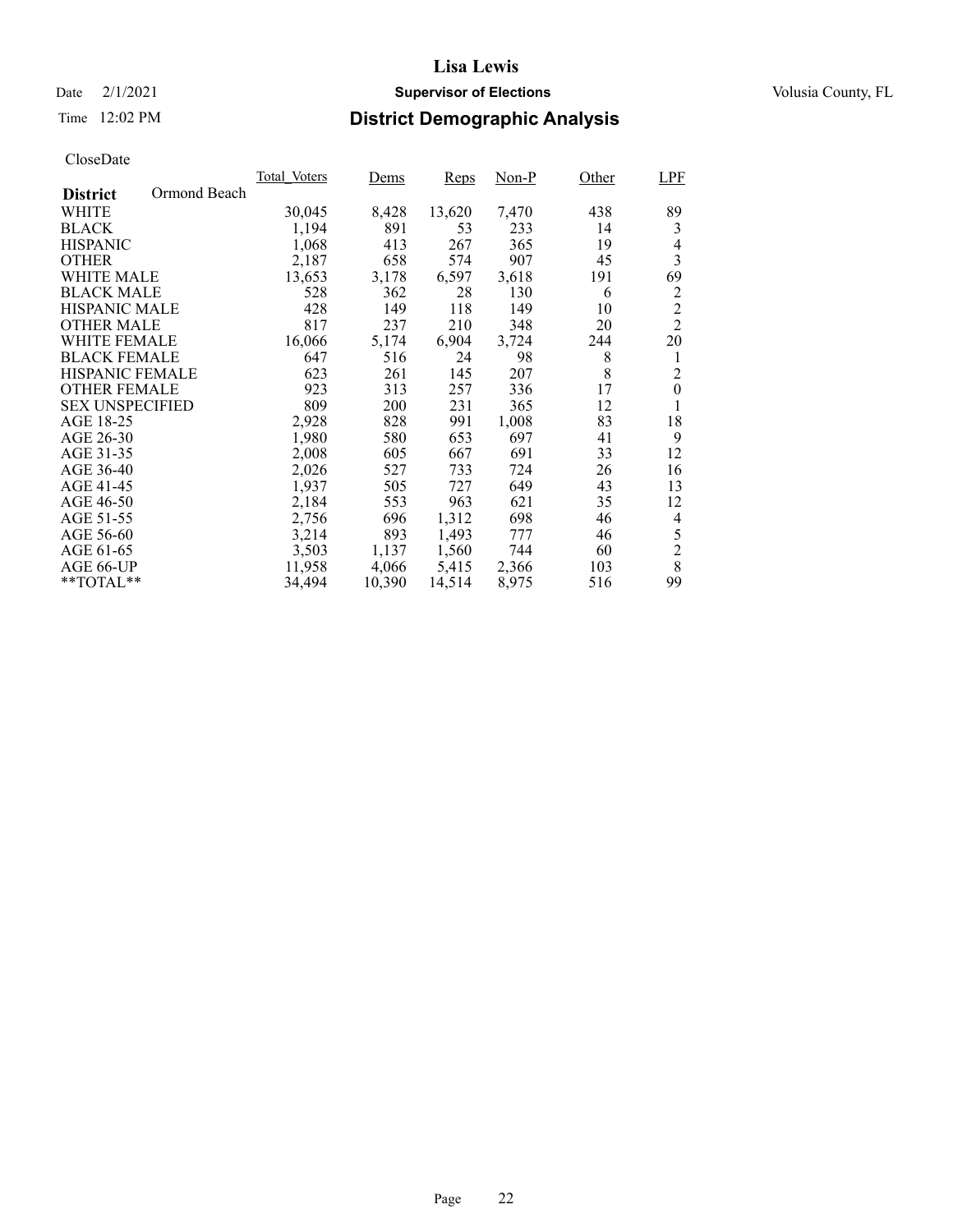### Date  $2/1/2021$  **Supervisor of Elections** Volusia County, FL

### Time 12:02 PM **District Demographic Analysis**

|                        |         | Total Voters | Dems | Reps     | $Non-P$        | Other | LPF |
|------------------------|---------|--------------|------|----------|----------------|-------|-----|
| <b>District</b>        | Pierson |              |      |          |                |       |     |
| WHITE                  |         | 597          | 139  | 326      | 118            | 10    | 4   |
| <b>BLACK</b>           |         | 38           | 31   |          | 6              | 0     | 0   |
| <b>HISPANIC</b>        |         | 190          | 85   | 12       | 92             |       | 0   |
| <b>OTHER</b>           |         | 38           | 9    | 7        | 22             | 0     | 0   |
| WHITE MALE             |         | 295          | 66   | 163      | 59             | 4     | 3   |
| <b>BLACK MALE</b>      |         | 19           | 16   | 1        | $\overline{2}$ | 0     | 0   |
| <b>HISPANIC MALE</b>   |         | 102          | 51   | 6        | 44             |       | 0   |
| <b>OTHER MALE</b>      |         | 15           | 3    | 5        | 7              | 0     | 0   |
| <b>WHITE FEMALE</b>    |         | 297          | 72   | 160      | 58             | 6     |     |
| <b>BLACK FEMALE</b>    |         | 19           | 15   | $\theta$ | 4              | 0     | 0   |
| HISPANIC FEMALE        |         | 85           | 32   | 6        | 47             | 0     | 0   |
| <b>OTHER FEMALE</b>    |         | 13           | 4    |          | 8              | 0     | 0   |
| <b>SEX UNSPECIFIED</b> |         | 18           | 5    | 4        | 9              |       | 0   |
| AGE 18-25              |         | 131          | 37   | 28       | 65             |       | 0   |
| AGE 26-30              |         | 82           | 32   | 21       | 26             |       | 2   |
| AGE 31-35              |         | 65           | 19   | 19       | 26             |       | 0   |
| AGE 36-40              |         | 63           | 11   | 28       | 23             | 0     |     |
| AGE 41-45              |         | 48           | 8    | 20       | 19             |       |     |
| AGE 46-50              |         | 54           | 13   | 25       | 15             |       | 0   |
| AGE 51-55              |         | 52           | 18   | 22       | 11             |       | 0   |
| AGE 56-60              |         | 78           | 24   | 39       | 14             |       |     |
| AGE 61-65              |         | 95           | 30   | 43       | 21             |       | 0   |
| AGE 66-UP              |         | 195          | 72   | 101      | 18             |       | 0   |
| **TOTAL**              |         | 863          | 264  | 346      | 238            | 11    | 4   |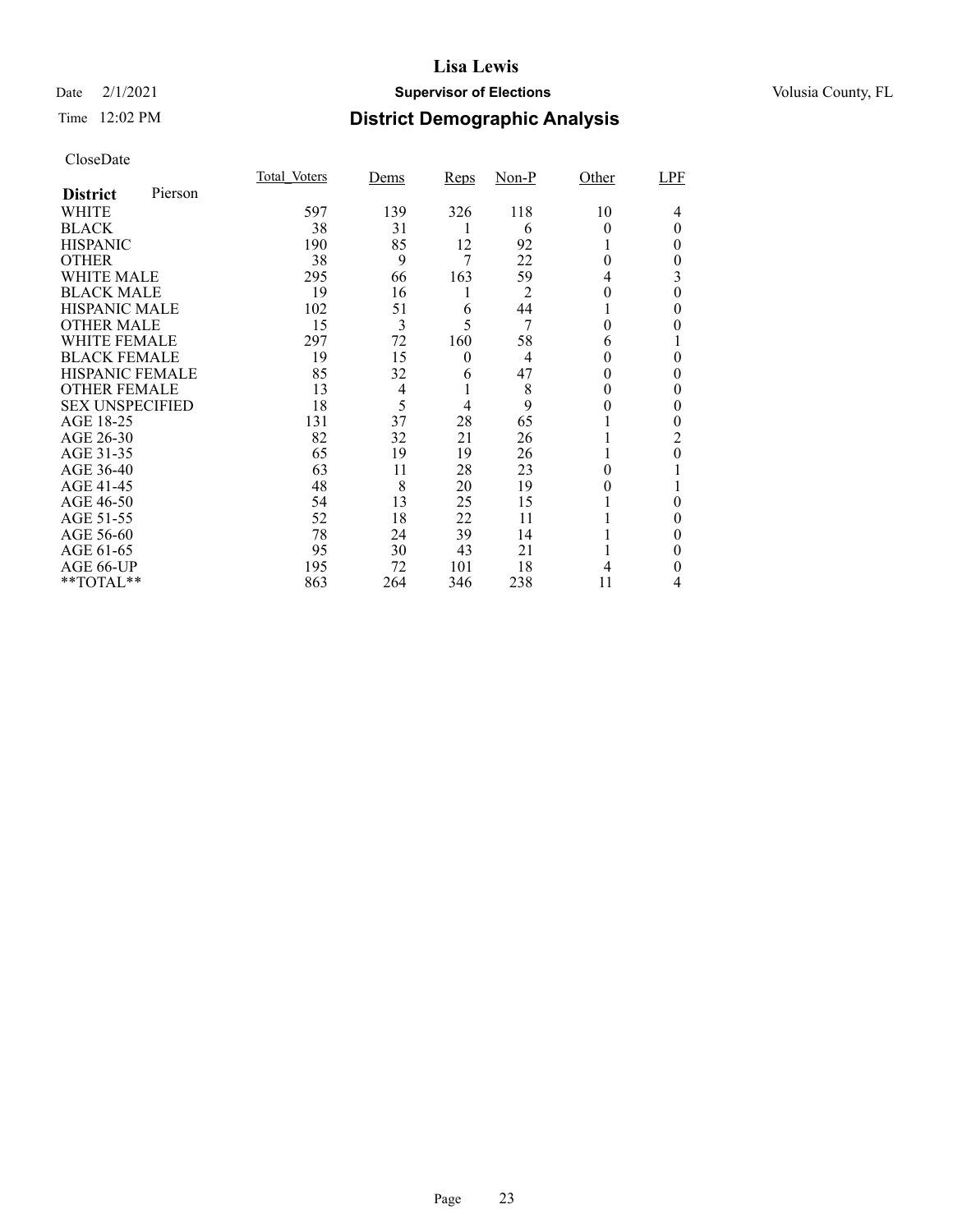## Date  $2/1/2021$  **Supervisor of Elections** Volusia County, FL

## Time 12:02 PM **District Demographic Analysis**

|                        |             | <b>Total Voters</b> | Dems | Reps     | $Non-P$ | Other        | LPF |
|------------------------|-------------|---------------------|------|----------|---------|--------------|-----|
| <b>District</b>        | Ponce Inlet |                     |      |          |         |              |     |
| WHITE                  |             | 3,151               | 714  | 1,669    | 704     | 56           | 8   |
| <b>BLACK</b>           |             | 15                  | 5    | 3        | 7       | $\theta$     | 0   |
| <b>HISPANIC</b>        |             | 65                  | 13   | 30       | 21      | $\Omega$     |     |
| <b>OTHER</b>           |             | 126                 | 36   | 46       | 44      | $\Omega$     | 0   |
| WHITE MALE             |             | 1,508               | 284  | 819      | 367     | 32           | 6   |
| <b>BLACK MALE</b>      |             | 10                  | 3    | 3        | 4       | $\theta$     |     |
| <b>HISPANIC MALE</b>   |             | 24                  | 5    | 11       | 8       | $^{(1)}$     | 0   |
| <b>OTHER MALE</b>      |             | 46                  | 13   | 17       | 16      | $\theta$     | 0   |
| <b>WHITE FEMALE</b>    |             | 1,615               | 423  | 840      | 326     | 24           | 2   |
| <b>BLACK FEMALE</b>    |             | 5                   | 2    | $\theta$ | 3       | $\theta$     | 0   |
| HISPANIC FEMALE        |             | 40                  | 8    | 19       | 12      | $\mathbf{0}$ |     |
| <b>OTHER FEMALE</b>    |             | 48                  | 14   | 18       | 16      | $_{0}$       | 0   |
| <b>SEX UNSPECIFIED</b> |             | 61                  | 16   | 21       | 24      | $\theta$     | 0   |
| AGE 18-25              |             | 192                 | 38   | 88       | 57      | 6            | 3   |
| AGE 26-30              |             | 97                  | 25   | 34       | 35      | 2            |     |
| AGE 31-35              |             | 85                  | 24   | 30       | 30      |              | 0   |
| AGE 36-40              |             | 79                  | 22   | 29       | 28      | 0            | 0   |
| AGE 41-45              |             | 102                 | 16   | 50       | 33      | 2            |     |
| AGE 46-50              |             | 157                 | 30   | 81       | 42      | 4            | 0   |
| AGE 51-55              |             | 216                 | 32   | 122      | 57      | 3            | 2   |
| AGE 56-60              |             | 367                 | 77   | 194      | 88      | 7            |     |
| AGE 61-65              |             | 468                 | 100  | 272      | 87      | 9            | 0   |
| AGE 66-UP              |             | 1,594               | 404  | 848      | 319     | 22           |     |
| **TOTAL**              |             | 3,357               | 768  | 1,748    | 776     | 56           | 9   |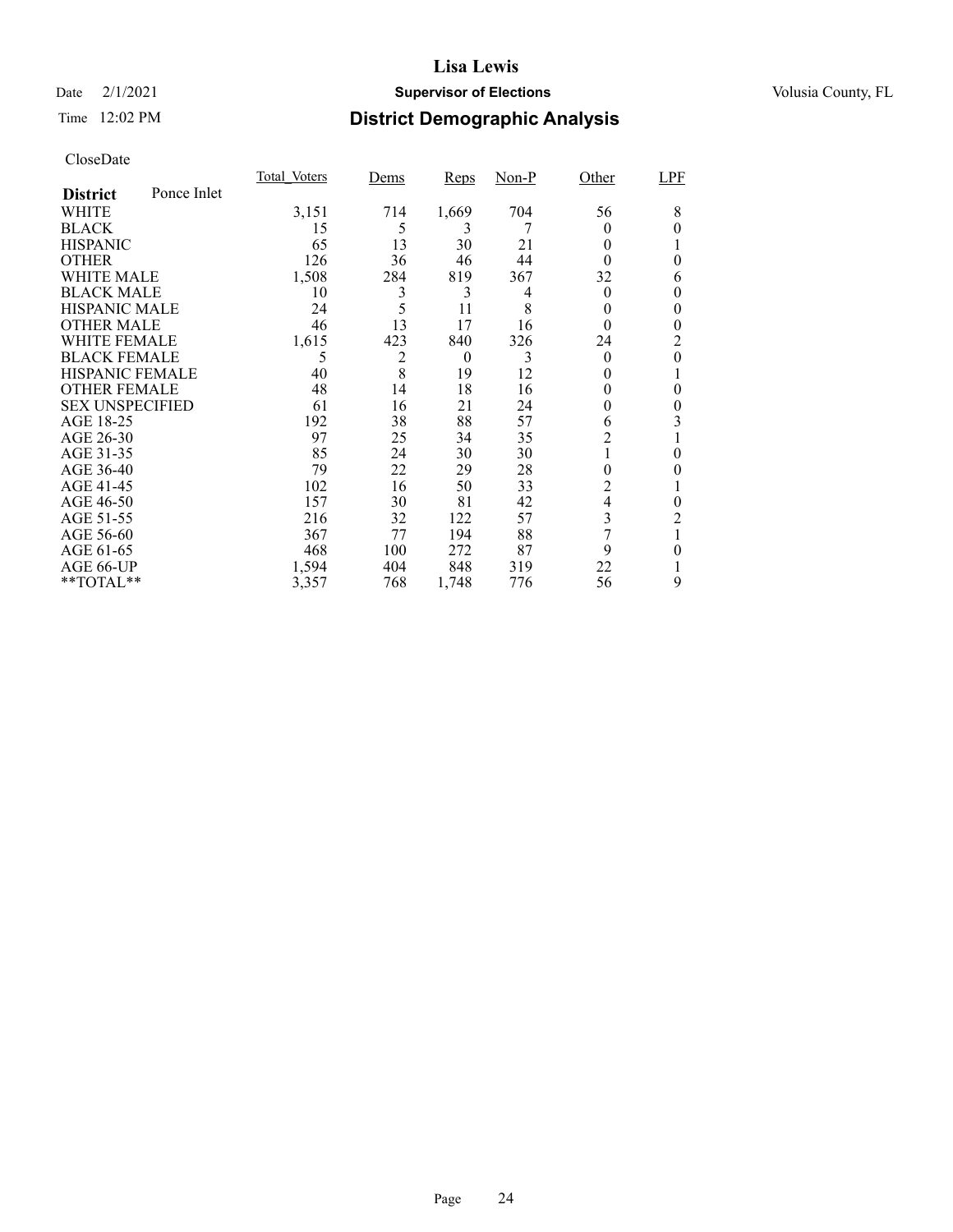### Date  $2/1/2021$  **Supervisor of Elections** Volusia County, FL

### Time 12:02 PM **District Demographic Analysis**

|                        |             | <b>Total Voters</b> | Dems   | Reps   | $Non-P$ | Other | LPF |
|------------------------|-------------|---------------------|--------|--------|---------|-------|-----|
| <b>District</b>        | Port Orange |                     |        |        |         |       |     |
| WHITE                  |             | 40,606              | 10,933 | 17,685 | 11,182  | 671   | 135 |
| <b>BLACK</b>           |             | 1,639               | 1,192  | 86     | 342     | 16    | 3   |
| <b>HISPANIC</b>        |             | 1,941               | 703    | 455    | 752     | 24    | 7   |
| <b>OTHER</b>           |             | 2,861               | 851    | 731    | 1,208   | 59    | 12  |
| WHITE MALE             |             | 18,663              | 4,192  | 8,685  | 5,377   | 323   | 86  |
| <b>BLACK MALE</b>      |             | 707                 | 469    | 49     | 178     | 10    | 1   |
| <b>HISPANIC MALE</b>   |             | 900                 | 298    | 243    | 337     | 16    | 6   |
| <b>OTHER MALE</b>      |             | 1,028               | 295    | 268    | 434     | 23    | 8   |
| <b>WHITE FEMALE</b>    |             | 21,359              | 6,602  | 8,759  | 5,608   | 343   | 47  |
| <b>BLACK FEMALE</b>    |             | 912                 | 708    | 36     | 161     | 6     |     |
| HISPANIC FEMALE        |             | 1,005               | 396    | 203    | 397     | 8     |     |
| <b>OTHER FEMALE</b>    |             | 1,231               | 429    | 325    | 448     | 26    | 3   |
| <b>SEX UNSPECIFIED</b> |             | 1,242               | 290    | 389    | 544     | 15    | 4   |
| AGE 18-25              |             | 4,446               | 1,289  | 1,289  | 1,708   | 136   | 24  |
| AGE 26-30              |             | 3,202               | 892    | 984    | 1,221   | 83    | 22  |
| AGE 31-35              |             | 3,029               | 844    | 982    | 1,121   | 56    | 26  |
| AGE 36-40              |             | 3,090               | 842    | 1,045  | 1,121   | 64    | 18  |
| AGE 41-45              |             | 2,872               | 748    | 1,067  | 1,000   | 45    | 12  |
| AGE 46-50              |             | 3,206               | 812    | 1,347  | 976     | 52    | 19  |
| AGE 51-55              |             | 3,532               | 898    | 1,558  | 1,007   | 56    | 13  |
| AGE 56-60              |             | 4,381               | 1,173  | 2,042  | 1,104   | 54    | 8   |
| AGE 61-65              |             | 4,506               | 1,447  | 1,986  | 1,008   | 61    | 4   |
| AGE 66-UP              |             | 14,780              | 4,734  | 6,655  | 3,217   | 163   | 11  |
| $*$ TOTAL $*$          |             | 47,047              | 13,679 | 18,957 | 13,484  | 770   | 157 |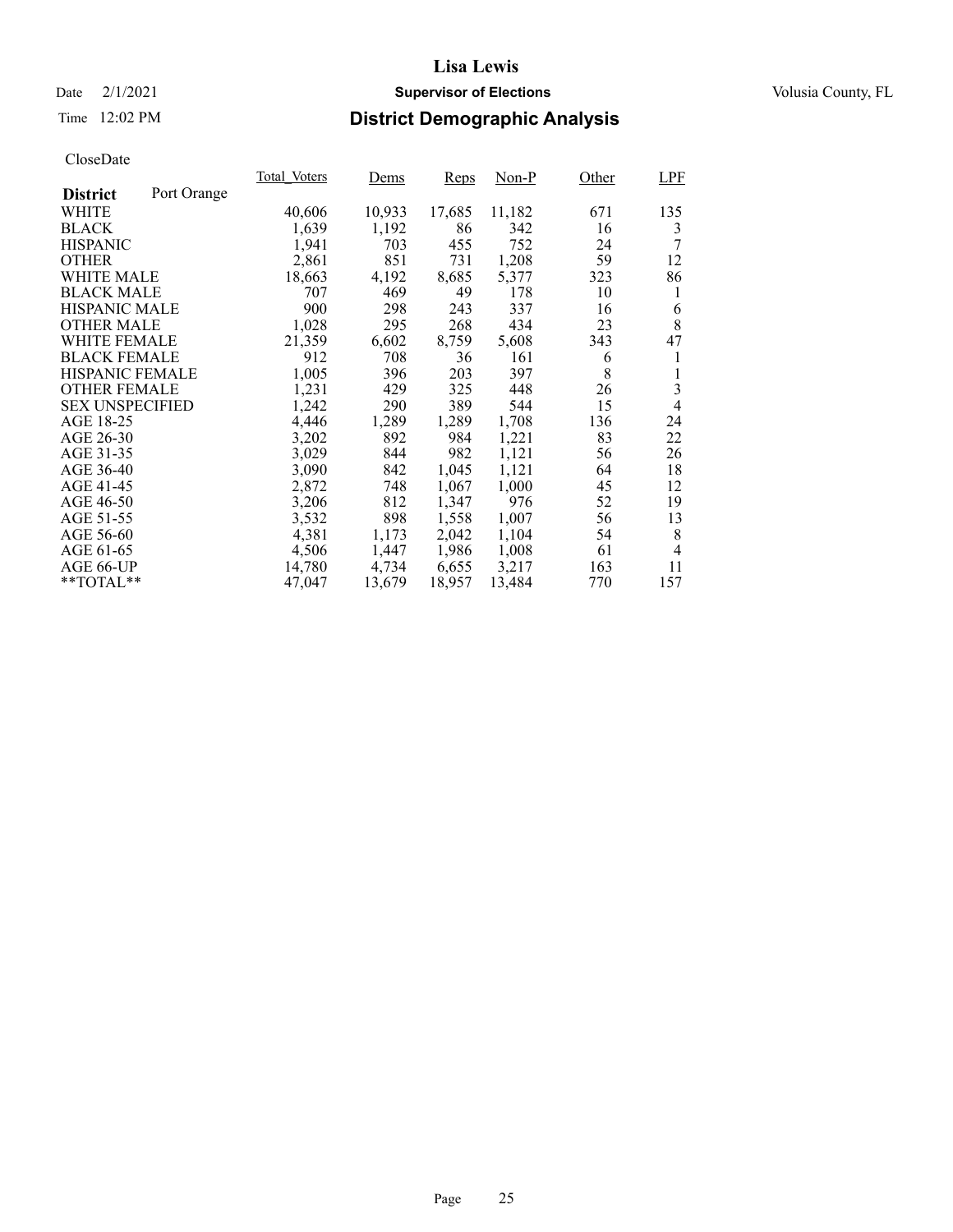## Date  $2/1/2021$  **Supervisor of Elections** Volusia County, FL

### Time 12:02 PM **District Demographic Analysis**

|                        |               | Total Voters | Dems  | Reps  | $Non-P$ | Other          | LPF            |
|------------------------|---------------|--------------|-------|-------|---------|----------------|----------------|
| <b>District</b>        | South Daytona |              |       |       |         |                |                |
| WHITE                  |               | 7,411        | 2,179 | 3,043 | 2,024   | 143            | 22             |
| <b>BLACK</b>           |               | 741          | 562   | 24    | 145     | 9              | 1              |
| <b>HISPANIC</b>        |               | 363          | 153   | 88    | 115     | 3              | 4              |
| <b>OTHER</b>           |               | 482          | 156   | 111   | 200     | 12             | 3              |
| WHITE MALE             |               | 3,385        | 822   | 1,504 | 976     | 70             | 13             |
| <b>BLACK MALE</b>      |               | 279          | 202   | 13    | 60      | 4              | $\theta$       |
| <b>HISPANIC MALE</b>   |               | 167          | 61    | 48    | 53      | 1              | 4              |
| <b>OTHER MALE</b>      |               | 161          | 51    | 41    | 61      | 7              |                |
| <b>WHITE FEMALE</b>    |               | 3,923        | 1,337 | 1,501 | 1,005   | 72             | 8              |
| <b>BLACK FEMALE</b>    |               | 454          | 356   | 10    | 82      | 5              |                |
| <b>HISPANIC FEMALE</b> |               | 186          | 86    | 40    | 58      | $\overline{c}$ | 0              |
| <b>OTHER FEMALE</b>    |               | 209          | 79    | 53    | 72      | $\overline{4}$ | 1              |
| <b>SEX UNSPECIFIED</b> |               | 233          | 56    | 56    | 117     | $\overline{c}$ | $\overline{c}$ |
| AGE 18-25              |               | 783          | 242   | 220   | 285     | 28             | 8              |
| AGE 26-30              |               | 631          | 203   | 152   | 250     | 19             | 7              |
| AGE 31-35              |               | 702          | 234   | 194   | 260     | 12             | $\overline{c}$ |
| AGE 36-40              |               | 577          | 194   | 166   | 202     | 11             | 4              |
| AGE 41-45              |               | 539          | 174   | 158   | 189     | 15             | 3              |
| AGE 46-50              |               | 567          | 172   | 216   | 173     | 5              |                |
| AGE 51-55              |               | 720          | 232   | 301   | 176     | 8              | 3              |
| AGE 56-60              |               | 933          | 304   | 390   | 226     | 13             | 0              |
| AGE 61-65              |               | 980          | 345   | 403   | 212     | 20             | $\theta$       |
| AGE 66-UP              |               | 2,565        | 950   | 1,066 | 511     | 36             | $\overline{2}$ |
| **TOTAL**              |               | 8,997        | 3,050 | 3,266 | 2,484   | 167            | 30             |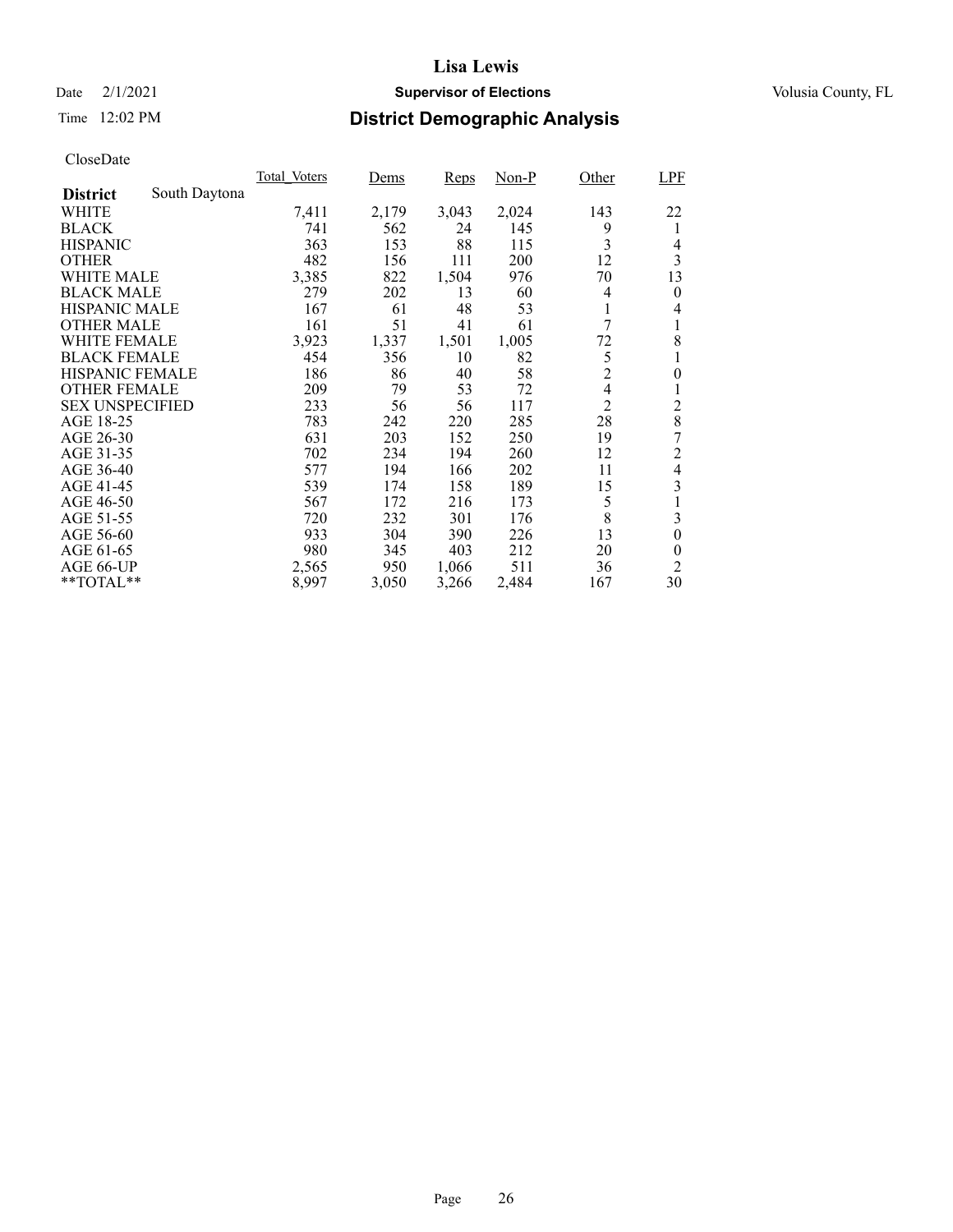## Date  $2/1/2021$  **Supervisor of Elections** Volusia County, FL

### Time 12:02 PM **District Demographic Analysis**

|                        |               | Total Voters | Dems | Reps     | $Non-P$ | Other | LPF |
|------------------------|---------------|--------------|------|----------|---------|-------|-----|
| <b>District</b>        | Flagler Beach |              |      |          |         |       |     |
| WHITE                  |               | 67           | 29   | 26       | 11      |       |     |
| <b>BLACK</b>           |               |              |      | 0        | 0       |       |     |
| <b>HISPANIC</b>        |               |              |      |          |         |       |     |
| <b>OTHER</b>           |               |              |      |          |         |       |     |
| WHITE MALE             |               | 28           | 10   | 14       |         |       |     |
| <b>BLACK MALE</b>      |               |              |      |          |         |       |     |
| <b>HISPANIC MALE</b>   |               |              |      |          |         |       |     |
| <b>OTHER MALE</b>      |               |              |      |          |         |       |     |
| WHITE FEMALE           |               | 38           | 19   | 12       |         |       |     |
| <b>BLACK FEMALE</b>    |               |              |      | $\theta$ |         |       |     |
| HISPANIC FEMALE        |               |              |      |          |         |       |     |
| <b>OTHER FEMALE</b>    |               |              |      |          |         |       |     |
| <b>SEX UNSPECIFIED</b> |               |              |      |          |         |       |     |
| AGE 18-25              |               |              |      |          |         |       |     |
| AGE 26-30              |               |              |      |          |         |       |     |
| AGE 31-35              |               |              |      |          |         |       |     |
| AGE 36-40              |               |              |      |          |         |       |     |
| AGE 41-45              |               |              |      |          |         |       |     |
| AGE 46-50              |               |              |      |          |         |       |     |
| AGE 51-55              |               |              |      |          |         |       |     |
| AGE 56-60              |               | 11           |      |          |         |       |     |
| AGE 61-65              |               | 8            |      | n        |         |       |     |
| AGE 66-UP              |               | 47           | 24   | 17       |         |       |     |
| **TOTAL**              |               | 69           | 30   | 26       | 11      |       |     |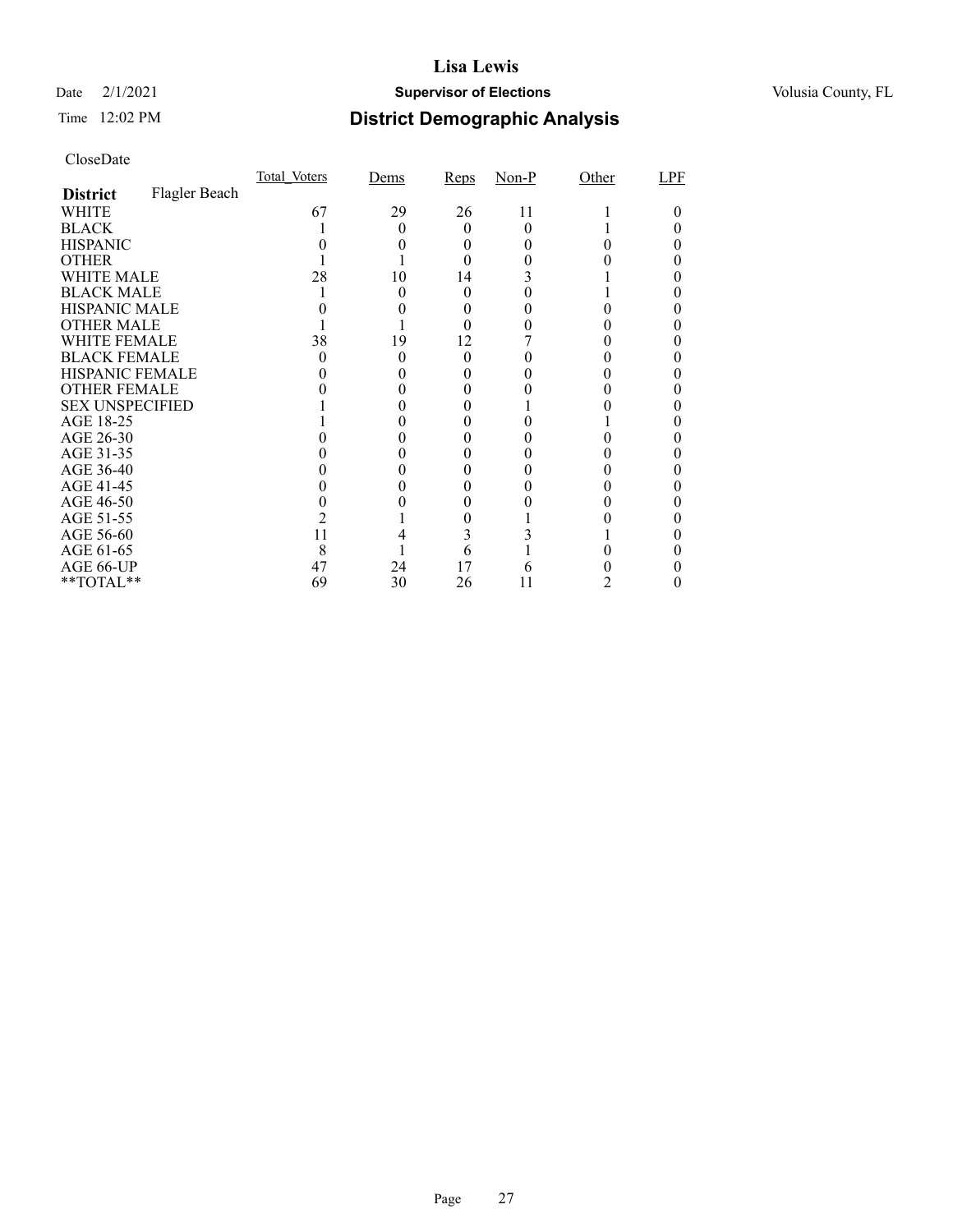## Date  $2/1/2021$  **Supervisor of Elections** Volusia County, FL

### Time 12:02 PM **District Demographic Analysis**

|                        |                           | Total Voters | Dems   | Reps   | $Non-P$ | Other | LPF |
|------------------------|---------------------------|--------------|--------|--------|---------|-------|-----|
| <b>District</b>        | <b>Hospital Authority</b> |              |        |        |         |       |     |
| WHITE                  |                           | 111,632      | 28,165 | 51,427 | 29,927  | 1,647 | 466 |
| <b>BLACK</b>           |                           | 13,566       | 10,200 | 561    | 2,667   | 123   | 15  |
| <b>HISPANIC</b>        |                           | 31,539       | 14,079 | 5,170  | 11,934  | 299   | 57  |
| <b>OTHER</b>           |                           | 10,534       | 3.312  | 2,381  | 4,638   | 166   | 37  |
| <b>WHITE MALE</b>      |                           | 51,614       | 10,861 | 25,106 | 14.593  | 747   | 307 |
| <b>BLACK MALE</b>      |                           | 5,822        | 4,029  | 323    | 1,395   | 69    | 6   |
| <b>HISPANIC MALE</b>   |                           | 14,356       | 5,904  | 2,682  | 5,593   | 139   | 38  |
| <b>OTHER MALE</b>      |                           | 3,670        | 1,081  | 931    | 1,586   | 51    | 21  |
| WHITE FEMALE           |                           | 58,533       | 16,981 | 25,684 | 14,829  | 886   | 153 |
| <b>BLACK FEMALE</b>    |                           | 7,515        | 6,006  | 224    | 1,223   | 54    | 8   |
| <b>HISPANIC FEMALE</b> |                           | 16,685       | 7,945  | 2,423  | 6,141   | 158   | 18  |
| <b>OTHER FEMALE</b>    |                           | 4,382        | 1,675  | 930    | 1,690   | 77    | 10  |
| <b>SEX UNSPECIFIED</b> |                           | 4,692        | 1,273  | 1,235  | 2,116   | 54    | 14  |
| AGE 18-25              |                           | 17,380       | 5,531  | 4,332  | 6,985   | 424   | 108 |
| AGE 26-30              |                           | 12,773       | 3,962  | 3,496  | 4,980   | 245   | 90  |
| AGE 31-35              |                           | 13,150       | 4,105  | 3,689  | 5,068   | 208   | 80  |
| AGE 36-40              |                           | 12,392       | 3,796  | 3,599  | 4.731   | 184   | 82  |
| AGE 41-45              |                           | 11,875       | 3,802  | 3,661  | 4,188   | 173   | 51  |
| AGE 46-50              |                           | 12,554       | 3,818  | 4,521  | 3,999   | 176   | 40  |
| AGE 51-55              |                           | 13,493       | 4,181  | 5,434  | 3,680   | 162   | 36  |
| AGE 56-60              |                           | 15,516       | 4,957  | 6,471  | 3,897   | 164   | 27  |
| AGE 61-65              |                           | 15,115       | 5,125  | 6,446  | 3,369   | 151   | 24  |
| AGE 66-UP              |                           | 43,023       | 16,479 | 17,890 | 8,269   | 348   | 37  |
| $*$ TOTAL $*$          |                           | 167,271      | 55,756 | 59,539 | 49,166  | 2,235 | 575 |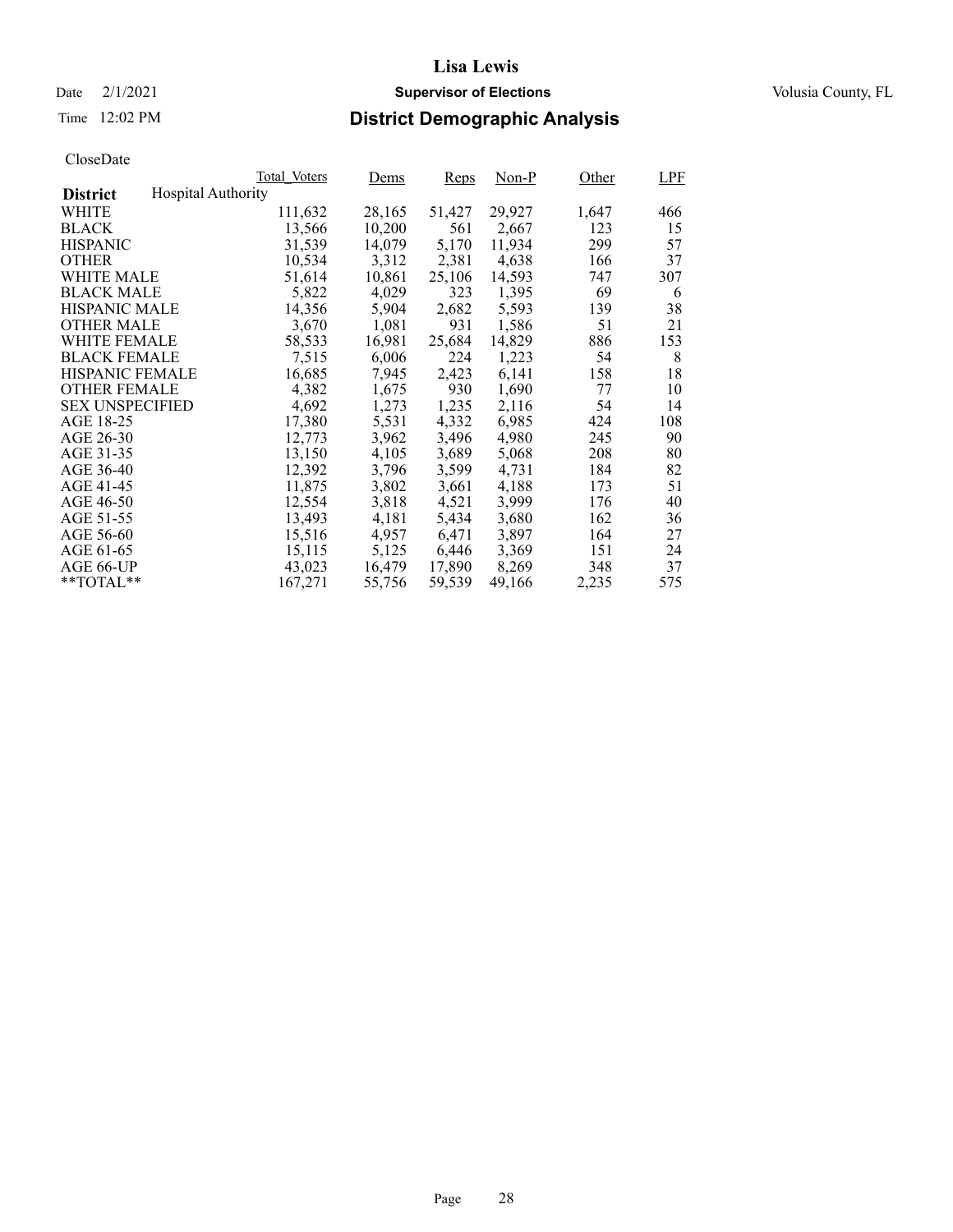## Date  $2/1/2021$  **Supervisor of Elections** Volusia County, FL

### Time 12:02 PM **District Demographic Analysis**

|                        |                           | Total Voters | Dems  | Reps   | $Non-P$ | Other | LPF              |
|------------------------|---------------------------|--------------|-------|--------|---------|-------|------------------|
| <b>District</b>        | Florida House District 24 |              |       |        |         |       |                  |
| WHITE                  |                           | 20,970       | 5,122 | 10,456 | 5,026   | 294   | 72               |
| <b>BLACK</b>           |                           | 580          | 444   | 24     | 103     | 7     | $\overline{c}$   |
| <b>HISPANIC</b>        |                           | 1,661        | 651   | 314    | 681     | 14    |                  |
| <b>OTHER</b>           |                           | 1,119        | 272   | 357    | 465     | 21    | 4                |
| WHITE MALE             |                           | 9,824        | 2,010 | 5,132  | 2,489   | 148   | 45               |
| <b>BLACK MALE</b>      |                           | 265          | 186   | 16     | 57      | 5     | 1                |
| <b>HISPANIC MALE</b>   |                           | 734          | 271   | 144    | 313     | 6     | $\boldsymbol{0}$ |
| <b>OTHER MALE</b>      |                           | 355          | 73    | 126    | 148     | 5     | 3                |
| <b>WHITE FEMALE</b>    |                           | 10,922       | 3,079 | 5,220  | 2,452   | 144   | 27               |
| <b>BLACK FEMALE</b>    |                           | 306          | 250   | 7      | 46      | 2     | 1                |
| HISPANIC FEMALE        |                           | 888          | 364   | 164    | 351     | 8     | 1                |
| <b>OTHER FEMALE</b>    |                           | 458          | 135   | 150    | 162     | 11    | $\theta$         |
| <b>SEX UNSPECIFIED</b> |                           | 578          | 121   | 192    | 257     | 7     | 1                |
| AGE 18-25              |                           | 1,944        | 496   | 667    | 729     | 42    | 10               |
| AGE 26-30              |                           | 1,257        | 322   | 447    | 454     | 26    | 8                |
| AGE 31-35              |                           | 1,195        | 301   | 436    | 432     | 20    | 6                |
| AGE 36-40              |                           | 1,127        | 273   | 451    | 374     | 20    | 9                |
| AGE 41-45              |                           | 1,159        | 262   | 472    | 406     | 10    | 9                |
| AGE 46-50              |                           | 1,318        | 247   | 648    | 390     | 27    | 6                |
| AGE 51-55              |                           | 1,685        | 347   | 876    | 437     | 20    | 5                |
| AGE 56-60              |                           | 2,426        | 564   | 1,268  | 549     | 40    | 5                |
| AGE 61-65              |                           | 2,855        | 784   | 1,411  | 612     | 42    | 6                |
| AGE 66-UP              |                           | 9,364        | 2,893 | 4,475  | 1,892   | 89    | 15               |
| $*$ TOTAL $*$          |                           | 24,330       | 6,489 | 11,151 | 6,275   | 336   | 79               |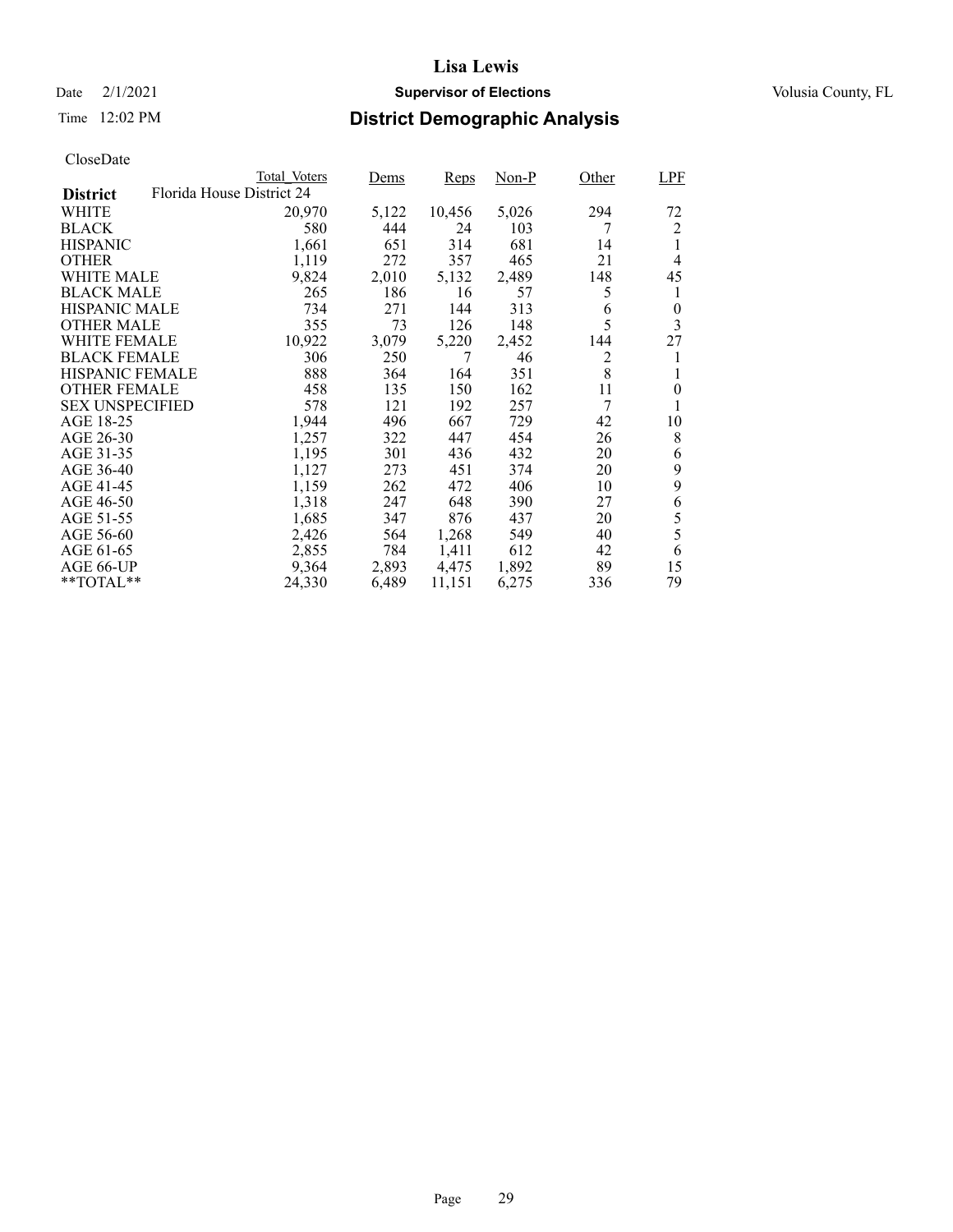## Date  $2/1/2021$  **Supervisor of Elections** Volusia County, FL

### Time 12:02 PM **District Demographic Analysis**

|                        |                           | Total Voters | Dems   | Reps   | $Non-P$ | Other | LPF |
|------------------------|---------------------------|--------------|--------|--------|---------|-------|-----|
| <b>District</b>        | Florida House District 25 |              |        |        |         |       |     |
| WHITE                  |                           | 121,686      | 32,597 | 55,439 | 31,177  | 2,076 | 397 |
| <b>BLACK</b>           |                           | 4,023        | 2,945  | 202    | 821     | 48    | 7   |
| <b>HISPANIC</b>        |                           | 4,322        | 1,566  | 1,149  | 1,518   | 72    | 17  |
| <b>OTHER</b>           |                           | 7,572        | 2,178  | 2,064  | 3,159   | 149   | 22  |
| WHITE MALE             |                           | 56,535       | 12,682 | 27,265 | 15,331  | 988   | 269 |
| <b>BLACK MALE</b>      |                           | 1,801        | 1,199  | 110    | 457     | 30    | 5   |
| <b>HISPANIC MALE</b>   |                           | 1,926        | 642    | 562    | 669     | 42    | 11  |
| <b>OTHER MALE</b>      |                           | 2,760        | 764    | 775    | 1,147   | 61    | 13  |
| <b>WHITE FEMALE</b>    |                           | 63,691       | 19,555 | 27,576 | 15,358  | 1,078 | 124 |
| <b>BLACK FEMALE</b>    |                           | 2,162        | 1,700  | 87     | 356     | 18    | 1   |
| <b>HISPANIC FEMALE</b> |                           | 2,316        | 901    | 565    | 814     | 30    | 6   |
| <b>OTHER FEMALE</b>    |                           | 3,187        | 1,085  | 884    | 1,150   | 62    | 6   |
| <b>SEX UNSPECIFIED</b> |                           | 3,225        | 758    | 1,030  | 1,393   | 36    | 8   |
| AGE 18-25              |                           | 10,883       | 2,993  | 3,555  | 3,915   | 358   | 62  |
| AGE 26-30              |                           | 7,756        | 2,122  | 2,509  | 2,882   | 189   | 54  |
| AGE 31-35              |                           | 7,737        | 2,179  | 2,536  | 2,788   | 162   | 72  |
| AGE 36-40              |                           | 7,685        | 2,029  | 2,715  | 2,746   | 143   | 52  |
| AGE 41-45              |                           | 7,436        | 1,888  | 2,809  | 2,544   | 150   | 45  |
| AGE 46-50              |                           | 8,709        | 2,132  | 3,765  | 2,581   | 180   | 51  |
| AGE 51-55              |                           | 10,606       | 2,565  | 4,950  | 2,875   | 188   | 28  |
| AGE 56-60              |                           | 13,545       | 3,472  | 6,540  | 3,311   | 199   | 23  |
| AGE 61-65              |                           | 14,730       | 4,397  | 6,839  | 3,238   | 237   | 19  |
| AGE 66-UP              |                           | 48,513       | 15,509 | 22,634 | 9,794   | 539   | 37  |
| $*$ $TOTAL**$          |                           | 137,603      | 39,286 | 58,854 | 36,675  | 2,345 | 443 |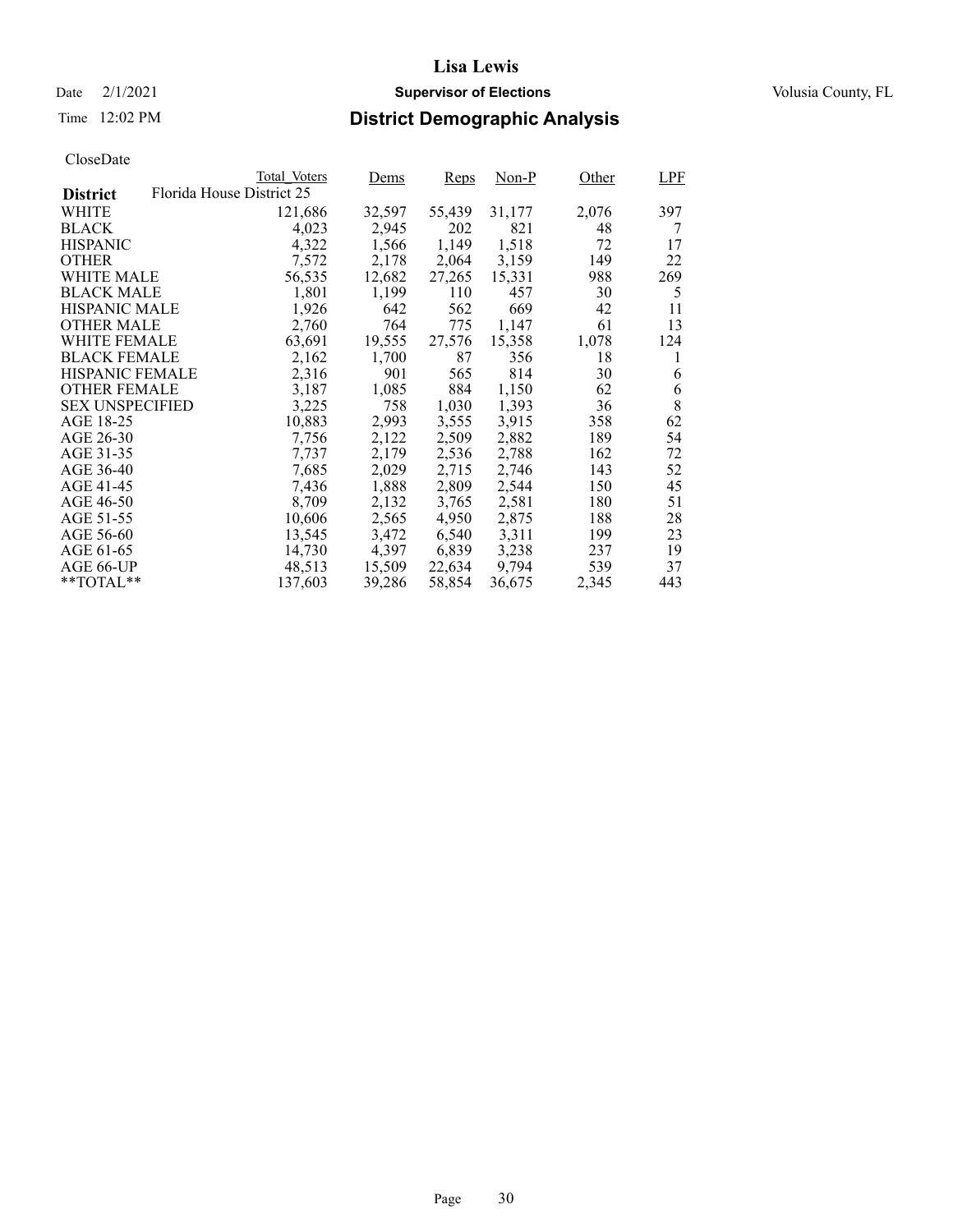## Date  $2/1/2021$  **Supervisor of Elections** Volusia County, FL

### Time 12:02 PM **District Demographic Analysis**

|                        |                           | Total Voters | Dems   | Reps   | $Non-P$ | Other | LPF |
|------------------------|---------------------------|--------------|--------|--------|---------|-------|-----|
| <b>District</b>        | Florida House District 26 |              |        |        |         |       |     |
| WHITE                  |                           | 81,011       | 22,491 | 34,692 | 22,041  | 1,444 | 343 |
| <b>BLACK</b>           |                           | 21,878       | 17,232 | 631    | 3,823   | 180   | 12  |
| <b>HISPANIC</b>        |                           | 8,185        | 3,489  | 1,536  | 3,016   | 113   | 31  |
| <b>OTHER</b>           |                           | 7,811        | 2,659  | 1,559  | 3,447   | 119   | 27  |
| <b>WHITE MALE</b>      |                           | 37,412       | 8,551  | 17,132 | 10,823  | 675   | 231 |
| <b>BLACK MALE</b>      |                           | 8,605        | 6,313  | 344    | 1,850   | 93    | 5   |
| <b>HISPANIC MALE</b>   |                           | 3,627        | 1,374  | 772    | 1,398   | 60    | 23  |
| <b>OTHER MALE</b>      |                           | 2,690        | 887    | 631    | 1,118   | 43    | 11  |
| WHITE FEMALE           |                           | 42,518       | 13,685 | 17,141 | 10,821  | 764   | 107 |
| <b>BLACK FEMALE</b>    |                           | 12,794       | 10,551 | 269    | 1,880   | 87    | 7   |
| <b>HISPANIC FEMALE</b> |                           | 4,395        | 2,047  | 740    | 1,549   | 51    | 8   |
| <b>OTHER FEMALE</b>    |                           | 3,159        | 1,274  | 596    | 1,222   | 55    | 12  |
| <b>SEX UNSPECIFIED</b> |                           | 3,683        | 1,189  | 791    | 1,666   | 28    | 9   |
| AGE 18-25              |                           | 14,462       | 5,851  | 2,998  | 5,177   | 344   | 92  |
| AGE 26-30              |                           | 9,284        | 3,605  | 2,121  | 3,288   | 201   | 69  |
| AGE 31-35              |                           | 8,969        | 3,395  | 2,171  | 3,187   | 161   | 55  |
| AGE 36-40              |                           | 7,955        | 3,025  | 1,993  | 2,768   | 122   | 47  |
| AGE 41-45              |                           | 7,408        | 2,748  | 2,049  | 2,454   | 127   | 30  |
| AGE 46-50              |                           | 7,905        | 2,847  | 2,585  | 2,332   | 123   | 18  |
| AGE 51-55              |                           | 8,817        | 3,147  | 3,295  | 2,236   | 109   | 30  |
| AGE 56-60              |                           | 10,899       | 3,968  | 4,130  | 2,641   | 141   | 19  |
| AGE 61-65              |                           | 11,207       | 4,361  | 4,337  | 2,323   | 162   | 24  |
| AGE 66-UP              |                           | 31,979       | 12,924 | 12,739 | 5,921   | 366   | 29  |
| $*$ TOTAL $*$          |                           | 118,885      | 45,871 | 38,418 | 32,327  | 1,856 | 413 |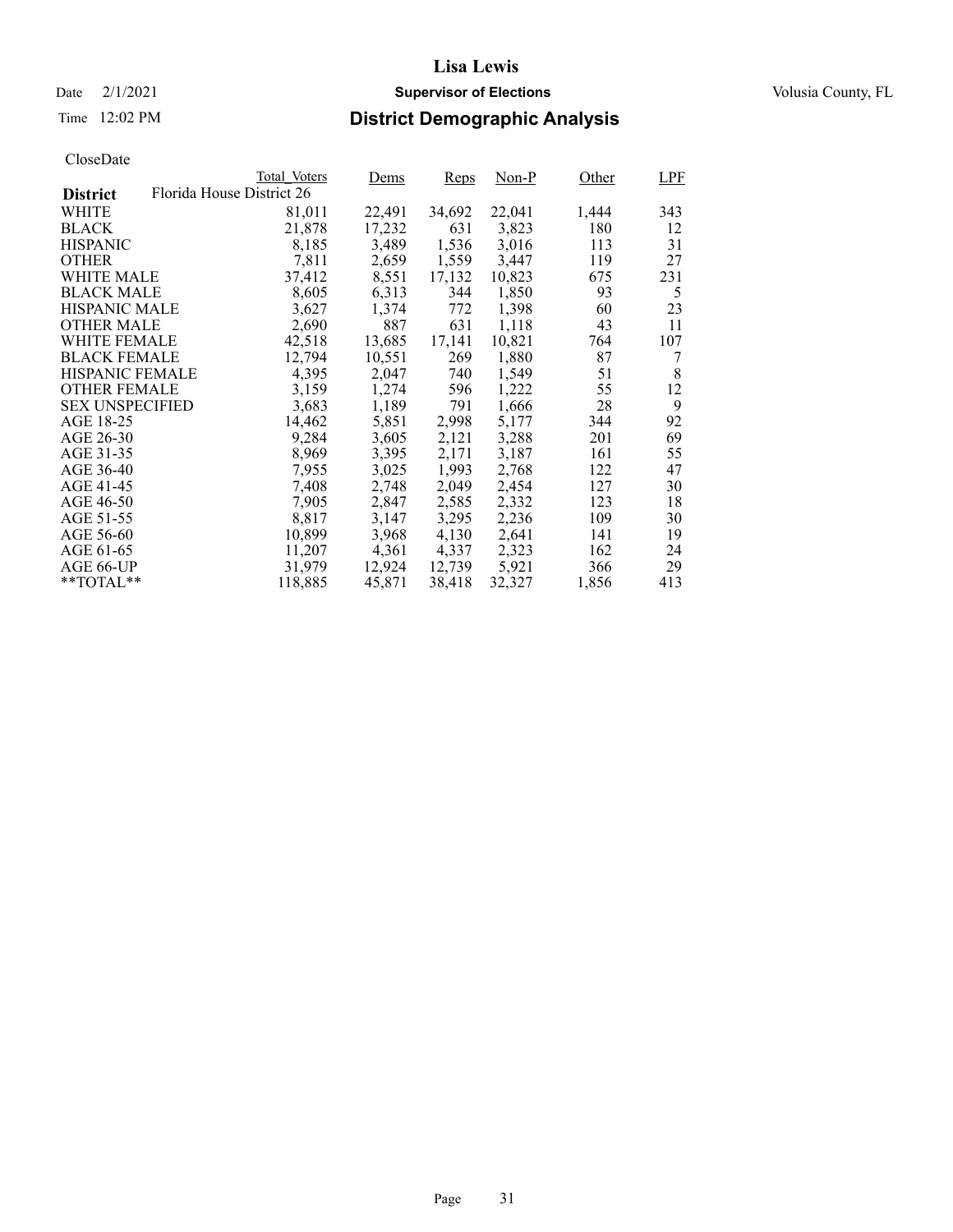## Date  $2/1/2021$  **Supervisor of Elections** Volusia County, FL

### Time 12:02 PM **District Demographic Analysis**

|                        | Total Voters              | Dems   | Reps   | $Non-P$ | Other | LPF   |
|------------------------|---------------------------|--------|--------|---------|-------|-------|
| <b>District</b>        | Florida House District 27 |        |        |         |       |       |
| WHITE                  | 83,272                    | 20,727 | 37,714 | 23,265  | 1,247 | 319   |
| <b>BLACK</b>           | 8,892                     | 6,527  | 403    | 1,868   | 84    | 10    |
| <b>HISPANIC</b>        | 25,574                    | 11,593 | 4,112  | 9,588   | 239   | 42    |
| <b>OTHER</b>           | 7,664                     | 2,354  | 1,752  | 3,387   | 142   | 29    |
| WHITE MALE             | 38,765                    | 8,103  | 18,593 | 11,308  | 546   | 215   |
| <b>BLACK MALE</b>      | 3,979                     | 2,670  | 246    | 1,008   | 51    | 4     |
| <b>HISPANIC MALE</b>   | 11,746                    | 4,906  | 2,166  | 4,539   | 108   | 27    |
| <b>OTHER MALE</b>      | 2,702                     | 767    | 682    | 1,190   | 45    | 18    |
| <b>WHITE FEMALE</b>    | 43,383                    | 12,387 | 18,627 | 11,577  | 691   | 101   |
| <b>BLACK FEMALE</b>    | 4,780                     | 3,764  | 151    | 827     | 33    | 5     |
| <b>HISPANIC FEMALE</b> | 13,441                    | 6,504  | 1,899  | 4,894   | 130   | 14    |
| <b>OTHER FEMALE</b>    | 3,192                     | 1,212  | 688    | 1,221   | 63    | $8\,$ |
| <b>SEX UNSPECIFIED</b> | 3,412                     | 887    | 929    | 1,543   | 45    | 8     |
| AGE 18-25              | 12,058                    | 3,715  | 2,930  | 5,012   | 332   | 69    |
| AGE 26-30              | 9,351                     | 2,862  | 2,487  | 3,775   | 167   | 60    |
| AGE 31-35              | 9,701                     | 2,979  | 2,687  | 3,824   | 149   | 62    |
| AGE 36-40              | 9,156                     | 2,754  | 2,597  | 3,608   | 139   | 58    |
| AGE 41-45              | 8,931                     | 2,862  | 2,646  | 3,255   | 129   | 39    |
| AGE 46-50              | 9,582                     | 2,837  | 3,424  | 3,156   | 124   | 41    |
| AGE 51-55              | 10,236                    | 3,148  | 4,040  | 2,881   | 146   | 21    |
| AGE 56-60              | 11,898                    | 3,799  | 4,857  | 3,087   | 142   | 13    |
| AGE 61-65              | 11,746                    | 3,892  | 4.912  | 2.799   | 125   | 18    |
| AGE 66-UP              | 32,743                    | 12,353 | 13,401 | 6,711   | 259   | 19    |
| $*$ $TOTAL**$          | 125,402                   | 41,201 | 43,981 | 38,108  | 1,712 | 400   |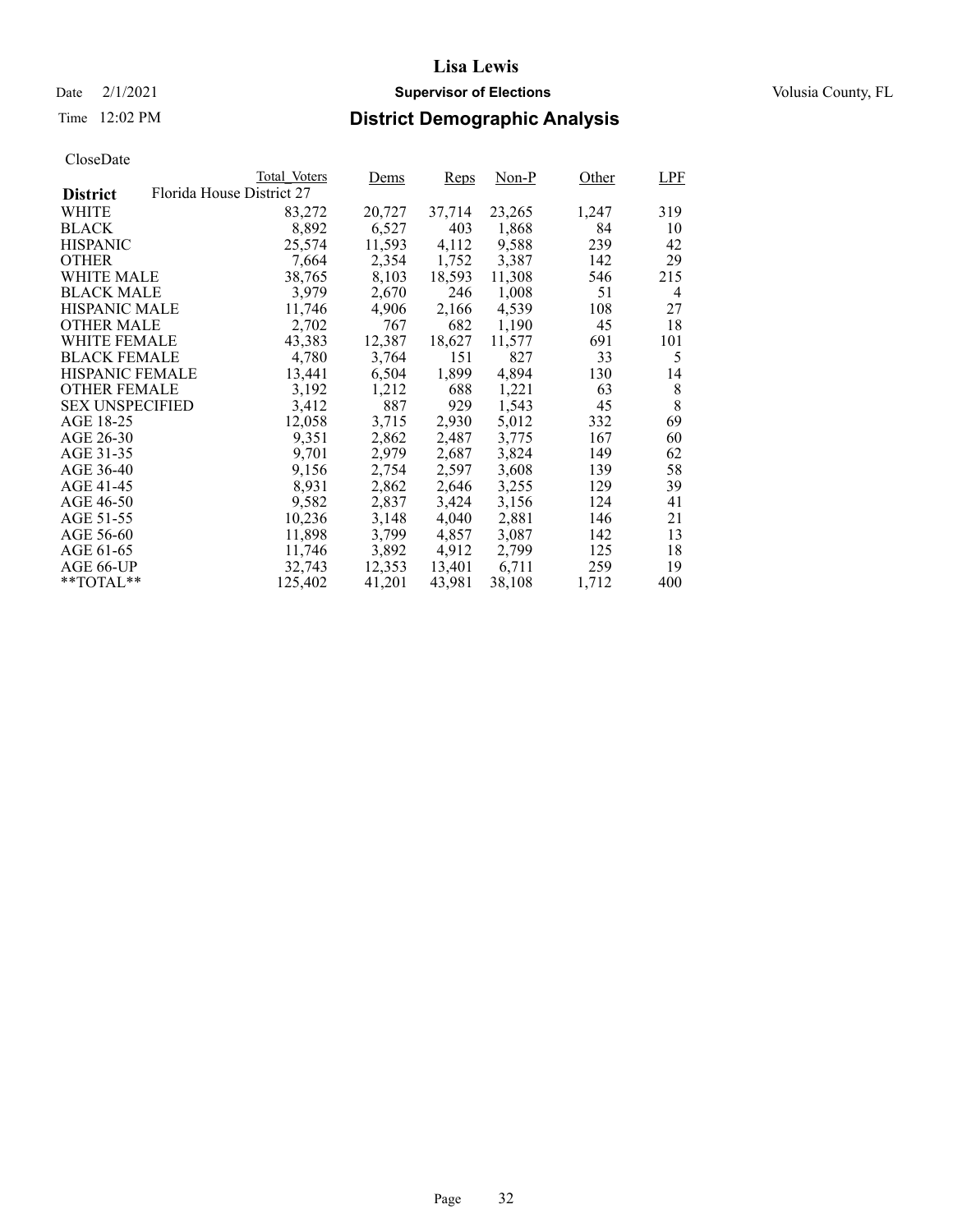## Date  $2/1/2021$  **Supervisor of Elections** Volusia County, FL

### Time 12:02 PM **District Demographic Analysis**

|                        |                         | Total Voters | Dems   | Reps   | $Non-P$ | Other | LPF     |
|------------------------|-------------------------|--------------|--------|--------|---------|-------|---------|
| <b>District</b>        | School Board District 1 |              |        |        |         |       |         |
| WHITE                  |                         | 64,705       | 16,542 | 30,499 | 16,405  | 989   | 270     |
| <b>BLACK</b>           |                         | 6,267        | 4,840  | 235    | 1,131   | 56    | 5       |
| <b>HISPANIC</b>        |                         | 9,130        | 3,795  | 1,785  | 3,406   | 121   | 23      |
| <b>OTHER</b>           |                         | 5,016        | 1,535  | 1,214  | 2,182   | 65    | 20      |
| <b>WHITE MALE</b>      |                         | 29,603       | 6,261  | 14.757 | 7,955   | 451   | 179     |
| <b>BLACK MALE</b>      |                         | 2,573        | 1,847  | 118    | 575     | 30    | 3       |
| <b>HISPANIC MALE</b>   |                         | 3,983        | 1,504  | 875    | 1,531   | 57    | 16      |
| <b>OTHER MALE</b>      |                         | 1,717        | 502    | 461    | 727     | 19    | $\,8\,$ |
| WHITE FEMALE           |                         | 34,282       | 10,100 | 15,393 | 8,174   | 528   | 87      |
| <b>BLACK FEMALE</b>    |                         | 3,576        | 2,905  | 109    | 534     | 26    | 2       |
| <b>HISPANIC FEMALE</b> |                         | 4,993        | 2,219  | 883    | 1,821   | 63    | 7       |
| <b>OTHER FEMALE</b>    |                         | 2,082        | 763    | 478    | 801     | 33    | 7       |
| <b>SEX UNSPECIFIED</b> |                         | 2,308        | 611    | 658    | 1,006   | 24    | 9       |
| AGE 18-25              |                         | 8,481        | 2,662  | 2,366  | 3,177   | 215   | 61      |
| AGE 26-30              |                         | 5,914        | 1,736  | 1,834  | 2,170   | 128   | 46      |
| AGE 31-35              |                         | 6,089        | 1,839  | 1,881  | 2,231   | 99    | 39      |
| AGE 36-40              |                         | 5,808        | 1,685  | 1,904  | 2,091   | 81    | 47      |
| AGE 41-45              |                         | 5,549        | 1,612  | 1,970  | 1,850   | 90    | 27      |
| AGE 46-50              |                         | 6,008        | 1,696  | 2,364  | 1,826   | 100   | 22      |
| AGE 51-55              |                         | 6,580        | 1,824  | 2,942  | 1,709   | 84    | 21      |
| AGE 56-60              |                         | 7,705        | 2,281  | 3,499  | 1,822   | 85    | 18      |
| AGE 61-65              |                         | 7,838        | 2,492  | 3,583  | 1,645   | 104   | 14      |
| AGE 66-UP              |                         | 25,146       | 8,885  | 11,390 | 4,603   | 245   | 23      |
| $*$ TOTAL $*$          |                         | 85,118       | 26,712 | 33,733 | 23,124  | 1,231 | 318     |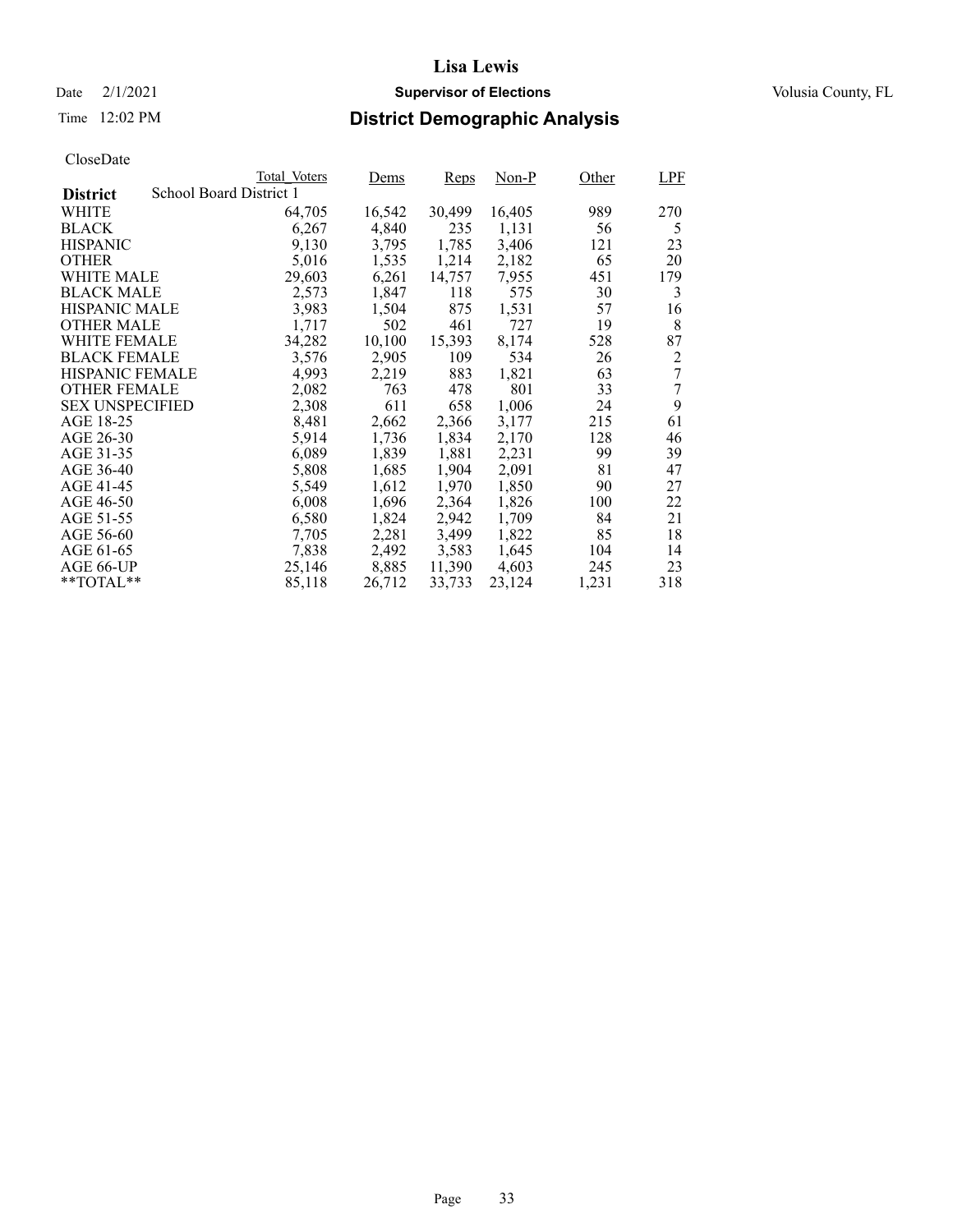## Date  $2/1/2021$  **Supervisor of Elections** Volusia County, FL

### Time 12:02 PM **District Demographic Analysis**

|                        |                         | Total Voters | Dems   | <b>Reps</b> | $Non-P$ | Other | LPF            |
|------------------------|-------------------------|--------------|--------|-------------|---------|-------|----------------|
| <b>District</b>        | School Board District 2 |              |        |             |         |       |                |
| WHITE                  |                         | 53,402       | 14,946 | 22,516      | 14,746  | 990   | 204            |
| <b>BLACK</b>           |                         | 13,235       | 10,420 | 362         | 2,338   | 109   | 6              |
| <b>HISPANIC</b>        |                         | 3,222        | 1,376  | 653         | 1,133   | 48    | 12             |
| <b>OTHER</b>           |                         | 4,978        | 1,638  | 1,022       | 2,195   | 105   | 18             |
| <b>WHITE MALE</b>      |                         | 25,110       | 5,863  | 11,340      | 7.307   | 473   | 127            |
| <b>BLACK MALE</b>      |                         | 5,165        | 3,795  | 201         | 1,110   | 59    | $\overline{0}$ |
| <b>HISPANIC MALE</b>   |                         | 1,467        | 569    | 332         | 527     | 30    | 9              |
| <b>OTHER MALE</b>      |                         | 1,749        | 546    | 413         | 741     | 39    | 10             |
| <b>WHITE FEMALE</b>    |                         | 27,538       | 8,886  | 10,894      | 7,170   | 513   | 75             |
| <b>BLACK FEMALE</b>    |                         | 7,764        | 6,387  | 152         | 1,170   | 50    | 5              |
| <b>HISPANIC FEMALE</b> |                         | 1,685        | 779    | 312         | 573     | 18    | 3              |
| <b>OTHER FEMALE</b>    |                         | 2,035        | 791    | 409         | 781     | 48    | 6              |
| <b>SEX UNSPECIFIED</b> |                         | 2,324        | 764    | 500         | 1,033   | 22    | 5              |
| AGE 18-25              |                         | 8,805        | 3,736  | 1,642       | 3,150   | 229   | 48             |
| AGE 26-30              |                         | 5,422        | 2,153  | 1,142       | 1,947   | 140   | 40             |
| AGE 31-35              |                         | 5,018        | 1,962  | 1,147       | 1,771   | 104   | 34             |
| AGE 36-40              |                         | 4,304        | 1,687  | 1,060       | 1,448   | 81    | 28             |
| AGE 41-45              |                         | 3,926        | 1,511  | 1,018       | 1,315   | 64    | 18             |
| AGE 46-50              |                         | 4,382        | 1,564  | 1,424       | 1,300   | 72    | 22             |
| AGE 51-55              |                         | 5,408        | 1,889  | 1,965       | 1,457   | 84    | 13             |
| AGE 56-60              |                         | 7,128        | 2,500  | 2,750       | 1,770   | 99    | 9              |
| AGE 61-65              |                         | 7,623        | 2,868  | 3,022       | 1,617   | 107   | 9              |
| AGE 66-UP              |                         | 22,821       | 8,510  | 9,383       | 4,637   | 272   | 19             |
| $*$ TOTAL $*$          |                         | 74,837       | 28,380 | 24,553      | 20,412  | 1,252 | 240            |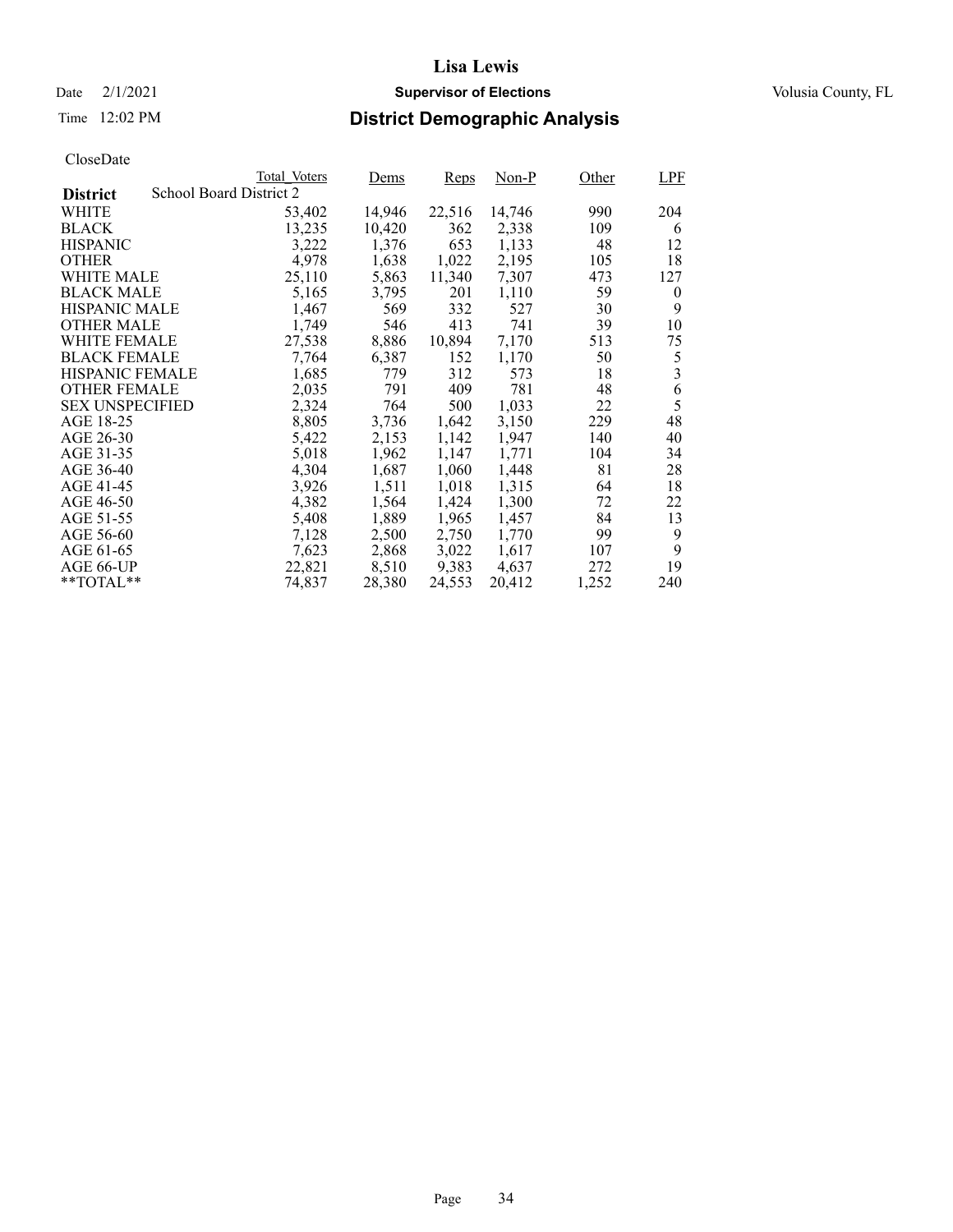## Date  $2/1/2021$  **Supervisor of Elections** Volusia County, FL

### Time 12:02 PM **District Demographic Analysis**

|                        |                         | Total Voters | Dems   | Reps   | $Non-P$ | Other | LPF              |
|------------------------|-------------------------|--------------|--------|--------|---------|-------|------------------|
| <b>District</b>        | School Board District 3 |              |        |        |         |       |                  |
| WHITE                  |                         | 79,692       | 20,704 | 36,643 | 20,699  | 1,400 | 246              |
| <b>BLACK</b>           |                         | 2,412        | 1,822  | 112    | 449     | 26    | 3                |
| <b>HISPANIC</b>        |                         | 2,335        | 797    | 649    | 838     | 42    | 9                |
| <b>OTHER</b>           |                         | 4,092        | 1,137  | 1,185  | 1,677   | 76    | 17               |
| <b>WHITE MALE</b>      |                         | 37,192       | 8,087  | 18,127 | 10,149  | 659   | 170              |
| <b>BLACK MALE</b>      |                         | 1,114        | 785    | 61     | 248     | 17    | 3                |
| <b>HISPANIC MALE</b>   |                         | 1,060        | 332    | 325    | 377     | 20    | 6                |
| <b>OTHER MALE</b>      |                         | 1,431        | 387    | 428    | 576     | 31    | 9                |
| WHITE FEMALE           |                         | 41,557       | 12,396 | 18,117 | 10,237  | 735   | 72               |
| <b>BLACK FEMALE</b>    |                         | 1,255        | 1,000  | 50     | 196     | 9     | $\boldsymbol{0}$ |
| <b>HISPANIC FEMALE</b> |                         | 1,223        | 447    | 310    | 441     | 22    | 3                |
| <b>OTHER FEMALE</b>    |                         | 1,684        | 572    | 505    | 571     | 30    | 6                |
| <b>SEX UNSPECIFIED</b> |                         | 2,014        | 454    | 666    | 867     | 21    | 6                |
| AGE 18-25              |                         | 6,804        | 1,795  | 2,285  | 2,442   | 247   | 35               |
| AGE 26-30              |                         | 4,913        | 1,270  | 1,645  | 1,846   | 116   | 36               |
| AGE 31-35              |                         | 4,964        | 1,315  | 1,681  | 1,821   | 98    | 49               |
| AGE 36-40              |                         | 4,970        | 1,260  | 1,796  | 1,793   | 95    | 26               |
| AGE 41-45              |                         | 4,981        | 1,187  | 1,929  | 1,741   | 99    | 25               |
| AGE 46-50              |                         | 5,788        | 1,360  | 2,559  | 1,723   | 115   | 31               |
| AGE 51-55              |                         | 6,627        | 1,509  | 3,233  | 1,739   | 125   | 21               |
| AGE 56-60              |                         | 8,714        | 2,177  | 4,289  | 2,101   | 131   | 16               |
| AGE 61-65              |                         | 9,530        | 2,728  | 4,461  | 2,170   | 156   | 15               |
| AGE 66-UP              |                         | 31,237       | 9,859  | 14,709 | 6,286   | 362   | 21               |
| $*$ $TOTAL**$          |                         | 88,531       | 24,460 | 38,589 | 23,663  | 1,544 | 275              |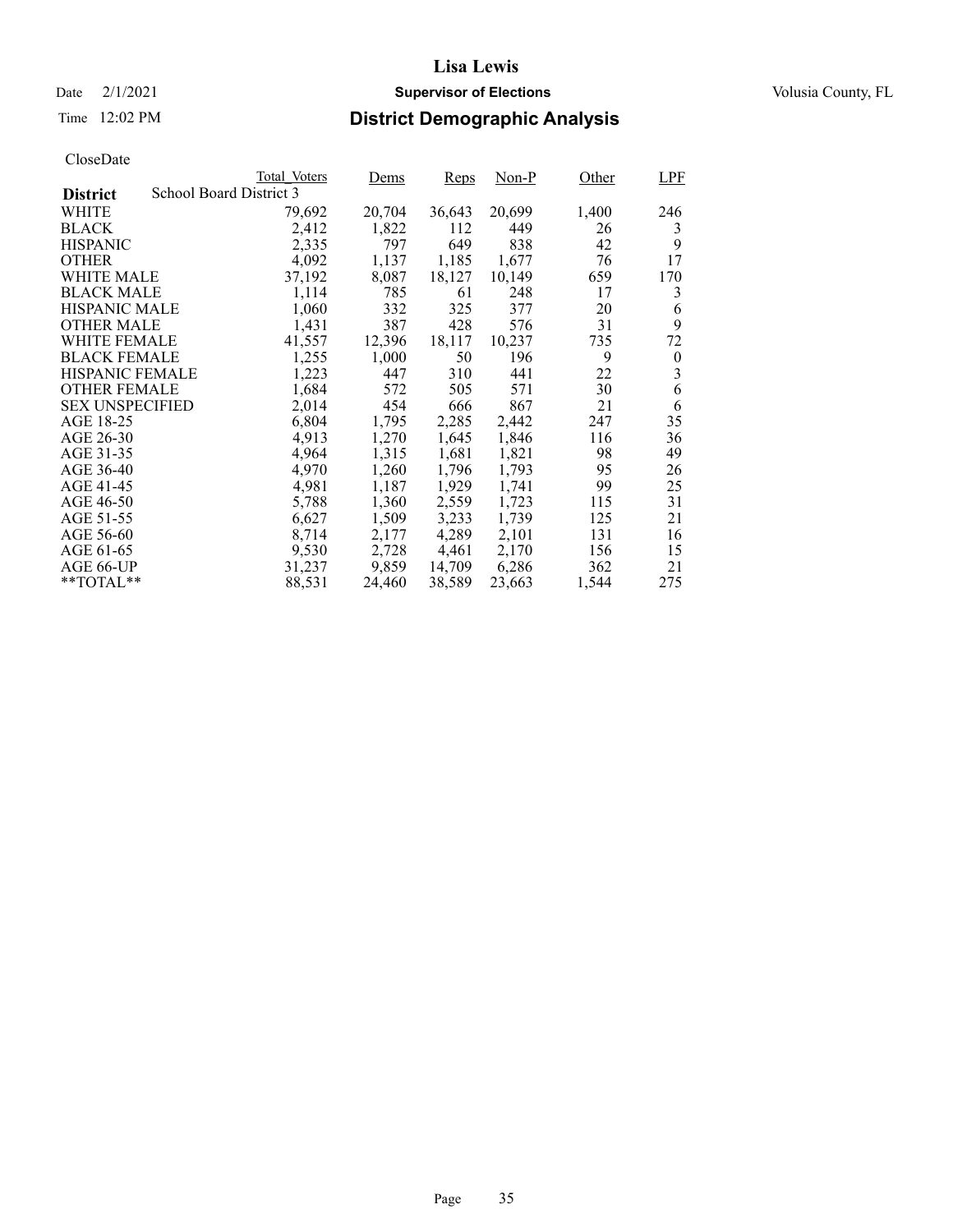## Date  $2/1/2021$  **Supervisor of Elections** Volusia County, FL

### Time 12:02 PM **District Demographic Analysis**

|                        |                         | Total Voters | Dems   | <b>Reps</b> | $Non-P$ | Other | LPF            |
|------------------------|-------------------------|--------------|--------|-------------|---------|-------|----------------|
| <b>District</b>        | School Board District 4 |              |        |             |         |       |                |
| WHITE                  |                         | 67,033       | 18,282 | 30,100      | 17,346  | 1,076 | 229            |
| <b>BLACK</b>           |                         | 6,351        | 4,858  | 232         | 1,190   | 62    | 9              |
| <b>HISPANIC</b>        |                         | 3,293        | 1,312  | 728         | 1,185   | 54    | 14             |
| <b>OTHER</b>           |                         | 4,851        | 1,450  | 1,232       | 2,069   | 89    | 11             |
| <b>WHITE MALE</b>      |                         | 30,887       | 7,004  | 14,719      | 8,501   | 500   | 163            |
| <b>BLACK MALE</b>      |                         | 2,628        | 1,814  | 137         | 635     | 35    | 7              |
| <b>HISPANIC MALE</b>   |                         | 1,435        | 501    | 352         | 544     | 30    | 8              |
| <b>OTHER MALE</b>      |                         | 1,751        | 498    | 478         | 735     | 34    | 6              |
| <b>WHITE FEMALE</b>    |                         | 35,385       | 11,127 | 15,061      | 8,559   | 572   | 66             |
| <b>BLACK FEMALE</b>    |                         | 3,615        | 2,964  | 89          | 533     | 27    | 2              |
| <b>HISPANIC FEMALE</b> |                         | 1,792        | 791    | 363         | 609     | 23    | 6              |
| <b>OTHER FEMALE</b>    |                         | 2,012        | 708    | 507         | 754     | 39    | $\overline{4}$ |
| <b>SEX UNSPECIFIED</b> |                         | 2,022        | 495    | 585         | 920     | 21    | 1              |
| AGE 18-25              |                         | 6,930        | 2,139  | 2,082       | 2,476   | 188   | 45             |
| AGE 26-30              |                         | 4,980        | 1,637  | 1,444       | 1,781   | 90    | 28             |
| AGE 31-35              |                         | 4,867        | 1,558  | 1,453       | 1,730   | 91    | 35             |
| AGE 36-40              |                         | 4,603        | 1,425  | 1,431       | 1,647   | 68    | 32             |
| AGE 41-45              |                         | 4,473        | 1,331  | 1,491       | 1,537   | 83    | 31             |
| AGE 46-50              |                         | 5,118        | 1,389  | 2,091       | 1,521   | 94    | 23             |
| AGE 51-55              |                         | 6,258        | 1,749  | 2,744       | 1,655   | 95    | 15             |
| AGE 56-60              |                         | 8,016        | 2,309  | 3,591       | 1,971   | 136   | 9              |
| AGE 61-65              |                         | 8,889        | 2,890  | 3,882       | 1,943   | 155   | 19             |
| AGE 66-UP              |                         | 27,394       | 9,475  | 12,083      | 5,529   | 281   | 26             |
| $*$ $TOTAL**$          |                         | 81,528       | 25,902 | 32,292      | 21,790  | 1,281 | 263            |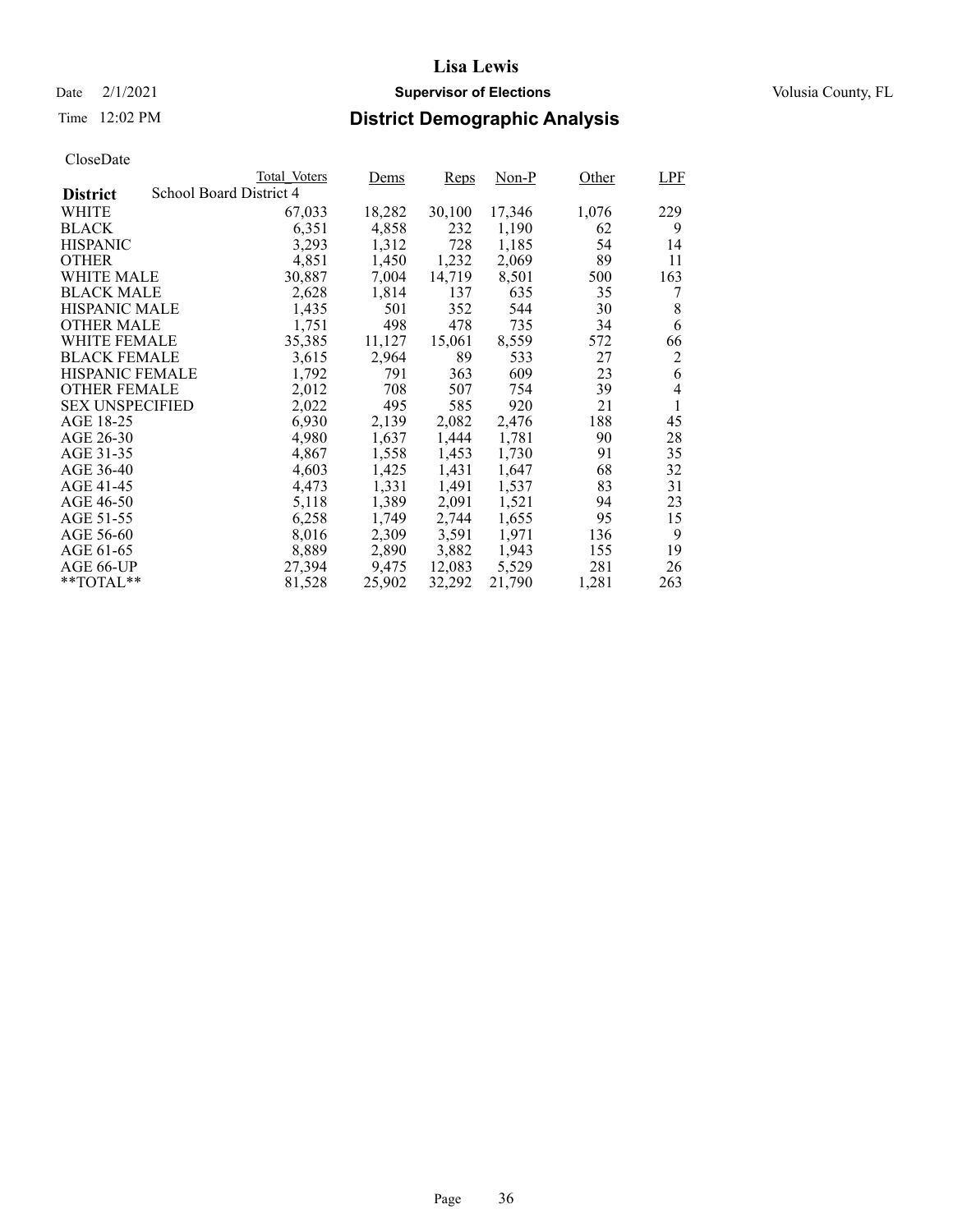# Date  $2/1/2021$  **Supervisor of Elections** Volusia County, FL

## Time 12:02 PM **District Demographic Analysis**

|                        |                         | Total Voters | Dems   | Reps   | $Non-P$ | Other | LPF            |
|------------------------|-------------------------|--------------|--------|--------|---------|-------|----------------|
| <b>District</b>        | School Board District 5 |              |        |        |         |       |                |
| WHITE                  |                         | 42,107       | 10,463 | 18,543 | 12,313  | 606   | 182            |
| <b>BLACK</b>           |                         | 7,108        | 5,208  | 319    | 1,507   | 66    | 8              |
| <b>HISPANIC</b>        |                         | 21,762       | 10,019 | 3,296  | 8,241   | 173   | 33             |
| <b>OTHER</b>           |                         | 5,229        | 1,703  | 1,079  | 2,335   | 96    | 16             |
| WHITE MALE             |                         | 19.744       | 4.131  | 9.179  | 6.039   | 274   | 121            |
| <b>BLACK MALE</b>      |                         | 3,170        | 2,127  | 199    | 804     | 38    | 2              |
| <b>HISPANIC MALE</b>   |                         | 10,088       | 4,287  | 1,760  | 3,940   | 79    | 22             |
| <b>OTHER MALE</b>      |                         | 1,859        | 558    | 434    | 824     | 31    | 12             |
| <b>WHITE FEMALE</b>    |                         | 21,752       | 6,197  | 9,099  | 6,068   | 329   | 59             |
| <b>BLACK FEMALE</b>    |                         | 3,832        | 3,009  | 114    | 676     | 28    | 5              |
| HISPANIC FEMALE        |                         | 11,347       | 5,580  | 1,500  | 4,164   | 93    | 10             |
| <b>OTHER FEMALE</b>    |                         | 2,183        | 872    | 419    | 848     | 41    | $\mathfrak{Z}$ |
| <b>SEX UNSPECIFIED</b> |                         | 2,230        | 631    | 533    | 1,033   | 28    | 5              |
| AGE 18-25              |                         | 8,327        | 2,723  | 1,775  | 3,588   | 197   | 44             |
| AGE 26-30              |                         | 6,419        | 2,115  | 1,499  | 2,655   | 109   | 41             |
| AGE 31-35              |                         | 6,664        | 2,180  | 1,668  | 2,678   | 100   | 38             |
| AGE 36-40              |                         | 6,238        | 2,024  | 1,565  | 2,517   | 99    | 33             |
| AGE 41-45              |                         | 6,005        | 2,119  | 1,568  | 2,216   | 80    | 22             |
| AGE 46-50              |                         | 6,218        | 2,054  | 1,984  | 2,089   | 73    | 18             |
| AGE 51-55              |                         | 6,471        | 2,236  | 2,277  | 1,869   | 75    | 14             |
| AGE 56-60              |                         | 7,205        | 2,536  | 2,666  | 1,924   | 71    | 8              |
| AGE 61-65              |                         | 6,658        | 2,456  | 2,551  | 1,597   | 44    | 10             |
| AGE 66-UP              |                         | 16,001       | 6,950  | 5,684  | 3,263   | 93    | 11             |
| $*$ TOTAL $*$          |                         | 76,206       | 27,393 | 23,237 | 24,396  | 941   | 239            |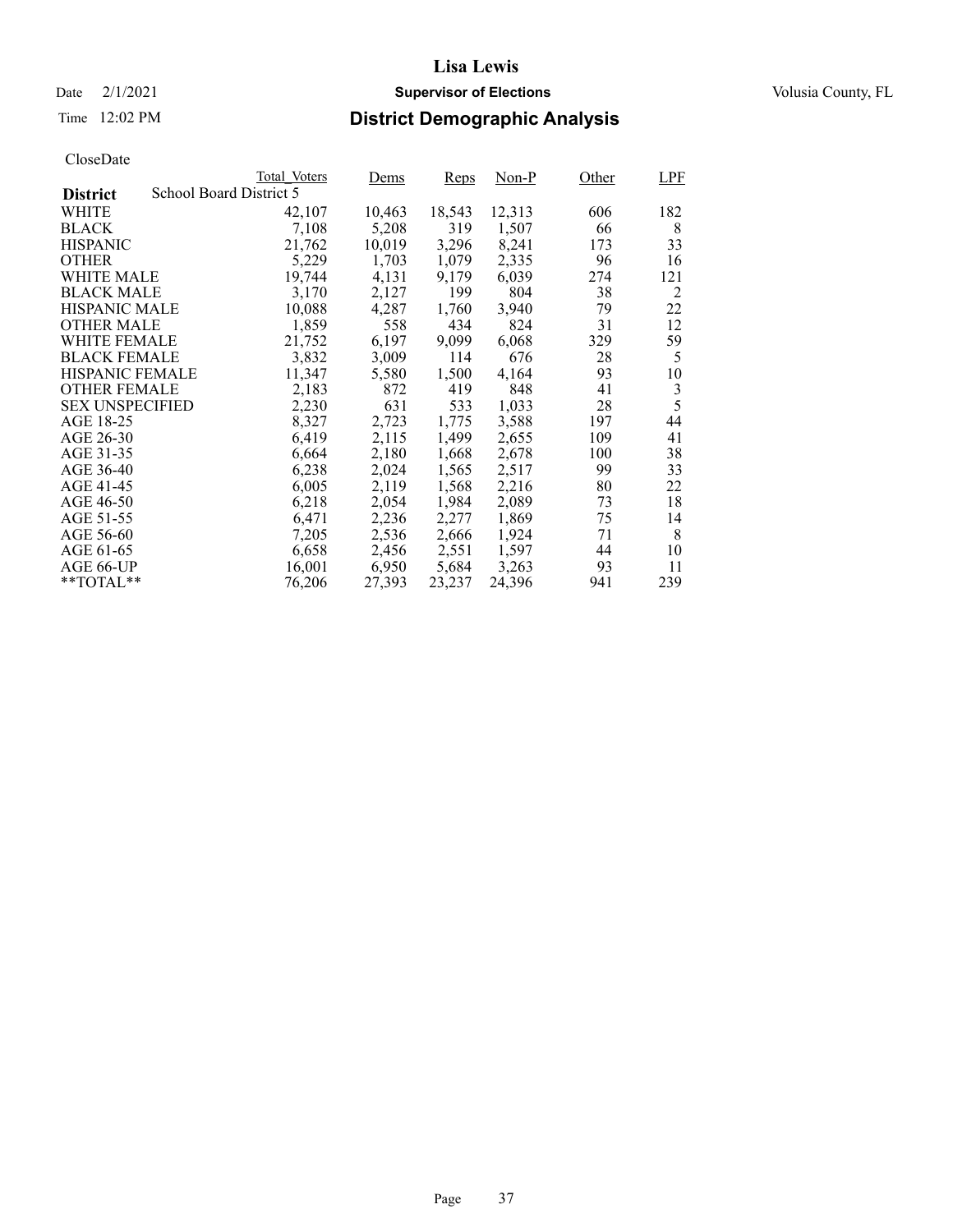# Date  $2/1/2021$  **Supervisor of Elections** Volusia County, FL

## Time 12:02 PM **District Demographic Analysis**

|                        |                           | Total Voters | Dems   | Reps   | $Non-P$ | Other | LPF |
|------------------------|---------------------------|--------------|--------|--------|---------|-------|-----|
| <b>District</b>        | Florida Senate District 7 |              |        |        |         |       |     |
| WHITE                  |                           | 111,424      | 30,442 | 49,596 | 29,096  | 1,881 | 409 |
| <b>BLACK</b>           |                           | 19,016       | 14,866 | 553    | 3,419   | 165   | 13  |
| <b>HISPANIC</b>        |                           | 6,674        | 2,755  | 1,363  | 2,435   | 97    | 24  |
| <b>OTHER</b>           |                           | 9,149        | 2,869  | 2,116  | 3,960   | 180   | 24  |
| WHITE MALE             |                           | 51,946       | 11,809 | 24,558 | 14,406  | 890   | 283 |
| <b>BLACK MALE</b>      |                           | 7,576        | 5,482  | 314    | 1,683   | 90    | 7   |
| <b>HISPANIC MALE</b>   |                           | 2,964        | 1,108  | 658    | 1,131   | 52    | 15  |
| <b>OTHER MALE</b>      |                           | 3,220        | 961    | 830    | 1,350   | 67    | 12  |
| WHITE FEMALE           |                           | 58,128       | 18,336 | 24,500 | 14,185  | 983   | 124 |
| <b>BLACK FEMALE</b>    |                           | 11,032       | 9,069  | 224    | 1,658   | 75    | 6   |
| <b>HISPANIC FEMALE</b> |                           | 3,568        | 1,592  | 682    | 1,241   | 44    | 9   |
| <b>OTHER FEMALE</b>    |                           | 3,756        | 1,389  | 857    | 1,420   | 81    | 9   |
| <b>SEX UNSPECIFIED</b> |                           | 4,072        | 1,186  | 1,004  | 1,836   | 41    | 5   |
| AGE 18-25              |                           | 14,993       | 5,596  | 3,596  | 5,341   | 374   | 86  |
| AGE 26-30              |                           | 9,604        | 3,551  | 2,419  | 3,365   | 207   | 62  |
| AGE 31-35              |                           | 9,208        | 3,308  | 2,435  | 3,223   | 178   | 64  |
| AGE 36-40              |                           | 8,341        | 2,900  | 2,393  | 2,858   | 137   | 53  |
| AGE 41-45              |                           | 7,925        | 2,684  | 2,395  | 2,660   | 138   | 48  |
| AGE 46-50              |                           | 8,940        | 2,777  | 3,325  | 2,640   | 160   | 38  |
| AGE 51-55              |                           | 10,969       | 3,418  | 4,513  | 2,848   | 162   | 28  |
| AGE 56-60              |                           | 14,132       | 4,488  | 5,965  | 3,441   | 219   | 19  |
| AGE 61-65              |                           | 15,377       | 5,355  | 6,469  | 3,285   | 242   | 26  |
| AGE 66-UP              |                           | 46,774       | 16,855 | 20,118 | 9,249   | 506   | 46  |
| $*$ $TOTAL**$          |                           | 146,263      | 50,932 | 53,628 | 38,910  | 2,323 | 470 |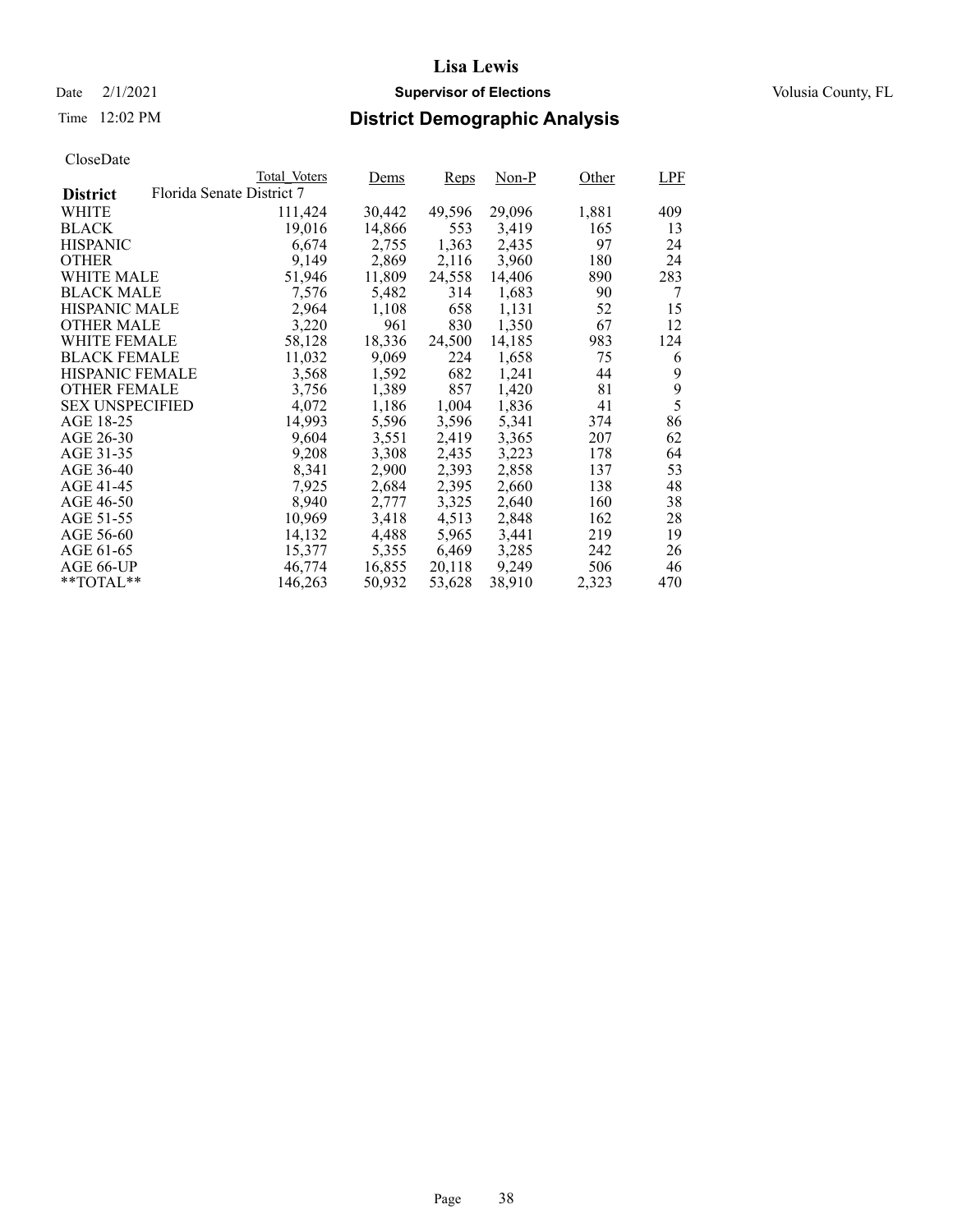# Date  $2/1/2021$  **Supervisor of Elections** Volusia County, FL

## Time 12:02 PM **District Demographic Analysis**

|                        | Total Voters              | Dems   | Reps   | $Non-P$ | Other | LPF            |
|------------------------|---------------------------|--------|--------|---------|-------|----------------|
| <b>District</b>        | Florida Senate District 9 |        |        |         |       |                |
| WHITE                  | 29,007                    | 6,653  | 14,094 | 7,715   | 425   | 120            |
| <b>BLACK</b>           | 1,860                     | 1,349  | 84     | 402     | 22    | 3              |
| <b>HISPANIC</b>        | 4,866                     | 2,048  | 984    | 1,762   | 63    | 9              |
| <b>OTHER</b>           | 2,283                     | 607    | 614    | 1,020   | 35    | 7              |
| WHITE MALE             | 13,409                    | 2,536  | 6,869  | 3,735   | 191   | 78             |
| <b>BLACK MALE</b>      | 804                       | 526    | 43     | 220     | 13    | 2              |
| <b>HISPANIC MALE</b>   | 2,164                     | 825    | 507    | 795     | 31    | 6              |
| <b>OTHER MALE</b>      | 790                       | 203    | 234    | 341     | 8     | 4              |
| <b>WHITE FEMALE</b>    | 15,190                    | 4,042  | 7.043  | 3,835   | 229   | 41             |
| <b>BLACK FEMALE</b>    | 1,027                     | 803    | 40     | 174     | 9     | 1              |
| <b>HISPANIC FEMALE</b> | 2,626                     | 1,188  | 464    | 939     | 32    | 3              |
| <b>OTHER FEMALE</b>    | 951                       | 324    | 245    | 361     | 19    | $\overline{c}$ |
| <b>SEX UNSPECIFIED</b> | 1,054                     | 210    | 330    | 499     | 13    | $\overline{2}$ |
| AGE 18-25              | 3,537                     | 934    | 1,076  | 1,394   | 106   | 27             |
| AGE 26-30              | 2,609                     | 655    | 879    | 1,000   | 58    | 17             |
| AGE 31-35              | 2,783                     | 765    | 921    | 1,043   | 41    | 13             |
| AGE 36-40              | 2,664                     | 655    | 958    | 994     | 29    | 28             |
| AGE 41-45              | 2,532                     | 666    | 928    | 873     | 51    | 14             |
| AGE 46-50              | 2,872                     | 718    | 1,206  | 892     | 42    | 14             |
| AGE 51-55              | 3,109                     | 805    | 1,413  | 837     | 45    | 9              |
| AGE 56-60              | 3,561                     | 926    | 1,673  | 921     | 35    | 6              |
| AGE 61-65              | 3.529                     | 1,003  | 1,669  | 801     | 50    | 6              |
| AGE 66-UP              | 10,820                    | 3,530  | 5,053  | 2,144   | 88    | 5              |
| $*$ $TOTAL**$          | 38,016                    | 10,657 | 15,776 | 10,899  | 545   | 139            |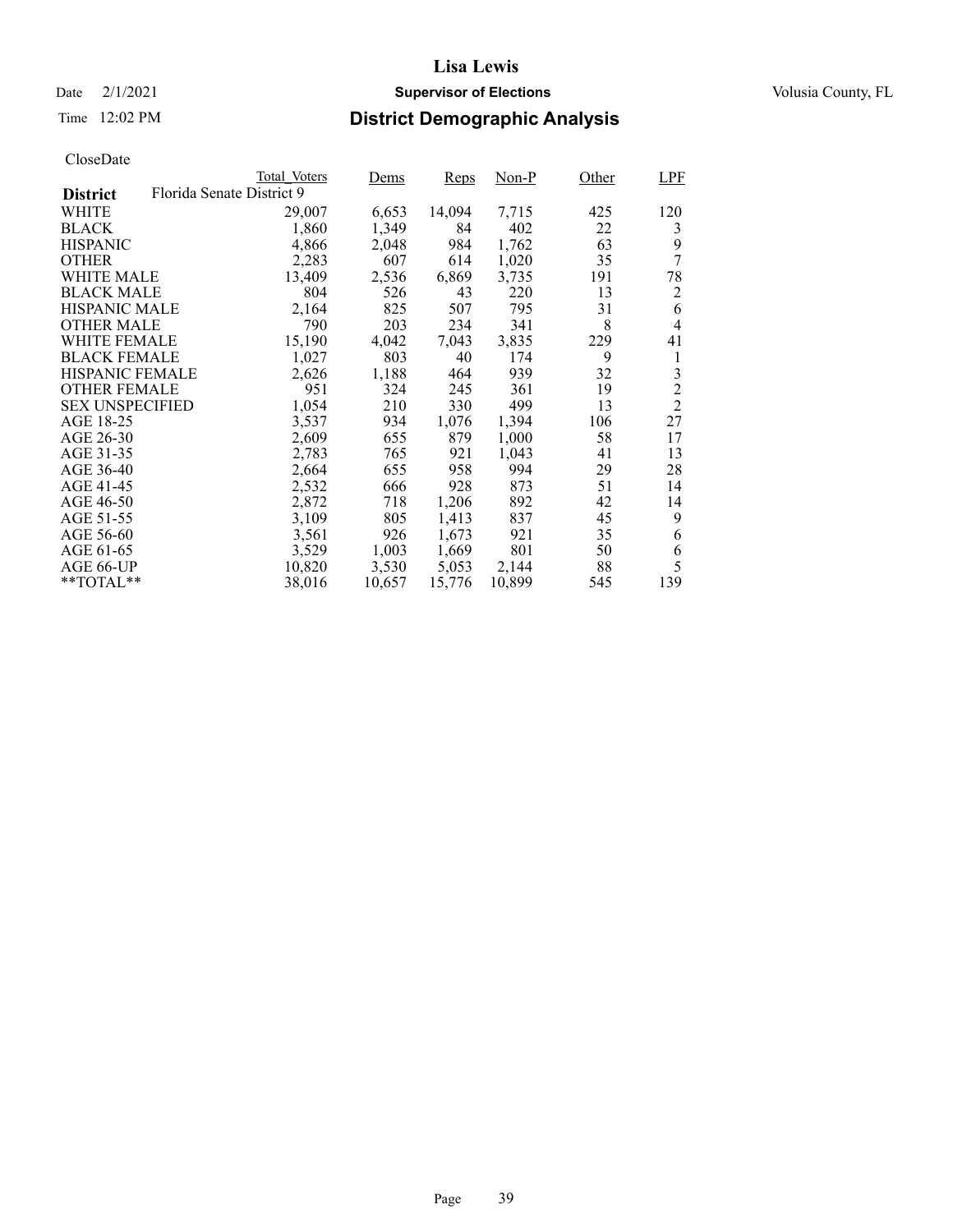# Date  $2/1/2021$  **Supervisor of Elections** Volusia County, FL

## Time 12:02 PM **District Demographic Analysis**

|                        |                            | Total Voters | Dems   | Reps   | $Non-P$ | Other | LPF |
|------------------------|----------------------------|--------------|--------|--------|---------|-------|-----|
| <b>District</b>        | Florida Senate District 14 |              |        |        |         |       |     |
| WHITE                  |                            | 166,508      | 43,842 | 74,611 | 44,698  | 2,755 | 602 |
| <b>BLACK</b>           |                            | 14,497       | 10,933 | 623    | 2,794   | 132   | 15  |
| <b>HISPANIC</b>        |                            | 28,202       | 12,496 | 4,764  | 10,606  | 278   | 58  |
| <b>OTHER</b>           |                            | 12,734       | 3,987  | 3,002  | 5,478   | 216   | 51  |
| WHITE MALE             |                            | 77,181       | 17,001 | 36,695 | 21,810  | 1,276 | 399 |
| <b>BLACK MALE</b>      |                            | 6,270        | 4,360  | 359    | 1,469   | 76    | 6   |
| <b>HISPANIC MALE</b>   |                            | 12,905       | 5,260  | 2,479  | 4,993   | 133   | 40  |
| <b>OTHER MALE</b>      |                            | 4,497        | 1,327  | 1,150  | 1,912   | 79    | 29  |
| <b>WHITE FEMALE</b>    |                            | 87,196       | 26,328 | 37,021 | 22,188  | 1,465 | 194 |
| <b>BLACK FEMALE</b>    |                            | 7,983        | 6,393  | 250    | 1,277   | 56    | 7   |
| <b>HISPANIC FEMALE</b> |                            | 14,846       | 7,036  | 2,222  | 5,428   | 143   | 17  |
| <b>OTHER FEMALE</b>    |                            | 5,289        | 1,993  | 1,216  | 1,974   | 91    | 15  |
| <b>SEX UNSPECIFIED</b> |                            | 5,772        | 1,559  | 1,608  | 2,524   | 62    | 19  |
| AGE 18-25              |                            | 20,817       | 6,525  | 5,478  | 8,098   | 596   | 120 |
| AGE 26-30              |                            | 15,435       | 4,705  | 4,266  | 6,034   | 318   | 112 |
| AGE 31-35              |                            | 15,611       | 4,781  | 4,474  | 5,965   | 273   | 118 |
| AGE 36-40              |                            | 14,918       | 4,526  | 4,405  | 5,644   | 258   | 85  |
| AGE 41-45              |                            | 14,477       | 4,410  | 4,653  | 5,126   | 227   | 61  |
| AGE 46-50              |                            | 15,702       | 4,568  | 5,891  | 4,927   | 252   | 64  |
| AGE 51-55              |                            | 17,266       | 4,984  | 7,235  | 4,744   | 256   | 47  |
| AGE 56-60              |                            | 21,075       | 6,389  | 9,157  | 5,226   | 268   | 35  |
| AGE 61-65              |                            | 21,632       | 7,076  | 9,361  | 4,886   | 274   | 35  |
| AGE 66-UP              |                            | 65,005       | 23,294 | 28,078 | 12,925  | 659   | 49  |
| $*$ $TOTAL**$          |                            | 221,941      | 71,258 | 83,000 | 63,576  | 3,381 | 726 |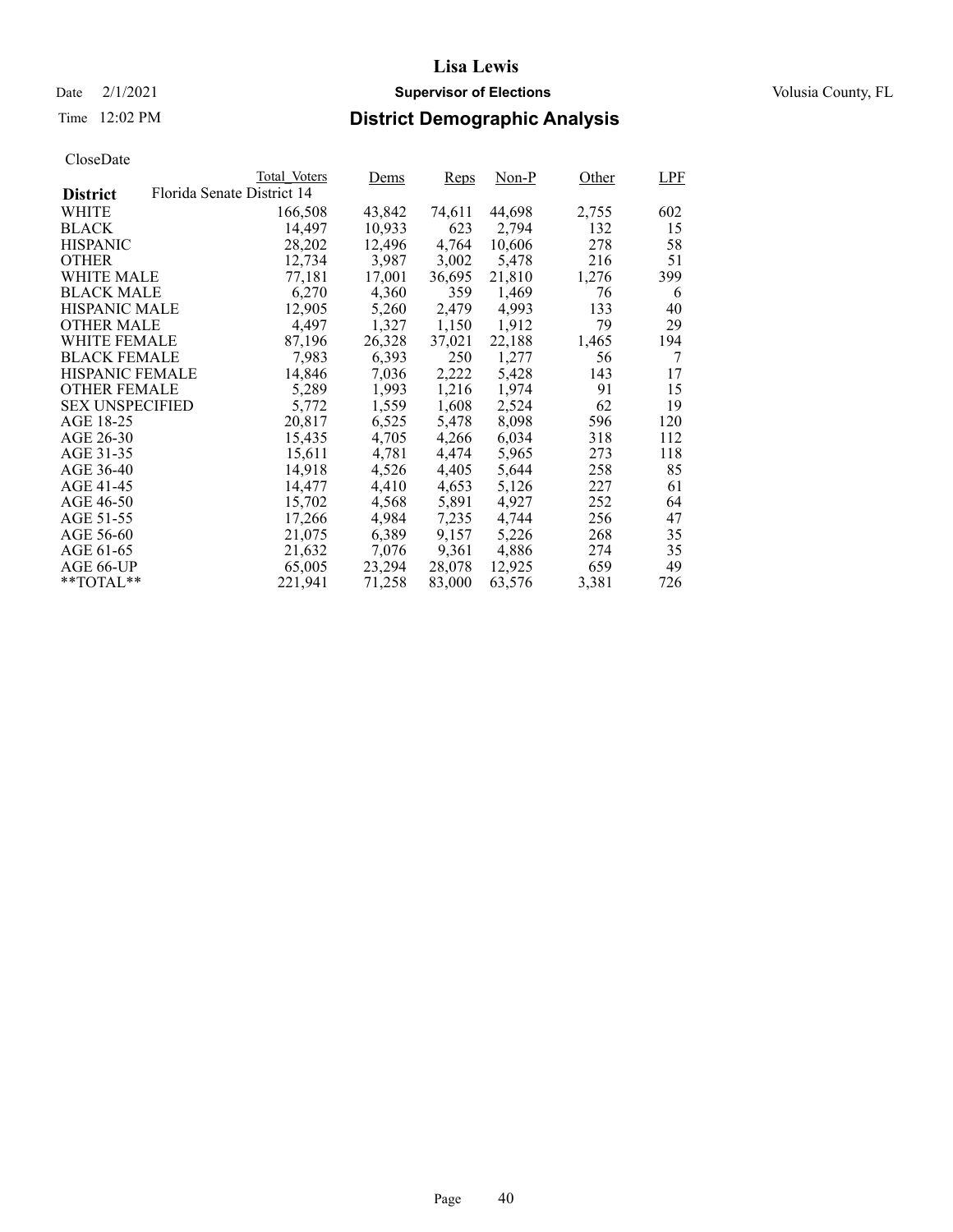# Date  $2/1/2021$  **Supervisor of Elections** Volusia County, FL

## Time 12:02 PM **District Demographic Analysis**

| <b>Total Voters</b> | Dems                        | Reps              | $Non-P$ | Other | LPF              |
|---------------------|-----------------------------|-------------------|---------|-------|------------------|
|                     |                             |                   |         |       |                  |
| 5,369               | 1,581                       | 2,113             | 1,537   | 115   | 23               |
| 1,256               | 965                         | 39                | 239     | 12    | 1                |
| 371                 | 162                         | 65                | 133     | 9     | 2                |
| 568                 | 180                         | 117               | 254     | 14    | $\overline{3}$   |
| 2,617               | 643                         | 1,107             | 797     | 56    | 14               |
| 498                 | 354                         | 18                | 121     | 5     | $\boldsymbol{0}$ |
| 164                 | 58                          | 33                | 63      |       | 2                |
| 204                 | 63                          | 41                | 96      |       |                  |
| 2,670               | 912                         | 976               | 714     | 59    | 9                |
| 735                 | 594                         | 19                | 114     | 7     |                  |
| 198                 | 102                         | 30                | 65      | 1     | $\overline{0}$   |
| 242                 | 91                          | 52                | 90      | 7     | $\overline{2}$   |
| 236                 | 71                          | 58                | 103     | 4     | $\boldsymbol{0}$ |
| 960                 | 369                         |                   | 381     | 25    | 5                |
|                     |                             | 120               | 213     | 17    | 6                |
| 517                 |                             | 111               | 197     | 13    | 3                |
| 395                 | 166                         | 97                | 121     | 9     | $\overline{2}$   |
| 396                 | 150                         | 96                | 144     | 4     | $\overline{c}$   |
| 474                 | 172                         | 148               | 142     | 10    | $\overline{c}$   |
| 590                 | 193                         | 209               | 173     | 14    |                  |
| 690                 | 232                         | 266               | 178     | 12    | $\overline{c}$   |
| 745                 |                             | 275               | 159     | 10    | 3                |
| 2,159               | 833                         | 832               | 455     | 36    | $\overline{3}$   |
| 7,564               | 2,888                       | 2,334             | 2,163   | 150   | 29               |
|                     | Daytona Beach Zone 1<br>638 | 282<br>193<br>298 | 180     |       | 8<br>3           |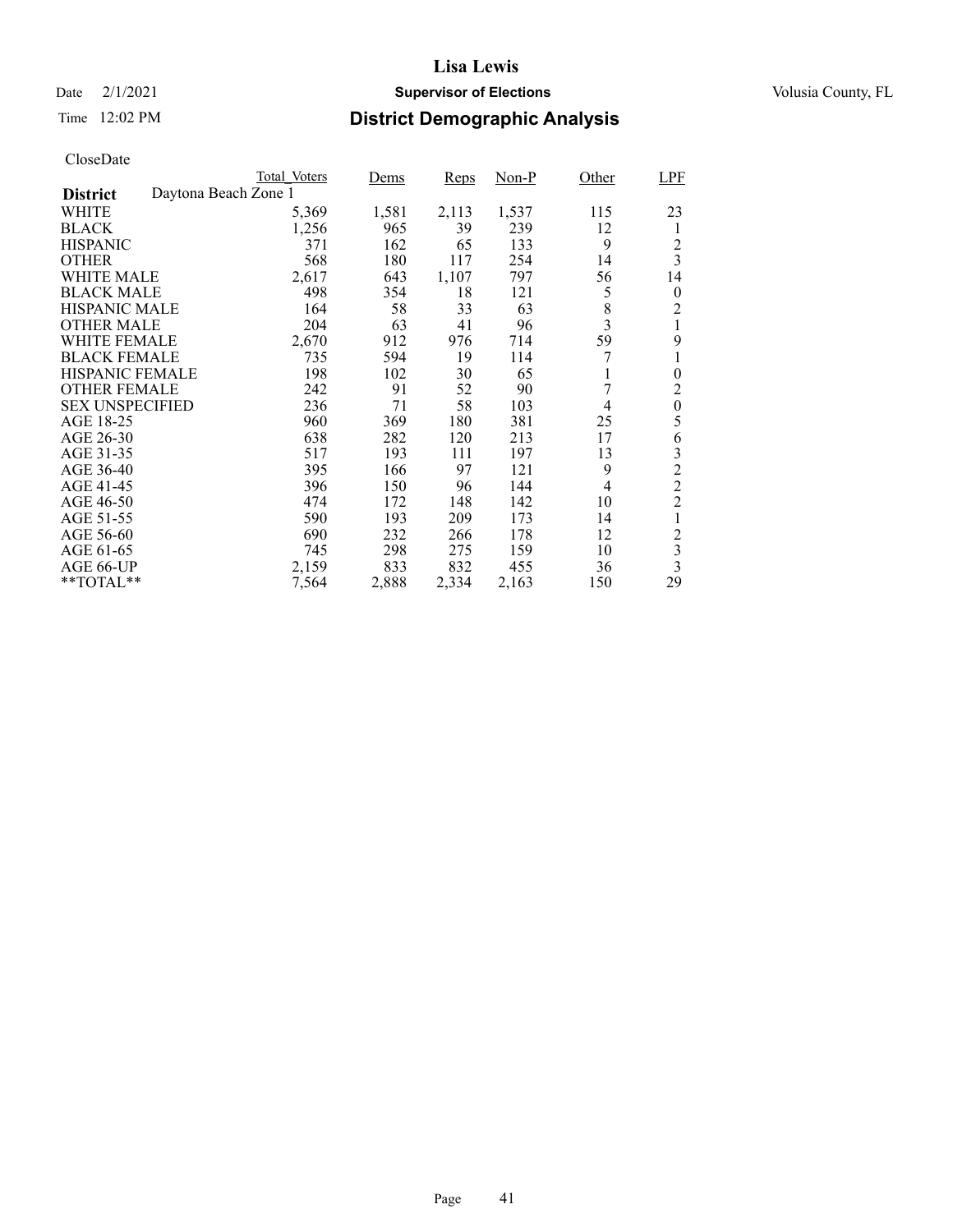# Date  $2/1/2021$  **Supervisor of Elections** Volusia County, FL

## Time 12:02 PM **District Demographic Analysis**

|                        |                      | Total Voters | Dems  | Reps  | $Non-P$ | Other | <b>LPF</b>       |
|------------------------|----------------------|--------------|-------|-------|---------|-------|------------------|
| <b>District</b>        | Daytona Beach Zone 2 |              |       |       |         |       |                  |
| WHITE                  |                      | 4,631        | 1,395 | 1,886 | 1,237   | 89    | 24               |
| <b>BLACK</b>           |                      | 1,467        | 1,160 | 38    | 259     | 10    | $\theta$         |
| <b>HISPANIC</b>        |                      | 317          | 146   | 45    | 123     | 2     | 1                |
| <b>OTHER</b>           |                      | 434          | 150   | 86    | 187     | 9     | $\overline{c}$   |
| <b>WHITE MALE</b>      |                      | 2,260        | 594   | 980   | 627     | 42    | 17               |
| <b>BLACK MALE</b>      |                      | 605          | 441   | 25    | 133     | 6     | 0                |
| <b>HISPANIC MALE</b>   |                      | 137          | 66    | 21    | 48      |       |                  |
| <b>OTHER MALE</b>      |                      | 141          | 44    | 38    | 53      | 4     | 2                |
| WHITE FEMALE           |                      | 2,317        | 782   | 887   | 594     | 47    | 7                |
| <b>BLACK FEMALE</b>    |                      | 843          | 705   | 13    | 121     | 4     | $\theta$         |
| <b>HISPANIC FEMALE</b> |                      | 173          | 77    | 22    | 73      | 1     | $\boldsymbol{0}$ |
| <b>OTHER FEMALE</b>    |                      | 196          | 83    | 35    | 74      | 4     | $\boldsymbol{0}$ |
| <b>SEX UNSPECIFIED</b> |                      | 177          | 59    | 34    | 83      |       | 0                |
| AGE 18-25              |                      | 580          | 229   | 108   | 225     | 15    | 3                |
| AGE 26-30              |                      | 463          | 205   | 81    | 167     | 8     | $\overline{c}$   |
| AGE 31-35              |                      | 432          | 192   | 76    | 144     | 14    | 6                |
| AGE 36-40              |                      | 390          | 180   | 88    | 113     | 6     | 3                |
| AGE 41-45              |                      | 366          | 163   | 75    | 120     | 6     | $\overline{2}$   |
| AGE 46-50              |                      | 463          | 179   | 129   | 139     | 11    | 5                |
| AGE 51-55              |                      | 573          | 206   | 189   | 169     | 9     | $\overline{0}$   |
| AGE 56-60              |                      | 789          | 303   | 287   | 190     | 9     | $\boldsymbol{0}$ |
| AGE 61-65              |                      | 759          | 323   | 282   | 145     | 6     | 3                |
| AGE 66-UP              |                      | 2,034        | 871   | 740   | 394     | 26    | 3                |
| **TOTAL**              |                      | 6,849        | 2,851 | 2,055 | 1,806   | 110   | 27               |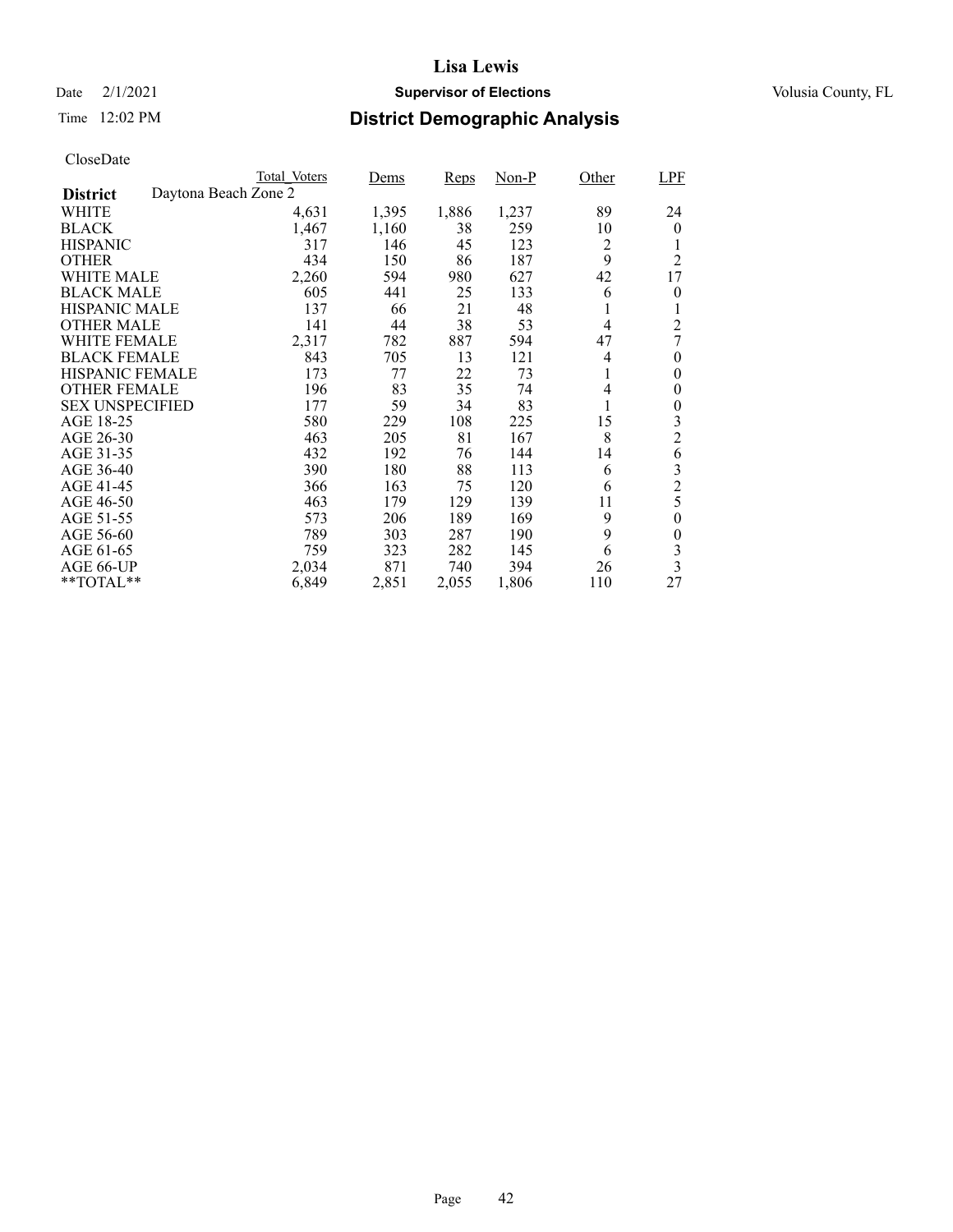# Date  $2/1/2021$  **Supervisor of Elections** Volusia County, FL

## Time 12:02 PM **District Demographic Analysis**

|                        |                      | Total Voters | Dems  | <b>Reps</b> | $Non-P$ | Other          | LPF              |
|------------------------|----------------------|--------------|-------|-------------|---------|----------------|------------------|
| <b>District</b>        | Daytona Beach Zone 3 |              |       |             |         |                |                  |
| WHITE                  |                      | 3,954        | 1,208 | 1,496       | 1,148   | 80             | 22               |
| <b>BLACK</b>           |                      | 1,957        | 1,514 | 40          | 390     | 13             | $\theta$         |
| <b>HISPANIC</b>        |                      | 332          | 162   | 63          | 98      | 8              |                  |
| <b>OTHER</b>           |                      | 666          | 231   | 76          | 348     | 10             |                  |
| <b>WHITE MALE</b>      |                      | 2,008        | 509   | 827         | 621     | 37             | 14               |
| <b>BLACK MALE</b>      |                      | 774          | 575   | 23          | 169     | 7              | $\overline{0}$   |
| <b>HISPANIC MALE</b>   |                      | 151          | 69    | 30          | 49      | 3              | 0                |
| <b>OTHER MALE</b>      |                      | 205          | 76    | 34          | 92      | $\mathfrak{Z}$ | $\boldsymbol{0}$ |
| <b>WHITE FEMALE</b>    |                      | 1,892        | 685   | 652         | 504     | 43             | 8                |
| <b>BLACK FEMALE</b>    |                      | 1,079        | 857   | 16          | 200     | 6              | $\theta$         |
| HISPANIC FEMALE        |                      | 172          | 88    | 32          | 46      | 5              |                  |
| <b>OTHER FEMALE</b>    |                      | 235          | 101   | 25          | 102     | 6              |                  |
| <b>SEX UNSPECIFIED</b> |                      | 393          | 155   | 36          | 201     |                | $\theta$         |
| AGE 18-25              |                      | 1,692        | 1,038 | 100         | 534     | 18             | $\overline{c}$   |
| AGE 26-30              |                      | 440          | 186   | 81          | 161     | 9              | 3                |
| AGE 31-35              |                      | 394          | 166   | 73          | 142     | 8              | 5                |
| AGE 36-40              |                      | 339          | 121   | 80          | 124     | 11             | $\overline{3}$   |
| AGE 41-45              |                      | 305          | 120   | 69          | 104     | 11             |                  |
| AGE 46-50              |                      | 362          | 130   | 105         | 115     | 8              | 4                |
| AGE 51-55              |                      | 431          | 152   | 153         | 116     | 9              |                  |
| AGE 56-60              |                      | 559          | 190   | 190         | 175     | 3              |                  |
| AGE 61-65              |                      | 651          | 245   | 229         | 163     | 13             |                  |
| AGE 66-UP              |                      | 1,736        | 767   | 595         | 350     | 21             | 3                |
| **TOTAL**              |                      | 6,909        | 3,115 | 1,675       | 1,984   | 111            | 24               |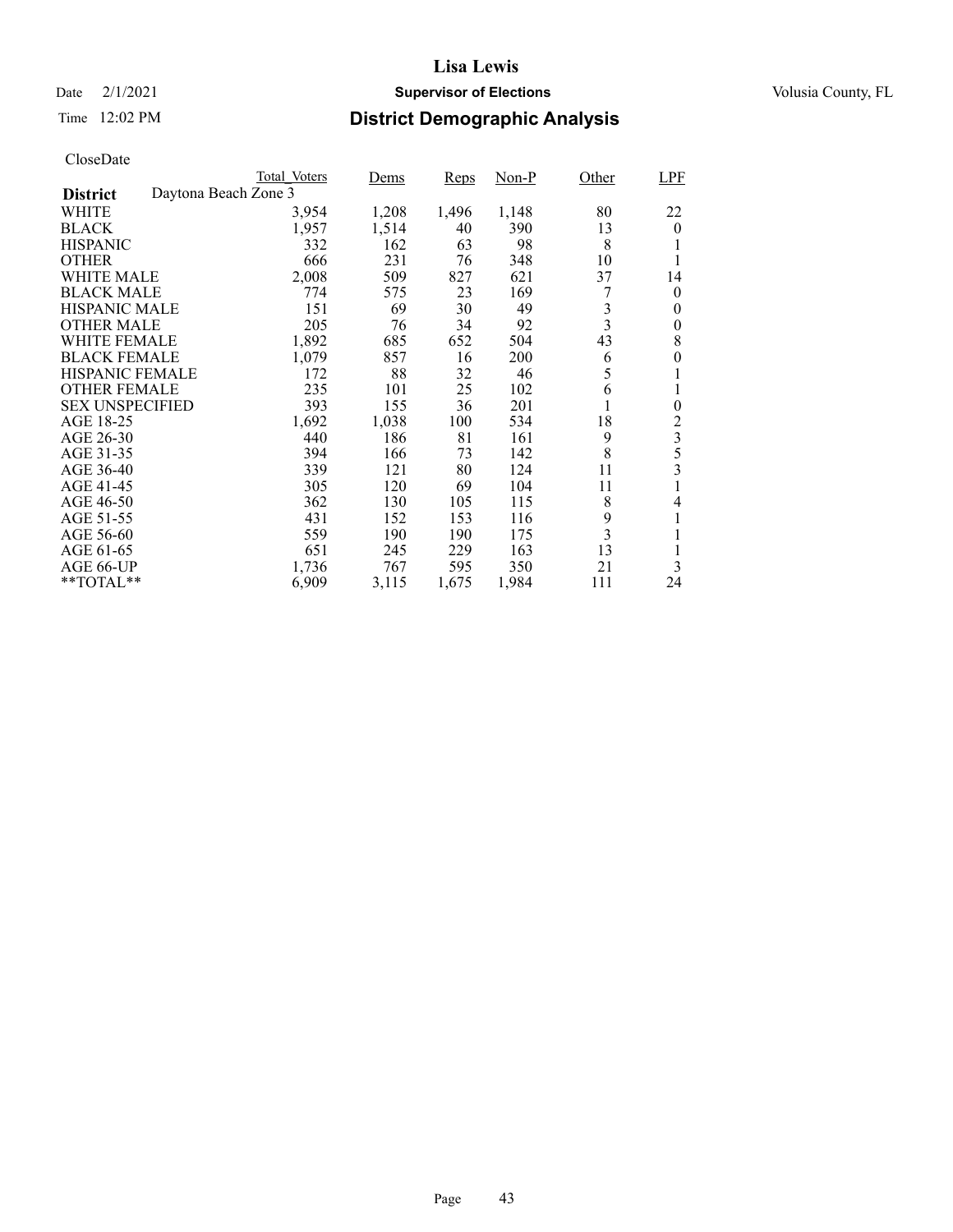# Date  $2/1/2021$  **Supervisor of Elections** Volusia County, FL

## Time 12:02 PM **District Demographic Analysis**

|                                         | Total Voters | Dems  | Reps  | $Non-P$ | Other | LPF            |
|-----------------------------------------|--------------|-------|-------|---------|-------|----------------|
| Daytona Beach Zone 4<br><b>District</b> |              |       |       |         |       |                |
| WHITE                                   | 9,027        | 2,227 | 4,222 | 2,343   | 198   | 37             |
| <b>BLACK</b>                            | 1,385        | 1,003 | 46    | 306     | 29    | 1              |
| <b>HISPANIC</b>                         | 545          | 203   | 143   | 185     | 13    | 1              |
| <b>OTHER</b>                            | 815          | 227   | 198   | 371     | 17    | $\overline{2}$ |
| WHITE MALE                              | 4,213        | 833   | 2,050 | 1,205   | 98    | 27             |
| <b>BLACK MALE</b>                       | 573          | 359   | 31    | 163     | 19    | 1              |
| <b>HISPANIC MALE</b>                    | 255          | 88    | 76    | 86      | 5     | $\theta$       |
| <b>OTHER MALE</b>                       | 300          | 76    | 78    | 140     | 5     |                |
| <b>WHITE FEMALE</b>                     | 4,733        | 1,369 | 2,142 | 1,112   | 100   | 10             |
| <b>BLACK FEMALE</b>                     | 786          | 622   | 14    | 140     | 10    | $\theta$       |
| <b>HISPANIC FEMALE</b>                  | 283          | 113   | 67    | 94      | 8     | 1              |
| <b>OTHER FEMALE</b>                     | 357          | 110   | 84    | 153     | 9     | 1              |
| <b>SEX UNSPECIFIED</b>                  | 271          | 90    | 66    | 112     | 3     | $\theta$       |
| AGE 18-25                               | 1,141        | 392   | 286   | 414     | 36    | 13             |
| AGE 26-30                               | 902          | 321   | 221   | 320     | 29    | 11             |
| AGE 31-35                               | 783          | 279   | 212   | 266     | 23    | 3              |
| AGE 36-40                               | 634          | 215   | 166   | 237     | 14    | $\overline{2}$ |
| AGE 41-45                               | 531          | 195   | 152   | 175     | 7     | $\overline{c}$ |
| AGE 46-50                               | 656          | 187   | 258   | 193     | 14    | $\overline{4}$ |
| AGE 51-55                               | 713          | 202   | 308   | 189     | 13    | 1              |
| AGE 56-60                               | 1,085        | 296   | 487   | 272     | 29    | 1              |
| AGE 61-65                               | 1,372        | 412   | 635   | 295     | 27    | 3              |
| AGE 66-UP                               | 3,955        | 1,161 | 1,884 | 844     | 65    |                |
| $*$ $TOTAL**$                           | 11,772       | 3,660 | 4,609 | 3,205   | 257   | 41             |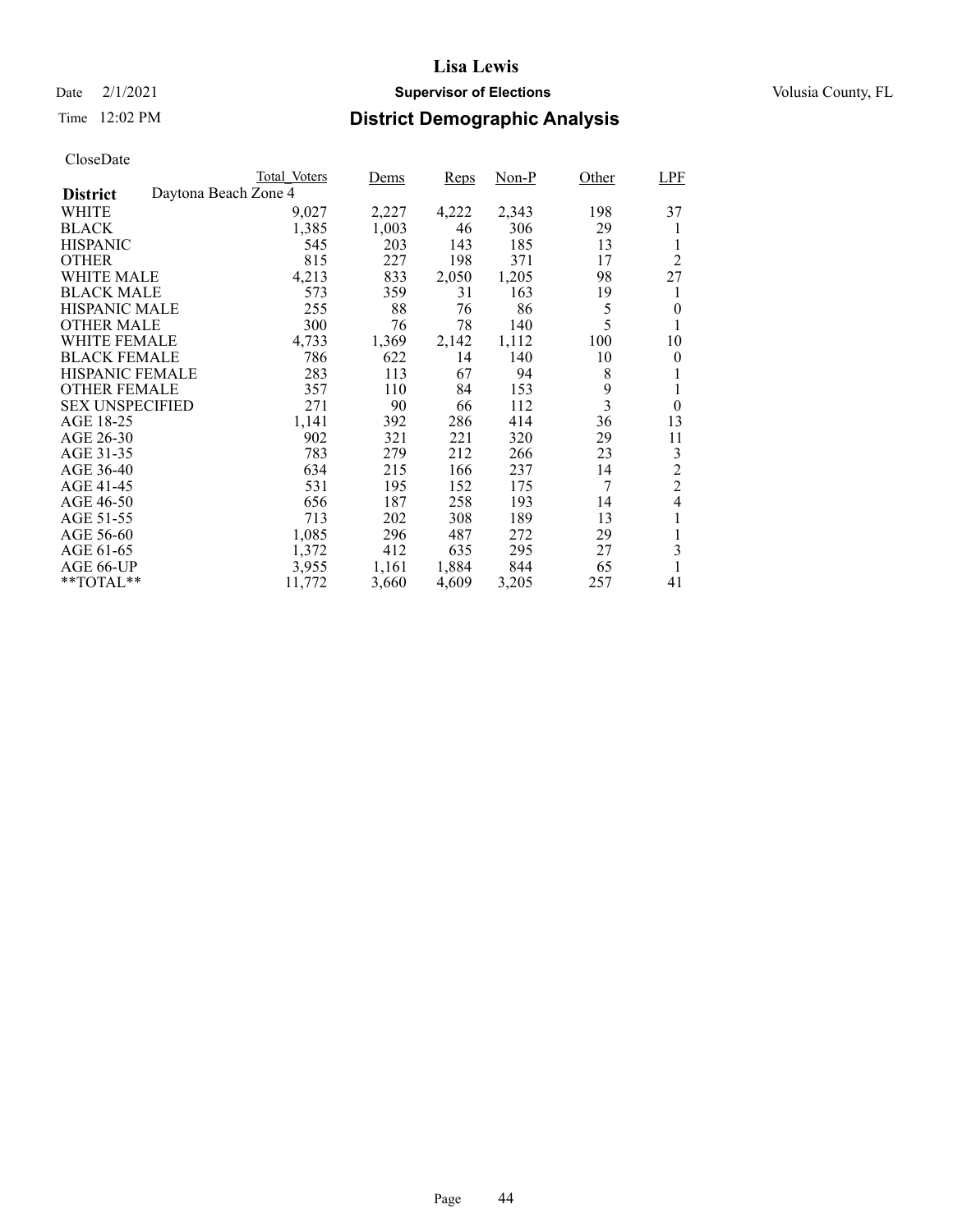# Date  $2/1/2021$  **Supervisor of Elections** Volusia County, FL

## Time 12:02 PM **District Demographic Analysis**

|                                         | Total Voters | Dems  | Reps  | $Non-P$ | Other          | <b>LPF</b>       |
|-----------------------------------------|--------------|-------|-------|---------|----------------|------------------|
| Daytona Beach Zone 5<br><b>District</b> |              |       |       |         |                |                  |
| WHITE                                   | 2,777        | 840   | 1,030 | 825     | 65             | 17               |
| <b>BLACK</b>                            | 4,671        | 3,783 | 113   | 737     | 36             | 2                |
| <b>HISPANIC</b>                         | 463          | 202   | 77    | 174     | 7              | 3                |
| <b>OTHER</b>                            | 651          | 268   | 89    | 280     | 13             |                  |
| WHITE MALE                              | 1,300        | 322   | 530   | 405     | 31             | 12               |
| <b>BLACK MALE</b>                       | 1,777        | 1,341 | 67    | 349     | 20             | $\boldsymbol{0}$ |
| <b>HISPANIC MALE</b>                    | 206          | 78    | 39    | 82      | 5              | 2                |
| <b>OTHER MALE</b>                       | 247          | 103   | 36    | 100     | 8              | $\boldsymbol{0}$ |
| <b>WHITE FEMALE</b>                     | 1,446        | 509   | 492   | 406     | 34             | 5                |
| <b>BLACK FEMALE</b>                     | 2,812        | 2,379 | 42    | 373     | 16             | $\overline{2}$   |
| <b>HISPANIC FEMALE</b>                  | 251          | 121   | 38    | 89      | $\overline{c}$ | 1                |
| <b>OTHER FEMALE</b>                     | 262          | 119   | 31    | 106     | 5              |                  |
| <b>SEX UNSPECIFIED</b>                  | 261          | 121   | 34    | 106     | $\overline{0}$ | $\theta$         |
| AGE 18-25                               | 1,459        | 751   | 198   | 469     | 31             | 10               |
| AGE 26-30                               | 918          | 500   | 133   | 262     | 16             |                  |
| AGE 31-35                               | 784          | 416   | 89    | 263     | 14             | 2                |
| AGE 36-40                               | 667          | 402   | 76    | 182     | 7              | $\theta$         |
| AGE 41-45                               | 583          | 344   | 73    | 161     | 3              | $\overline{2}$   |
| AGE 46-50                               | 617          | 369   | 103   | 131     | 13             | 1                |
| AGE 51-55                               | 582          | 377   | 89    | 106     | 10             | 0                |
| AGE 56-60                               | 700          | 457   | 120   | 119     | $\overline{4}$ | $\theta$         |
| AGE 61-65                               | 642          | 425   | 108   | 98      | 10             | 1                |
| AGE 66-UP                               | 1,610        | 1,052 | 320   | 225     | 13             | $\theta$         |
| **TOTAL**                               | 8,562        | 5,093 | 1,309 | 2,016   | 121            | 23               |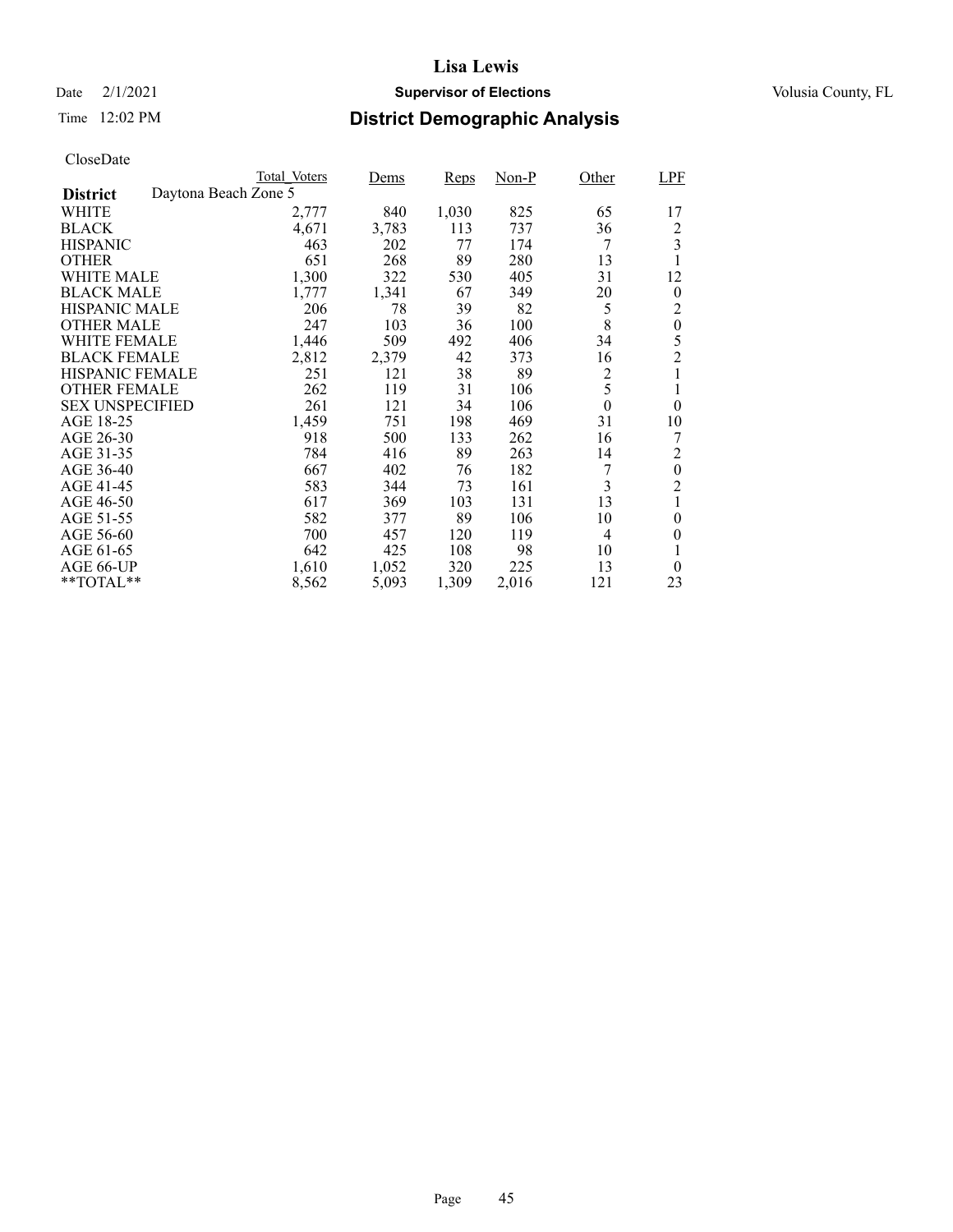# Date  $2/1/2021$  **Supervisor of Elections** Volusia County, FL

## Time 12:02 PM **District Demographic Analysis**

|                        |                      | Total Voters | Dems  | Reps | $Non-P$ | Other          | <b>LPF</b>     |
|------------------------|----------------------|--------------|-------|------|---------|----------------|----------------|
| <b>District</b>        | Daytona Beach Zone 6 |              |       |      |         |                |                |
| WHITE                  |                      | 1,487        | 470   | 490  | 486     | 30             | 11             |
| <b>BLACK</b>           |                      | 3,747        | 3,069 | 96   | 563     | 19             | $\theta$       |
| <b>HISPANIC</b>        |                      | 329          | 166   | 35   | 123     | 5              | 0              |
| <b>OTHER</b>           |                      | 487          | 214   | 59   | 200     | 12             | $\overline{c}$ |
| WHITE MALE             |                      | 720          | 182   | 272  | 246     | 13             | 7              |
| <b>BLACK MALE</b>      |                      | 1,458        | 1,129 | 46   | 271     | 12             | 0              |
| <b>HISPANIC MALE</b>   |                      | 157          | 70    | 21   | 64      | $\overline{c}$ | 0              |
| <b>OTHER MALE</b>      |                      | 159          | 67    | 32   | 54      | $\overline{4}$ | $\overline{c}$ |
| <b>WHITE FEMALE</b>    |                      | 716          | 281   | 199  | 216     | 17             | 3              |
| <b>BLACK FEMALE</b>    |                      | 2,207        | 1,874 | 48   | 278     |                | 0              |
| <b>HISPANIC FEMALE</b> |                      | 160          | 91    | 13   | 53      | 3              | 0              |
| <b>OTHER FEMALE</b>    |                      | 179          | 98    | 15   | 60      | 6              | 0              |
| <b>SEX UNSPECIFIED</b> |                      | 294          | 127   | 34   | 130     | $\overline{2}$ |                |
| AGE 18-25              |                      | 1,122        | 565   | 142  | 383     | 28             | 4              |
| AGE 26-30              |                      | 588          | 371   | 35   | 171     | 11             | $\theta$       |
| AGE 31-35              |                      | 559          | 348   | 57   | 149     | 3              | $\overline{c}$ |
| AGE 36-40              |                      | 467          | 289   | 48   | 126     | 1              | 3              |
| AGE 41-45              |                      | 454          | 286   | 35   | 126     | 6              | 1              |
| AGE 46-50              |                      | 389          | 251   | 55   | 80      | 3              | 0              |
| AGE 51-55              |                      | 467          | 312   | 62   | 86      | 5              | $\overline{2}$ |
| AGE 56-60              |                      | 475          | 333   | 57   | 81      | 3              | 1              |
| AGE 61-65              |                      | 486          | 349   | 65   | 71      | 1              | $\theta$       |
| AGE 66-UP              |                      | 1,043        | 815   | 124  | 99      | 5              | 0              |
| $*$ $TOTAL**$          |                      | 6,050        | 3,919 | 680  | 1,372   | 66             | 13             |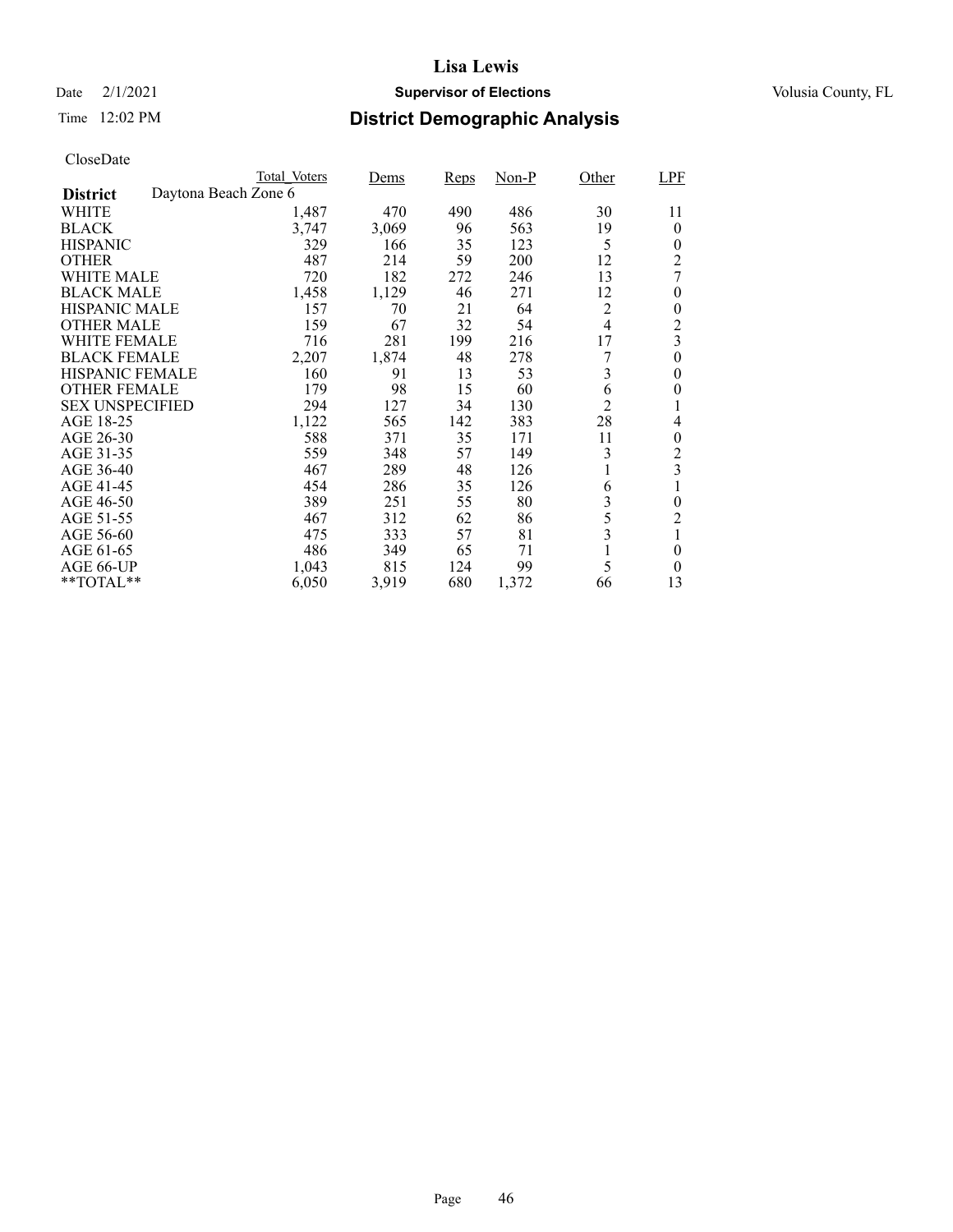# Date  $2/1/2021$  **Supervisor of Elections** Volusia County, FL

### Time 12:02 PM **District Demographic Analysis**

|                        |                      | Total Voters | Dems  | <b>Reps</b> | $Non-P$ | Other          | LPF      |
|------------------------|----------------------|--------------|-------|-------------|---------|----------------|----------|
| <b>District</b>        | Daytona Beach Shores |              |       |             |         |                |          |
| WHITE                  |                      | 4,211        | 955   | 2,137       | 1,039   | 71             | 9        |
| <b>BLACK</b>           |                      | 69           | 47    | 5           | 16      |                | 0        |
| <b>HISPANIC</b>        |                      | 118          | 37    | 48          | 32      |                | 0        |
| <b>OTHER</b>           |                      | 303          | 88    | 97          | 114     | 3              |          |
| WHITE MALE             |                      | 1,977        | 387   | 1,025       | 522     | 38             | 5        |
| <b>BLACK MALE</b>      |                      | 31           | 19    | 2           | 9       |                | $\theta$ |
| <b>HISPANIC MALE</b>   |                      | 54           | 12    | 23          | 18      |                | 0        |
| <b>OTHER MALE</b>      |                      | 118          | 33    | 42          | 42      |                | 0        |
| <b>WHITE FEMALE</b>    |                      | 2,186        | 556   | 1,088       | 506     | 32             | 4        |
| <b>BLACK FEMALE</b>    |                      | 37           | 28    | 3           | 6       | $\theta$       | $\theta$ |
| <b>HISPANIC FEMALE</b> |                      | 62           | 24    | 24          | 14      | 0              | 0        |
| <b>OTHER FEMALE</b>    |                      | 142          | 46    | 39          | 55      |                |          |
| <b>SEX UNSPECIFIED</b> |                      | 94           | 22    | 41          | 29      | $\overline{c}$ | $\theta$ |
| AGE 18-25              |                      | 151          | 42    | 52          | 51      | 5              |          |
| AGE 26-30              |                      | 97           | 27    | 35          | 32      | $\overline{c}$ |          |
| AGE 31-35              |                      | 106          | 23    | 38          | 37      | $\overline{4}$ | 4        |
| AGE 36-40              |                      | 114          | 27    | 45          | 41      |                | 0        |
| AGE 41-45              |                      | 127          | 31    | 48          | 44      | 3              |          |
| AGE 46-50              |                      | 159          | 29    | 73          | 54      | 3              | 0        |
| AGE 51-55              |                      | 275          | 62    | 120         | 89      | 3              |          |
| AGE 56-60              |                      | 462          | 96    | 237         | 118     | 11             | 0        |
| AGE 61-65              |                      | 601          | 125   | 310         | 152     | 13             |          |
| AGE 66-UP              |                      | 2,609        | 665   | 1,329       | 583     | 31             |          |
| **TOTAL**              |                      | 4,701        | 1,127 | 2,287       | 1,201   | 76             | 10       |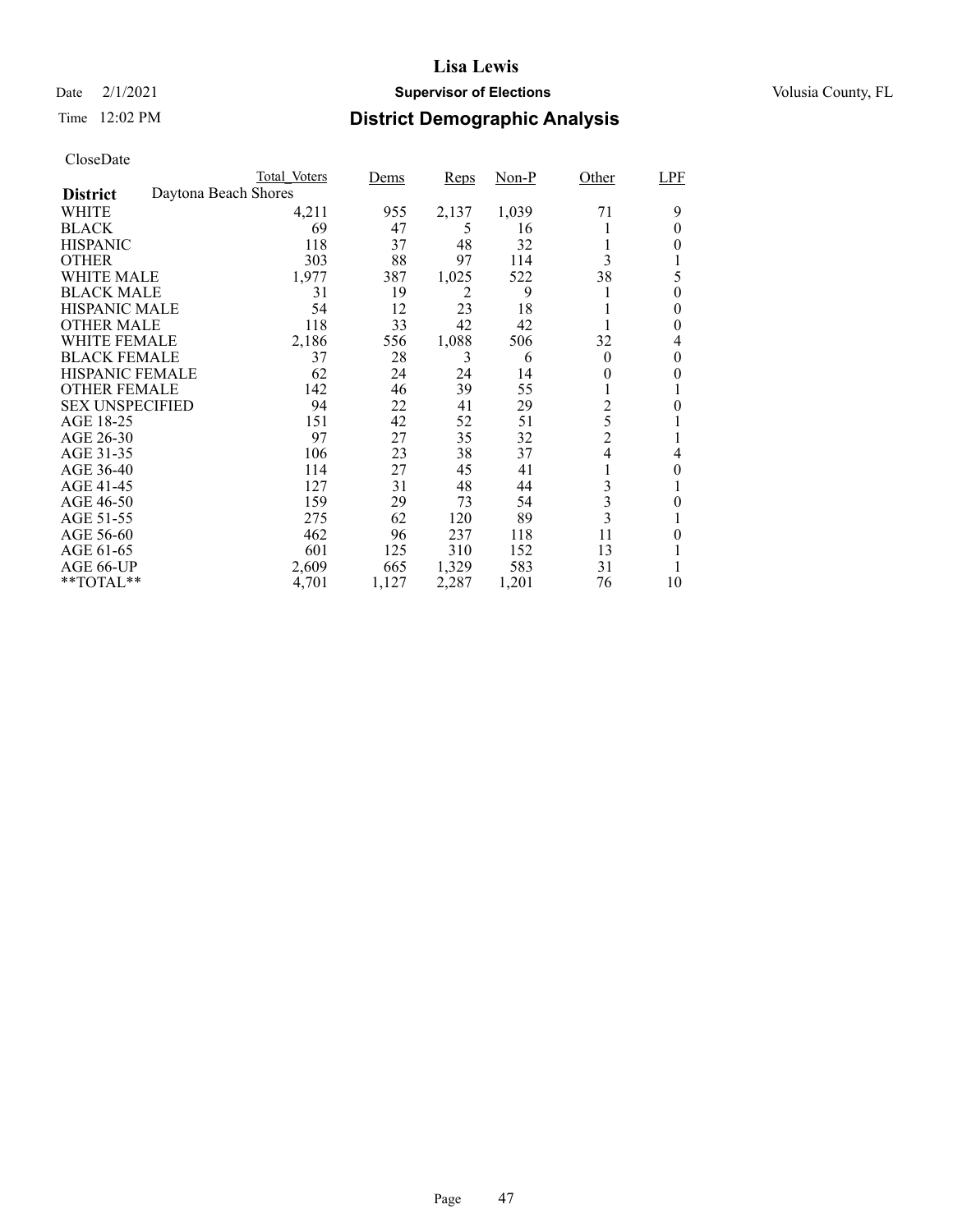### Date  $2/1/2021$  **Supervisor of Elections** Volusia County, FL

## Time 12:02 PM **District Demographic Analysis**

|                        |        | Total Voters | Dems  | Reps  | $Non-P$ | Other | LPF              |
|------------------------|--------|--------------|-------|-------|---------|-------|------------------|
| <b>District</b>        | DeBary |              |       |       |         |       |                  |
| WHITE                  |        | 13,641       | 2,998 | 6,863 | 3,523   | 198   | 59               |
| <b>BLACK</b>           |        | 807          | 577   | 36    | 184     | 9     | 1                |
| <b>HISPANIC</b>        |        | 1,790        | 741   | 432   | 588     | 25    | 4                |
| <b>OTHER</b>           |        | 1,092        | 278   | 289   | 503     | 20    | $\overline{2}$   |
| <b>WHITE MALE</b>      |        | 6,373        | 1,159 | 3,362 | 1,724   | 88    | 40               |
| <b>BLACK MALE</b>      |        | 378          | 243   | 18    | 110     | 6     | 1                |
| <b>HISPANIC MALE</b>   |        | 797          | 304   | 214   | 264     | 12    | 3                |
| <b>OTHER MALE</b>      |        | 368          | 86    | 106   | 169     | 6     |                  |
| <b>WHITE FEMALE</b>    |        | 7,079        | 1,806 | 3,420 | 1,729   | 106   | 18               |
| <b>BLACK FEMALE</b>    |        | 417          | 325   | 18    | 71      | 3     | $\theta$         |
| <b>HISPANIC FEMALE</b> |        | 966          | 425   | 212   | 315     | 13    | 1                |
| <b>OTHER FEMALE</b>    |        | 481          | 153   | 123   | 193     | 11    | 1                |
| <b>SEX UNSPECIFIED</b> |        | 471          | 93    | 147   | 223     | 7     | 1                |
| AGE 18-25              |        | 1,470        | 363   | 466   | 578     | 50    | 13               |
| AGE 26-30              |        | 1,076        | 267   | 384   | 398     | 19    | 8                |
| AGE 31-35              |        | 1,226        | 330   | 435   | 434     | 20    | 7                |
| AGE 36-40              |        | 1,186        | 273   | 466   | 421     | 13    | 13               |
| AGE 41-45              |        | 1,163        | 304   | 438   | 389     | 24    | 8                |
| AGE 46-50              |        | 1,287        | 292   | 574   | 392     | 19    | 10               |
| AGE 51-55              |        | 1,433        | 350   | 679   | 383     | 19    | 2                |
| AGE 56-60              |        | 1,620        | 408   | 802   | 392     | 15    | 3                |
| AGE 61-65              |        | 1,715        | 451   | 826   | 405     | 31    | $\overline{c}$   |
| AGE 66-UP              |        | 5,154        | 1,556 | 2,550 | 1,006   | 42    | $\boldsymbol{0}$ |
| $*$ $TOTAL**$          |        | 17,330       | 4,594 | 7,620 | 4,798   | 252   | 66               |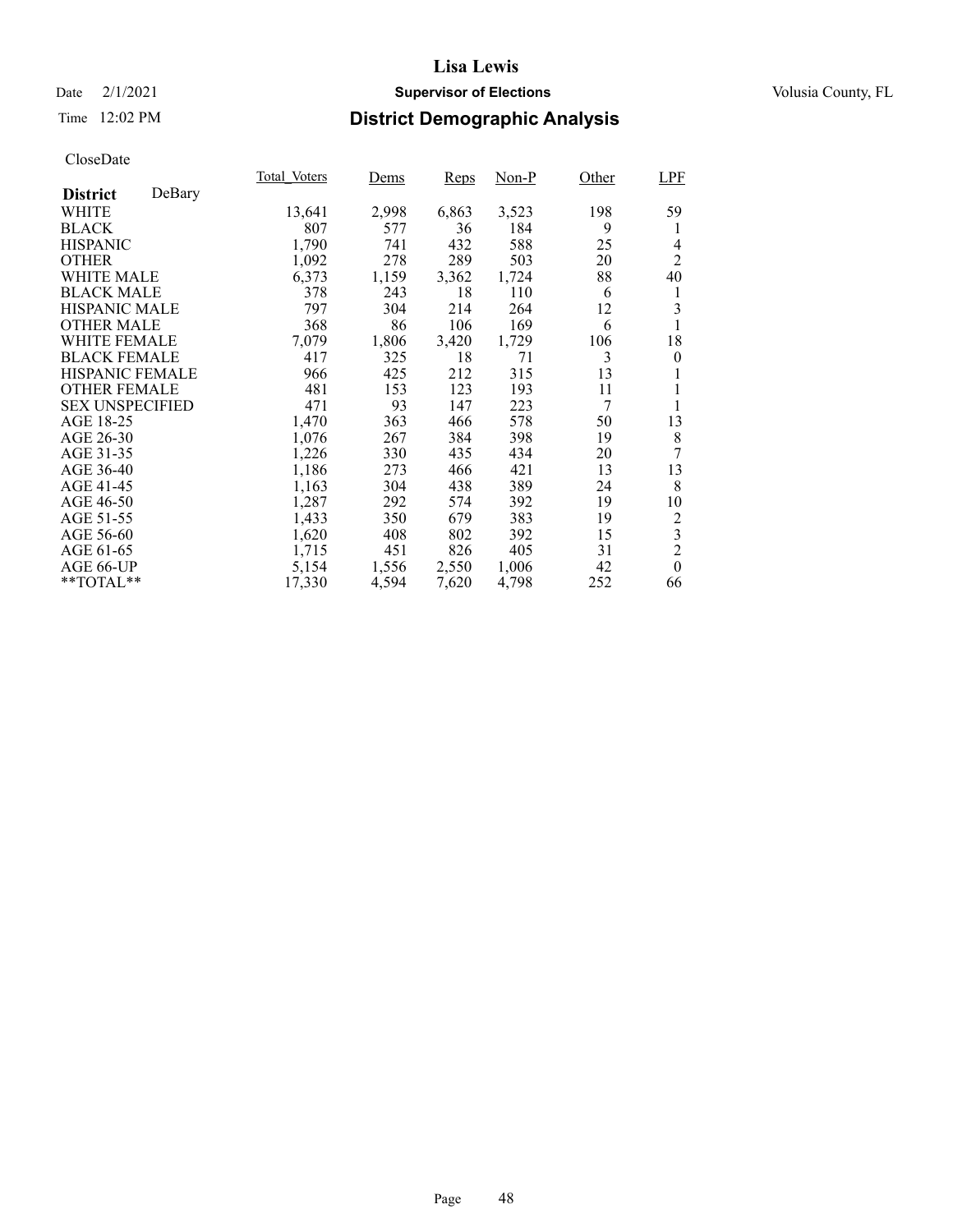#### Date  $2/1/2021$  **Supervisor of Elections** Volusia County, FL

### Time 12:02 PM **District Demographic Analysis**

|                        |        | <b>Total Voters</b> | Dems  | Reps  | $Non-P$ | Other | LPF                     |
|------------------------|--------|---------------------|-------|-------|---------|-------|-------------------------|
| <b>District</b>        | DeLand |                     |       |       |         |       |                         |
| <b>WHITE</b>           |        | 16,879              | 5,038 | 7,337 | 4,143   | 288   | 73                      |
| <b>BLACK</b>           |        | 3,145               | 2,459 | 111   | 552     | 21    | 2                       |
| <b>HISPANIC</b>        |        | 2,772               | 1,170 | 530   | 1,023   | 40    | 9                       |
| <b>OTHER</b>           |        | 1,613               | 603   | 294   | 689     | 19    | 8                       |
| WHITE MALE             |        | 7,386               | 1,836 | 3,403 | 1,963   | 132   | 52                      |
| <b>BLACK MALE</b>      |        | 1,238               | 897   | 56    | 273     | 11    | 1                       |
| <b>HISPANIC MALE</b>   |        | 1,150               | 427   | 258   | 438     | 20    | 7                       |
| <b>OTHER MALE</b>      |        | 572                 | 204   | 119   | 240     | 7     | $\overline{2}$          |
| <b>WHITE FEMALE</b>    |        | 9,308               | 3,140 | 3,872 | 2,122   | 154   | 20                      |
| <b>BLACK FEMALE</b>    |        | 1,846               | 1,515 | 51    | 269     | 10    | 1                       |
| <b>HISPANIC FEMALE</b> |        | 1,582               | 723   | 264   | 574     | 19    | 2                       |
| <b>OTHER FEMALE</b>    |        | 674                 | 287   | 112   | 261     | 10    | $\overline{4}$          |
| <b>SEX UNSPECIFIED</b> |        | 653                 | 241   | 137   | 267     | 5     | $\overline{\mathbf{3}}$ |
| AGE 18-25              |        | 2,679               | 1,093 | 564   | 944     | 60    | 18                      |
| AGE 26-30              |        | 1,740               | 643   | 436   | 612     | 30    | 19                      |
| AGE 31-35              |        | 1,824               | 658   | 474   | 651     | 27    | 14                      |
| AGE 36-40              |        | 1,709               | 642   | 445   | 584     | 28    | 10                      |
| AGE 41-45              |        | 1,642               | 587   | 507   | 515     | 28    | 5                       |
| AGE 46-50              |        | 1,660               | 603   | 525   | 504     | 25    | 3                       |
| AGE 51-55              |        | 1,706               | 583   | 675   | 416     | 24    | 8                       |
| AGE 56-60              |        | 1,948               | 738   | 748   | 434     | 23    | 5                       |
| AGE 61-65              |        | 1,989               | 757   | 801   | 401     | 27    | $\overline{\mathbf{3}}$ |
| AGE 66-UP              |        | 7,512               | 2,966 | 3,097 | 1,346   | 96    | 7                       |
| $*$ TOTAL $*$          |        | 24,409              | 9,270 | 8,272 | 6,407   | 368   | 92                      |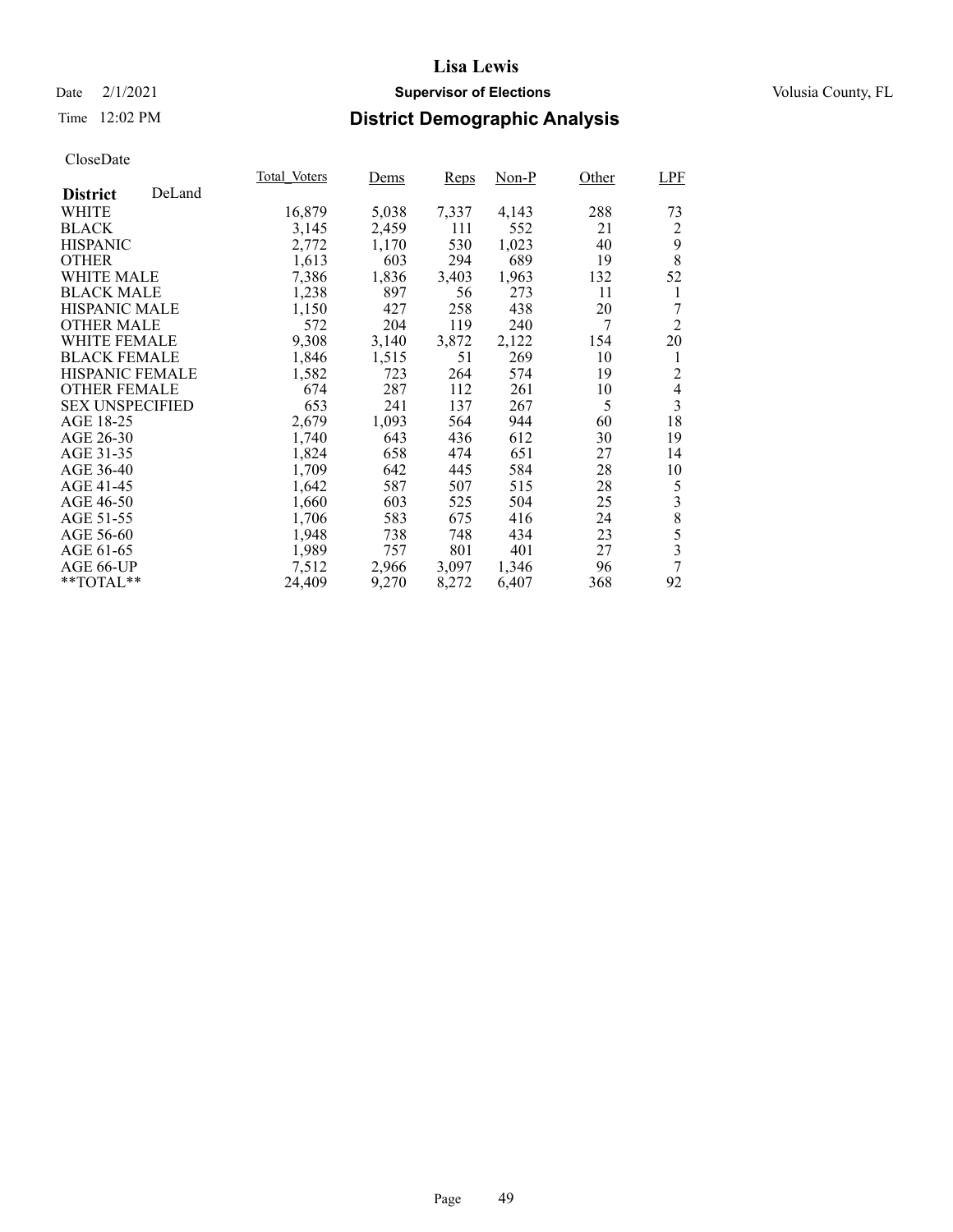# Date  $2/1/2021$  **Supervisor of Elections** Volusia County, FL

## Time 12:02 PM **District Demographic Analysis**

|                        |                    | Total Voters | Dems  | Reps  | $Non-P$ | Other          | LPF              |
|------------------------|--------------------|--------------|-------|-------|---------|----------------|------------------|
| <b>District</b>        | Deltona District 1 |              |       |       |         |                |                  |
| WHITE                  |                    | 5,153        | 1,309 | 2,112 | 1,650   | 61             | 21               |
| <b>BLACK</b>           |                    | 1,261        | 925   | 52    | 274     | 9              | 1                |
| <b>HISPANIC</b>        |                    | 3,302        | 1,559 | 456   | 1,256   | 30             |                  |
| <b>OTHER</b>           |                    | 752          | 244   | 132   | 361     | 14             |                  |
| <b>WHITE MALE</b>      |                    | 2,418        | 511   | 1,046 | 818     | 30             | 13               |
| <b>BLACK MALE</b>      |                    | 540          | 355   | 31    | 149     | 5              | $\theta$         |
| <b>HISPANIC MALE</b>   |                    | 1,480        | 656   | 225   | 586     | 12             |                  |
| <b>OTHER MALE</b>      |                    | 262          | 79    | 50    | 128     | $\overline{4}$ |                  |
| <b>WHITE FEMALE</b>    |                    | 2,670        | 785   | 1,043 | 803     | 31             | 8                |
| <b>BLACK FEMALE</b>    |                    | 702          | 557   | 19    | 121     | $\overline{4}$ |                  |
| <b>HISPANIC FEMALE</b> |                    | 1,767        | 878   | 224   | 647     | 18             | $\boldsymbol{0}$ |
| <b>OTHER FEMALE</b>    |                    | 310          | 119   | 58    | 126     |                | 0                |
| <b>SEX UNSPECIFIED</b> |                    | 319          | 97    | 56    | 163     | 3              | $\overline{0}$   |
| AGE 18-25              |                    | 1,258        | 422   | 219   | 591     | 24             | 2                |
| AGE 26-30              |                    | 993          | 345   | 194   | 430     | 17             | 7                |
| AGE 31-35              |                    | 1,063        | 370   | 238   | 437     | 14             | 4                |
| AGE 36-40              |                    | 943          | 321   | 222   | 383     | 14             | 3                |
| AGE 41-45              |                    | 896          | 357   | 216   | 310     | 9              | 4                |
| AGE 46-50              |                    | 858          | 327   | 226   | 292     | 13             | $\overline{0}$   |
| AGE 51-55              |                    | 908          | 321   | 311   | 269     | 6              |                  |
| AGE 56-60              |                    | 955          | 374   | 311   | 260     | 8              | $\overline{2}$   |
| AGE 61-65              |                    | 810          | 322   | 288   | 197     | $\overline{2}$ | 1                |
| AGE 66-UP              |                    | 1,784        | 878   | 527   | 372     | 7              | $\theta$         |
| **TOTAL**              |                    | 10,468       | 4,037 | 2,752 | 3,541   | 114            | 24               |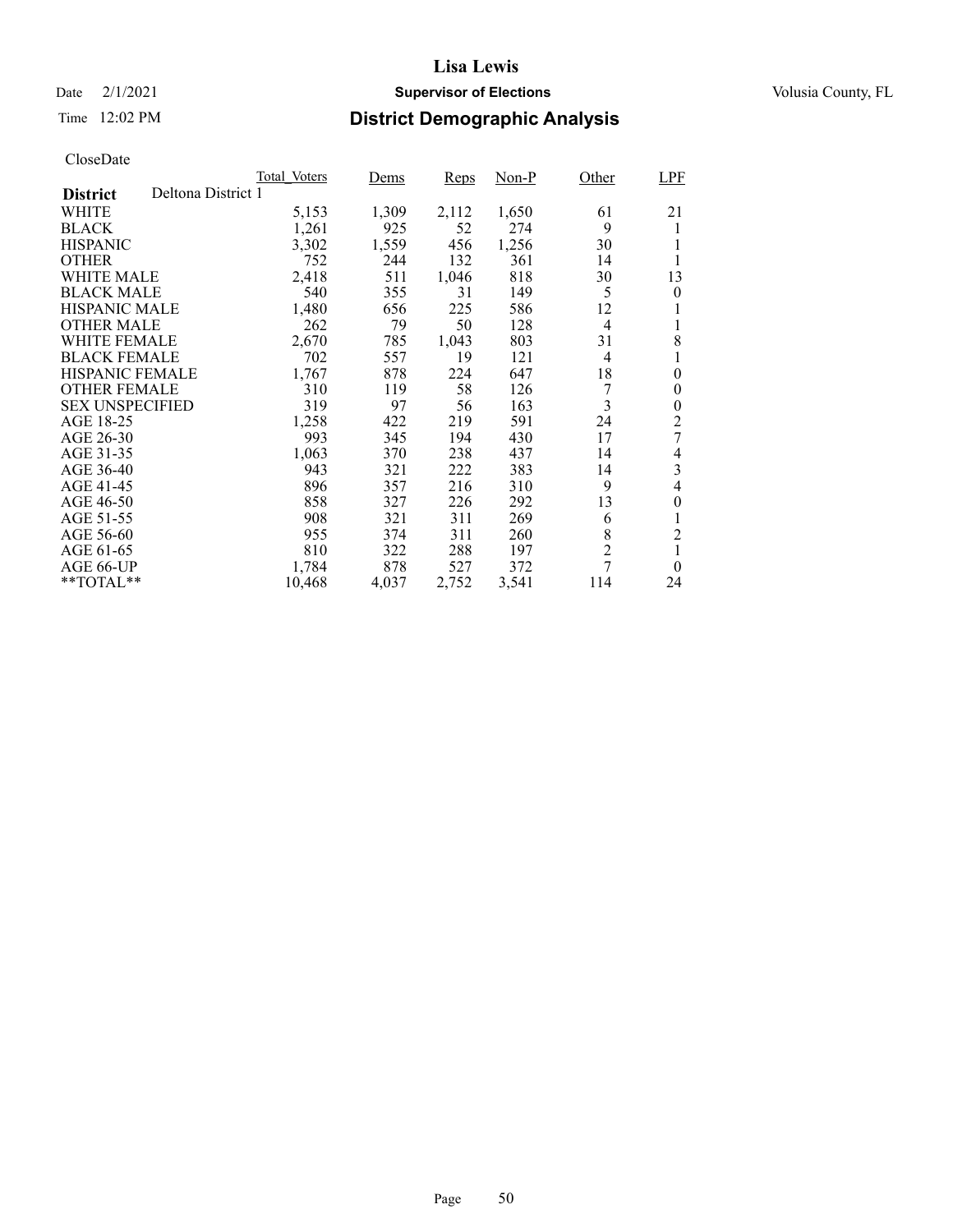# Date  $2/1/2021$  **Supervisor of Elections** Volusia County, FL

## Time 12:02 PM **District Demographic Analysis**

| Total Voters       | Dems                     |       | $Non-P$ | Other | LPF              |
|--------------------|--------------------------|-------|---------|-------|------------------|
| Deltona District 2 |                          |       |         |       |                  |
| 6,103              | 1,621                    |       | 1,743   | 94    | 21               |
| 1,059              | 783                      | 56    | 206     | 12    | 2                |
| 3,498              | 1,580                    | 592   | 1,288   | 30    | 8                |
| 791                | 300                      | 124   | 351     | 14    | $\overline{2}$   |
| 2,812              | 655                      | 1,248 | 853     | 42    | 14               |
| 487                | 324                      | 33    | 123     | 6     | 1                |
| 1,623              | 670                      | 318   | 615     | 16    | 4                |
|                    | 108                      | 54    | 132     | 5     |                  |
| 3,216              | 952                      | 1.340 | 867     | 50    | 7                |
| 561                | 451                      | 23    | 81      | 6     | $\boldsymbol{0}$ |
| 1,828              | 887                      | 269   | 655     | 14    | 3                |
| 326                | 148                      | 42    | 128     |       | 1                |
|                    |                          | 69    | 134     | 4     | $\overline{c}$   |
| 1,194              | 429                      | 228   | 497     | 32    | 8                |
| 923                | 291                      | 219   | 393     | 16    | 4                |
|                    | 320                      | 222   | 369     | 16    | 6                |
|                    | 326                      | 214   | 362     | 17    | 7                |
| 941                | 351                      | 245   | 332     | 11    | $\overline{c}$   |
| 921                | 314                      | 258   | 337     | 9     | 3                |
| 946                | 352                      | 313   | 272     |       | $\boldsymbol{0}$ |
| 987                | 364                      | 336   | 277     |       | 1                |
| 1.045              | 419                      | 375   | 246     | 5     | $\overline{0}$   |
| 2,635              | 1,118                    | 986   | 503     | 26    | $\overline{2}$   |
| 11,451             | 4,284                    | 3,396 | 3,588   | 150   | 33               |
|                    | 300<br>298<br>933<br>926 | 89    | 2,624   | Reps  | 9<br>9           |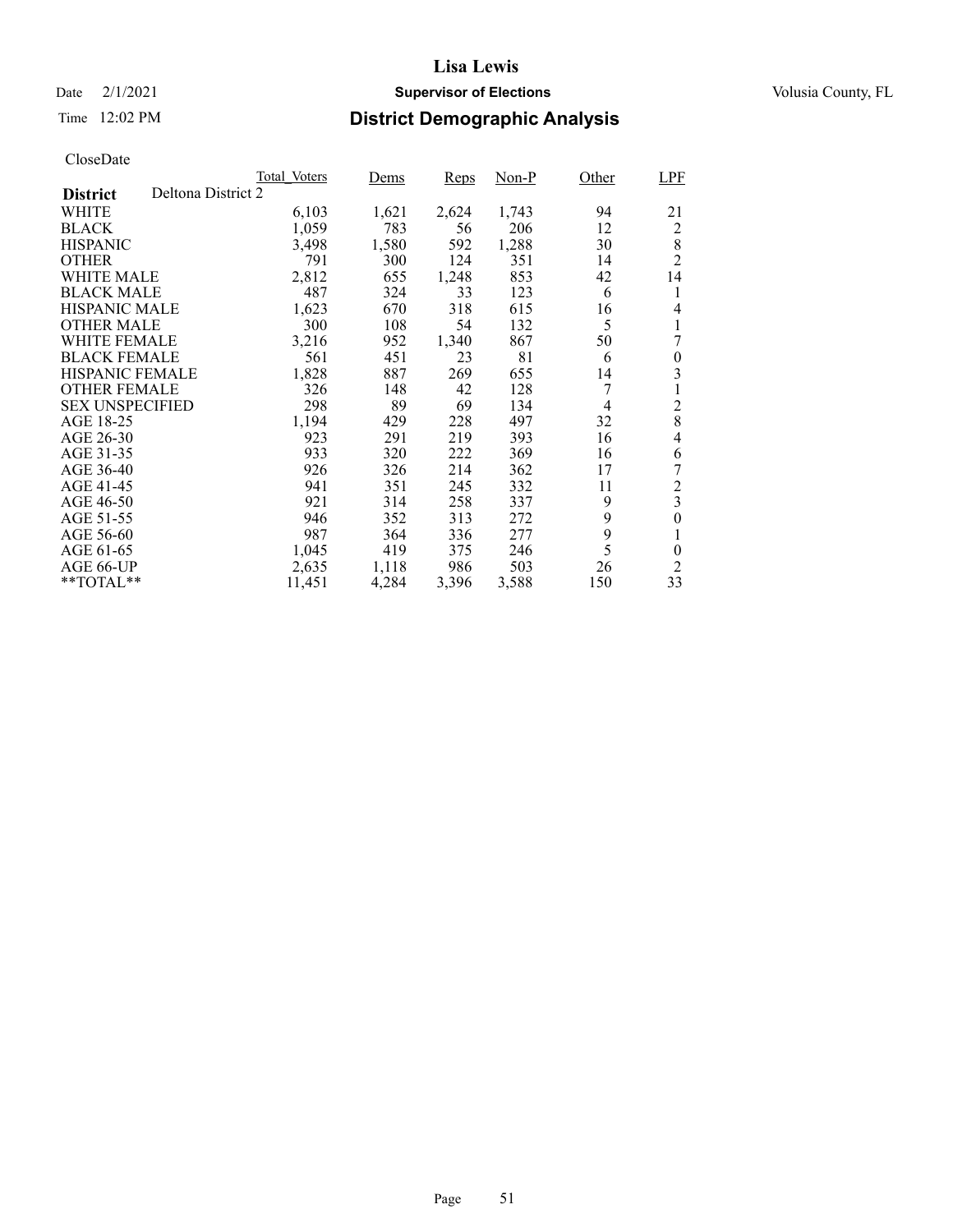# Date  $2/1/2021$  **Supervisor of Elections** Volusia County, FL

## Time 12:02 PM **District Demographic Analysis**

|                                       | Total Voters | Dems  | Reps  | $Non-P$ | Other          | LPF                     |
|---------------------------------------|--------------|-------|-------|---------|----------------|-------------------------|
| Deltona District 3<br><b>District</b> |              |       |       |         |                |                         |
| WHITE                                 | 5,560        | 1,485 | 2,240 | 1,726   | 86             | 23                      |
| <b>BLACK</b>                          | 1,018        | 764   | 35    | 212     |                | $\theta$                |
| <b>HISPANIC</b>                       | 3,628        | 1,666 | 514   | 1,416   | 24             | 8                       |
| <b>OTHER</b>                          | 800          | 271   | 144   | 370     | 13             | $\overline{2}$          |
| WHITE MALE                            | 2,570        | 576   | 1,110 | 833     | 35             | 16                      |
| <b>BLACK MALE</b>                     | 466          | 322   | 25    | 115     | 4              | 0                       |
| <b>HISPANIC MALE</b>                  | 1,678        | 706   | 268   | 686     | 13             | 5                       |
| <b>OTHER MALE</b>                     | 297          | 92    | 65    | 133     | 5              | $\overline{2}$          |
| WHITE FEMALE                          | 2,894        | 875   | 1,098 | 863     | 51             | 7                       |
| <b>BLACK FEMALE</b>                   | 536          | 433   | 10    | 90      | 3              | 0                       |
| <b>HISPANIC FEMALE</b>                | 1,895        | 936   | 240   | 705     | 11             | 3                       |
| <b>OTHER FEMALE</b>                   | 341          | 141   | 53    | 142     | 5              | $\overline{0}$          |
| <b>SEX UNSPECIFIED</b>                | 329          | 105   | 64    | 157     | 3              | 0                       |
| AGE 18-25                             | 1,126        | 383   | 191   | 518     | 28             | 6                       |
| AGE 26-30                             | 983          | 372   | 192   | 397     | 17             | 5                       |
| AGE 31-35                             | 987          | 324   | 226   | 412     | 18             | 7                       |
| AGE 36-40                             | 941          | 326   | 186   | 412     | 14             | 3                       |
| AGE 41-45                             | 840          | 306   | 192   | 328     | 12             | $\overline{c}$          |
| AGE 46-50                             | 906          | 317   | 288   | 295     | 3              | 3                       |
| AGE 51-55                             | 932          | 338   | 288   | 293     | 11             | $\overline{2}$          |
| AGE 56-60                             | 1,017        | 385   | 317   | 304     | 11             | $\boldsymbol{0}$        |
| AGE 61-65                             | 903          | 346   | 297   | 254     | $\overline{4}$ | $\overline{c}$          |
| AGE 66-UP                             | 2,371        | 1,089 | 756   | 511     | 12             | $\overline{\mathbf{3}}$ |
| **TOTAL**                             | 11,006       | 4,186 | 2,933 | 3,724   | 130            | 33                      |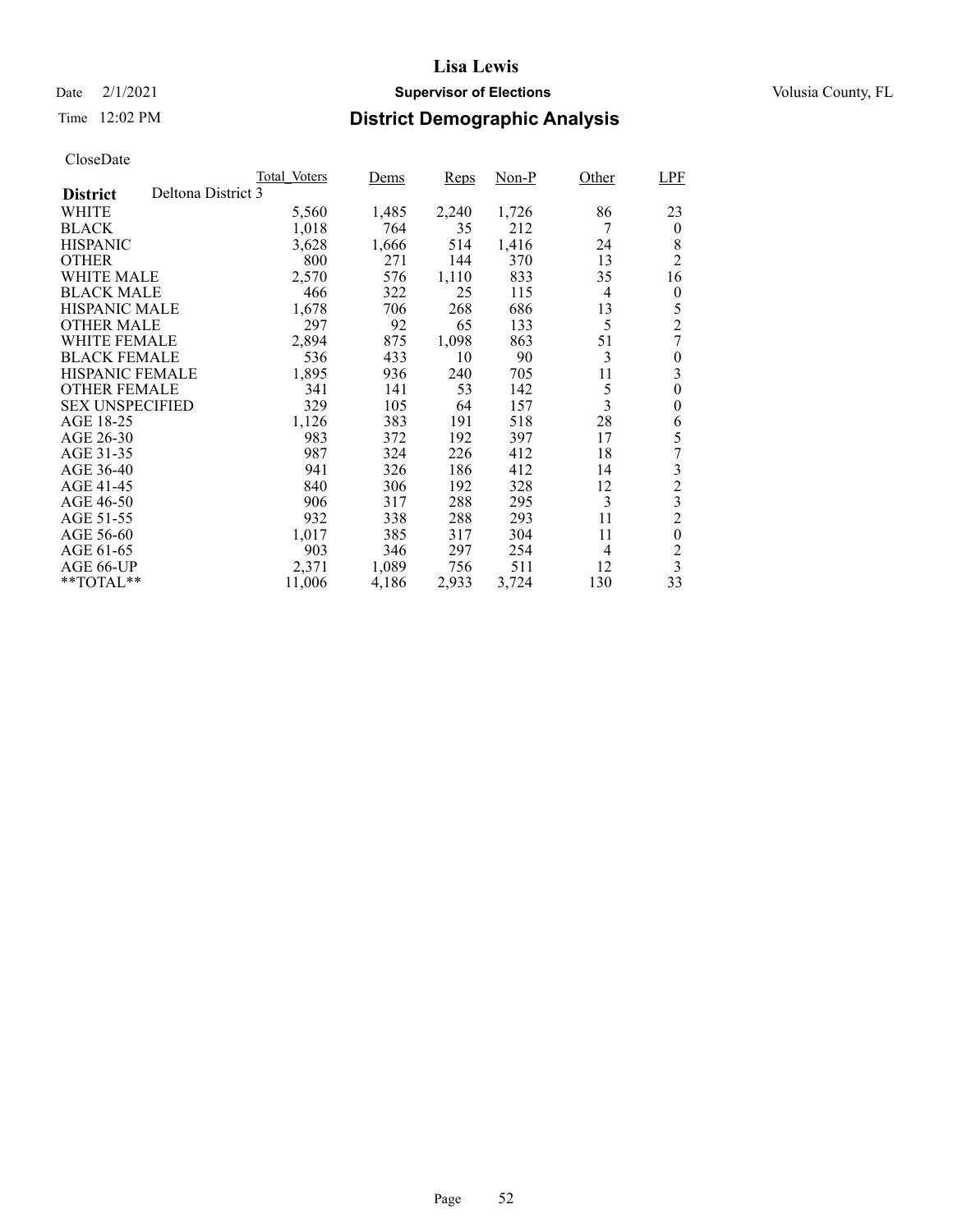# Date  $2/1/2021$  **Supervisor of Elections** Volusia County, FL

## Time 12:02 PM **District Demographic Analysis**

|                        |                    | Total Voters | Dems  | Reps  | $Non-P$ | Other          | LPF                     |
|------------------------|--------------------|--------------|-------|-------|---------|----------------|-------------------------|
| <b>District</b>        | Deltona District 4 |              |       |       |         |                |                         |
| WHITE                  |                    | 5,539        | 1,540 | 2,268 | 1,639   | 61             | 31                      |
| <b>BLACK</b>           |                    | 1,118        | 779   | 61    | 264     | 11             | 3                       |
| <b>HISPANIC</b>        |                    | 4,085        | 1,982 | 558   | 1,516   | 27             | $\overline{2}$          |
| <b>OTHER</b>           |                    | 874          | 301   | 186   | 367     | 19             | 1                       |
| WHITE MALE             |                    | 2,563        | 601   | 1,103 | 801     | 35             | 23                      |
| <b>BLACK MALE</b>      |                    | 495          | 317   | 37    | 134     | 6              | 1                       |
| <b>HISPANIC MALE</b>   |                    | 1,925        | 880   | 293   | 740     | 12             | 0                       |
| <b>OTHER MALE</b>      |                    | 289          | 80    | 70    | 136     | $\overline{2}$ |                         |
| <b>WHITE FEMALE</b>    |                    | 2,898        | 918   | 1,135 | 812     | 26             | 7                       |
| <b>BLACK FEMALE</b>    |                    | 606          | 452   | 21    | 126     | 5              | $\overline{c}$          |
| <b>HISPANIC FEMALE</b> |                    | 2,095        | 1,071 | 258   | 750     | 14             | $\overline{2}$          |
| <b>OTHER FEMALE</b>    |                    | 398          | 172   | 81    | 135     | 10             | $\boldsymbol{0}$        |
| <b>SEX UNSPECIFIED</b> |                    | 347          | 111   | 75    | 152     | 8              | 1                       |
| AGE 18-25              |                    | 1,281        | 429   | 255   | 568     | 23             | 6                       |
| AGE 26-30              |                    | 965          | 374   | 182   | 387     | 14             | 8                       |
| AGE 31-35              |                    | 1,031        | 373   | 202   | 435     | 14             | 7                       |
| AGE 36-40              |                    | 931          | 341   | 190   | 383     | 12             | 5                       |
| AGE 41-45              |                    | 907          | 357   | 181   | 358     | 9              | $\overline{c}$          |
| AGE 46-50              |                    | 916          | 334   | 267   | 302     | 10             | $\overline{\mathbf{3}}$ |
| AGE 51-55              |                    | 976          | 377   | 306   | 280     | 11             | $\overline{2}$          |
| AGE 56-60              |                    | 1,062        | 444   | 329   | 278     | 10             | 1                       |
| AGE 61-65              |                    | 978          | 411   | 312   | 247     | 6              | $\overline{c}$          |
| AGE 66-UP              |                    | 2,569        | 1,162 | 849   | 548     | 9              |                         |
| $*$ TOTAL $*$          |                    | 11,616       | 4,602 | 3,073 | 3,786   | 118            | 37                      |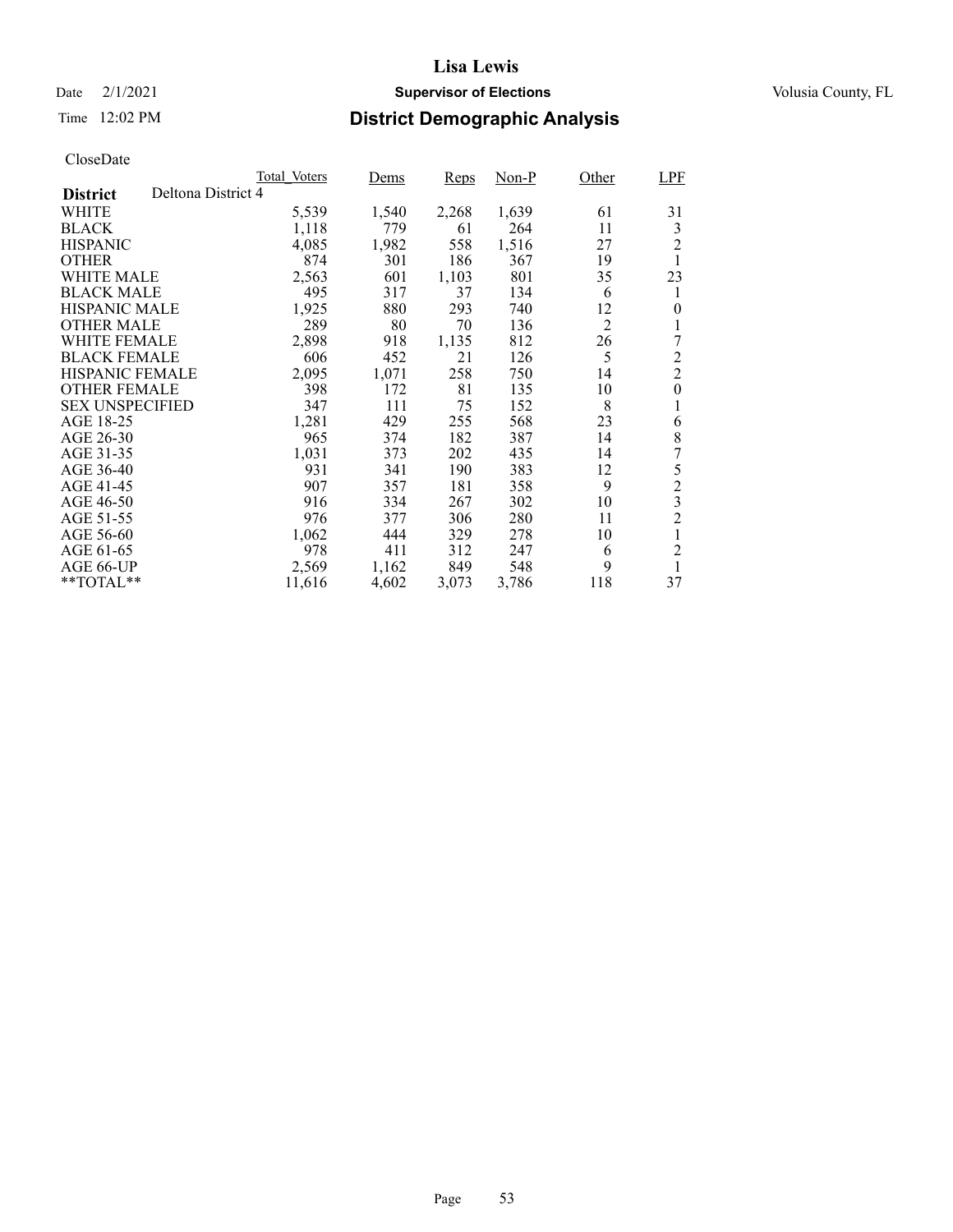# Date  $2/1/2021$  **Supervisor of Elections** Volusia County, FL

## Time 12:02 PM **District Demographic Analysis**

|                        |                    | Total Voters | Dems  | Reps  | $Non-P$ | Other          | LPF              |
|------------------------|--------------------|--------------|-------|-------|---------|----------------|------------------|
| <b>District</b>        | Deltona District 5 |              |       |       |         |                |                  |
| WHITE                  |                    | 5,467        | 1,428 | 2,322 | 1,612   | 84             | 21               |
| <b>BLACK</b>           |                    | 1,158        | 877   | 46    | 223     | 12             | $\boldsymbol{0}$ |
| <b>HISPANIC</b>        |                    | 3,459        | 1,529 | 573   | 1,330   | 24             | 3                |
| <b>OTHER</b>           |                    | 716          | 215   | 147   | 332     | 15             | 7                |
| WHITE MALE             |                    | 2,575        | 549   | 1,173 | 806     | 33             | 14               |
| <b>BLACK MALE</b>      |                    | 508          | 354   | 30    | 116     | 8              | $\theta$         |
| <b>HISPANIC MALE</b>   |                    | 1,601        | 642   | 323   | 627     | 7              | $\overline{c}$   |
| <b>OTHER MALE</b>      |                    | 245          | 72    | 58    | 102     | 8              | 5                |
| <b>WHITE FEMALE</b>    |                    | 2,808        | 861   | 1,114 | 775     | 51             | 7                |
| <b>BLACK FEMALE</b>    |                    | 627          | 506   | 15    | 102     | $\overline{4}$ | 0                |
| <b>HISPANIC FEMALE</b> |                    | 1,813        | 858   | 248   | 689     | 17             |                  |
| <b>OTHER FEMALE</b>    |                    | 294          | 105   | 56    | 127     | 5              |                  |
| <b>SEX UNSPECIFIED</b> |                    | 328          | 101   | 71    | 153     | $\overline{c}$ |                  |
| AGE 18-25              |                    | 1,279        | 447   | 255   | 538     | 31             | 8                |
| AGE 26-30              |                    | 870          | 284   | 184   | 383     | 15             | 4                |
| AGE 31-35              |                    | 933          | 296   | 234   | 382     | 17             | 4                |
| AGE 36-40              |                    | 868          | 283   | 198   | 369     | 15             | 3                |
| AGE 41-45              |                    | 873          | 329   | 198   | 329     | 12             | 5                |
| AGE 46-50              |                    | 884          | 300   | 260   | 310     | 12             | $\overline{c}$   |
| AGE 51-55              |                    | 909          | 345   | 312   | 240     | 10             | $\overline{2}$   |
| AGE 56-60              |                    | 1,011        | 370   | 374   | 262     | 5              | $\boldsymbol{0}$ |
| AGE 61-65              |                    | 953          | 360   | 362   | 221     | 7              | 3                |
| AGE 66-UP              |                    | 2,220        | 1,035 | 711   | 463     | 11             | $\theta$         |
| $*$ TOTAL $*$          |                    | 10,800       | 4,049 | 3,088 | 3,497   | 135            | 31               |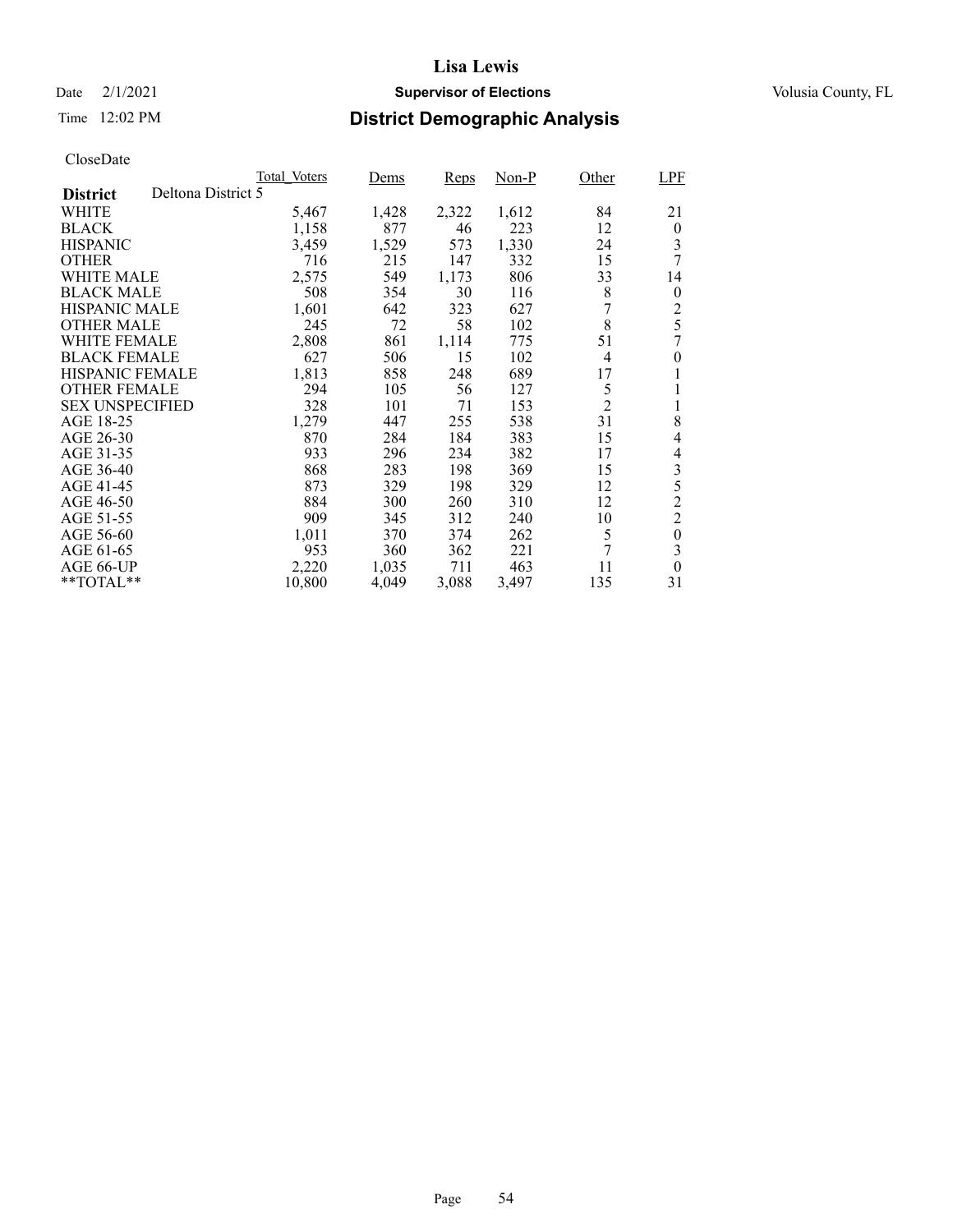# Date  $2/1/2021$  **Supervisor of Elections** Volusia County, FL

## Time 12:02 PM **District Demographic Analysis**

|                        |                    | Total Voters | Dems  | Reps  | $Non-P$ | Other          | LPF            |
|------------------------|--------------------|--------------|-------|-------|---------|----------------|----------------|
| <b>District</b>        | Deltona District 6 |              |       |       |         |                |                |
| WHITE                  |                    | 6,183        | 1,498 | 2,733 | 1,824   | 99             | 29             |
| <b>BLACK</b>           |                    | 1,112        | 814   | 52    | 235     | 11             | $\theta$       |
| <b>HISPANIC</b>        |                    | 3,033        | 1,378 | 426   | 1,191   | 29             | 9              |
| <b>OTHER</b>           |                    | 742          | 230   | 170   | 324     | 16             | $\overline{2}$ |
| WHITE MALE             |                    | 2,905        | 589   | 1,358 | 892     | 48             | 18             |
| <b>BLACK MALE</b>      |                    | 505          | 349   | 32    | 117     | 7              | $\theta$       |
| <b>HISPANIC MALE</b>   |                    | 1,422        | 601   | 233   | 566     | 14             | 8              |
| <b>OTHER MALE</b>      |                    | 275          | 79    | 70    | 121     | $\overline{4}$ |                |
| <b>WHITE FEMALE</b>    |                    | 3,178        | 891   | 1,328 | 898     | 50             | 11             |
| <b>BLACK FEMALE</b>    |                    | 591          | 454   | 20    | 113     | $\overline{4}$ | $\theta$       |
| <b>HISPANIC FEMALE</b> |                    | 1,564        | 762   | 187   | 599     | 15             |                |
| <b>OTHER FEMALE</b>    |                    | 298          | 112   | 66    | 112     | 7              | 1              |
| <b>SEX UNSPECIFIED</b> |                    | 332          | 83    | 87    | 156     | 6              | 0              |
| AGE 18-25              |                    | 1,231        | 407   | 254   | 531     | 33             | 6              |
| AGE 26-30              |                    | 951          | 311   | 225   | 393     | 16             | 6              |
| AGE 31-35              |                    | 936          | 313   | 236   | 374     | 8              | 5              |
| AGE 36-40              |                    | 941          | 305   | 247   | 368     | 18             | 3              |
| AGE 41-45              |                    | 867          | 279   | 246   | 323     | 15             | $\overline{4}$ |
| AGE 46-50              |                    | 928          | 314   | 281   | 314     | 14             | 5              |
| AGE 51-55              |                    | 935          | 315   | 293   | 306     | 17             | $\overline{4}$ |
| AGE 56-60              |                    | 1,092        | 371   | 420   | 282     | 16             | 3              |
| AGE 61-65              |                    | 1,017        | 355   | 426   | 224     | 10             | $\overline{c}$ |
| AGE 66-UP              |                    | 2,172        | 950   | 753   | 459     | 8              | $\overline{2}$ |
| $*$ TOTAL $*$          |                    | 11,070       | 3,920 | 3,381 | 3,574   | 155            | 40             |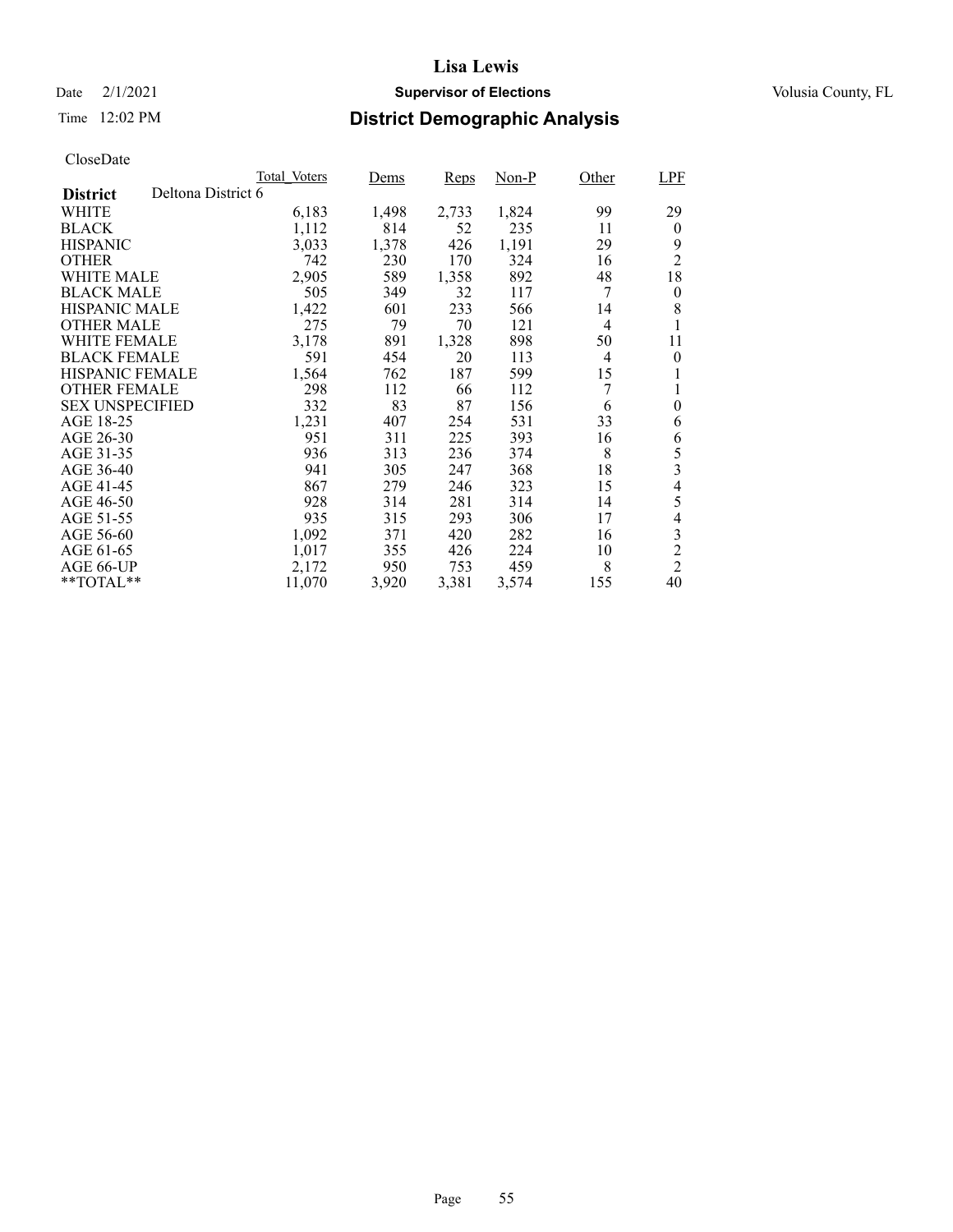# Date  $2/1/2021$  **Supervisor of Elections** Volusia County, FL

| Time $12:02 \text{ PM}$ | <b>District Demographic Analysis</b> |
|-------------------------|--------------------------------------|
|                         |                                      |

|                        |                             | Total Voters | Dems  | Reps     | $Non-P$ | Other          | LPF                     |
|------------------------|-----------------------------|--------------|-------|----------|---------|----------------|-------------------------|
| <b>District</b>        | <b>Edgewater District 1</b> |              |       |          |         |                |                         |
| WHITE                  |                             | 3,599        | 1,036 | 1,472    | 1,014   | 63             | 14                      |
| <b>BLACK</b>           |                             | 99           | 71    | 5        | 21      | $\overline{c}$ | $\theta$                |
| <b>HISPANIC</b>        |                             | 84           | 31    | 20       | 32      | 1              | $\theta$                |
| <b>OTHER</b>           |                             | 187          | 62    | 44       | 78      | 3              | $\theta$                |
| <b>WHITE MALE</b>      |                             | 1,667        | 393   | 751      | 485     | 28             | 10                      |
| <b>BLACK MALE</b>      |                             | 50           | 30    | 5        | 13      | 2              | $\theta$                |
| <b>HISPANIC MALE</b>   |                             | 34           | 9     | 9        | 16      | $\theta$       | 0                       |
| <b>OTHER MALE</b>      |                             | 65           | 24    | 16       | 24      |                | $\theta$                |
| <b>WHITE FEMALE</b>    |                             | 1,878        | 629   | 699      | 511     | 35             | 4                       |
| <b>BLACK FEMALE</b>    |                             | 47           | 39    | $\theta$ | 8       | $\overline{0}$ | 0                       |
| <b>HISPANIC FEMALE</b> |                             | 48           | 20    | 11       | 16      |                | $\bf{0}$                |
| <b>OTHER FEMALE</b>    |                             | 64           | 23    | 16       | 24      |                | 0                       |
| <b>SEX UNSPECIFIED</b> |                             | 116          | 33    | 34       | 48      |                | 0                       |
| AGE 18-25              |                             | 268          | 66    | 83       | 105     | 12             | 2                       |
| AGE 26-30              |                             | 235          | 69    | 76       | 81      | 7              | $\frac{2}{3}$           |
| AGE 31-35              |                             | 278          | 68    | 90       | 114     | 3              |                         |
| AGE 36-40              |                             | 233          | 68    | 67       | 91      | 4              | $\overline{\mathbf{3}}$ |
| AGE 41-45              |                             | 234          | 70    | 78       | 84      | 1              | 1                       |
| AGE 46-50              |                             | 258          | 47    | 117      | 90      | $\overline{c}$ | $\overline{c}$          |
| AGE 51-55              |                             | 292          | 82    | 128      | 76      | 6              | $\theta$                |
| AGE 56-60              |                             | 455          | 128   | 201      | 120     | 6              | $\theta$                |
| AGE 61-65              |                             | 491          | 150   | 193      | 139     | 9              | $\theta$                |
| AGE 66-UP              |                             | 1,225        | 452   | 508      | 245     | 19             |                         |
| $*$ $TOTAL**$          |                             | 3,969        | 1,200 | 1,541    | 1,145   | 69             | 14                      |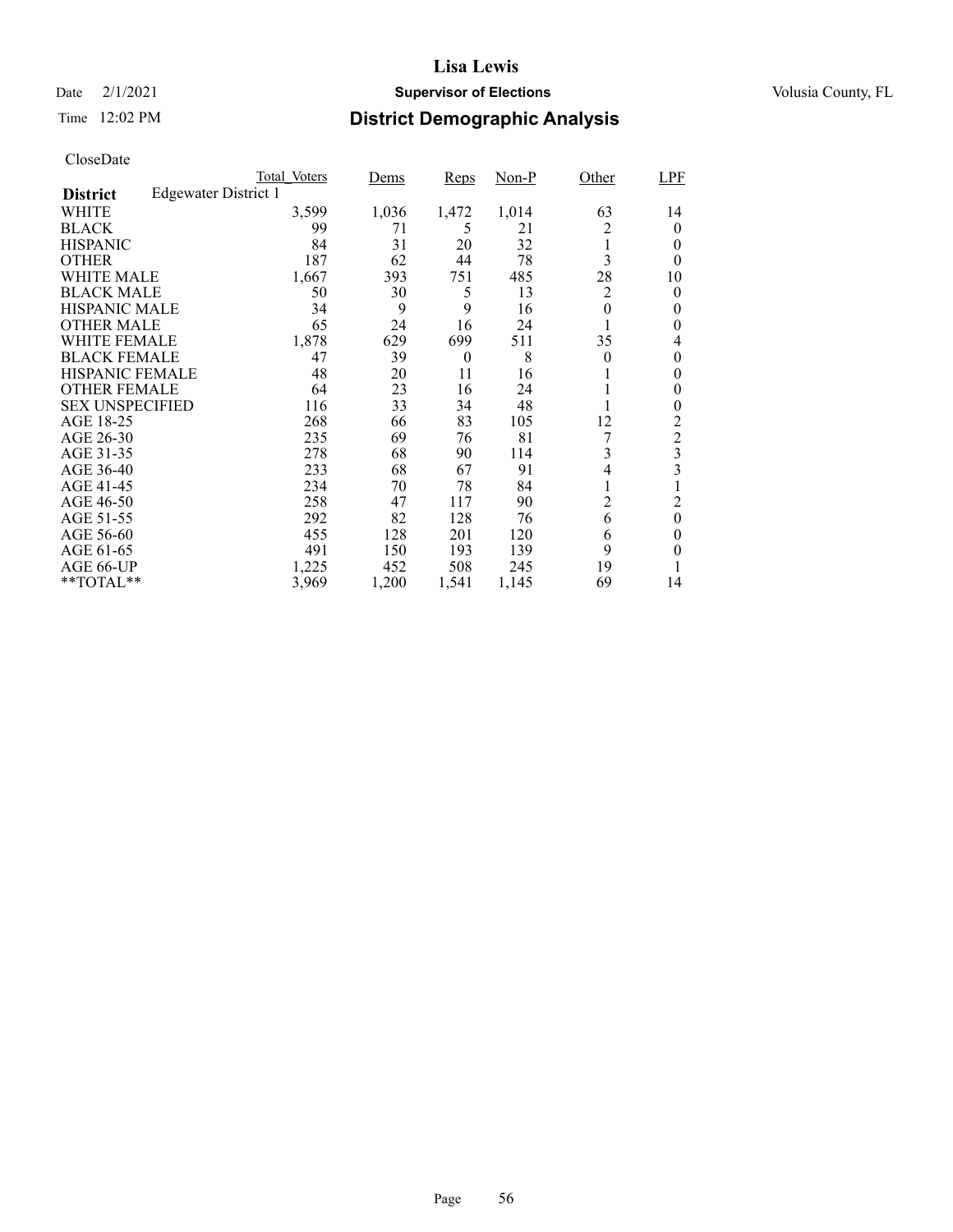## Time 12:02 PM **District Demographic Analysis**

|                        |                             | Total Voters | Dems  | <b>Reps</b> | $Non-P$ | Other          | <b>LPF</b> |
|------------------------|-----------------------------|--------------|-------|-------------|---------|----------------|------------|
| <b>District</b>        | <b>Edgewater District 2</b> |              |       |             |         |                |            |
| WHITE                  |                             | 3,920        | 1,070 | 1,653       | 1,114   | 72             | 11         |
| <b>BLACK</b>           |                             | 72           | 55    | 4           | 10      | 3              | 0          |
| <b>HISPANIC</b>        |                             | 84           | 36    | 18          | 24      | 6              | $\theta$   |
| <b>OTHER</b>           |                             | 162          | 43    | 51          | 65      |                | 2          |
| WHITE MALE             |                             | 1,811        | 435   | 815         | 520     | 31             | 10         |
| <b>BLACK MALE</b>      |                             | 31           | 22    | 1           | 6       | 2              | 0          |
| <b>HISPANIC MALE</b>   |                             | 45           | 14    | 11          | 16      | 4              | 0          |
| <b>OTHER MALE</b>      |                             | 53           | 14    | 14          | 25      | $\theta$       | 0          |
| WHITE FEMALE           |                             | 2,069        | 623   | 824         | 580     | 41             |            |
| <b>BLACK FEMALE</b>    |                             | 40           | 32    | 3           | 4       |                | 0          |
| <b>HISPANIC FEMALE</b> |                             | 37           | 22    | 6           | 7       | 2              | 0          |
| <b>OTHER FEMALE</b>    |                             | 58           | 20    | 19          | 17      | 1              |            |
| <b>SEX UNSPECIFIED</b> |                             | 94           | 22    | 33          | 38      | $\Omega$       |            |
| AGE 18-25              |                             | 312          | 85    | 106         | 105     | 15             |            |
| AGE 26-30              |                             | 325          | 83    | 109         | 121     | 9              | 3          |
| AGE 31-35              |                             | 272          | 68    | 87          | 109     | 4              | 4          |
| AGE 36-40              |                             | 285          | 79    | 90          | 107     | 6              | 3          |
| AGE 41-45              |                             | 263          | 60    | 99          | 97      |                | $\theta$   |
| AGE 46-50              |                             | 310          | 73    | 114         | 117     | 4              | 2          |
| AGE 51-55              |                             | 332          | 69    | 159         | 92      | 12             | $\theta$   |
| AGE 56-60              |                             | 396          | 99    | 190         | 99      | 8              | 0          |
| AGE 61-65              |                             | 436          | 139   | 186         | 109     | $\overline{2}$ | 0          |
| AGE 66-UP              |                             | 1,307        | 449   | 586         | 257     | 15             | 0          |
| **TOTAL**              |                             | 4,238        | 1,204 | 1,726       | 1,213   | 82             | 13         |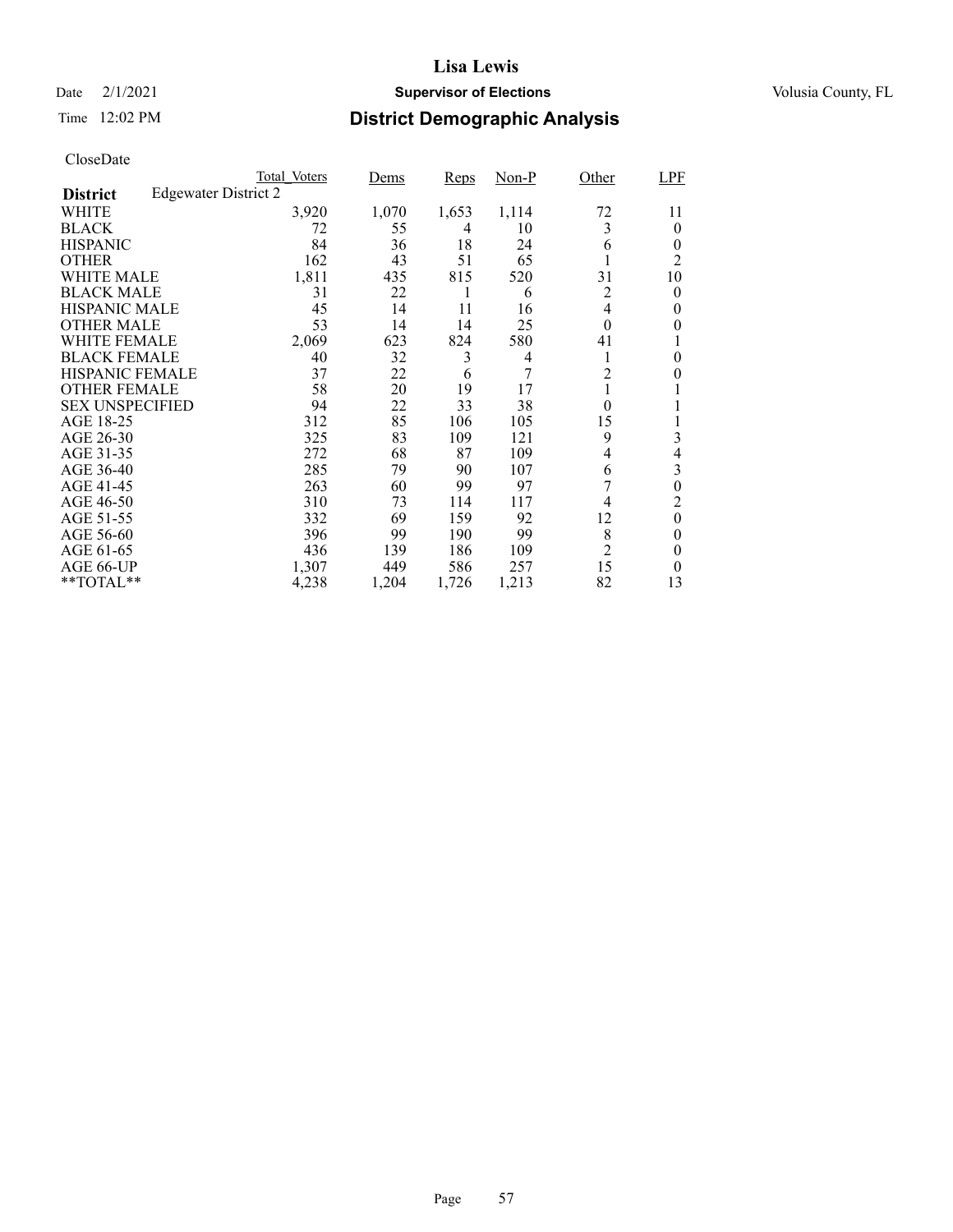# Time 12:02 PM **District Demographic Analysis**

|                        |                             | Total Voters | Dems  | <b>Reps</b> | $Non-P$ | Other                   | <b>LPF</b>       |
|------------------------|-----------------------------|--------------|-------|-------------|---------|-------------------------|------------------|
| <b>District</b>        | <b>Edgewater District 3</b> |              |       |             |         |                         |                  |
| WHITE                  |                             | 3,693        | 1,010 | 1,556       | 1,051   | 68                      | 8                |
| <b>BLACK</b>           |                             | 124          | 91    | 7           | 24      | 2                       | $\theta$         |
| <b>HISPANIC</b>        |                             | 100          | 36    | 20          | 40      | 3                       |                  |
| <b>OTHER</b>           |                             | 194          | 52    | 54          | 84      | $\overline{\mathbf{3}}$ |                  |
| WHITE MALE             |                             | 1,687        | 378   | 764         | 513     | 27                      | 5                |
| <b>BLACK MALE</b>      |                             | 61           | 46    | 3           | 10      | 2                       | $\boldsymbol{0}$ |
| <b>HISPANIC MALE</b>   |                             | 43           | 14    | 10          | 18      |                         | 0                |
| <b>OTHER MALE</b>      |                             | 64           | 15    | 19          | 29      |                         | 0                |
| WHITE FEMALE           |                             | 1,951        | 626   | 763         | 518     | 41                      | 3                |
| <b>BLACK FEMALE</b>    |                             | 59           | 43    | 4           | 12      | $\theta$                | $\theta$         |
| <b>HISPANIC FEMALE</b> |                             | 52           | 18    | 10          | 21      | $\overline{2}$          |                  |
| <b>OTHER FEMALE</b>    |                             | 68           | 22    | 22          | 22      |                         |                  |
| <b>SEX UNSPECIFIED</b> |                             | 126          | 27    | 42          | 56      |                         | $\theta$         |
| AGE 18-25              |                             | 344          | 77    | 108         | 141     | 15                      | 3                |
| AGE 26-30              |                             | 283          | 76    | 88          | 113     | 5                       |                  |
| AGE 31-35              |                             | 287          | 80    | 95          | 105     |                         | 0                |
| AGE 36-40              |                             | 236          | 56    | 86          | 91      | 3                       | $\boldsymbol{0}$ |
| AGE 41-45              |                             | 236          | 52    | 102         | 81      |                         | $\theta$         |
| AGE 46-50              |                             | 283          | 66    | 122         | 89      | 4                       | 2                |
| AGE 51-55              |                             | 333          | 90    | 135         | 98      | 8                       | $\overline{c}$   |
| AGE 56-60              |                             | 416          | 131   | 168         | 107     | 8                       | $\overline{2}$   |
| AGE 61-65              |                             | 397          | 112   | 176         | 100     | 9                       | $\overline{0}$   |
| AGE 66-UP              |                             | 1,296        | 449   | 557         | 274     | 16                      | $\theta$         |
| **TOTAL**              |                             | 4,111        | 1,189 | 1,637       | 1,199   | 76                      | 10               |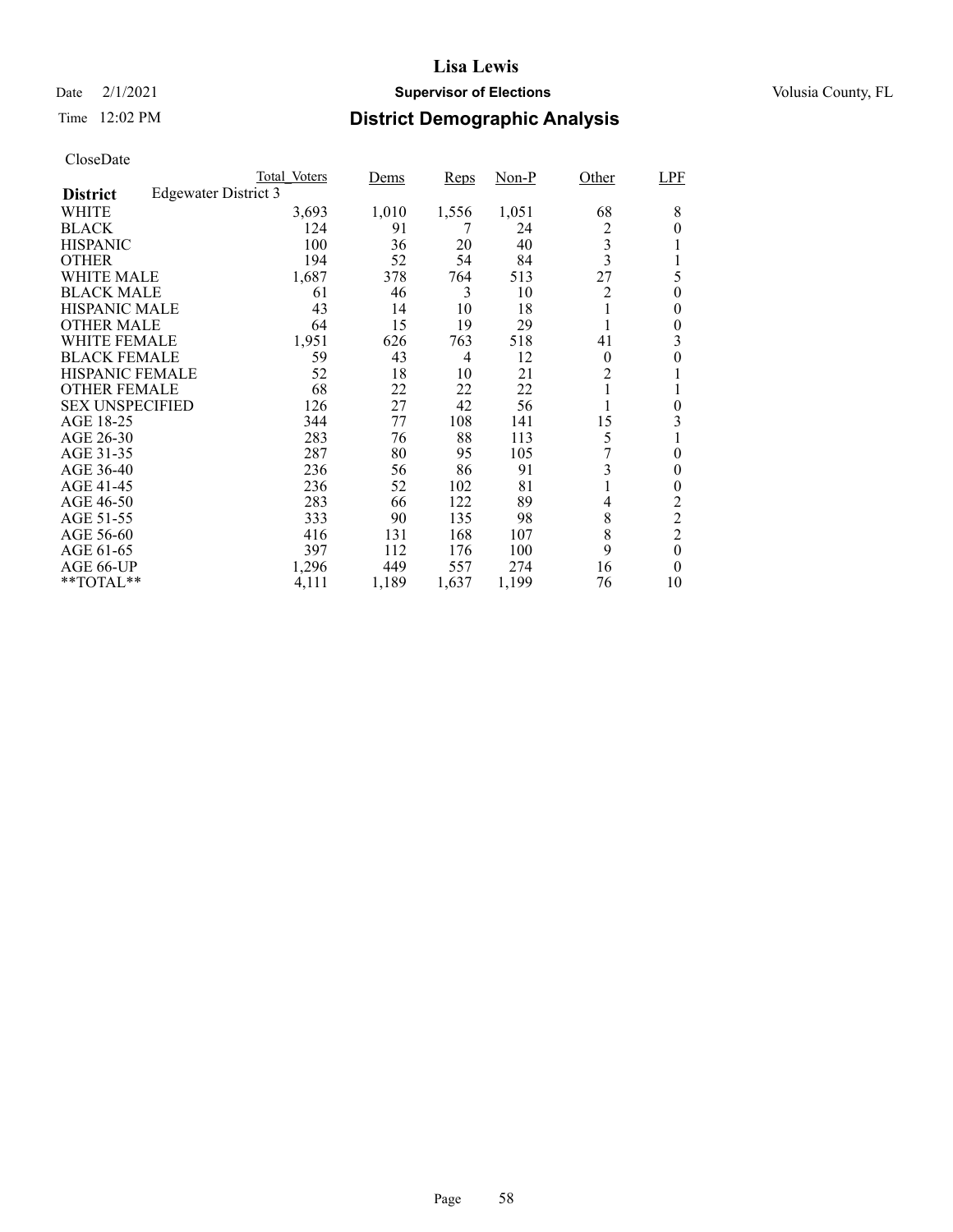# Date  $2/1/2021$  **Supervisor of Elections** Volusia County, FL

# Time 12:02 PM **District Demographic Analysis**

|                        |                             | Total Voters | Dems  | Reps  | $Non-P$ | Other          | <b>LPF</b>       |
|------------------------|-----------------------------|--------------|-------|-------|---------|----------------|------------------|
| <b>District</b>        | <b>Edgewater District 4</b> |              |       |       |         |                |                  |
| WHITE                  |                             | 4,915        | 1,257 | 2,175 | 1,396   | 71             | 16               |
| <b>BLACK</b>           |                             | 111          | 79    | 9     | 21      | 2              | 0                |
| <b>HISPANIC</b>        |                             | 110          | 41    | 29    | 38      | $\overline{c}$ | 0                |
| <b>OTHER</b>           |                             | 182          | 44    | 57    | 75      | 5              |                  |
| WHITE MALE             |                             | 2,235        | 463   | 1,068 | 662     | 33             | 9                |
| <b>BLACK MALE</b>      |                             | 55           | 31    | 7     | 15      | 2              | $\boldsymbol{0}$ |
| <b>HISPANIC MALE</b>   |                             | 42           | 14    | 11    | 16      |                | 0                |
| <b>OTHER MALE</b>      |                             | 65           | 18    | 22    | 22      | $\overline{2}$ |                  |
| WHITE FEMALE           |                             | 2,637        | 787   | 1,083 | 722     | 38             |                  |
| <b>BLACK FEMALE</b>    |                             | 54           | 46    | 2     | 6       | $\theta$       | 0                |
| <b>HISPANIC FEMALE</b> |                             | 66           | 26    | 17    | 22      | 1              | 0                |
| <b>OTHER FEMALE</b>    |                             | 66           | 20    | 16    | 28      | $\overline{2}$ | 0                |
| <b>SEX UNSPECIFIED</b> |                             | 98           | 16    | 44    | 37      |                | 0                |
| AGE 18-25              |                             | 334          | 82    | 105   | 131     | 12             | 4                |
| AGE 26-30              |                             | 275          | 58    | 90    | 123     | 3              |                  |
| AGE 31-35              |                             | 276          | 63    | 99    | 103     | 6              | 5                |
| AGE 36-40              |                             | 271          | 70    | 89    | 105     | 4              | 3                |
| AGE 41-45              |                             | 286          | 68    | 98    | 112     | 7              |                  |
| AGE 46-50              |                             | 300          | 70    | 132   | 93      | 4              |                  |
| AGE 51-55              |                             | 299          | 71    | 161   | 63      | 4              | $\theta$         |
| AGE 56-60              |                             | 481          | 116   | 231   | 128     | 6              | $\theta$         |
| AGE 61-65              |                             | 538          | 123   | 270   | 138     | 7              | 0                |
| AGE 66-UP              |                             | 2,258        | 700   | 995   | 534     | 27             | $\overline{2}$   |
| **TOTAL**              |                             | 5,318        | 1,421 | 2,270 | 1,530   | 80             | 17               |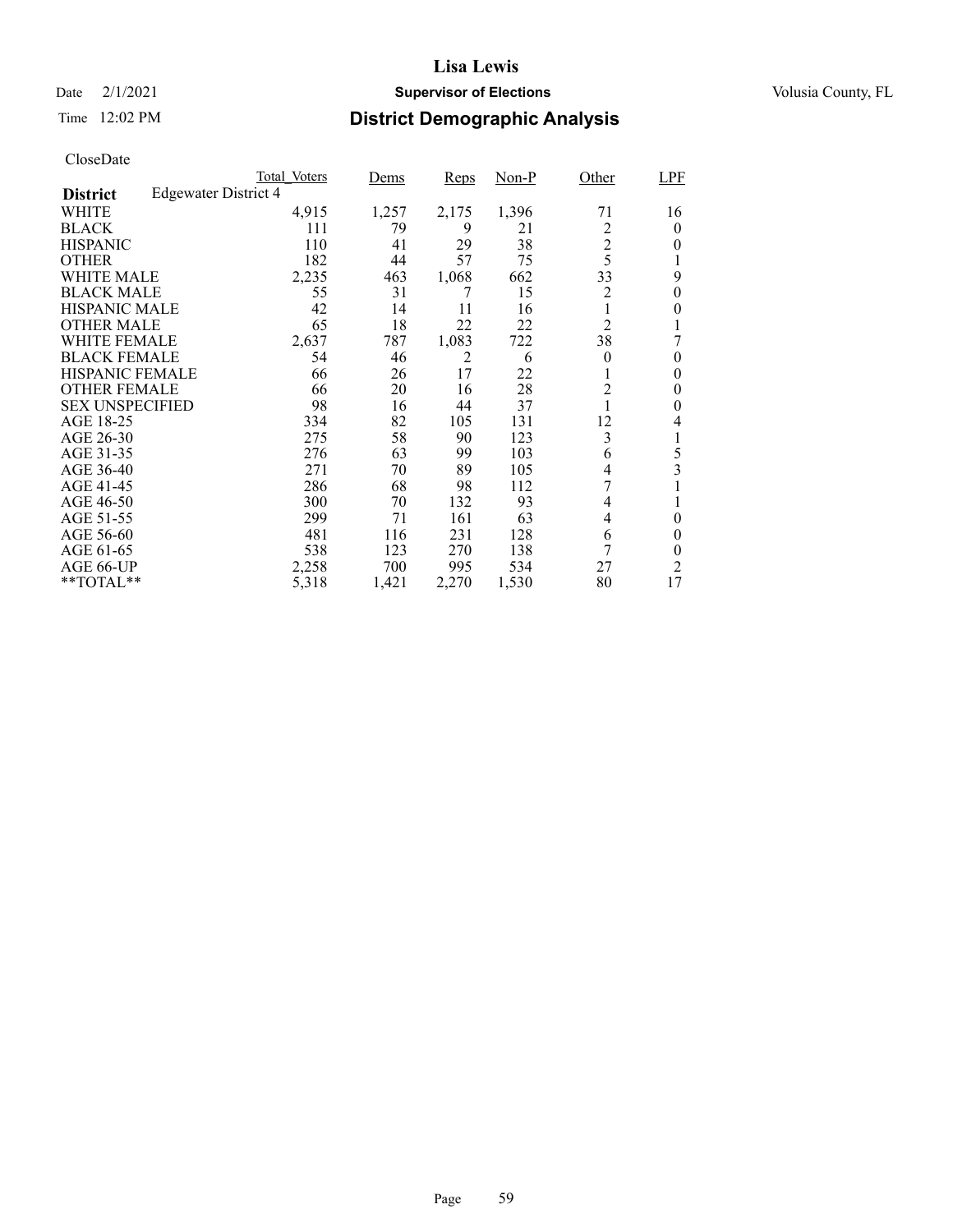# Date  $2/1/2021$  **Supervisor of Elections** Volusia County, FL

| Time $12:02 \text{ PM}$ | <b>District Demographic Analysis</b> |
|-------------------------|--------------------------------------|
|                         |                                      |

|                        |                       | <b>Total Voters</b> | Dems | <b>Reps</b> | $Non-P$ | Other          | LPF            |
|------------------------|-----------------------|---------------------|------|-------------|---------|----------------|----------------|
| <b>District</b>        | Holly Hill District 1 |                     |      |             |         |                |                |
| WHITE                  |                       | 1,720               | 486  | 692         | 503     | 32             |                |
| <b>BLACK</b>           |                       | 248                 | 176  | 11          | 58      | $\overline{c}$ |                |
| <b>HISPANIC</b>        |                       | 125                 | 53   | 19          | 50      | 3              | $\theta$       |
| <b>OTHER</b>           |                       | 148                 | 54   | 36          | 56      | $\overline{2}$ | $\theta$       |
| <b>WHITE MALE</b>      |                       | 846                 | 196  | 364         | 272     | 10             | 4              |
| <b>BLACK MALE</b>      |                       | 101                 | 68   | 6           | 25      | 1              |                |
| <b>HISPANIC MALE</b>   |                       | 61                  | 23   | 12          | 24      | $\overline{2}$ | $\theta$       |
| <b>OTHER MALE</b>      |                       | 56                  | 19   | 16          | 21      | $\theta$       | $\overline{0}$ |
| <b>WHITE FEMALE</b>    |                       | 853                 | 286  | 316         | 226     | 22             | 3              |
| <b>BLACK FEMALE</b>    |                       | 144                 | 105  | 5           | 33      |                | 0              |
| HISPANIC FEMALE        |                       | 63                  | 30   | 7           | 25      |                | $\theta$       |
| <b>OTHER FEMALE</b>    |                       | 64                  | 28   | 16          | 19      |                | 0              |
| <b>SEX UNSPECIFIED</b> |                       | 53                  | 14   | 16          | 22      |                | 0              |
| AGE 18-25              |                       | 180                 | 52   | 48          | 69      | 10             |                |
| AGE 26-30              |                       | 137                 | 55   | 27          | 53      | 2              | 0              |
| AGE 31-35              |                       | 146                 | 47   | 40          | 56      | $\overline{2}$ |                |
| AGE 36-40              |                       | 136                 | 42   | 33          | 54      | 5              | 2              |
| AGE 41-45              |                       | 150                 | 44   | 48          | 53      | 4              |                |
| AGE 46-50              |                       | 150                 | 52   | 40          | 55      | 3              | $\overline{0}$ |
| AGE 51-55              |                       | 201                 | 76   | 72          | 50      | $\overline{c}$ |                |
| AGE 56-60              |                       | 236                 | 79   | 100         | 56      |                | 0              |
| AGE 61-65              |                       | 245                 | 85   | 91          | 66      | $\overline{2}$ |                |
| AGE 66-UP              |                       | 660                 | 237  | 259         | 155     | 8              |                |
| **TOTAL**              |                       | 2,241               | 769  | 758         | 667     | 39             | 8              |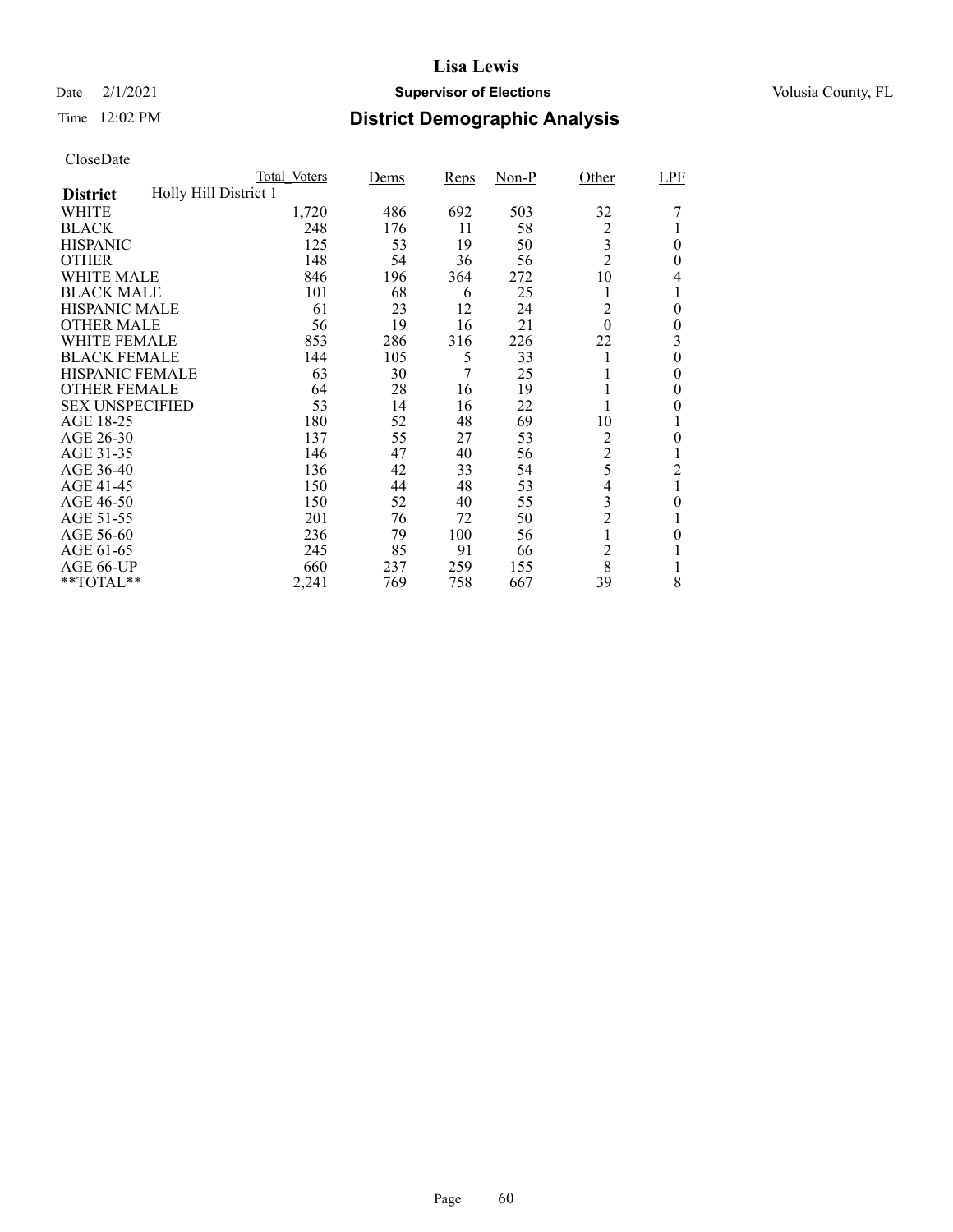# Date  $2/1/2021$  **Supervisor of Elections** Volusia County, FL

## Time 12:02 PM **District Demographic Analysis**

|                        |                       | Total Voters | Dems | <b>Reps</b> | $Non-P$ | Other          | LPF            |
|------------------------|-----------------------|--------------|------|-------------|---------|----------------|----------------|
| <b>District</b>        | Holly Hill District 2 |              |      |             |         |                |                |
| WHITE                  |                       | 1,575        | 481  | 546         | 510     | 29             | 9              |
| <b>BLACK</b>           |                       | 292          | 221  | 7           | 64      | $\theta$       | 0              |
| <b>HISPANIC</b>        |                       | 87           | 37   | 19          | 31      | $\theta$       | $\theta$       |
| <b>OTHER</b>           |                       | 140          | 43   | 27          | 67      | 3              | $\theta$       |
| WHITE MALE             |                       | 742          | 182  | 284         | 256     | 14             | 6              |
| <b>BLACK MALE</b>      |                       | 124          | 85   | 3           | 36      | $\theta$       | 0              |
| <b>HISPANIC MALE</b>   |                       | 45           | 15   | 13          | 17      | 0              | 0              |
| <b>OTHER MALE</b>      |                       | 51           | 11   | 14          | 26      | $\theta$       | 0              |
| <b>WHITE FEMALE</b>    |                       | 808          | 296  | 254         | 240     | 15             | 3              |
| <b>BLACK FEMALE</b>    |                       | 161          | 131  | 4           | 26      | $\theta$       | $\theta$       |
| <b>HISPANIC FEMALE</b> |                       | 41           | 22   | 6           | 13      | 0              | 0              |
| <b>OTHER FEMALE</b>    |                       | 48           | 26   | 5           | 16      |                | 0              |
| <b>SEX UNSPECIFIED</b> |                       | 74           | 14   | 16          | 42      | $\overline{c}$ | 0              |
| AGE 18-25              |                       | 181          | 62   | 40          | 77      |                |                |
| AGE 26-30              |                       | 166          | 55   | 40          | 68      | $\overline{c}$ |                |
| AGE 31-35              |                       | 186          | 70   | 36          | 75      | 4              |                |
| AGE 36-40              |                       | 171          | 68   | 29          | 72      | 0              | 2              |
| AGE 41-45              |                       | 139          | 46   | 34          | 54      | 5              | $\theta$       |
| AGE 46-50              |                       | 156          | 52   | 50          | 49      | 4              |                |
| AGE 51-55              |                       | 184          | 64   | 69          | 49      | $\theta$       | 2              |
| AGE 56-60              |                       | 267          | 94   | 88          | 77      | 8              | $\overline{0}$ |
| AGE 61-65              |                       | 200          | 88   | 59          | 49      | 3              |                |
| AGE 66-UP              |                       | 444          | 183  | 154         | 102     | 5              | 0              |
| **TOTAL**              |                       | 2,094        | 782  | 599         | 672     | 32             | 9              |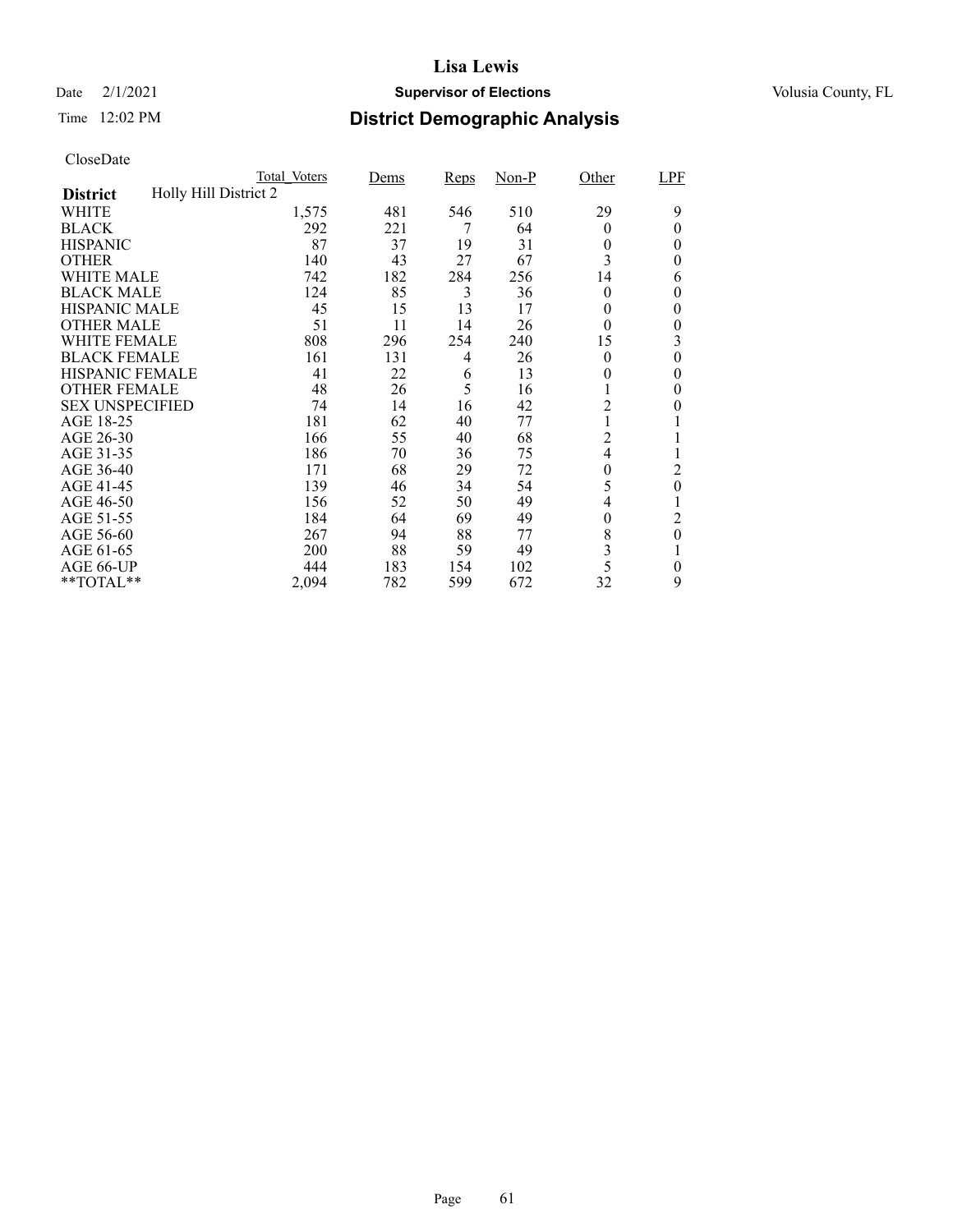# Date  $2/1/2021$  **Supervisor of Elections** Volusia County, FL

## Time 12:02 PM **District Demographic Analysis**

|                        |                       | Total Voters | Dems | Reps | $Non-P$ | Other          | LPF      |
|------------------------|-----------------------|--------------|------|------|---------|----------------|----------|
| <b>District</b>        | Holly Hill District 3 |              |      |      |         |                |          |
| WHITE                  |                       | 1,577        | 483  | 639  | 428     | 22             | 5        |
| <b>BLACK</b>           |                       | 210          | 159  | 10   | 40      |                | $\theta$ |
| <b>HISPANIC</b>        |                       | 61           | 28   | 9    | 23      |                | 0        |
| <b>OTHER</b>           |                       | 122          | 43   | 25   | 52      | 2              | 0        |
| WHITE MALE             |                       | 661          | 171  | 291  | 183     | 12             | 4        |
| <b>BLACK MALE</b>      |                       | 91           | 60   | 8    | 22      |                | $\theta$ |
| <b>HISPANIC MALE</b>   |                       | 35           | 18   | 5    | 11      |                | 0        |
| <b>OTHER MALE</b>      |                       | 37           | 16   | 8    | 12      |                | 0        |
| WHITE FEMALE           |                       | 895          | 306  | 341  | 237     | 10             |          |
| <b>BLACK FEMALE</b>    |                       | 118          | 98   | 2    | 18      | $\theta$       | $\theta$ |
| <b>HISPANIC FEMALE</b> |                       | 25           | 10   | 4    | 11      | 0              | 0        |
| <b>OTHER FEMALE</b>    |                       | 47           | 18   | 10   | 19      | 0              | 0        |
| <b>SEX UNSPECIFIED</b> |                       | 61           | 16   | 14   | 30      |                | 0        |
| AGE 18-25              |                       | 134          | 45   | 30   | 56      | 2              |          |
| AGE 26-30              |                       | 99           | 35   | 24   | 39      |                | 0        |
| AGE 31-35              |                       | 87           | 30   | 20   | 35      | $\overline{c}$ | 0        |
| AGE 36-40              |                       | 91           | 33   | 20   | 38      | $\overline{0}$ | $\theta$ |
| AGE 41-45              |                       | 105          | 40   | 25   | 36      | 4              | $\theta$ |
| AGE 46-50              |                       | 110          | 36   | 25   | 49      | 0              | 0        |
| AGE 51-55              |                       | 141          | 41   | 51   | 46      |                | 2        |
| AGE 56-60              |                       | 197          | 73   | 67   | 55      |                |          |
| AGE 61-65              |                       | 223          | 81   | 85   | 50      | 6              |          |
| AGE 66-UP              |                       | 783          | 299  | 336  | 139     | 9              | 0        |
| **TOTAL**              |                       | 1,970        | 713  | 683  | 543     | 26             | 5        |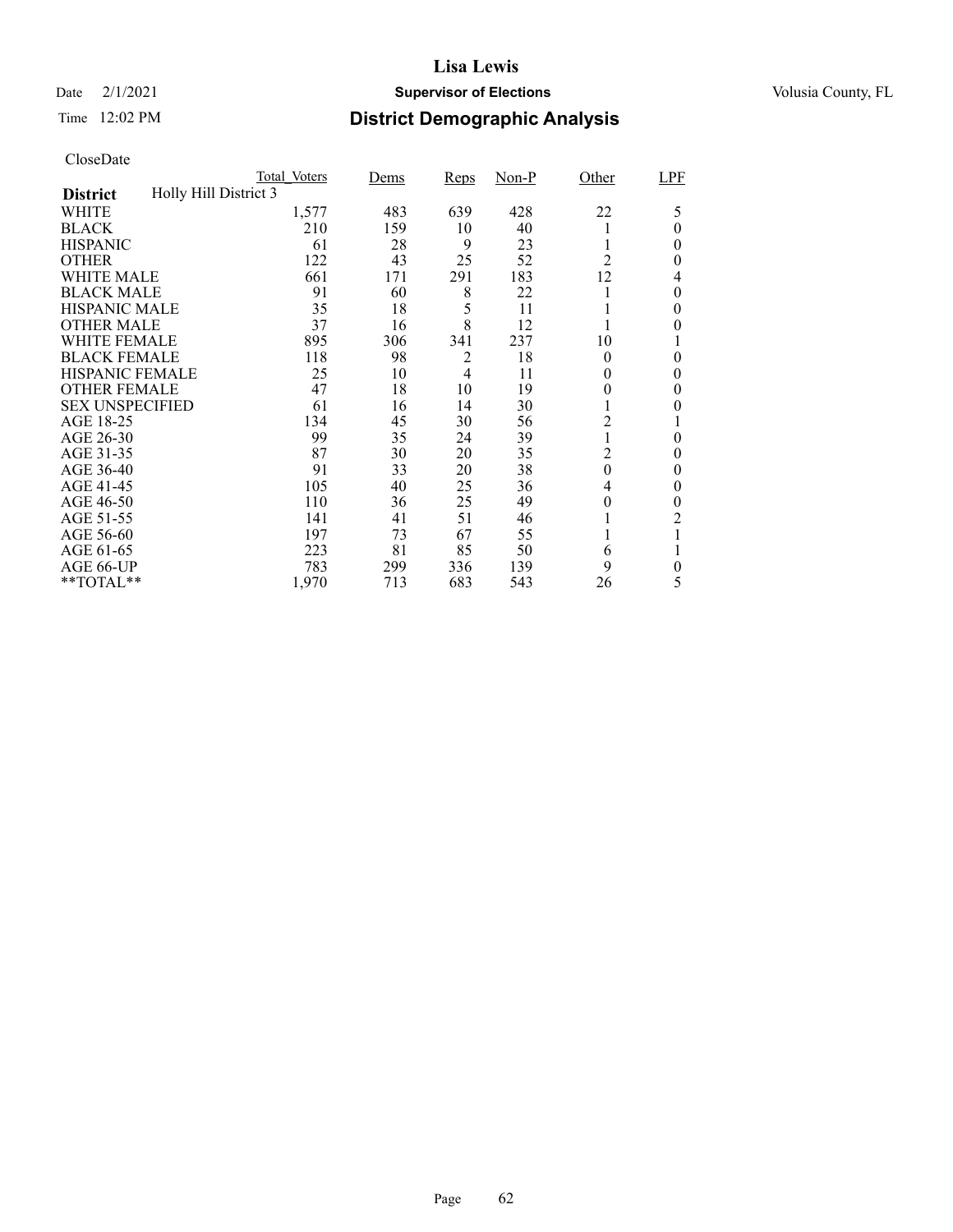# Date  $2/1/2021$  **Supervisor of Elections** Volusia County, FL

## Time 12:02 PM **District Demographic Analysis**

|                        |                       | Total Voters | Dems | <b>Reps</b> | $Non-P$ | Other                   | LPF              |
|------------------------|-----------------------|--------------|------|-------------|---------|-------------------------|------------------|
| <b>District</b>        | Holly Hill District 4 |              |      |             |         |                         |                  |
| WHITE                  |                       | 1,501        | 450  | 575         | 446     | 24                      | 6                |
| <b>BLACK</b>           |                       | 433          | 325  | 7           | 95      | 5                       |                  |
| <b>HISPANIC</b>        |                       | 101          | 49   | 14          | 37      | $\theta$                |                  |
| <b>OTHER</b>           |                       | 113          | 45   | 19          | 49      | $\Omega$                | 0                |
| WHITE MALE             |                       | 675          | 171  | 281         | 206     | 13                      | 4                |
| <b>BLACK MALE</b>      |                       | 135          | 88   | 2           | 43      |                         |                  |
| <b>HISPANIC MALE</b>   |                       | 45           | 20   | 3           | 21      | $\theta$                |                  |
| <b>OTHER MALE</b>      |                       | 35           | 14   | 10          | 11      | $\theta$                | $\theta$         |
| WHITE FEMALE           |                       | 807          | 275  | 286         | 233     | 11                      | 2                |
| <b>BLACK FEMALE</b>    |                       | 291          | 233  | 5           | 49      | 4                       | $\boldsymbol{0}$ |
| <b>HISPANIC FEMALE</b> |                       | 51           | 26   | 10          | 15      | $\theta$                | 0                |
| <b>OTHER FEMALE</b>    |                       | 53           | 27   | 6           | 20      | 0                       | $\theta$         |
| <b>SEX UNSPECIFIED</b> |                       | 56           | 15   | 12          | 29      | $\theta$                | 0                |
| AGE 18-25              |                       | 219          | 85   | 44          | 86      | 4                       | $\theta$         |
| AGE 26-30              |                       | 217          | 112  | 27          | 75      |                         | $\overline{c}$   |
| AGE 31-35              |                       | 201          | 82   | 39          | 73      | 3                       | 4                |
| AGE 36-40              |                       | 156          | 67   | 31          | 55      | 3                       | 0                |
| AGE 41-45              |                       | 141          | 60   | 33          | 43      | 4                       |                  |
| AGE 46-50              |                       | 141          | 44   | 46          | 48      | 3                       | 0                |
| AGE 51-55              |                       | 164          | 53   | 50          | 57      | 4                       | 0                |
| AGE 56-60              |                       | 213          | 76   | 77          | 57      | $\overline{c}$          |                  |
| AGE 61-65              |                       | 208          | 84   | 81          | 40      | $\overline{\mathbf{3}}$ | 0                |
| AGE 66-UP              |                       | 488          | 206  | 187         | 93      | $\overline{2}$          | 0                |
| **TOTAL**              |                       | 2,148        | 869  | 615         | 627     | 29                      | 8                |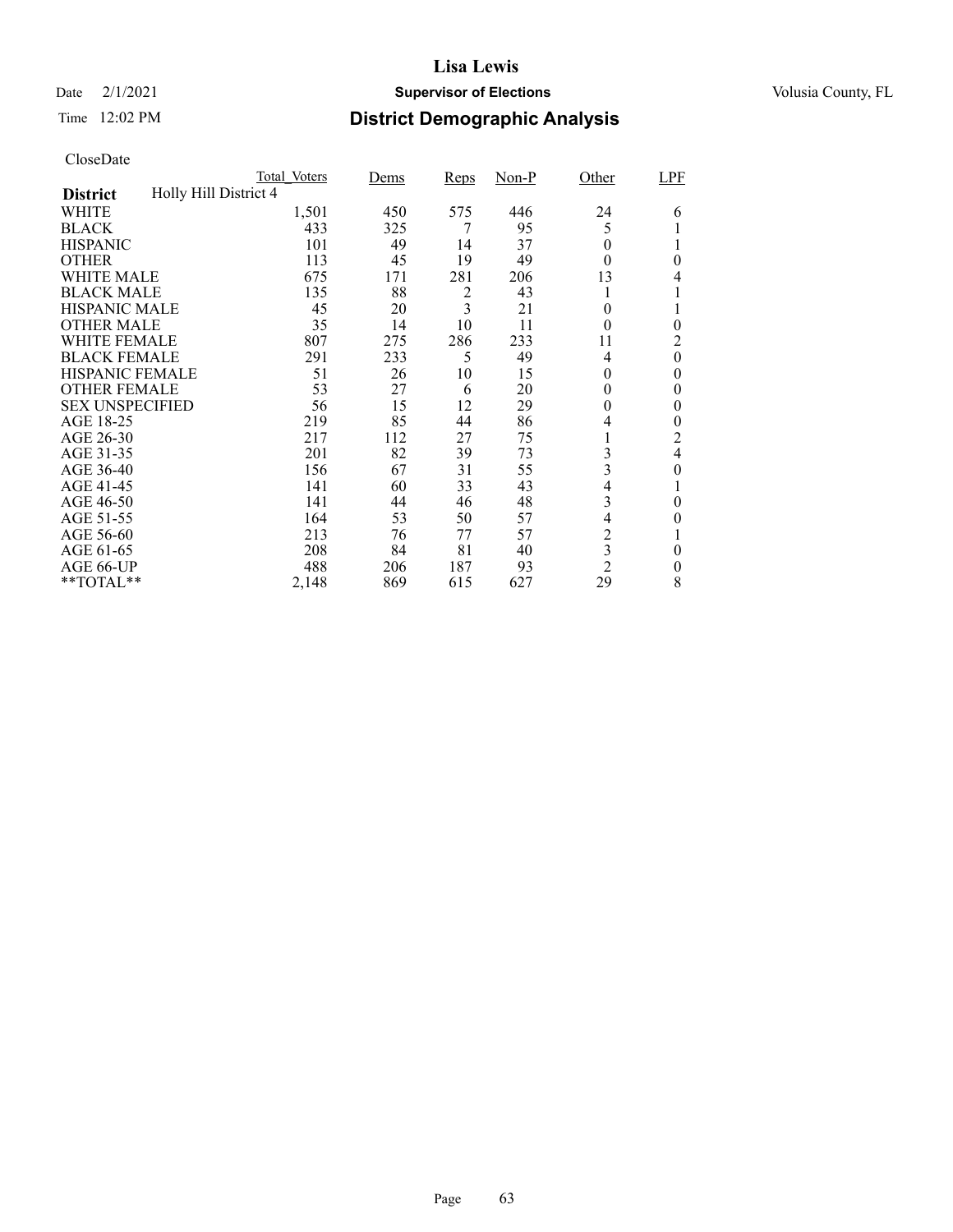# Date  $2/1/2021$  **Supervisor of Elections** Volusia County, FL

## Time 12:02 PM **District Demographic Analysis**

|                        |            | <b>Total Voters</b> | Dems | <b>Reps</b> | $Non-P$ | Other          | LPF      |
|------------------------|------------|---------------------|------|-------------|---------|----------------|----------|
| <b>District</b>        | Lake Helen |                     |      |             |         |                |          |
| WHITE                  |            | 1,935               | 495  | 887         | 521     | 28             | 4        |
| <b>BLACK</b>           |            | 168                 | 139  | 7           | 21      |                | $\theta$ |
| <b>HISPANIC</b>        |            | 98                  | 36   | 28          | 31      | 2              |          |
| <b>OTHER</b>           |            | 81                  | 31   | 20          | 28      | $\theta$       | 2        |
| WHITE MALE             |            | 874                 | 188  | 416         | 257     | 9              | 4        |
| <b>BLACK MALE</b>      |            | 75                  | 62   | 5           | 8       | 0              | 0        |
| <b>HISPANIC MALE</b>   |            | 44                  | 17   | 10          | 15      |                |          |
| <b>OTHER MALE</b>      |            | 23                  | 12   | 4           | 6       | $\theta$       |          |
| <b>WHITE FEMALE</b>    |            | 1,039               | 304  | 459         | 257     | 19             | 0        |
| <b>BLACK FEMALE</b>    |            | 89                  | 76   |             | 11      |                | 0        |
| HISPANIC FEMALE        |            | 51                  | 18   | 17          | 15      |                | 0        |
| <b>OTHER FEMALE</b>    |            | 35                  | 17   | 6           | 12      | 0              | 0        |
| <b>SEX UNSPECIFIED</b> |            | 52                  | 7    | 24          | 20      | 0              |          |
| AGE 18-25              |            | 173                 | 38   | 67          | 64      | 3              |          |
| AGE 26-30              |            | 166                 | 35   | 67          | 59      | 4              |          |
| AGE 31-35              |            | 151                 | 52   | 44          | 50      | 5              | 0        |
| AGE 36-40              |            | 144                 | 36   | 49          | 57      | $\overline{c}$ | 0        |
| AGE 41-45              |            | 153                 | 30   | 53          | 68      |                |          |
| AGE 46-50              |            | 151                 | 38   | 62          | 45      | 3              | 3        |
| AGE 51-55              |            | 187                 | 49   | 87          | 48      | 3              | $\Omega$ |
| AGE 56-60              |            | 234                 | 69   | 111         | 50      | 4              | $\theta$ |
| AGE 61-65              |            | 256                 | 84   | 122         | 48      | $\overline{c}$ | 0        |
| AGE 66-UP              |            | 667                 | 270  | 280         | 112     | 4              |          |
| **TOTAL**              |            | 2,282               | 701  | 942         | 601     | 31             | 7        |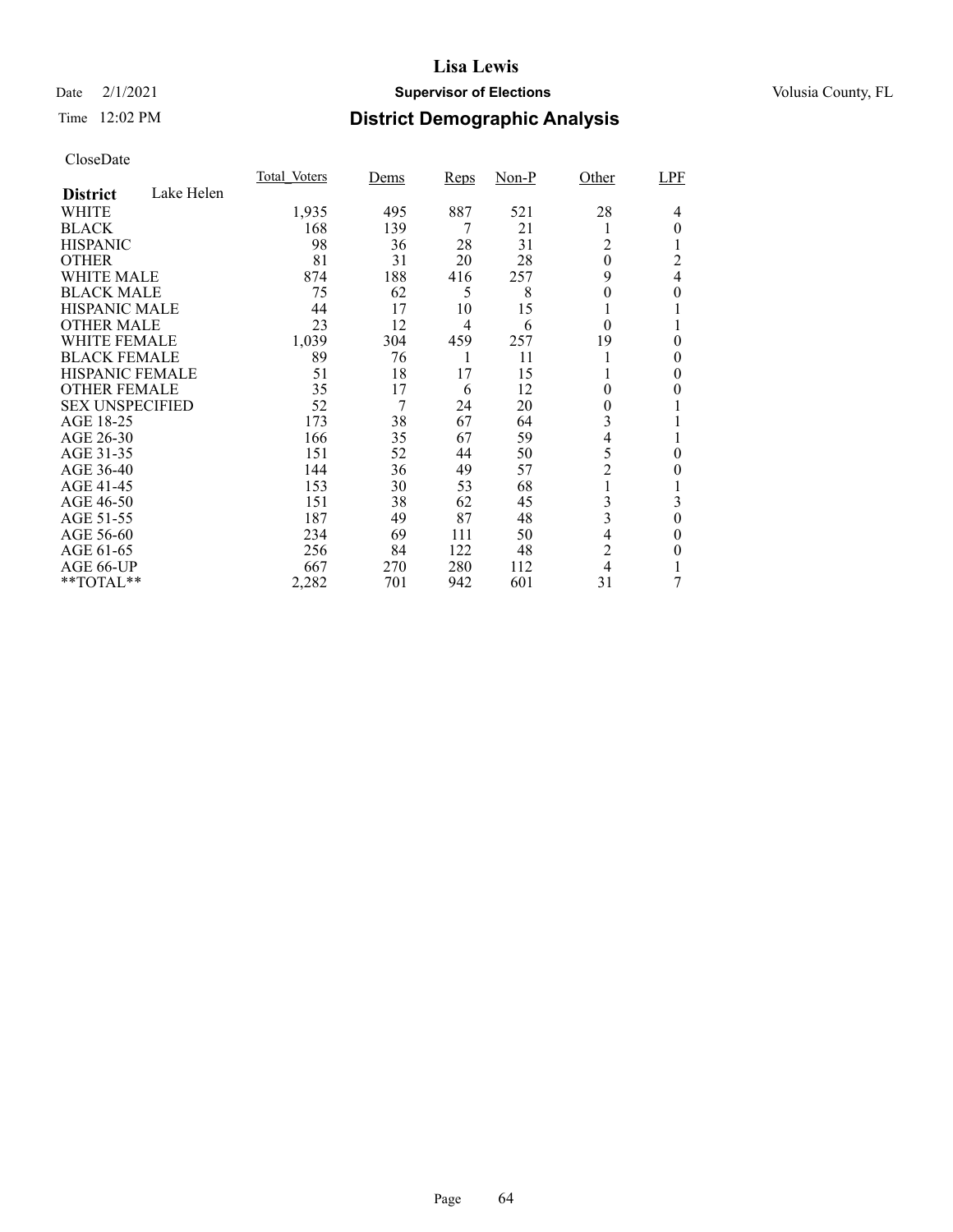# Date  $2/1/2021$  **Supervisor of Elections** Volusia County, FL

# Time 12:02 PM **District Demographic Analysis**

| CloseDate |
|-----------|
|-----------|

|                                          | <b>Total Voters</b> | Dems  | Reps  | $Non-P$ | Other          | LPF            |
|------------------------------------------|---------------------|-------|-------|---------|----------------|----------------|
| New Smyrna Bch Zone 1<br><b>District</b> |                     |       |       |         |                |                |
| WHITE                                    | 5,326               | 1,502 | 2,545 | 1,155   | 109            | 15             |
| <b>BLACK</b>                             | 21                  | 12    | 3     | 5       |                | $\theta$       |
| <b>HISPANIC</b>                          | 71                  | 24    | 25    | 20      | 2              | 0              |
| <b>OTHER</b>                             | 185                 | 42    | 64    | 75      | 4              | 0              |
| <b>WHITE MALE</b>                        | 2,480               | 568   | 1,259 | 596     | 48             | 9              |
| <b>BLACK MALE</b>                        | 13                  | 9     | 0     | 4       | $\theta$       | 0              |
| <b>HISPANIC MALE</b>                     | 29                  | 9     | 8     | 11      |                | 0              |
| <b>OTHER MALE</b>                        | 61                  | 13    | 27    | 20      |                | 0              |
| <b>WHITE FEMALE</b>                      | 2,791               | 914   | 1,265 | 546     | 60             | 6              |
| <b>BLACK FEMALE</b>                      |                     | 2     | 3     |         |                | 0              |
| HISPANIC FEMALE                          | 41                  | 14    | 17    | 9       |                | 0              |
| <b>OTHER FEMALE</b>                      | 71                  | 26    | 26    | 17      | 2              | 0              |
| <b>SEX UNSPECIFIED</b>                   | 110                 | 25    | 32    | 51      | $\overline{2}$ | 0              |
| AGE 18-25                                | 304                 | 70    | 117   | 99      | 17             |                |
| AGE 26-30                                | 211                 | 47    | 75    | 84      | 3              | 2              |
| AGE 31-35                                | 235                 | 64    | 73    | 92      | 5              |                |
| AGE 36-40                                | 233                 | 75    | 75    | 79      |                | 3              |
| AGE 41-45                                | 225                 | 48    | 81    | 86      | 9              |                |
| AGE 46-50                                | 274                 | 65    | 121   | 74      | 13             |                |
| AGE 51-55                                | 432                 | 103   | 228   | 91      | 9              |                |
| AGE 56-60                                | 629                 | 133   | 348   | 132     | 14             | 2              |
| AGE 61-65                                | 681                 | 202   | 335   | 131     | 11             | $\overline{2}$ |
| AGE 66-UP                                | 2,379               | 773   | 1,184 | 387     | 34             |                |
| $*$ TOTAL $*$                            | 5,603               | 1,580 | 2,637 | 1,255   | 116            | 15             |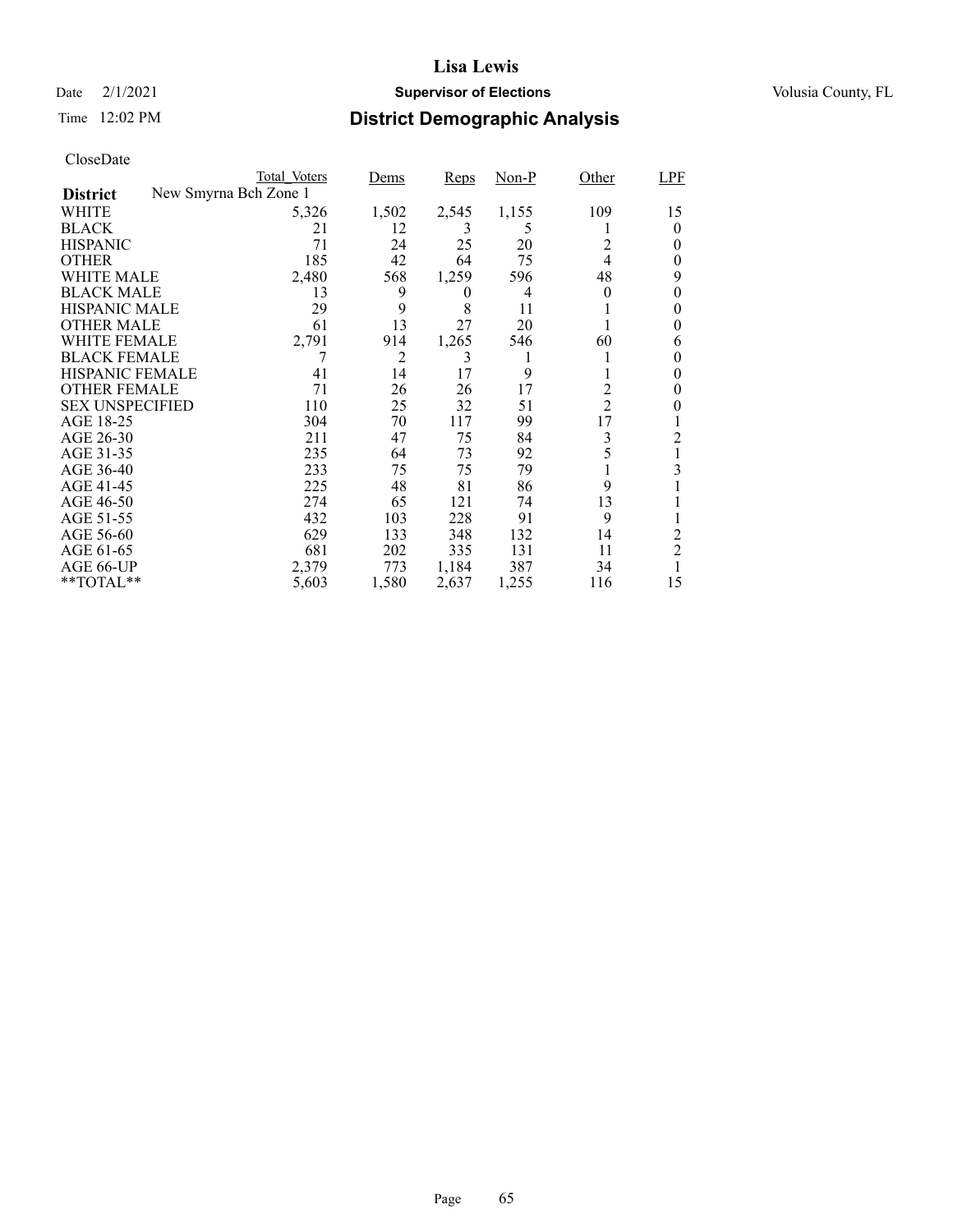Time 12:02 PM

# Date  $2/1/2021$  **Supervisor of Elections** Volusia County, FL

| <b>District Demographic Analysis</b> |  |
|--------------------------------------|--|

|                        |                       | <b>Total Voters</b> | Dems  | <b>Reps</b> | $Non-P$ | Other          | LPF            |
|------------------------|-----------------------|---------------------|-------|-------------|---------|----------------|----------------|
| <b>District</b>        | New Smyrna Bch Zone 2 |                     |       |             |         |                |                |
| WHITE                  |                       | 4,380               | 1,331 | 1,872       | 1,075   | 87             | 15             |
| <b>BLACK</b>           |                       | 90                  | 70    | 3           | 16      |                | 0              |
| <b>HISPANIC</b>        |                       | 106                 | 39    | 36          | 29      |                |                |
| <b>OTHER</b>           |                       | 177                 | 55    | 56          | 62      | 2              | 2              |
| <b>WHITE MALE</b>      |                       | 1,976               | 494   | 895         | 536     | 41             | 10             |
| <b>BLACK MALE</b>      |                       | 33                  | 25    | 2           | 6       | $\theta$       | $\theta$       |
| <b>HISPANIC MALE</b>   |                       | 61                  | 18    | 24          | 19      | 0              | 0              |
| <b>OTHER MALE</b>      |                       | 50                  | 15    | 16          | 18      | $\overline{0}$ |                |
| <b>WHITE FEMALE</b>    |                       | 2,358               | 819   | 961         | 527     | 46             | 5              |
| <b>BLACK FEMALE</b>    |                       | 56                  | 44    | 1           | 10      |                | 0              |
| HISPANIC FEMALE        |                       | 44                  | 21    | 12          | 9       |                |                |
| <b>OTHER FEMALE</b>    |                       | 83                  | 32    | 28          | 22      |                | 0              |
| <b>SEX UNSPECIFIED</b> |                       | 92                  | 27    | 28          | 35      |                |                |
| AGE 18-25              |                       | 303                 | 100   | 99          | 93      | 9              | 2              |
| AGE 26-30              |                       | 217                 | 68    | 62          | 78      | 6              | 3              |
| AGE 31-35              |                       | 210                 | 57    | 69          | 75      |                | $\overline{2}$ |
| AGE 36-40              |                       | 223                 | 60    | 73          | 83      | 5              | $\overline{c}$ |
| AGE 41-45              |                       | 269                 | 80    | 81          | 96      | 10             | $\overline{2}$ |
| AGE 46-50              |                       | 303                 | 67    | 126         | 100     | 9              |                |
| AGE 51-55              |                       | 370                 | 88    | 173         | 102     | 6              |                |
| AGE 56-60              |                       | 487                 | 123   | 253         | 100     | 10             |                |
| AGE 61-65              |                       | 595                 | 197   | 261         | 125     | 11             |                |
| AGE 66-UP              |                       | 1,776               | 655   | 770         | 330     | 18             | 3              |
| **TOTAL**              |                       | 4,753               | 1,495 | 1,967       | 1,182   | 91             | 18             |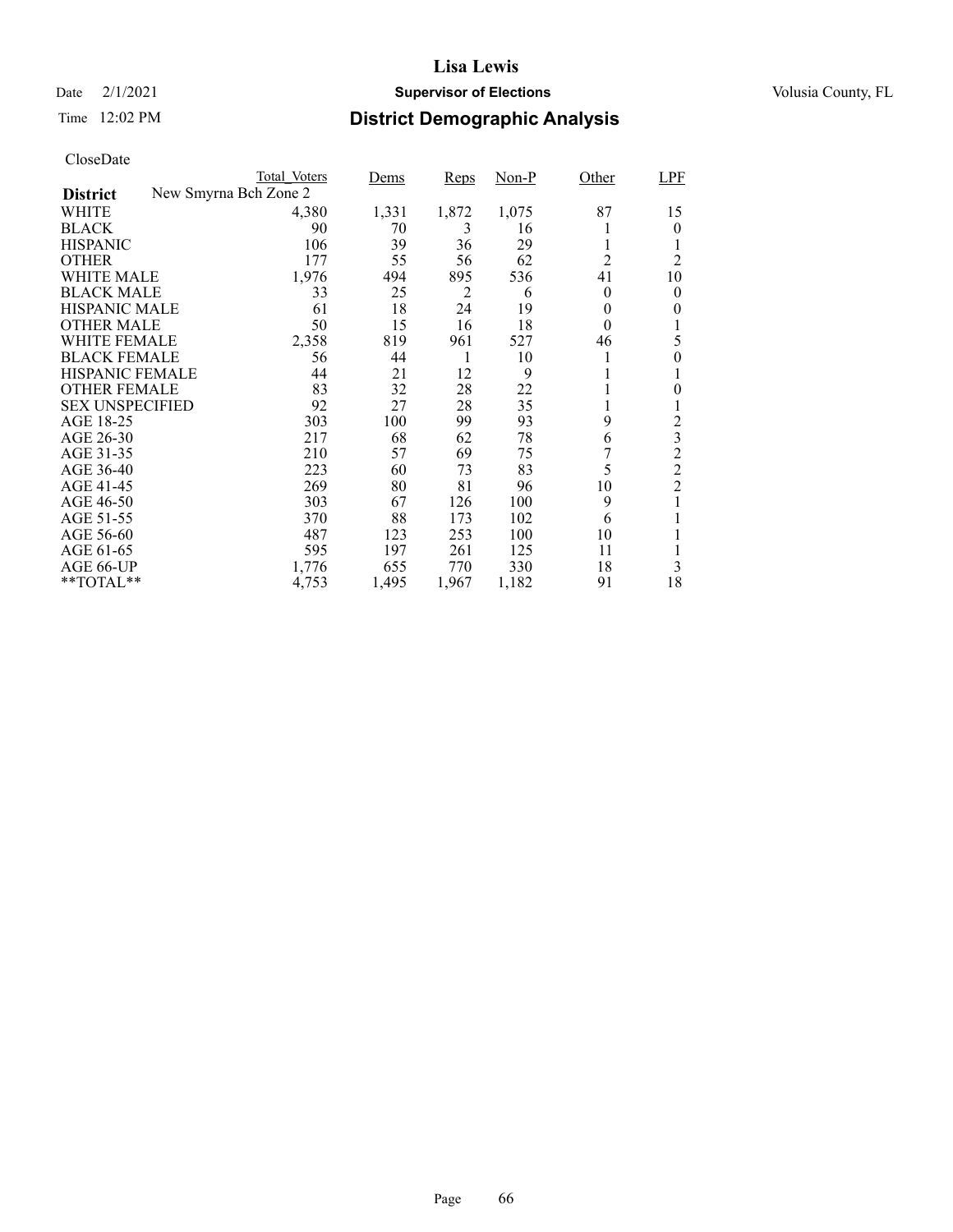# Date  $2/1/2021$  **Supervisor of Elections** Volusia County, FL

## Time 12:02 PM **District Demographic Analysis**

|                        |                       | Total Voters | Dems  | Reps  | $Non-P$ | Other          | LPF                     |
|------------------------|-----------------------|--------------|-------|-------|---------|----------------|-------------------------|
| <b>District</b>        | New Smyrna Bch Zone 3 |              |       |       |         |                |                         |
| WHITE                  |                       | 6,309        | 1,505 | 3,042 | 1,595   | 144            | 23                      |
| <b>BLACK</b>           |                       | 77           | 51    | 4     | 19      | 2              |                         |
| <b>HISPANIC</b>        |                       | 178          | 55    | 56    | 60      | 6              |                         |
| <b>OTHER</b>           |                       | 243          | 57    | 83    | 98      | $\overline{4}$ |                         |
| <b>WHITE MALE</b>      |                       | 2,935        | 585   | 1,473 | 791     | 71             | 15                      |
| <b>BLACK MALE</b>      |                       | 44           | 27    | 3     | 12      | 1              |                         |
| <b>HISPANIC MALE</b>   |                       | 91           | 29    | 27    | 30      | 4              |                         |
| <b>OTHER MALE</b>      |                       | 82           | 24    | 22    | 35      |                | $\theta$                |
| <b>WHITE FEMALE</b>    |                       | 3,322        | 908   | 1,546 | 788     | 73             |                         |
| <b>BLACK FEMALE</b>    |                       | 32           | 23    | 1     | 7       |                | 0                       |
| <b>HISPANIC FEMALE</b> |                       | 83           | 25    | 27    | 29      | $\overline{c}$ | 0                       |
| <b>OTHER FEMALE</b>    |                       | 100          | 25    | 39    | 33      | $\overline{c}$ |                         |
| <b>SEX UNSPECIFIED</b> |                       | 118          | 22    | 47    | 47      |                |                         |
| AGE 18-25              |                       | 405          | 80    | 163   | 140     | 20             | $\overline{c}$          |
| AGE 26-30              |                       | 342          | 75    | 120   | 136     | 9              | $\overline{c}$          |
| AGE 31-35              |                       | 389          | 90    | 136   | 148     | 11             | 4                       |
| AGE 36-40              |                       | 397          | 95    | 157   | 132     | 11             | $\overline{c}$          |
| AGE 41-45              |                       | 375          | 80    | 151   | 127     | 12             | 5                       |
| AGE 46-50              |                       | 399          | 83    | 201   | 101     | 11             | 3                       |
| AGE 51-55              |                       | 469          | 96    | 241   | 117     | 12             | 3                       |
| AGE 56-60              |                       | 613          | 136   | 309   | 157     | 9              | $\overline{c}$          |
| AGE 61-65              |                       | 763          | 177   | 382   | 184     | 17             | $\overline{\mathbf{3}}$ |
| AGE 66-UP              |                       | 2,655        | 756   | 1,325 | 530     | 44             | $\theta$                |
| $*$ $TOTAL**$          |                       | 6,807        | 1,668 | 3,185 | 1,772   | 156            | 26                      |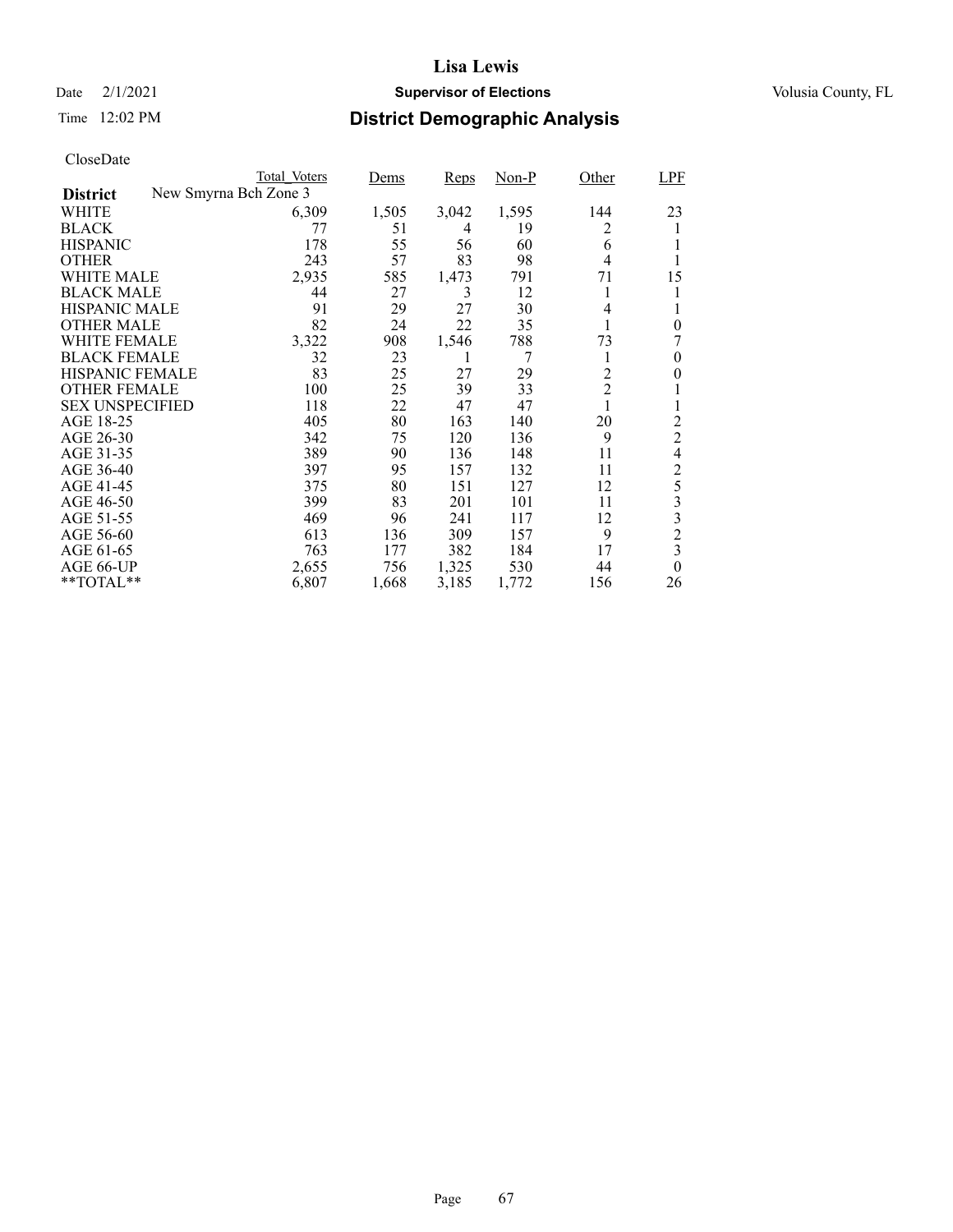# Date  $2/1/2021$  **Supervisor of Elections** Volusia County, FL

## Time 12:02 PM **District Demographic Analysis**

|                                          | Total Voters | Dems  | Reps  | $Non-P$ | Other | LPF            |
|------------------------------------------|--------------|-------|-------|---------|-------|----------------|
| New Smyrna Bch Zone 4<br><b>District</b> |              |       |       |         |       |                |
| WHITE                                    | 6,534        | 1,636 | 3,157 | 1,588   | 140   | 13             |
| <b>BLACK</b>                             | 631          | 509   | 20    | 97      | 4     | 1              |
| <b>HISPANIC</b>                          | 199          | 72    | 65    | 58      | 4     | 0              |
| <b>OTHER</b>                             | 351          | 107   | 82    | 156     | 5     | 1              |
| WHITE MALE                               | 3,005        | 630   | 1,551 | 751     | 62    | 11             |
| <b>BLACK MALE</b>                        | 265          | 200   | 9     | 52      | 3     | 1              |
| <b>HISPANIC MALE</b>                     | 78           | 31    | 27    | 19      | 1     | 0              |
| <b>OTHER MALE</b>                        | 131          | 33    | 38    | 56      | 3     |                |
| WHITE FEMALE                             | 3,465        | 990   | 1,578 | 817     | 78    | $\overline{2}$ |
| <b>BLACK FEMALE</b>                      | 353          | 298   | 10    | 44      | 1     | $\overline{0}$ |
| <b>HISPANIC FEMALE</b>                   | 113          | 40    | 35    | 35      | 3     | 0              |
| <b>OTHER FEMALE</b>                      | 143          | 53    | 33    | 56      | 1     | 0              |
| <b>SEX UNSPECIFIED</b>                   | 162          | 49    | 43    | 69      | 1     | 0              |
| AGE 18-25                                | 559          | 179   | 177   | 183     | 18    | $\overline{c}$ |
| AGE 26-30                                | 436          | 128   | 134   | 154     | 17    | 3              |
| AGE 31-35                                | 403          | 134   | 124   | 130     | 11    | 4              |
| AGE 36-40                                | 375          | 110   | 140   | 116     | 8     | 1              |
| AGE 41-45                                | 361          | 90    | 150   | 115     | 6     | 0              |
| AGE 46-50                                | 480          | 135   | 207   | 124     | 13    |                |
| AGE 51-55                                | 559          | 151   | 250   | 143     | 14    |                |
| AGE 56-60                                | 755          | 201   | 372   | 172     | 10    | $\theta$       |
| AGE 61-65                                | 891          | 253   | 430   | 194     | 14    | 0              |
| AGE 66-UP                                | 2,896        | 943   | 1,340 | 568     | 42    | 3              |
| $*$ $TOTAL**$                            | 7,715        | 2,324 | 3,324 | 1,899   | 153   | 15             |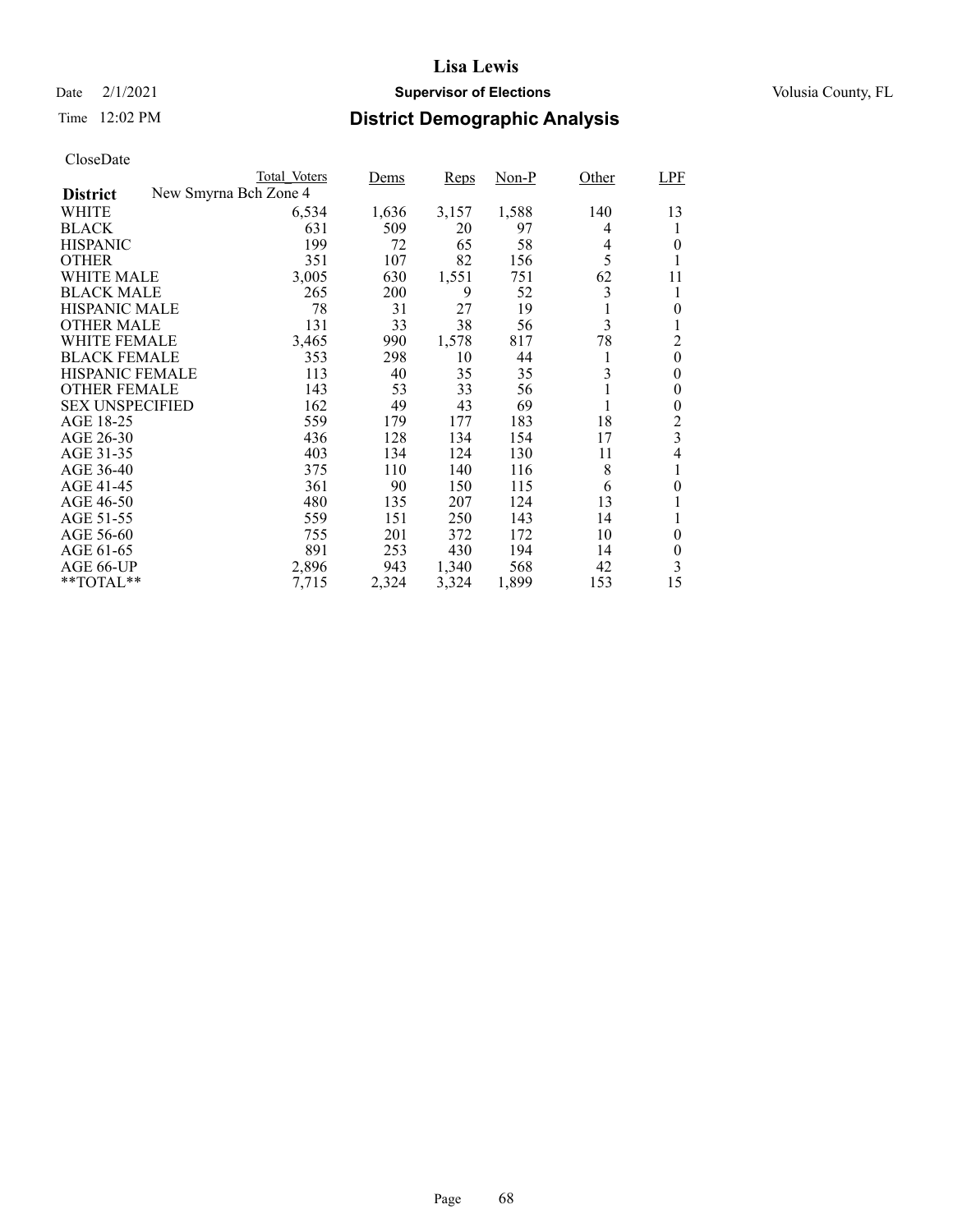## Date  $2/1/2021$  **Supervisor of Elections** Volusia County, FL

## Time 12:02 PM **District Demographic Analysis**

|                        |          | Total Voters | Dems | Reps           | $Non-P$ | Other          | LPF |
|------------------------|----------|--------------|------|----------------|---------|----------------|-----|
| <b>District</b>        | Oak Hill |              |      |                |         |                |     |
| WHITE                  |          | 1,475        | 331  | 743            | 371     | 26             | 4   |
| <b>BLACK</b>           |          | 157          | 131  | 5              | 21      | 0              | 0   |
| <b>HISPANIC</b>        |          | 17           | 6    | $\overline{2}$ | 8       |                | 0   |
| <b>OTHER</b>           |          | 53           | 16   | 21             | 15      |                | 0   |
| WHITE MALE             |          | 733          | 145  | 382            | 194     | 9              | 3   |
| <b>BLACK MALE</b>      |          | 77           | 60   | 4              | 13      | 0              | 0   |
| <b>HISPANIC MALE</b>   |          | 6            |      |                | 4       | 0              | 0   |
| <b>OTHER MALE</b>      |          | 21           | 6    | 8              | 6       |                | 0   |
| <b>WHITE FEMALE</b>    |          | 725          | 183  | 351            | 173     | 17             |     |
| <b>BLACK FEMALE</b>    |          | 80           | 71   |                | 8       | $\theta$       | 0   |
| HISPANIC FEMALE        |          | 11           | 5    |                | 4       |                | 0   |
| <b>OTHER FEMALE</b>    |          | 19           | 8    | 8              | 3       | 0              | 0   |
| <b>SEX UNSPECIFIED</b> |          | 30           | 5    | 15             | 10      | $_{0}$         | 0   |
| AGE 18-25              |          | 118          | 35   | 39             | 40      | 4              |     |
| AGE 26-30              |          | 82           | 24   | 33             | 21      | 3              |     |
| AGE 31-35              |          | 70           | 20   | 25             | 24      |                |     |
| AGE 36-40              |          | 85           | 20   | 35             | 27      | 2              |     |
| AGE 41-45              |          | 86           | 26   | 30             | 30      | $\theta$       | 0   |
| AGE 46-50              |          | 99           | 26   | 42             | 28      | 3              | 0   |
| AGE 51-55              |          | 124          | 27   | 68             | 27      | $\overline{c}$ | 0   |
| AGE 56-60              |          | 183          | 56   | 79             | 43      | 5              | 0   |
| AGE 61-65              |          | 225          | 68   | 115            | 39      |                | 2   |
| AGE 66-UP              |          | 630          | 182  | 305            | 136     |                | 0   |
| **TOTAL**              |          | 1,702        | 484  | 771            | 415     | 28             | 4   |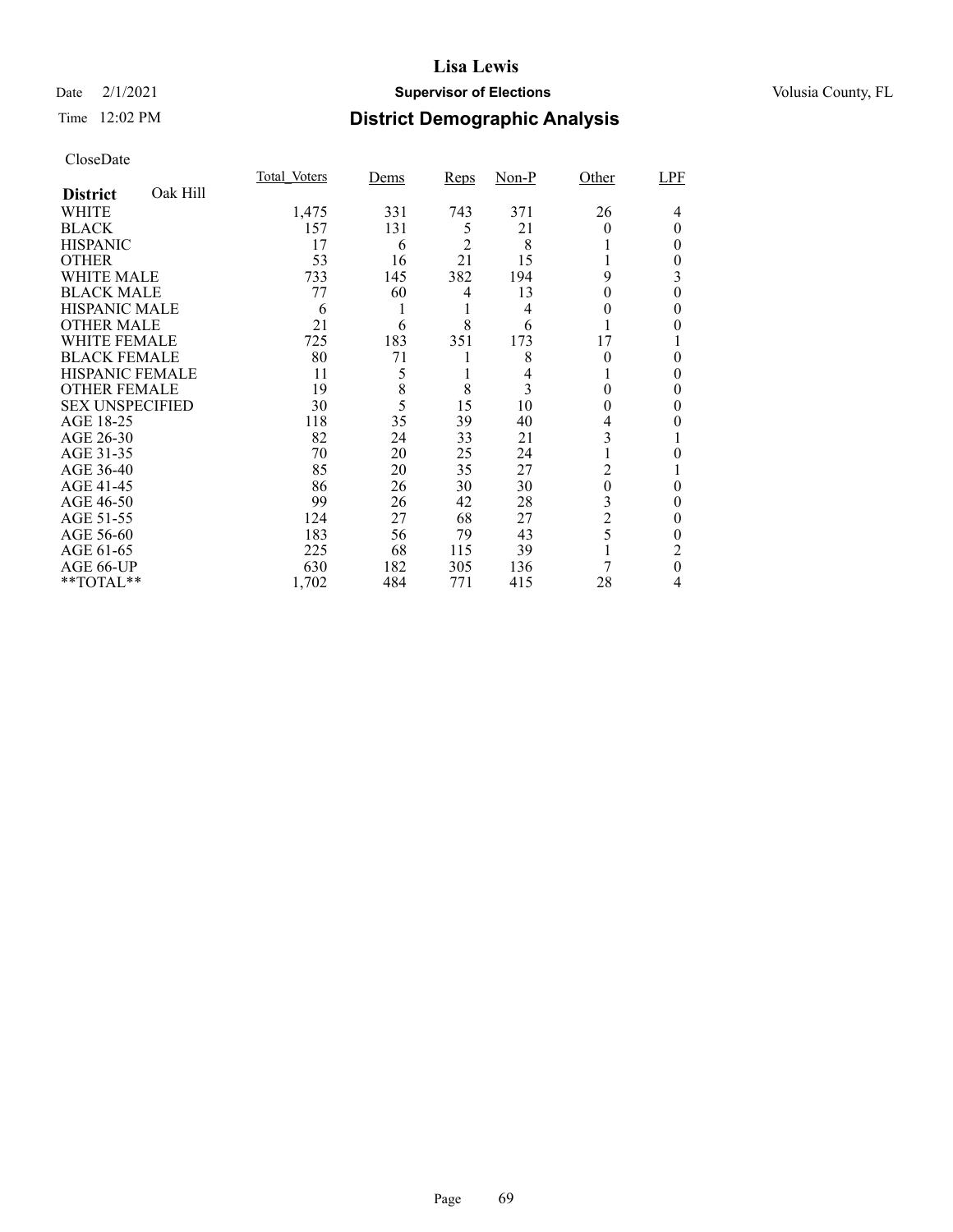# Date  $2/1/2021$  **Supervisor of Elections** Volusia County, FL

## Time 12:02 PM **District Demographic Analysis**

|                        | <b>Total Voters</b> | Dems | Reps | $Non-P$ | Other          | LPF      |
|------------------------|---------------------|------|------|---------|----------------|----------|
| <b>District</b>        | Orange City Seat 1  |      |      |         |                |          |
| WHITE                  | 855                 | 267  | 334  | 231     | 21             | 2        |
| <b>BLACK</b>           | 187                 | 136  | 9    | 39      | 2              |          |
| <b>HISPANIC</b>        | 644                 | 281  | 99   | 252     | 11             |          |
| <b>OTHER</b>           | 110                 | 47   | 22   | 39      | 2              | $\Omega$ |
| WHITE MALE             | 326                 | 88   | 139  | 93      | 5              |          |
| <b>BLACK MALE</b>      | 59                  | 37   | 5    | 16      |                | $\theta$ |
| <b>HISPANIC MALE</b>   | 254                 | 98   | 45   | 107     | 4              | 0        |
| <b>OTHER MALE</b>      | 44                  | 15   | 14   | 15      | $\overline{0}$ | 0        |
| <b>WHITE FEMALE</b>    | 523                 | 176  | 194  | 136     | 16             |          |
| <b>BLACK FEMALE</b>    | 126                 | 97   | 4    | 23      |                |          |
| <b>HISPANIC FEMALE</b> | 384                 | 180  | 52   | 144     | 7              |          |
| <b>OTHER FEMALE</b>    | 48                  | 26   | 7    | 13      | 2              | 0        |
| <b>SEX UNSPECIFIED</b> | 32                  | 14   | 4    | 14      | $\overline{0}$ | 0        |
| AGE 18-25              | 189                 | 82   | 27   | 71      | 8              |          |
| AGE 26-30              | 154                 | 57   | 26   | 62      | 8              | 1        |
| AGE 31-35              | 152                 | 50   | 31   | 68      | 3              | 0        |
| AGE 36-40              | 132                 | 46   | 29   | 55      |                |          |
| AGE 41-45              | 102                 | 41   | 26   | 33      |                |          |
| AGE 46-50              | 117                 | 45   | 31   | 39      | 2              | 0        |
| AGE 51-55              | 107                 | 40   | 32   | 32      | 3              | $\theta$ |
| AGE 56-60              | 115                 | 44   | 30   | 40      |                | 0        |
| AGE 61-65              | 121                 | 61   | 27   | 30      | 3              | $\theta$ |
| AGE 66-UP              | 607                 | 265  | 205  | 131     | 6              | 0        |
| **TOTAL**              | 1,796               | 731  | 464  | 561     | 36             | 4        |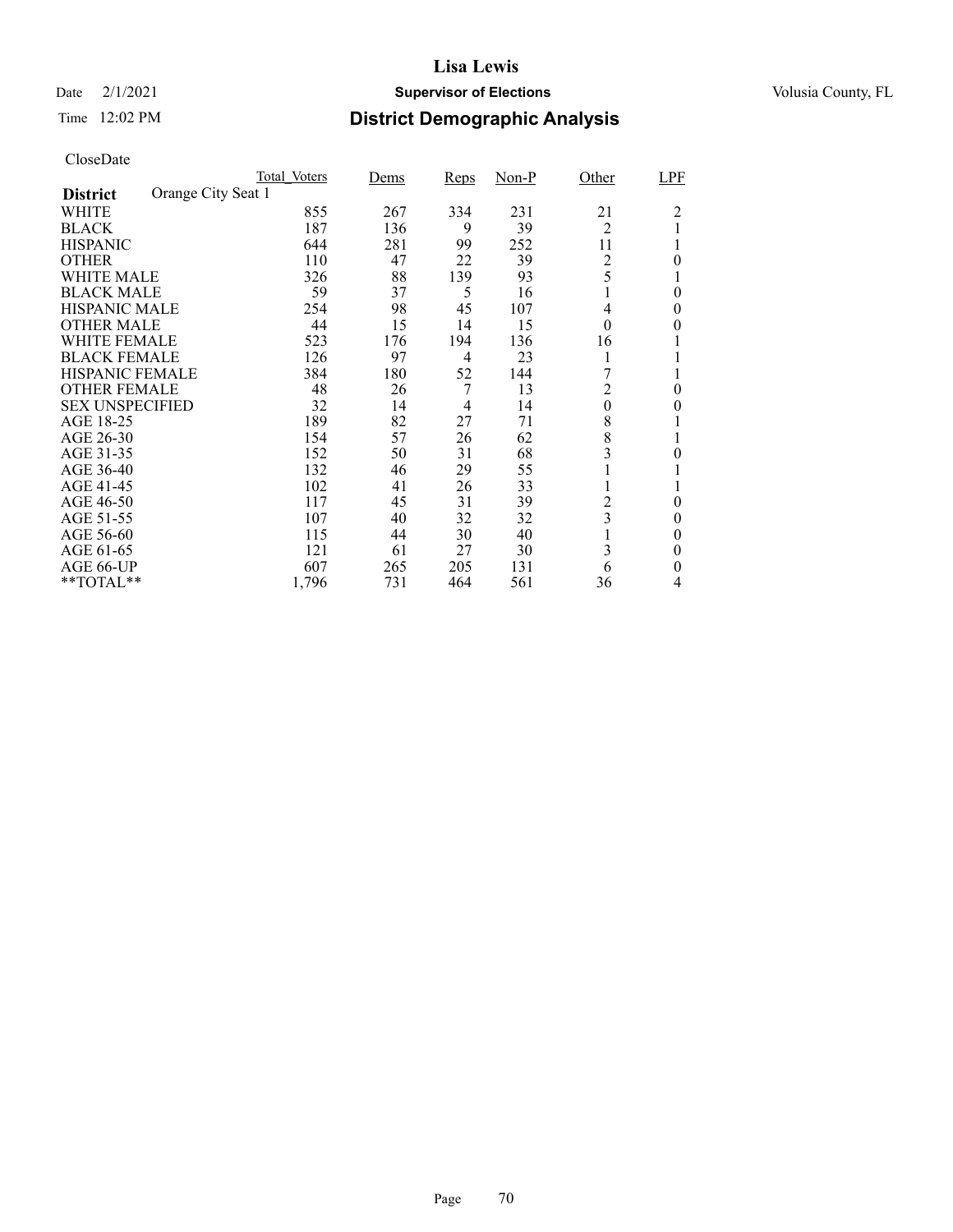# Date  $2/1/2021$  **Supervisor of Elections** Volusia County, FL

## Time 12:02 PM **District Demographic Analysis**

|                        | Total Voters       | Dems | Reps | $Non-P$ | Other            | LPF      |
|------------------------|--------------------|------|------|---------|------------------|----------|
| <b>District</b>        | Orange City Seat 2 |      |      |         |                  |          |
| WHITE                  | 1,148              | 288  | 526  | 318     | 13               | 3        |
| <b>BLACK</b>           | 75                 | 57   | 3    | 13      | 2                | $\theta$ |
| <b>HISPANIC</b>        | 315                | 130  | 50   | 128     | 7                | 0        |
| <b>OTHER</b>           | 87                 | 16   | 31   | 40      | 0                | 0        |
| WHITE MALE             | 528                | 102  | 260  | 156     | 9                |          |
| <b>BLACK MALE</b>      | 36                 | 25   | 2    | 8       |                  | $\theta$ |
| <b>HISPANIC MALE</b>   | 135                | 51   | 26   | 56      | 2                | $\theta$ |
| <b>OTHER MALE</b>      | 30                 | 3    | 12   | 15      | $\theta$         | 0        |
| WHITE FEMALE           | 607                | 185  | 255  | 161     | 4                | 2        |
| <b>BLACK FEMALE</b>    | 39                 | 32   |      | 5       |                  | $\theta$ |
| <b>HISPANIC FEMALE</b> | 175                | 78   | 24   | 68      | 5                | 0        |
| <b>OTHER FEMALE</b>    | 35                 | 10   | 13   | 12      | 0                | 0        |
| <b>SEX UNSPECIFIED</b> | 40                 | 5    | 17   | 18      | 0                | 0        |
| AGE 18-25              | 170                | 55   | 43   | 69      | 3                | 0        |
| AGE 26-30              | 139                | 40   | 35   | 58      | 4                | 2        |
| AGE 31-35              | 131                | 46   | 42   | 41      | $\overline{c}$   | $\theta$ |
| AGE 36-40              | 132                | 33   | 44   | 53      | $\overline{c}$   | 0        |
| AGE 41-45              | 125                | 32   | 36   | 55      | $\overline{2}$   | 0        |
| AGE 46-50              | 146                | 39   | 67   | 39      | $\boldsymbol{0}$ |          |
| AGE 51-55              | 142                | 41   | 49   | 49      | 3                | 0        |
| AGE 56-60              | 148                | 46   | 58   | 41      | 3                | $\theta$ |
| AGE 61-65              | 134                | 32   | 75   | 27      | 0                | 0        |
| AGE 66-UP              | 358                | 127  | 161  | 67      |                  | 0        |
| **TOTAL**              | 1,625              | 491  | 610  | 499     | 22               | 3        |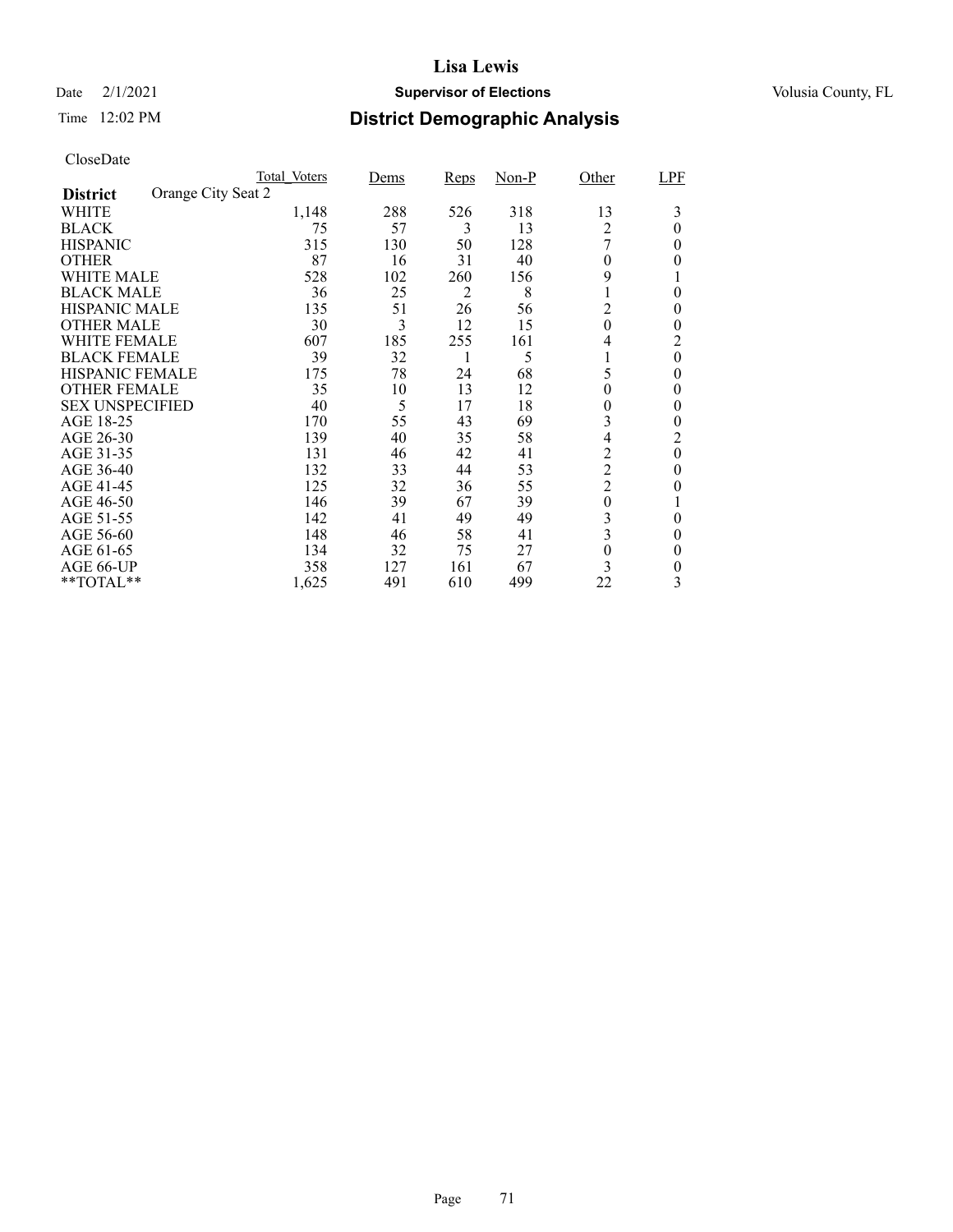# Date  $2/1/2021$  **Supervisor of Elections** Volusia County, FL

## Time 12:02 PM **District Demographic Analysis**

|                        | Total Voters       | Dems | <b>Reps</b> | $Non-P$ | Other            | LPF            |
|------------------------|--------------------|------|-------------|---------|------------------|----------------|
| <b>District</b>        | Orange City Seat 3 |      |             |         |                  |                |
| WHITE                  | 1,261              | 307  | 560         | 366     | 22               | 6              |
| <b>BLACK</b>           | 124                | 93   | 6           | 23      |                  |                |
| <b>HISPANIC</b>        | 352                | 159  | 58          | 131     | 4                | $\theta$       |
| <b>OTHER</b>           | 122                | 30   | 24          | 63      | 3                | 2              |
| WHITE MALE             | 556                | 117  | 247         | 180     | 8                | 4              |
| <b>BLACK MALE</b>      | 46                 | 30   | 3           | 12      | 0                |                |
| <b>HISPANIC MALE</b>   | 142                | 53   | 32          | 54      | 3                | 0              |
| <b>OTHER MALE</b>      | 40                 | 9    | 7           | 23      | $\boldsymbol{0}$ |                |
| WHITE FEMALE           | 682                | 185  | 306         | 176     | 13               | $\overline{c}$ |
| <b>BLACK FEMALE</b>    | 74                 | 60   | 3           | 10      |                  | $\overline{0}$ |
| HISPANIC FEMALE        | 205                | 103  | 26          | 75      |                  | 0              |
| <b>OTHER FEMALE</b>    | 56                 | 16   | 11          | 26      | 2                |                |
| <b>SEX UNSPECIFIED</b> | 58                 | 16   | 13          | 27      | $\overline{c}$   | 0              |
| AGE 18-25              | 153                | 62   | 27          | 55      | 6                | 3              |
| AGE 26-30              | 102                | 32   | 24          | 41      | 5                | 0              |
| AGE 31-35              | 107                | 33   | 28          | 42      | $\overline{2}$   | $\overline{c}$ |
| AGE 36-40              | 103                | 30   | 19          | 52      | $\boldsymbol{0}$ | $\overline{c}$ |
| AGE 41-45              | 135                | 46   | 41          | 48      | 0                | $\theta$       |
| AGE 46-50              | 148                | 43   | 56          | 48      |                  | 0              |
| AGE 51-55              | 141                | 40   | 57          | 38      | 5                |                |
| AGE 56-60              | 138                | 41   | 60          | 33      | 4                | 0              |
| AGE 61-65              | 189                | 58   | 74          | 56      |                  | 0              |
| AGE 66-UP              | 643                | 204  | 262         | 170     | 6                |                |
| **TOTAL**              | 1,859              | 589  | 648         | 583     | 30               | 9              |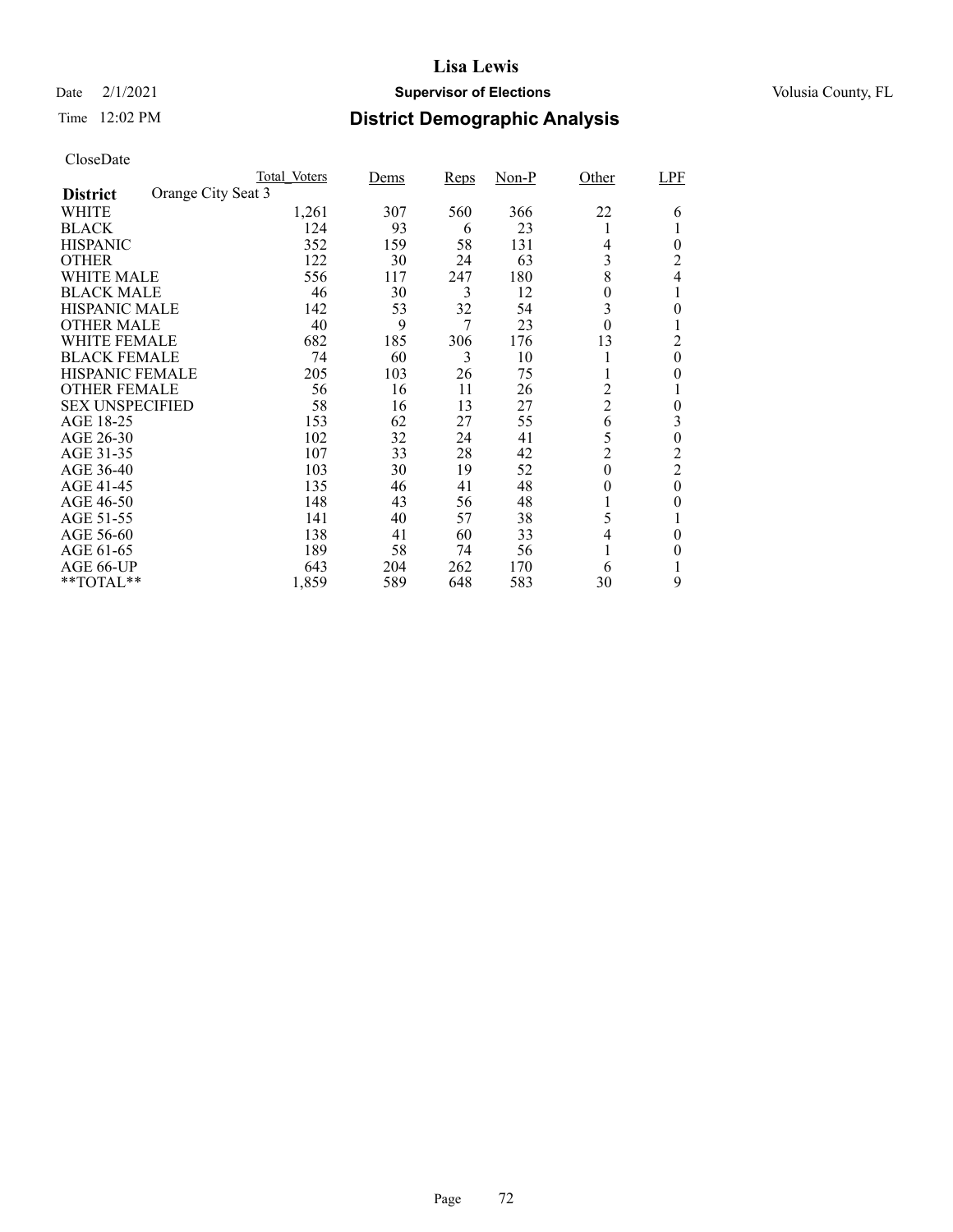# Date  $2/1/2021$  **Supervisor of Elections** Volusia County, FL

## Time 12:02 PM **District Demographic Analysis**

|                        | Total Voters       | Dems           | <b>Reps</b> | $Non-P$ | Other          | LPF      |
|------------------------|--------------------|----------------|-------------|---------|----------------|----------|
| <b>District</b>        | Orange City Seat 4 |                |             |         |                |          |
| WHITE                  | 1,327              | 377            | 566         | 357     | 19             | 8        |
| <b>BLACK</b>           | 26                 | 19             | 3           | 3       |                | 0        |
| <b>HISPANIC</b>        | 134                | 54             | 30          | 50      | 0              | 0        |
| <b>OTHER</b>           | 86                 | 19             | 11          | 55      |                | 0        |
| WHITE MALE             | 613                | 136            | 282         | 183     | 8              | 4        |
| <b>BLACK MALE</b>      | 10                 | 6              | 2           | 2       | 0              | 0        |
| <b>HISPANIC MALE</b>   | 70                 | 30             | 17          | 23      | 0              | 0        |
| <b>OTHER MALE</b>      | 27                 | 6              | 5           | 16      | $\theta$       | 0        |
| WHITE FEMALE           | 701                | 241            | 276         | 169     | 11             | 4        |
| <b>BLACK FEMALE</b>    | 16                 | 13             |             |         |                | 0        |
| <b>HISPANIC FEMALE</b> | 62                 | 24             | 12          | 26      | 0              | 0        |
| <b>OTHER FEMALE</b>    | 34                 | 11             | 5           | 17      |                | 0        |
| <b>SEX UNSPECIFIED</b> | 39                 | $\overline{2}$ | 9           | 28      | 0              | 0        |
| AGE 18-25              | 155                | 35             | 51          | 64      | 3              | 2        |
| AGE 26-30              | 115                | 24             | 33          | 52      | 5              | 1        |
| AGE 31-35              | 100                | 27             | 27          | 44      | $\overline{2}$ | 0        |
| AGE 36-40              | 113                | 34             | 37          | 39      |                | 2        |
| AGE 41-45              | 106                | 29             | 38          | 36      | 3              | $\theta$ |
| AGE 46-50              | 123                | 28             | 54          | 40      |                | 0        |
| AGE 51-55              | 141                | 44             | 59          | 37      | 0              |          |
| AGE 56-60              | 144                | 30             | 61          | 52      | 0              |          |
| AGE 61-65              | 159                | 42             | 80          | 34      | 2              |          |
| AGE 66-UP              | 417                | 176            | 170         | 67      | 4              | 0        |
| **TOTAL**              | 1,573              | 469            | 610         | 465     | 21             | 8        |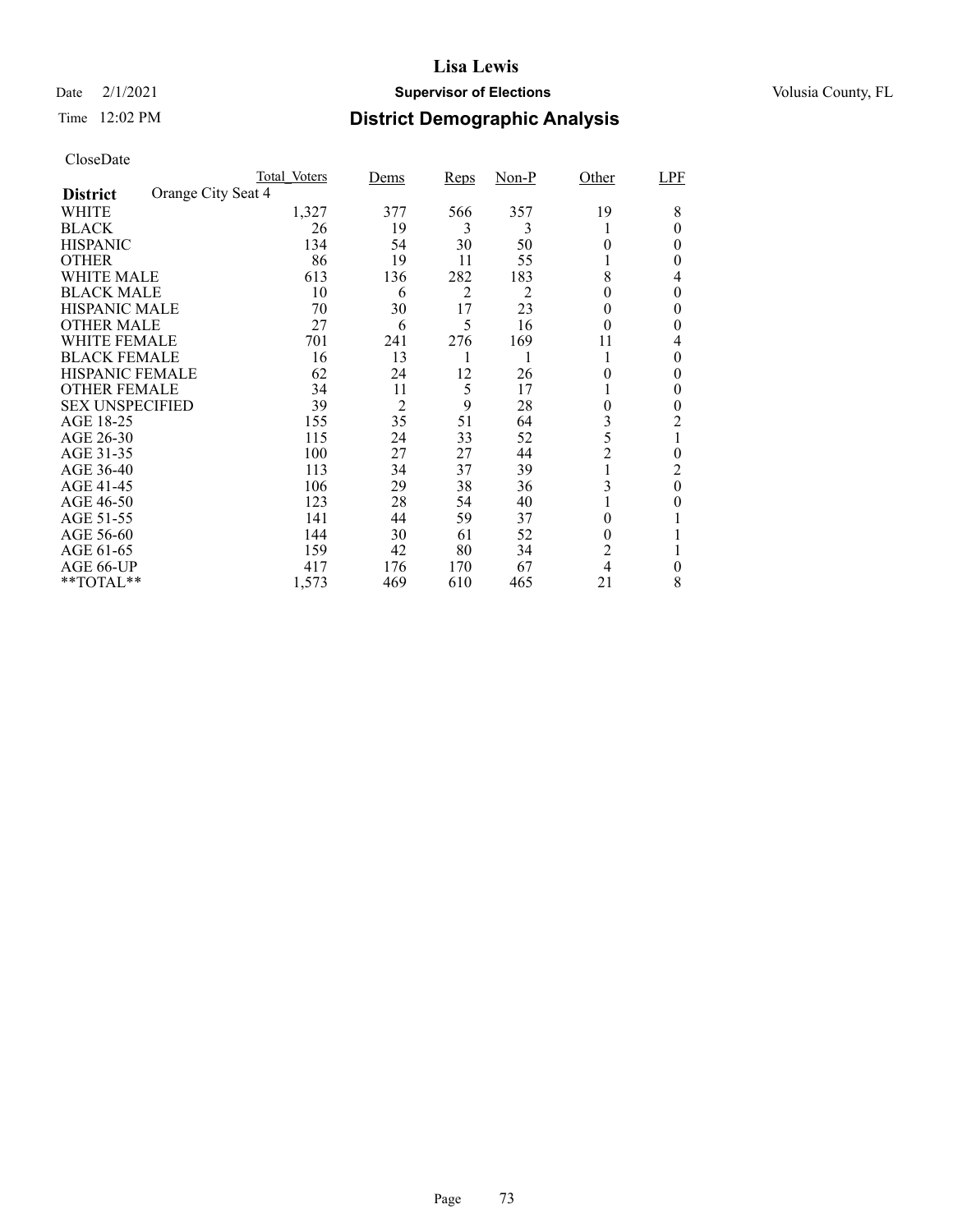## Date  $2/1/2021$  **Supervisor of Elections** Volusia County, FL

## Time 12:02 PM **District Demographic Analysis**

|                        | Total Voters       | Dems | <b>Reps</b> | $Non-P$ | Other    | LPF      |
|------------------------|--------------------|------|-------------|---------|----------|----------|
| <b>District</b>        | Orange City Seat 5 |      |             |         |          |          |
| WHITE                  | 1,542              | 395  | 764         | 360     | 20       | 3        |
| <b>BLACK</b>           | 139                | 103  | 6           | 28      | 2        | 0        |
| <b>HISPANIC</b>        | 195                | 75   | 34          | 85      |          | 0        |
| <b>OTHER</b>           | 88                 | 30   | 25          | 32      |          |          |
| WHITE MALE             | 621                | 133  | 324         | 153     | 10       |          |
| <b>BLACK MALE</b>      | 54                 | 36   | 3           | 14      |          | 0        |
| <b>HISPANIC MALE</b>   | 85                 | 37   | 17          | 30      |          | 0        |
| <b>OTHER MALE</b>      | 28                 | 9    | 9           | 10      | $\theta$ | 0        |
| WHITE FEMALE           | 910                | 262  | 436         | 200     | 10       | 2        |
| <b>BLACK FEMALE</b>    | 82                 | 66   | 3           | 12      |          | $\theta$ |
| HISPANIC FEMALE        | 106                | 37   | 17          | 52      | 0        | 0        |
| <b>OTHER FEMALE</b>    | 45                 | 17   | 15          | 12      |          | 0        |
| <b>SEX UNSPECIFIED</b> | 33                 | 6    | 5           | 22      | 0        | 0        |
| AGE 18-25              | 91                 | 27   | 26          | 37      |          | 0        |
| AGE 26-30              | 79                 | 17   | 20          | 39      | 3        | 0        |
| AGE 31-35              | 83                 | 27   | 31          | 25      | 0        | 0        |
| AGE 36-40              | 73                 | 27   | 15          | 30      | 0        |          |
| AGE 41-45              | 66                 | 18   | 17          | 28      | 3        | 0        |
| AGE 46-50              | 96                 | 30   | 34          | 31      |          | 0        |
| AGE 51-55              | 92                 | 28   | 34          | 28      | 2        |          |
| AGE 56-60              | 132                | 44   | 47          | 39      |          |          |
| AGE 61-65              | 148                | 55   | 55          | 35      | 3        | 0        |
| AGE 66-UP              | 1,104              | 330  | 550         | 213     | 10       |          |
| $*$ $TOTAL**$          | 1,964              | 603  | 829         | 505     | 24       | 3        |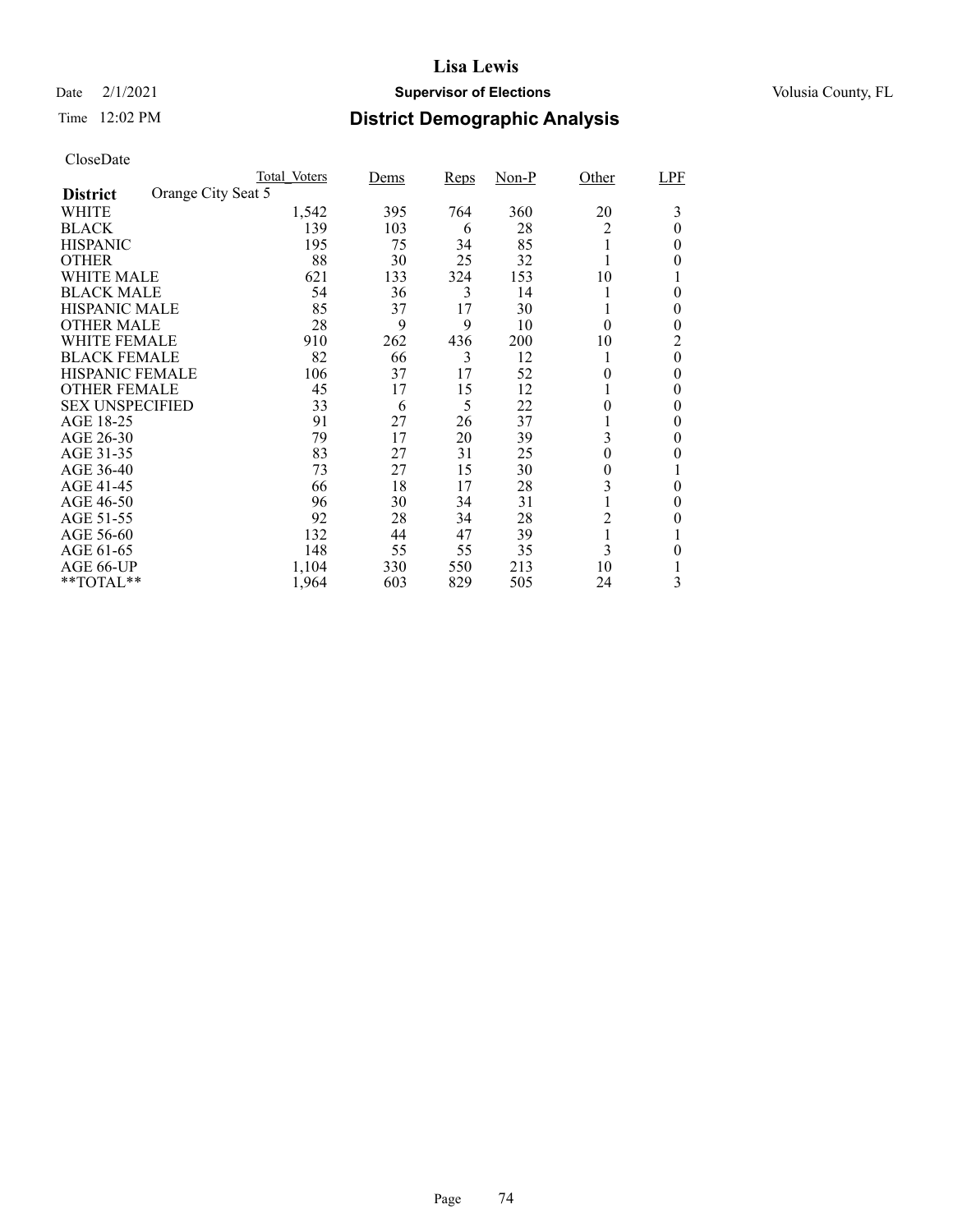# Date  $2/1/2021$  **Supervisor of Elections** Volusia County, FL

## Time 12:02 PM **District Demographic Analysis**

|                        | Total Voters        | Dems  | Reps  | Non-P | Other          | LPF              |
|------------------------|---------------------|-------|-------|-------|----------------|------------------|
| <b>District</b>        | Ormond Beach Zone 1 |       |       |       |                |                  |
| WHITE                  | 8,518               | 2,299 | 4,067 | 2,037 | 94             | 21               |
| <b>BLACK</b>           | 145                 | 106   | 7     | 28    | 4              | $\theta$         |
| <b>HISPANIC</b>        | 242                 | 83    | 76    | 75    | 6              | 2                |
| <b>OTHER</b>           | 548                 | 159   | 149   | 230   | 10             | $\theta$         |
| WHITE MALE             | 3,959               | 864   | 2,017 | 1,017 | 43             | 18               |
| <b>BLACK MALE</b>      | 74                  | 49    | 5     | 19    | 1              | $\theta$         |
| <b>HISPANIC MALE</b>   | 95                  | 27    | 29    | 34    | 4              |                  |
| <b>OTHER MALE</b>      | 224                 | 67    | 55    | 98    | $\overline{4}$ | 0                |
| <b>WHITE FEMALE</b>    | 4,485               | 1,416 | 2,024 | 991   | 51             | 3                |
| <b>BLACK FEMALE</b>    | 67                  | 54    | 2     | 8     | $\mathfrak{Z}$ | $\theta$         |
| HISPANIC FEMALE        | 143                 | 54    | 46    | 40    | $\overline{c}$ |                  |
| <b>OTHER FEMALE</b>    | 225                 | 66    | 68    | 87    | $\overline{4}$ | $\theta$         |
| <b>SEX UNSPECIFIED</b> | 181                 | 50    | 53    | 76    | $\overline{c}$ | 0                |
| AGE 18-25              | 744                 | 205   | 272   | 251   | 12             | 4                |
| AGE 26-30              | 472                 | 130   | 169   | 163   | 8              | 2                |
| AGE 31-35              | 488                 | 119   | 195   | 160   | 8              | 6                |
| AGE 36-40              | 562                 | 128   | 232   | 197   | 4              |                  |
| AGE 41-45              | 582                 | 146   | 230   | 192   | 10             | 4                |
| AGE 46-50              | 630                 | 163   | 297   | 164   | 4              | $\overline{2}$   |
| AGE 51-55              | 756                 | 192   | 370   | 185   | 9              | $\boldsymbol{0}$ |
| AGE 56-60              | 885                 | 235   | 436   | 199   | 15             | 0                |
| AGE 61-65              | 989                 | 302   | 472   | 197   | 18             | 0                |
| AGE 66-UP              | 3,345               | 1,027 | 1,626 | 662   | 26             | 4                |
| **TOTAL**              | 9,453               | 2,647 | 4,299 | 2,370 | 114            | 23               |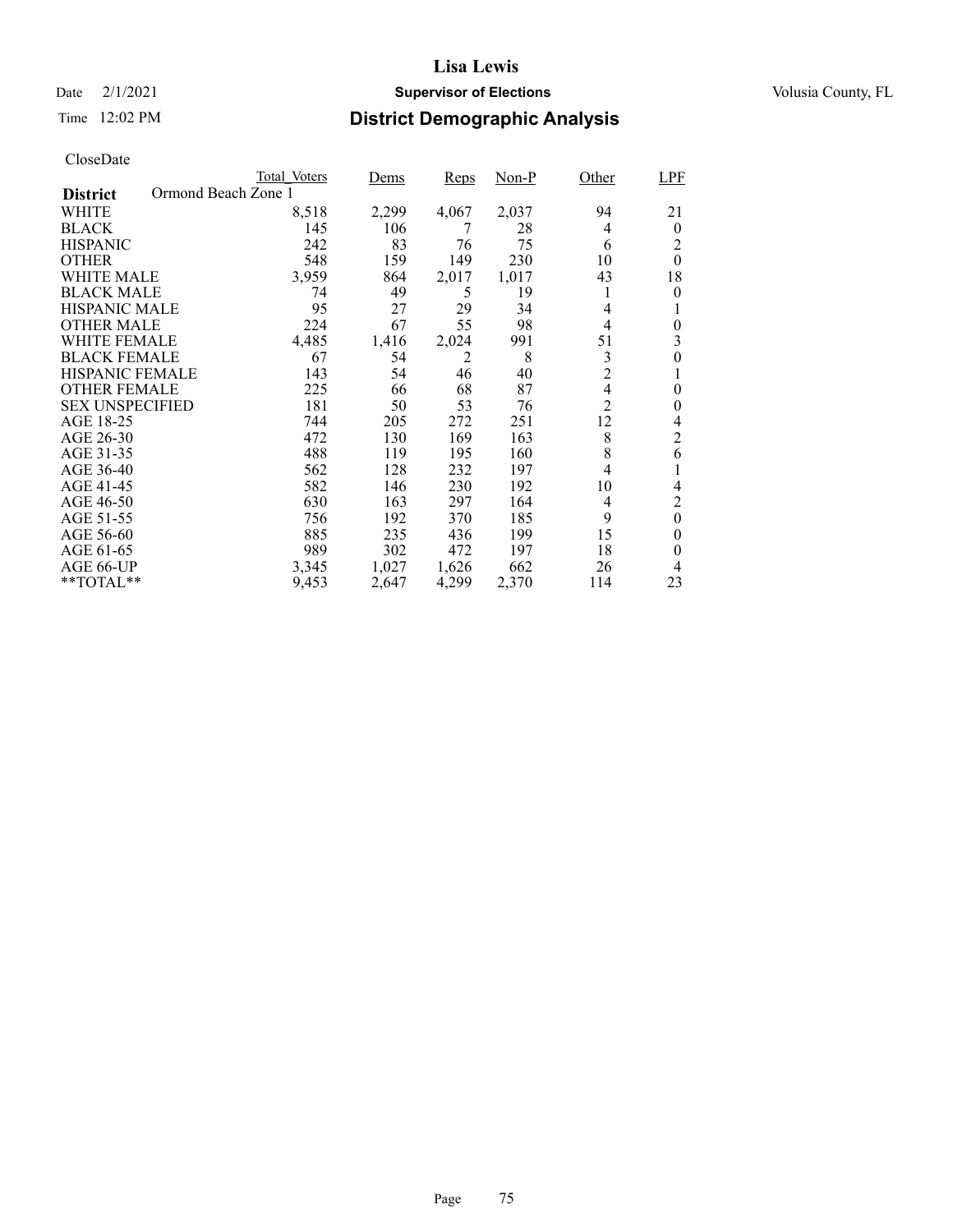# Date  $2/1/2021$  **Supervisor of Elections** Volusia County, FL

## Time 12:02 PM **District Demographic Analysis**

|                        |                     | Total Voters | Dems  | Reps  | $Non-P$ | Other                   | <b>LPF</b>              |
|------------------------|---------------------|--------------|-------|-------|---------|-------------------------|-------------------------|
| <b>District</b>        | Ormond Beach Zone 2 |              |       |       |         |                         |                         |
| WHITE                  |                     | 6,309        | 1,933 | 2,540 | 1,688   | 125                     | 23                      |
| <b>BLACK</b>           |                     | 444          | 346   | 22    | 75      | l                       | $\theta$                |
| <b>HISPANIC</b>        |                     | 265          | 114   | 56    | 92      | $\overline{c}$          | 1                       |
| <b>OTHER</b>           |                     | 454          | 158   | 111   | 177     | 6                       | $\overline{2}$          |
| <b>WHITE MALE</b>      |                     | 2,844        | 721   | 1,243 | 802     | 59                      | 19                      |
| <b>BLACK MALE</b>      |                     | 182          | 128   | 12    | 41      | 1                       | $\theta$                |
| <b>HISPANIC MALE</b>   |                     | 95           | 38    | 28    | 29      | 0                       | 0                       |
| <b>OTHER MALE</b>      |                     | 155          | 48    | 34    | 67      | 4                       | 2                       |
| WHITE FEMALE           |                     | 3,384        | 1,191 | 1,275 | 850     | 64                      | 4                       |
| <b>BLACK FEMALE</b>    |                     | 254          | 212   | 10    | 32      | $\theta$                | 0                       |
| <b>HISPANIC FEMALE</b> |                     | 164          | 76    | 27    | 59      | 1                       | 1                       |
| <b>OTHER FEMALE</b>    |                     | 184          | 77    | 56    | 49      | $\overline{c}$          | $\overline{0}$          |
| <b>SEX UNSPECIFIED</b> |                     | 210          | 60    | 44    | 103     | $\overline{\mathbf{3}}$ | $\overline{0}$          |
| AGE 18-25              |                     | 638          | 192   | 186   | 234     | 20                      | 6                       |
| AGE 26-30              |                     | 484          | 146   | 148   | 174     | 12                      | 4                       |
| AGE 31-35              |                     | 470          | 172   | 126   | 164     | 6                       | $\overline{c}$          |
| AGE 36-40              |                     | 402          | 115   | 123   | 153     | 8                       | $\overline{\mathbf{3}}$ |
| AGE 41-45              |                     | 454          | 147   | 136   | 157     | 11                      | 3                       |
| AGE 46-50              |                     | 491          | 146   | 176   | 149     | 16                      | 4                       |
| AGE 51-55              |                     | 661          | 182   | 287   | 177     | 14                      | 1                       |
| AGE 56-60              |                     | 762          | 233   | 317   | 198     | 12                      | $\overline{c}$          |
| AGE 61-65              |                     | 777          | 287   | 302   | 175     | 12                      | 1                       |
| AGE 66-UP              |                     | 2,333        | 931   | 928   | 451     | 23                      | $\theta$                |
| **TOTAL**              |                     | 7,472        | 2,551 | 2,729 | 2,032   | 134                     | 26                      |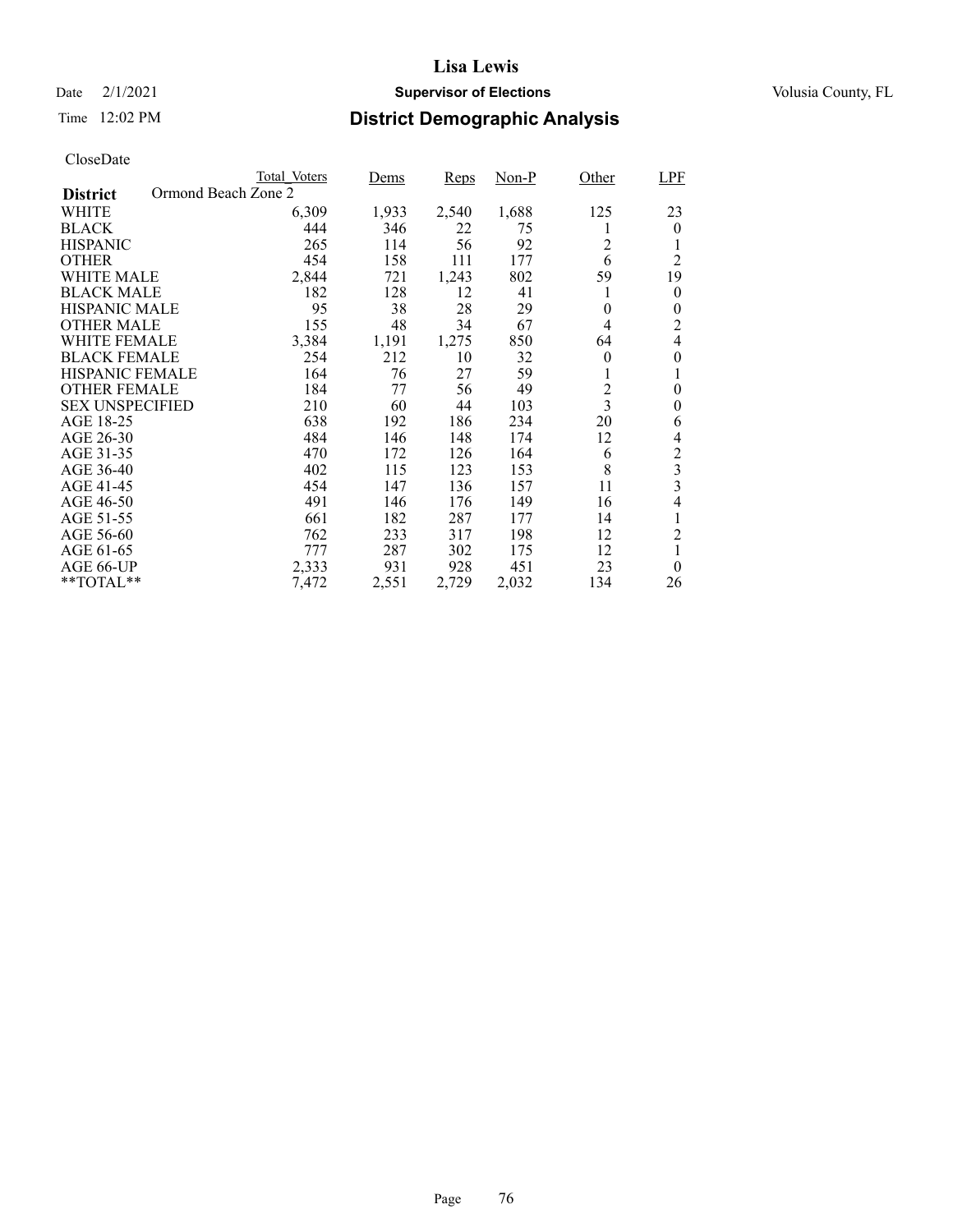# Date  $2/1/2021$  **Supervisor of Elections** Volusia County, FL

## Time 12:02 PM **District Demographic Analysis**

|                        |                     | Total Voters | Dems  | Reps  | $Non-P$ | Other          | LPF                     |
|------------------------|---------------------|--------------|-------|-------|---------|----------------|-------------------------|
| <b>District</b>        | Ormond Beach Zone 3 |              |       |       |         |                |                         |
| WHITE                  |                     | 7,844        | 2,049 | 3,842 | 1,828   | 100            | 25                      |
| <b>BLACK</b>           |                     | 342          | 247   | 14    | 74      | 6              | 1                       |
| <b>HISPANIC</b>        |                     | 325          | 113   | 82    | 121     | 8              |                         |
| <b>OTHER</b>           |                     | 674          | 208   | 175   | 272     | 18             | 1                       |
| <b>WHITE MALE</b>      |                     | 3,654        | 815   | 1,904 | 875     | 41             | 19                      |
| <b>BLACK MALE</b>      |                     | 146          | 98    | 7     | 39      | $\overline{c}$ | $\theta$                |
| <b>HISPANIC MALE</b>   |                     | 137          | 42    | 35    | 56      | 3              | 1                       |
| <b>OTHER MALE</b>      |                     | 243          | 74    | 70    | 92      | 7              | $\overline{0}$          |
| WHITE FEMALE           |                     | 4,107        | 1,215 | 1,903 | 924     | 59             | 6                       |
| <b>BLACK FEMALE</b>    |                     | 191          | 146   | 7     | 33      | 4              | 1                       |
| <b>HISPANIC FEMALE</b> |                     | 183          | 71    | 45    | 62      | 5              | $\overline{0}$          |
| <b>OTHER FEMALE</b>    |                     | 315          | 111   | 80    | 117     | 7              | 0                       |
| <b>SEX UNSPECIFIED</b> |                     | 209          | 45    | 62    | 97      | 4              | 1                       |
| AGE 18-25              |                     | 983          | 271   | 360   | 313     | 34             | 5                       |
| AGE 26-30              |                     | 559          | 180   | 178   | 191     | 8              | $\overline{c}$          |
| AGE 31-35              |                     | 563          | 172   | 194   | 189     | 8              | $\boldsymbol{0}$        |
| AGE 36-40              |                     | 646          | 151   | 264   | 212     | 11             | 8                       |
| AGE 41-45              |                     | 537          | 123   | 230   | 168     | 13             | $\overline{\mathbf{3}}$ |
| AGE 46-50              |                     | 634          | 143   | 308   | 171     | 9              | 3                       |
| AGE 51-55              |                     | 756          | 180   | 397   | 166     | 12             |                         |
| AGE 56-60              |                     | 810          | 208   | 405   | 187     | 8              | $\overline{2}$          |
| AGE 61-65              |                     | 858          | 266   | 398   | 181     | 12             | 1                       |
| AGE 66-UP              |                     | 2,839        | 923   | 1,379 | 517     | 17             | 3                       |
| **TOTAL**              |                     | 9,185        | 2,617 | 4,113 | 2,295   | 132            | 28                      |
|                        |                     |              |       |       |         |                |                         |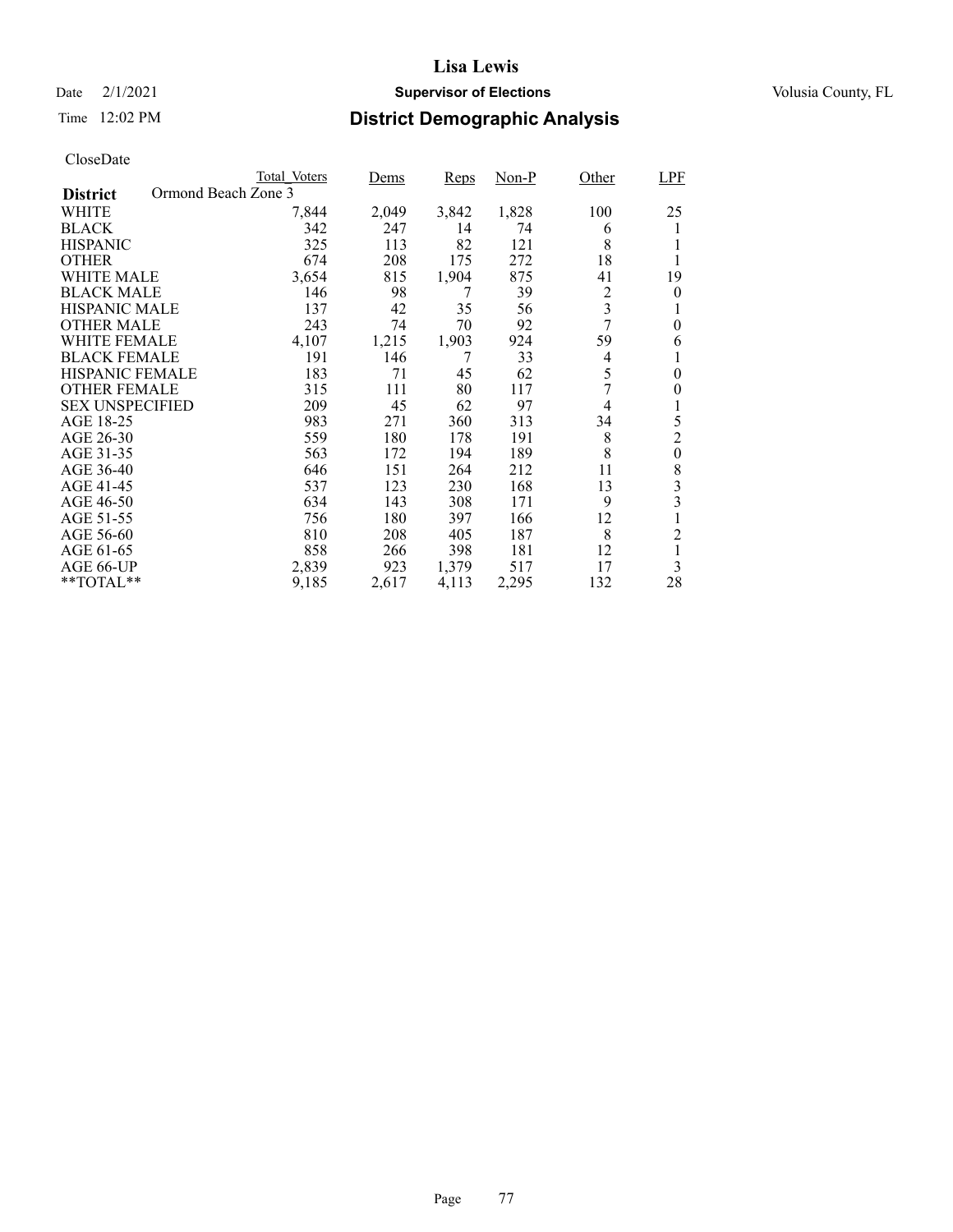# Date  $2/1/2021$  **Supervisor of Elections** Volusia County, FL

## Time 12:02 PM **District Demographic Analysis**

|                                        | Total Voters | Dems  | Reps  | $Non-P$ | Other    | LPF            |
|----------------------------------------|--------------|-------|-------|---------|----------|----------------|
| Ormond Beach Zone 4<br><b>District</b> |              |       |       |         |          |                |
| WHITE                                  | 7,374        | 2,147 | 3,171 | 1,917   | 119      | 20             |
| <b>BLACK</b>                           | 263          | 192   | 10    | 56      | 3        | 2              |
| <b>HISPANIC</b>                        | 236          | 103   | 53    | 77      | 3        | $\theta$       |
| <b>OTHER</b>                           | 511          | 133   | 139   | 228     | 11       | $\theta$       |
| WHITE MALE                             | 3,196        | 778   | 1,433 | 924     | 48       | 13             |
| <b>BLACK MALE</b>                      | 126          | 87    | 4     | 31      | 2        | 2              |
| <b>HISPANIC MALE</b>                   | 101          | 42    | 26    | 30      | 3        | $\overline{0}$ |
| <b>OTHER MALE</b>                      | 195          | 48    | 51    | 91      | 5        | $\theta$       |
| WHITE FEMALE                           | 4,090        | 1,352 | 1,702 | 959     | 70       | 7              |
| <b>BLACK FEMALE</b>                    | 135          | 104   | 5     | 25      | 1        | 0              |
| <b>HISPANIC FEMALE</b>                 | 133          | 60    | 27    | 46      | $\theta$ | 0              |
| <b>OTHER FEMALE</b>                    | 199          | 59    | 53    | 83      | 4        | 0              |
| <b>SEX UNSPECIFIED</b>                 | 209          | 45    | 72    | 89      | 3        | 0              |
| AGE 18-25                              | 563          | 160   | 173   | 210     | 17       | 3              |
| AGE 26-30                              | 465          | 124   | 158   | 169     | 13       |                |
| AGE 31-35                              | 487          | 142   | 152   | 178     | 11       | 4              |
| AGE 36-40                              | 416          | 133   | 114   | 162     | 3        | 4              |
| AGE 41-45                              | 364          | 89    | 131   | 132     | 9        | 3              |
| AGE 46-50                              | 429          | 101   | 182   | 137     | 6        | 3              |
| AGE 51-55                              | 583          | 142   | 258   | 170     | 11       | $\overline{c}$ |
| AGE 56-60                              | 757          | 217   | 335   | 193     | 11       | 1              |
| AGE 61-65                              | 879          | 282   | 388   | 191     | 18       | $\theta$       |
| AGE 66-UP                              | 3,441        | 1,185 | 1,482 | 736     | 37       |                |
| **TOTAL**                              | 8,384        | 2,575 | 3,373 | 2,278   | 136      | 22             |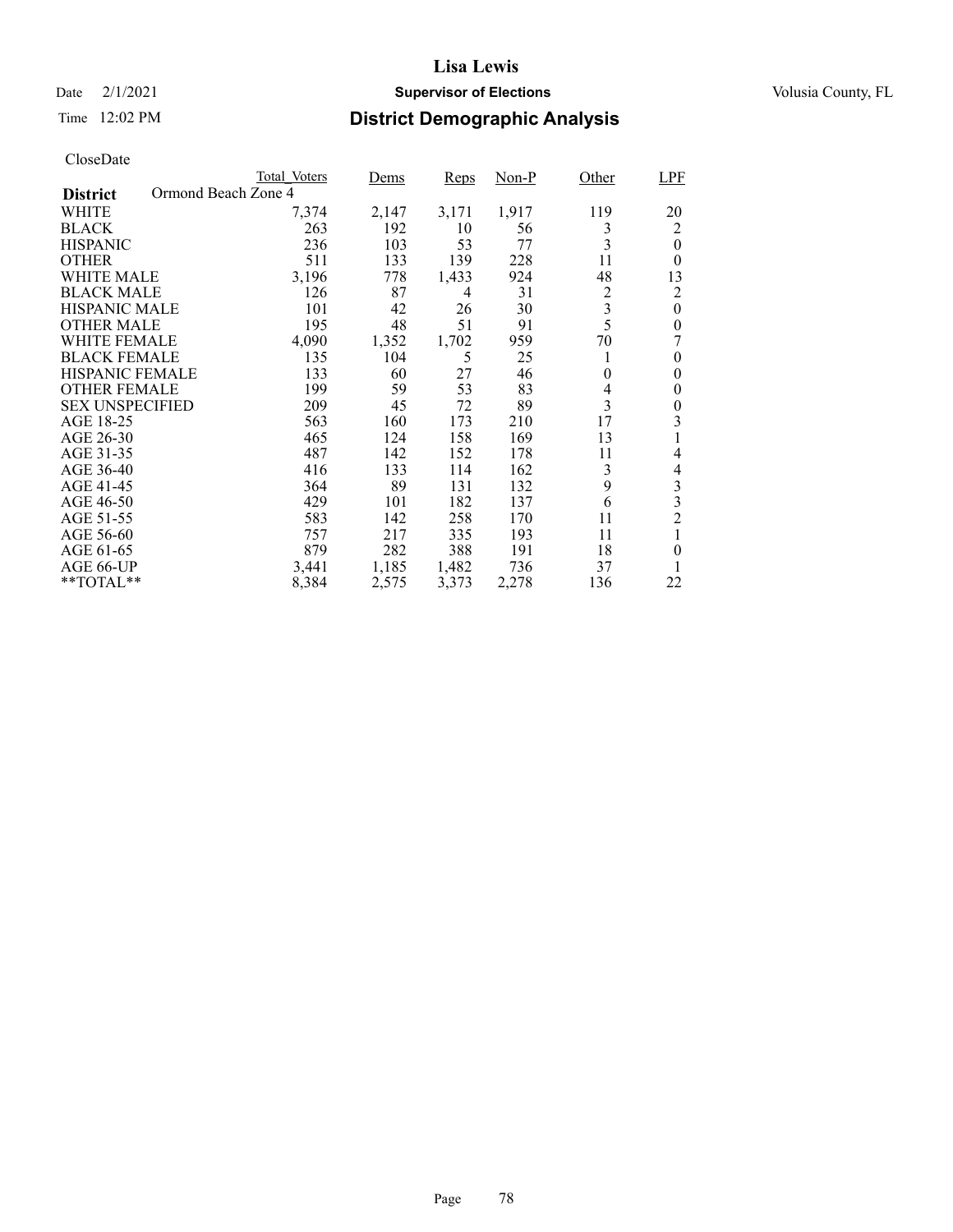## Date  $2/1/2021$  **Supervisor of Elections** Volusia County, FL

## Time 12:02 PM **District Demographic Analysis**

|                        |         | Total Voters | Dems | Reps     | $Non-P$        | Other | LPF |
|------------------------|---------|--------------|------|----------|----------------|-------|-----|
| <b>District</b>        | Pierson |              |      |          |                |       |     |
| WHITE                  |         | 597          | 139  | 326      | 118            | 10    | 4   |
| <b>BLACK</b>           |         | 38           | 31   |          | 6              | 0     | 0   |
| <b>HISPANIC</b>        |         | 190          | 85   | 12       | 92             |       | 0   |
| <b>OTHER</b>           |         | 38           | 9    | 7        | 22             | 0     | 0   |
| WHITE MALE             |         | 295          | 66   | 163      | 59             | 4     | 3   |
| <b>BLACK MALE</b>      |         | 19           | 16   | 1        | $\overline{2}$ | 0     | 0   |
| <b>HISPANIC MALE</b>   |         | 102          | 51   | 6        | 44             |       | 0   |
| <b>OTHER MALE</b>      |         | 15           | 3    | 5        | 7              | 0     | 0   |
| <b>WHITE FEMALE</b>    |         | 297          | 72   | 160      | 58             | 6     |     |
| <b>BLACK FEMALE</b>    |         | 19           | 15   | $\theta$ | 4              | 0     | 0   |
| HISPANIC FEMALE        |         | 85           | 32   | 6        | 47             | 0     | 0   |
| <b>OTHER FEMALE</b>    |         | 13           | 4    |          | 8              | 0     | 0   |
| <b>SEX UNSPECIFIED</b> |         | 18           | 5    | 4        | 9              |       | 0   |
| AGE 18-25              |         | 131          | 37   | 28       | 65             |       | 0   |
| AGE 26-30              |         | 82           | 32   | 21       | 26             |       | 2   |
| AGE 31-35              |         | 65           | 19   | 19       | 26             |       | 0   |
| AGE 36-40              |         | 63           | 11   | 28       | 23             | 0     |     |
| AGE 41-45              |         | 48           | 8    | 20       | 19             |       |     |
| AGE 46-50              |         | 54           | 13   | 25       | 15             |       | 0   |
| AGE 51-55              |         | 52           | 18   | 22       | 11             |       | 0   |
| AGE 56-60              |         | 78           | 24   | 39       | 14             |       |     |
| AGE 61-65              |         | 95           | 30   | 43       | 21             |       | 0   |
| AGE 66-UP              |         | 195          | 72   | 101      | 18             |       | 0   |
| **TOTAL**              |         | 863          | 264  | 346      | 238            | 11    | 4   |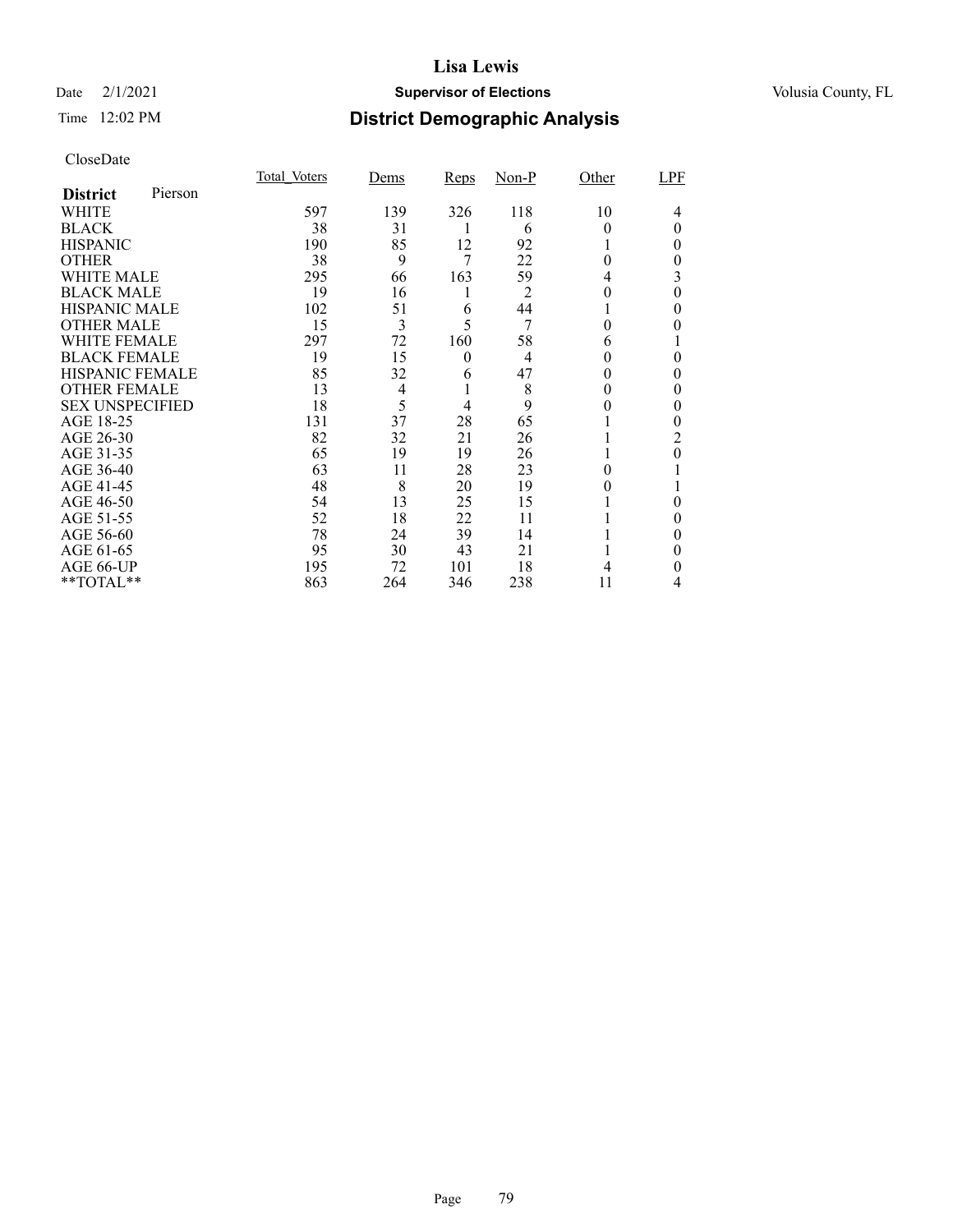## Date  $2/1/2021$  **Supervisor of Elections** Volusia County, FL

## Time 12:02 PM **District Demographic Analysis**

|                        |             | <b>Total Voters</b> | Dems | Reps     | $Non-P$ | Other          | LPF |
|------------------------|-------------|---------------------|------|----------|---------|----------------|-----|
| <b>District</b>        | Ponce Inlet |                     |      |          |         |                |     |
| WHITE                  |             | 3,151               | 714  | 1,669    | 704     | 56             | 8   |
| <b>BLACK</b>           |             | 15                  | 5    | 3        |         | $\theta$       | 0   |
| <b>HISPANIC</b>        |             | 65                  | 13   | 30       | 21      | $_{0}$         |     |
| <b>OTHER</b>           |             | 126                 | 36   | 46       | 44      | $\Omega$       | 0   |
| WHITE MALE             |             | 1,508               | 284  | 819      | 367     | 32             | 6   |
| <b>BLACK MALE</b>      |             | 10                  | 3    | 3        | 4       | $\theta$       | 0   |
| <b>HISPANIC MALE</b>   |             | 24                  | 5    | 11       | 8       | 0              | 0   |
| <b>OTHER MALE</b>      |             | 46                  | 13   | 17       | 16      | $\Omega$       | 0   |
| <b>WHITE FEMALE</b>    |             | 1,615               | 423  | 840      | 326     | 24             | 2   |
| <b>BLACK FEMALE</b>    |             | 5                   | 2    | $\theta$ | 3       | $\theta$       | 0   |
| HISPANIC FEMALE        |             | 40                  | 8    | 19       | 12      | $_{0}$         |     |
| <b>OTHER FEMALE</b>    |             | 48                  | 14   | 18       | 16      | $_{0}$         | 0   |
| <b>SEX UNSPECIFIED</b> |             | 61                  | 16   | 21       | 24      | $\theta$       | 0   |
| AGE 18-25              |             | 192                 | 38   | 88       | 57      | 6              | 3   |
| AGE 26-30              |             | 97                  | 25   | 34       | 35      | $\overline{2}$ |     |
| AGE 31-35              |             | 85                  | 24   | 30       | 30      |                | 0   |
| AGE 36-40              |             | 79                  | 22   | 29       | 28      | 0              | 0   |
| AGE 41-45              |             | 102                 | 16   | 50       | 33      | 2              |     |
| AGE 46-50              |             | 157                 | 30   | 81       | 42      | $\overline{4}$ | 0   |
| AGE 51-55              |             | 216                 | 32   | 122      | 57      | 3              | 2   |
| AGE 56-60              |             | 367                 | 77   | 194      | 88      | 7              |     |
| AGE 61-65              |             | 468                 | 100  | 272      | 87      | 9              | 0   |
| AGE 66-UP              |             | 1,594               | 404  | 848      | 319     | 22             |     |
| **TOTAL**              |             | 3,357               | 768  | 1,748    | 776     | 56             | 9   |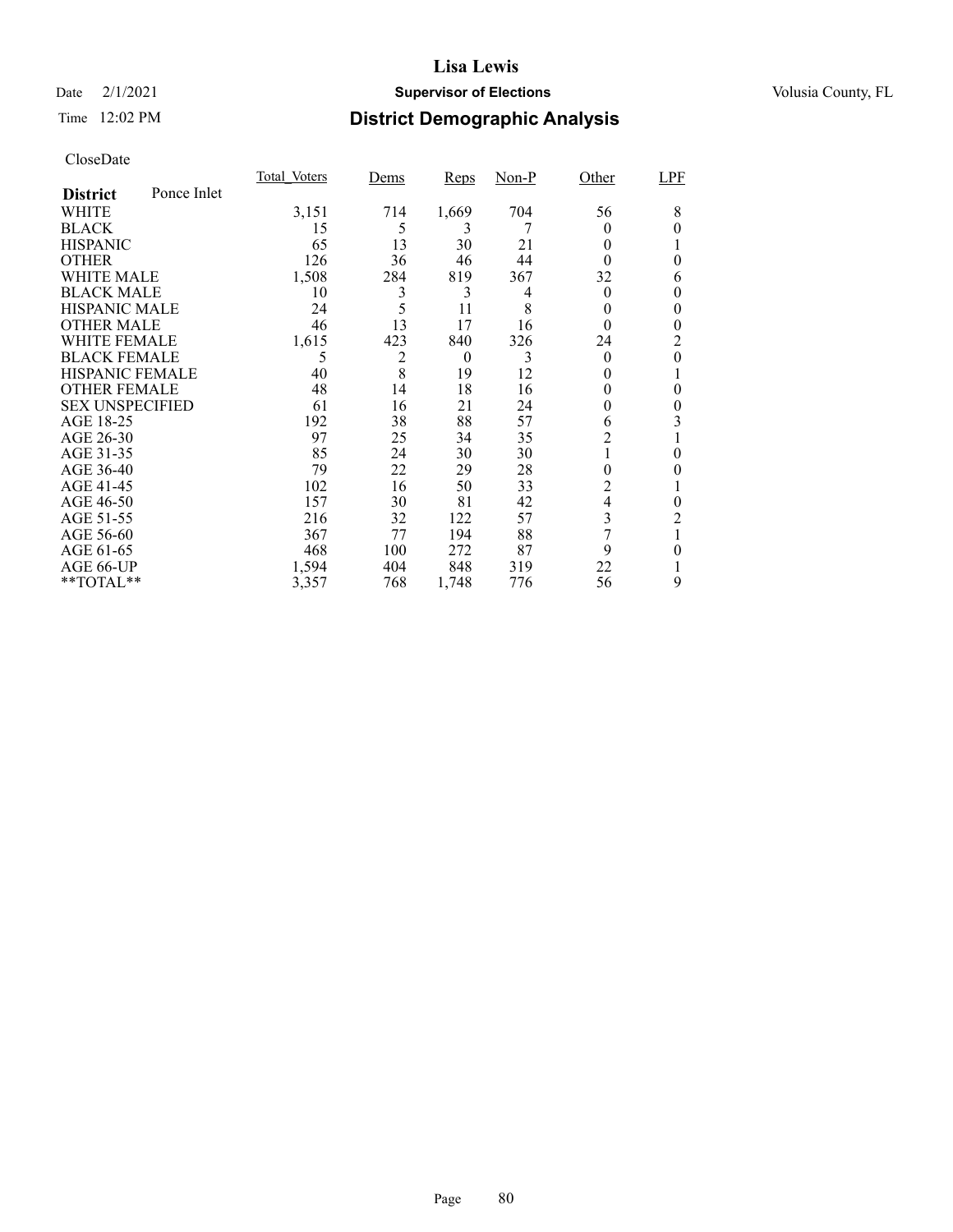## Date  $2/1/2021$  **Supervisor of Elections** Volusia County, FL

## Time 12:02 PM **District Demographic Analysis**

|                        | Total Voters           | Dems  | Reps  | $Non-P$ | Other          | <b>LPF</b>               |
|------------------------|------------------------|-------|-------|---------|----------------|--------------------------|
| <b>District</b>        | Port Orange District 1 |       |       |         |                |                          |
| WHITE                  | 9,014                  | 2,587 | 3,555 | 2,710   | 143            | 19                       |
| <b>BLACK</b>           | 256                    | 176   | 16    | 61      | 3              | $\theta$                 |
| <b>HISPANIC</b>        | 391                    | 143   | 85    | 156     | 5              | 2                        |
| <b>OTHER</b>           | 524                    | 136   | 144   | 223     | 15             | 6                        |
| WHITE MALE             | 4,165                  | 1,003 | 1,788 | 1,297   | 68             | 9                        |
| <b>BLACK MALE</b>      | 107                    | 64    | 9     | 32      | 2              | $\overline{0}$           |
| <b>HISPANIC MALE</b>   | 174                    | 58    | 35    | 77      | 3              |                          |
| <b>OTHER MALE</b>      | 179                    | 43    | 49    | 80      | $\overline{4}$ | 3                        |
| WHITE FEMALE           | 4,704                  | 1,553 | 1,713 | 1,356   | 73             | 9                        |
| <b>BLACK FEMALE</b>    | 145                    | 109   | 7     | 28      | 1              | $\theta$                 |
| <b>HISPANIC FEMALE</b> | 205                    | 81    | 48    | 73      | 2              | 1                        |
| <b>OTHER FEMALE</b>    | 219                    | 63    | 75    | 72      | 7              | $\overline{c}$           |
| <b>SEX UNSPECIFIED</b> | 287                    | 68    | 76    | 135     | 6              | $\overline{c}$           |
| AGE 18-25              | 861                    | 244   | 214   | 372     | 27             | $\overline{4}$           |
| AGE 26-30              | 714                    | 205   | 185   | 295     | 25             | 4                        |
| AGE 31-35              | 620                    | 165   | 178   | 263     | 10             | 4                        |
| AGE 36-40              | 631                    | 188   | 188   | 236     | 14             | 5                        |
| AGE 41-45              | 576                    | 154   | 186   | 227     | 7              | $\overline{c}$           |
| AGE 46-50              | 638                    | 175   | 236   | 215     | 8              | $\overline{\mathcal{L}}$ |
| AGE 51-55              | 754                    | 201   | 311   | 232     | 9              |                          |
| AGE 56-60              | 1,050                  | 291   | 439   | 304     | 15             |                          |
| AGE 61-65              | 1,127                  | 376   | 469   | 267     | 15             | $\theta$                 |
| AGE 66-UP              | 3,214                  | 1,043 | 1,394 | 739     | 36             | 2                        |
| **TOTAL**              | 10,185                 | 3,042 | 3,800 | 3,150   | 166            | 27                       |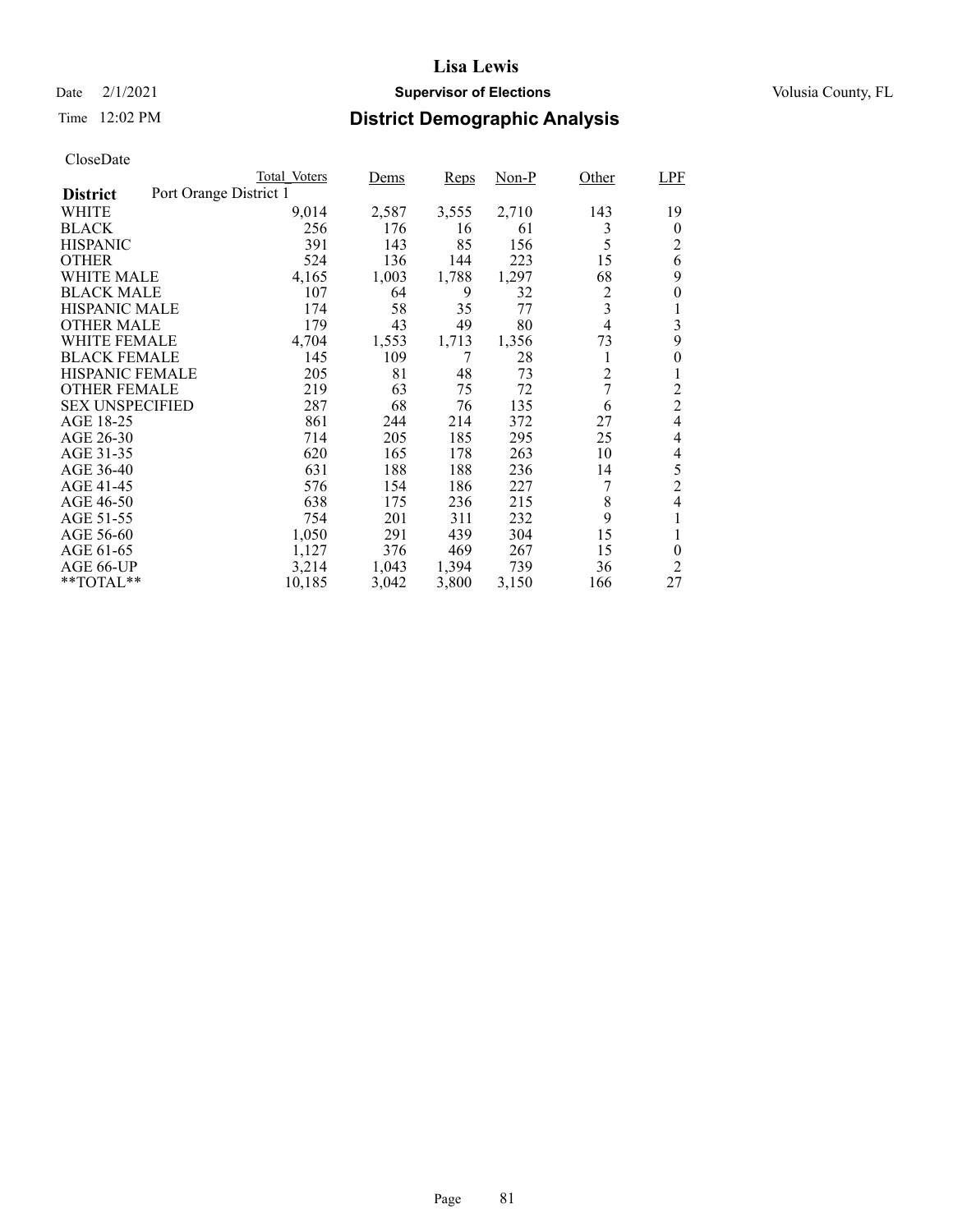## Date  $2/1/2021$  **Supervisor of Elections** Volusia County, FL

## Time 12:02 PM **District Demographic Analysis**

| Total Voters | Dems                                 | Reps  | $Non-P$ | Other          | LPF            |
|--------------|--------------------------------------|-------|---------|----------------|----------------|
|              |                                      |       |         |                |                |
| 9,390        | 2,656                                | 3,922 | 2,610   | 170            | 32             |
| 522          | 393                                  | 26    | 97      | 4              | 2              |
| 488          | 200                                  | 95    | 185     | 8              | $\theta$       |
| 685          | 201                                  | 160   | 311     | 10             | 3              |
| 4,236        | 980                                  | 1,918 | 1,244   | 78             | 16             |
| 203          | 137                                  | 13    | 50      | 3              | 0              |
| 242          | 89                                   | 58    | 88      |                | 0              |
| 250          | 66                                   | 66    | 111     | $\overline{4}$ | 3              |
| 5,009        | 1,638                                | 1,941 | 1,322   | 92             | 16             |
| 313          | 252                                  | 12    | 47      |                |                |
| 241          | 110                                  | 35    | 95      | 1              | 0              |
| 285          | 104                                  | 59    | 117     | 5              | 0              |
| 306          | 74                                   | 101   | 129     |                |                |
| 1,045        | 335                                  | 262   | 408     | 35             | 5              |
|              | 240                                  | 247   | 333     | 20             | 8              |
| 742          | 221                                  | 221   | 275     | 19             | 6              |
| 674          | 188                                  | 225   | 248     | 9              | 4              |
| 565          | 157                                  | 199   | 203     | $\overline{4}$ | $\overline{c}$ |
| 629          | 154                                  | 258   | 201     | 11             | 5              |
|              | 215                                  | 336   | 242     | 14             | 3              |
| 1,071        | 307                                  | 477   | 265     | 20             | $\overline{c}$ |
| 1,112        | 372                                  | 476   | 243     | 20             |                |
| 3,589        | 1,261                                | 1,502 | 785     | 40             |                |
| 11,085       | 3,450                                | 4,203 | 3,203   | 192            | 37             |
|              | Port Orange District 2<br>848<br>810 |       |         |                |                |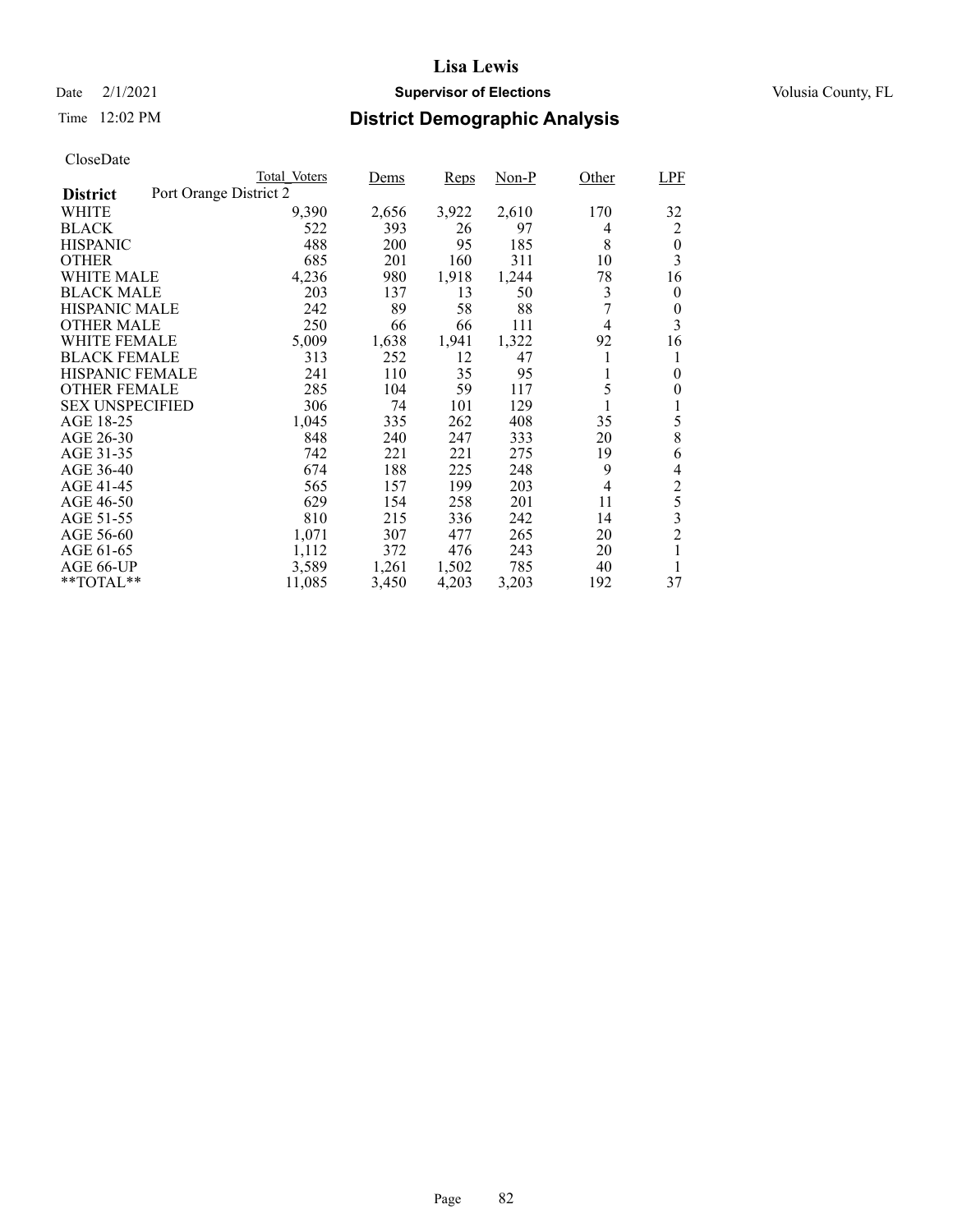## Date  $2/1/2021$  **Supervisor of Elections** Volusia County, FL

## Time 12:02 PM **District Demographic Analysis**

|                                           | Total Voters | Dems  | Reps  | $Non-P$ | Other          | LPF              |
|-------------------------------------------|--------------|-------|-------|---------|----------------|------------------|
| Port Orange District 3<br><b>District</b> |              |       |       |         |                |                  |
| WHITE                                     | 11,589       | 2,973 | 5,255 | 3,130   | 189            | 42               |
| <b>BLACK</b>                              | 529          | 382   | 21    | 118     |                | 1                |
| <b>HISPANIC</b>                           | 589          | 189   | 134   | 256     | 5              | 5                |
| <b>OTHER</b>                              | 826          | 235   | 229   | 341     | 20             |                  |
| WHITE MALE                                | 5,274        | 1,130 | 2,525 | 1,493   | 96             | 30               |
| <b>BLACK MALE</b>                         | 240          | 159   | 12    | 63      | 5              | 1                |
| <b>HISPANIC MALE</b>                      | 271          | 79    | 83    | 101     | 3              | 5                |
| <b>OTHER MALE</b>                         | 301          | 86    | 76    | 131     | 7              |                  |
| <b>WHITE FEMALE</b>                       | 6,161        | 1,803 | 2,666 | 1,591   | 90             | 11               |
| <b>BLACK FEMALE</b>                       | 284          | 219   | 9     | 54      | 2              | $\theta$         |
| <b>HISPANIC FEMALE</b>                    | 308          | 109   | 50    | 147     | $\overline{c}$ | $\boldsymbol{0}$ |
| <b>OTHER FEMALE</b>                       | 355          | 116   | 107   | 123     | 9              | $\boldsymbol{0}$ |
| <b>SEX UNSPECIFIED</b>                    | 339          | 78    | 111   | 142     | $\overline{7}$ |                  |
| AGE 18-25                                 | 1,280        | 360   | 400   | 475     | 34             | 11               |
| AGE 26-30                                 | 972          | 250   | 322   | 370     | 26             | 4                |
| AGE 31-35                                 | 918          | 235   | 328   | 334     | 11             | 10               |
| AGE 36-40                                 | 914          | 225   | 332   | 330     | 24             | 3                |
| AGE 41-45                                 | 824          | 224   | 312   | 273     | 12             | 3                |
| AGE 46-50                                 | 872          | 236   | 360   | 254     | 18             | 4                |
| AGE 51-55                                 | 933          | 242   | 410   | 257     | 18             | 6                |
| AGE 56-60                                 | 1,122        | 298   | 536   | 278     | 9              |                  |
| AGE 61-65                                 | 1,200        | 362   | 548   | 272     | 16             | $\overline{c}$   |
| AGE 66-UP                                 | 4,497        | 1,347 | 2,090 | 1,002   | 53             | 5                |
| **TOTAL**                                 | 13,533       | 3,779 | 5,639 | 3,845   | 221            | 49               |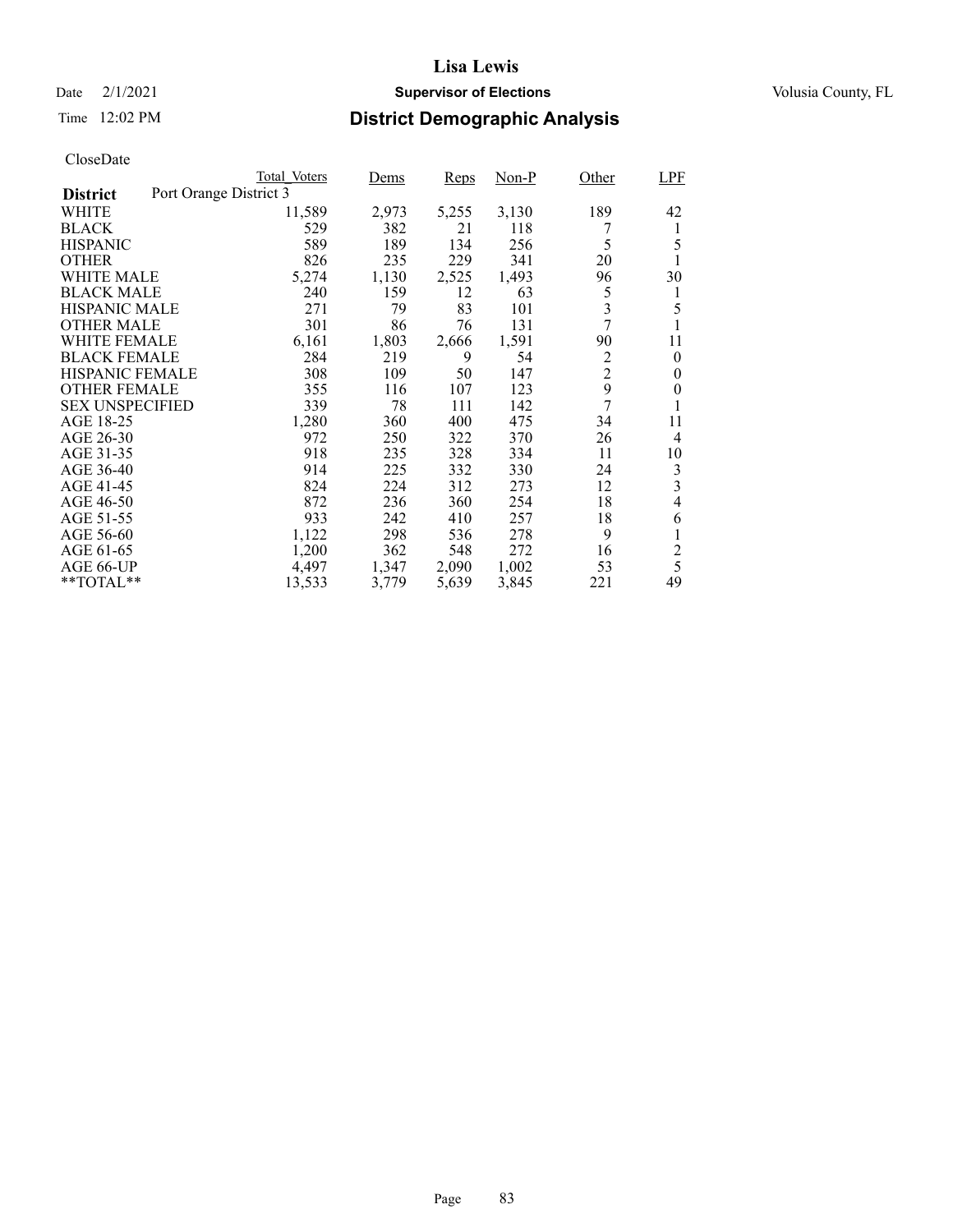## Date  $2/1/2021$  **Supervisor of Elections** Volusia County, FL

## Time 12:02 PM **District Demographic Analysis**

|                                           | Total Voters | Dems  | Reps  | $Non-P$ | Other                   | LPF            |
|-------------------------------------------|--------------|-------|-------|---------|-------------------------|----------------|
| Port Orange District 4<br><b>District</b> |              |       |       |         |                         |                |
| WHITE                                     | 10,613       | 2,717 | 4,953 | 2,732   | 169                     | 42             |
| <b>BLACK</b>                              | 332          | 241   | 23    | 66      | 2                       | $\bf{0}$       |
| <b>HISPANIC</b>                           | 473          | 171   | 141   | 155     | 6                       | $\theta$       |
| <b>OTHER</b>                              | 826          | 279   | 198   | 333     | 14                      | 2              |
| WHITE MALE                                | 4,988        | 1,079 | 2,454 | 1,343   | 81                      | 31             |
| <b>BLACK MALE</b>                         | 157          | 109   | 15    | 33      | $\overline{0}$          | $\bf{0}$       |
| <b>HISPANIC MALE</b>                      | 213          | 72    | 67    | 71      | 3                       | 0              |
| <b>OTHER MALE</b>                         | 298          | 100   | 77    | 112     | 8                       |                |
| <b>WHITE FEMALE</b>                       | 5,485        | 1,608 | 2,439 | 1,339   | 88                      | 11             |
| <b>BLACK FEMALE</b>                       | 170          | 128   | 8     | 32      | $\overline{c}$          | $\theta$       |
| <b>HISPANIC FEMALE</b>                    | 251          | 96    | 70    | 82      | $\overline{\mathbf{3}}$ | 0              |
| <b>OTHER FEMALE</b>                       | 372          | 146   | 84    | 136     | 5                       |                |
| <b>SEX UNSPECIFIED</b>                    | 310          | 70    | 101   | 138     |                         | $\theta$       |
| AGE 18-25                                 | 1,260        | 350   | 413   | 453     | 40                      | 4              |
| AGE 26-30                                 | 668          | 197   | 230   | 223     | 12                      | 6              |
| AGE 31-35                                 | 749          | 223   | 255   | 249     | 16                      | 6              |
| AGE 36-40                                 | 871          | 241   | 300   | 307     | 17                      | 6              |
| AGE 41-45                                 | 907          | 213   | 370   | 297     | 22                      | 5              |
| AGE 46-50                                 | 1,067        | 247   | 493   | 306     | 15                      | 6              |
| AGE 51-55                                 | 1,035        | 240   | 501   | 276     | 15                      | 3              |
| AGE 56-60                                 | 1,138        | 277   | 590   | 257     | 10                      | $\overline{4}$ |
| AGE 61-65                                 | 1,067        | 337   | 493   | 226     | 10                      | 1              |
| AGE 66-UP                                 | 3,480        | 1,083 | 1,669 | 691     | 34                      | 3              |
| **TOTAL**                                 | 12,244       | 3,408 | 5,315 | 3,286   | 191                     | 44             |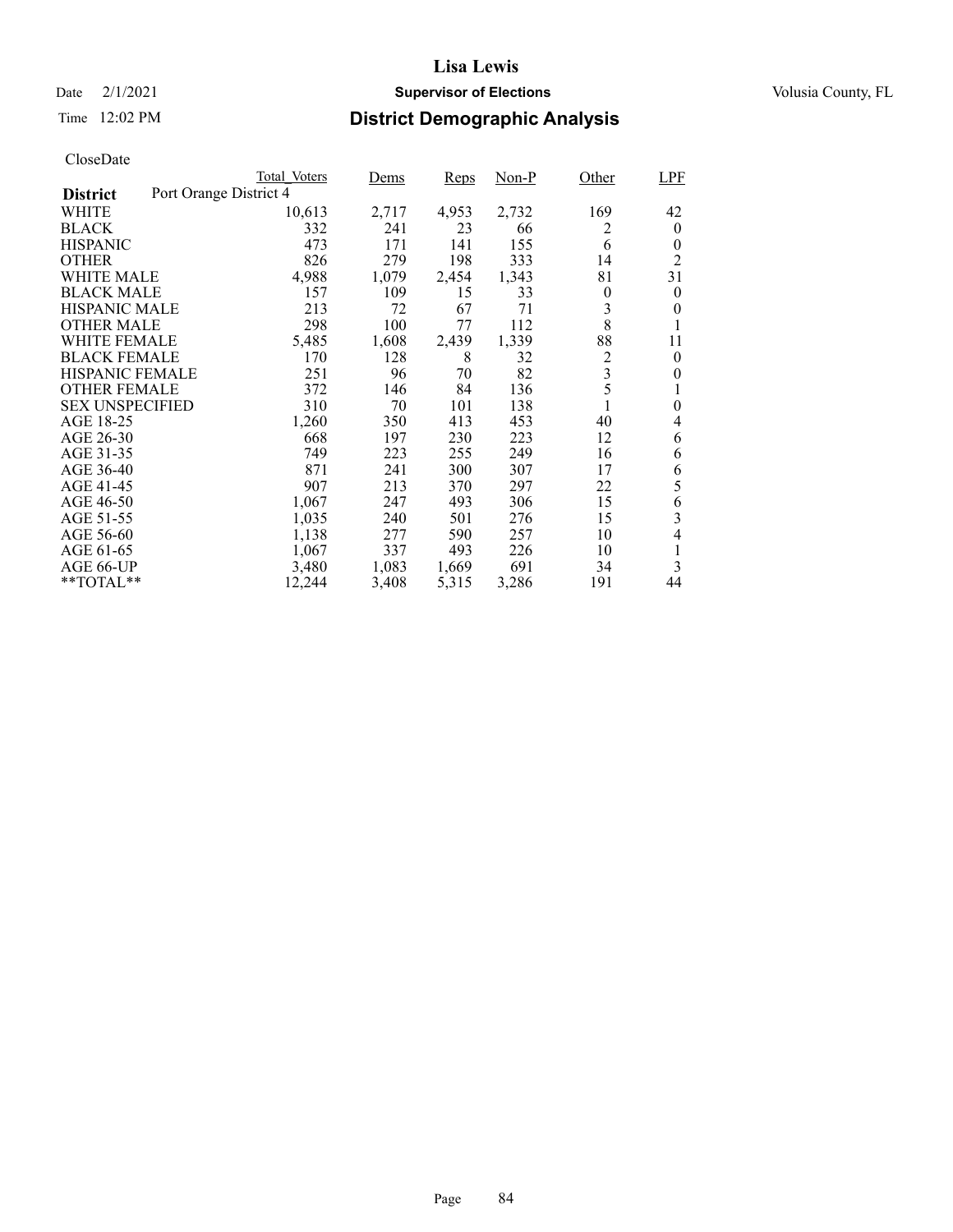## Date  $2/1/2021$  **Supervisor of Elections** Volusia County, FL

## Time 12:02 PM **District Demographic Analysis**

|                        |               | Total Voters | Dems  | Reps  | $Non-P$ | Other          | LPF              |
|------------------------|---------------|--------------|-------|-------|---------|----------------|------------------|
| <b>District</b>        | South Daytona |              |       |       |         |                |                  |
| WHITE                  |               | 7,411        | 2,179 | 3,043 | 2,024   | 143            | 22               |
| <b>BLACK</b>           |               | 741          | 562   | 24    | 145     | 9              | 1                |
| <b>HISPANIC</b>        |               | 363          | 153   | 88    | 115     | 3              | 4                |
| <b>OTHER</b>           |               | 482          | 156   | 111   | 200     | 12             | 3                |
| WHITE MALE             |               | 3,385        | 822   | 1,504 | 976     | 70             | 13               |
| <b>BLACK MALE</b>      |               | 279          | 202   | 13    | 60      | 4              | $\theta$         |
| <b>HISPANIC MALE</b>   |               | 167          | 61    | 48    | 53      | 1              | 4                |
| <b>OTHER MALE</b>      |               | 161          | 51    | 41    | 61      | 7              |                  |
| <b>WHITE FEMALE</b>    |               | 3,923        | 1,337 | 1,501 | 1,005   | 72             | 8                |
| <b>BLACK FEMALE</b>    |               | 454          | 356   | 10    | 82      | 5              |                  |
| <b>HISPANIC FEMALE</b> |               | 186          | 86    | 40    | 58      | $\overline{c}$ | $\boldsymbol{0}$ |
| <b>OTHER FEMALE</b>    |               | 209          | 79    | 53    | 72      | $\overline{4}$ | 1                |
| <b>SEX UNSPECIFIED</b> |               | 233          | 56    | 56    | 117     | $\overline{c}$ | $\overline{c}$   |
| AGE 18-25              |               | 783          | 242   | 220   | 285     | 28             | 8                |
| AGE 26-30              |               | 631          | 203   | 152   | 250     | 19             | 7                |
| AGE 31-35              |               | 702          | 234   | 194   | 260     | 12             | $\overline{c}$   |
| AGE 36-40              |               | 577          | 194   | 166   | 202     | 11             | 4                |
| AGE 41-45              |               | 539          | 174   | 158   | 189     | 15             | 3                |
| AGE 46-50              |               | 567          | 172   | 216   | 173     | 5              |                  |
| AGE 51-55              |               | 720          | 232   | 301   | 176     | 8              | 3                |
| AGE 56-60              |               | 933          | 304   | 390   | 226     | 13             | 0                |
| AGE 61-65              |               | 980          | 345   | 403   | 212     | 20             | $\theta$         |
| AGE 66-UP              |               | 2,565        | 950   | 1,066 | 511     | 36             | $\overline{2}$   |
| **TOTAL**              |               | 8,997        | 3,050 | 3,266 | 2,484   | 167            | 30               |